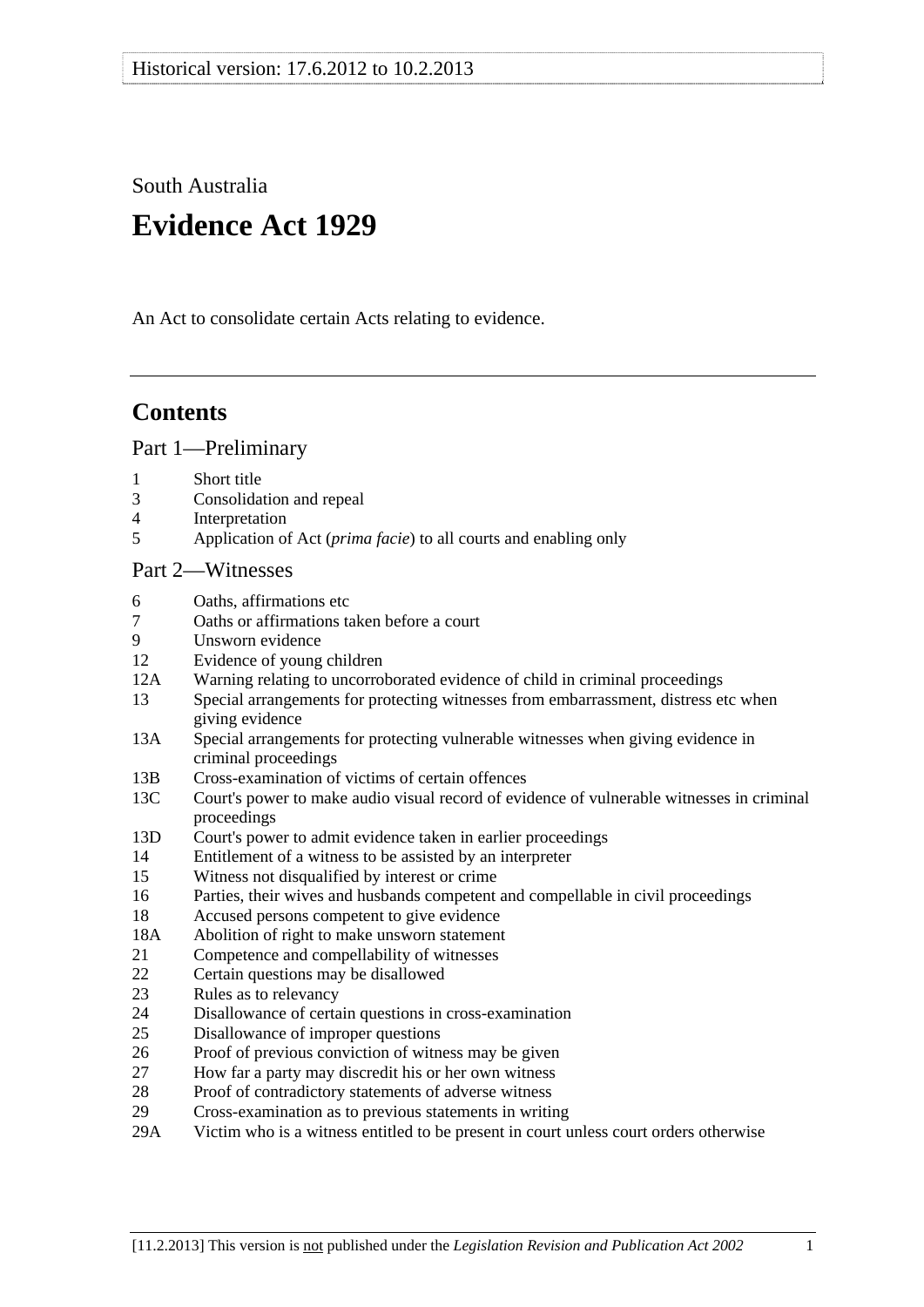## [Part 3—Miscellaneous rules of evidence](#page-24-0)

#### [Division 1—Miscellaneous rules of evidence in general cases](#page-24-0)

- [30 As to comparison of disputed writing](#page-24-0)
- [31 Attesting witness need not be called in certain cases](#page-24-0)
- [33 Discovery in action for defamation](#page-24-0)
- [34 Admissions by accused persons](#page-24-0)
- [34A Proof of commission of offence](#page-24-0)
- [34C Admissibility of documentary evidence as to facts in issue](#page-24-0)
- [34CA Statement of protected witness](#page-26-0)
- [34CB Direction relating to delay where defendant forensically disadvantaged](#page-26-0)
- [34D Weight to be attached to evidence](#page-27-0)
- [34E Proof of instrument to validity of which attestation is necessary](#page-27-0)
- [34F Presumptions as to documents twenty years old](#page-27-0)
- [34G Interpretation and savings](#page-27-0)
- [34H Evidence of access or non-access](#page-28-0)
- [34J Special provision for taking evidence where witness is seriously ill](#page-28-0)
- [34K Admissibility of depositions at trial](#page-28-0)
- [34KA Admissibility of evidence of out of court statements by unavailable witnesses](#page-28-0)
- [34KB Credibility](#page-30-0)
- [34KC Stopping the case where evidence is unconvincing](#page-30-0)
- [34KD Court's general discretion to exclude evidence](#page-31-0)

#### [Division 2—Miscellaneous rules of evidence in sexual cases](#page-31-0)

- [34L Evidence in sexual cases generally](#page-31-0)
- [34M Evidence relating to complaint in sexual cases](#page-32-0)
- [34N Directions relating to consent in certain sexual cases](#page-33-0)

#### [Division 3—Admissibility of evidence showing discreditable conduct or disposition](#page-34-0)

- [34O Application of Division](#page-34-0)
- [34P Evidence of discreditable conduct](#page-34-0)
- [34Q Use of evidence for other purposes](#page-35-0)
- [34R Trial directions](#page-35-0)
- [34S Certain matters excluded from consideration of admissibility](#page-35-0)
- [34T Severance](#page-35-0)
- [Part 4—Public Acts and documents](#page-36-0)
- [35 Judicial notice of legislative instruments](#page-36-0)
- [36 Proof of votes and proceedings of Parliament](#page-36-0)
- [37 Evidentiary value of official publications](#page-36-0)
- [37A Proof of Gazette](#page-36-0)
- [37B Proof of printing by Government Printer](#page-36-0)
- [37C Proof of Imperial orders-in-Council](#page-37-0)
- [38 Foreign and Colonial Acts of State, judgments etc provable by copies](#page-37-0)
- [39 Public documents provable by examined or certified copy](#page-37-0)
- [40 Proof of documents by examined or certified copies](#page-38-0)
- [41 Certifying a false document](#page-38-0)
- [42 Proof of conviction or acquittal of an indictable offence](#page-38-0)
- [43 Proof of convictions and orders of courts of summary jurisdiction](#page-38-0)
- [43A Proof of identity of person convicted in another State](#page-39-0)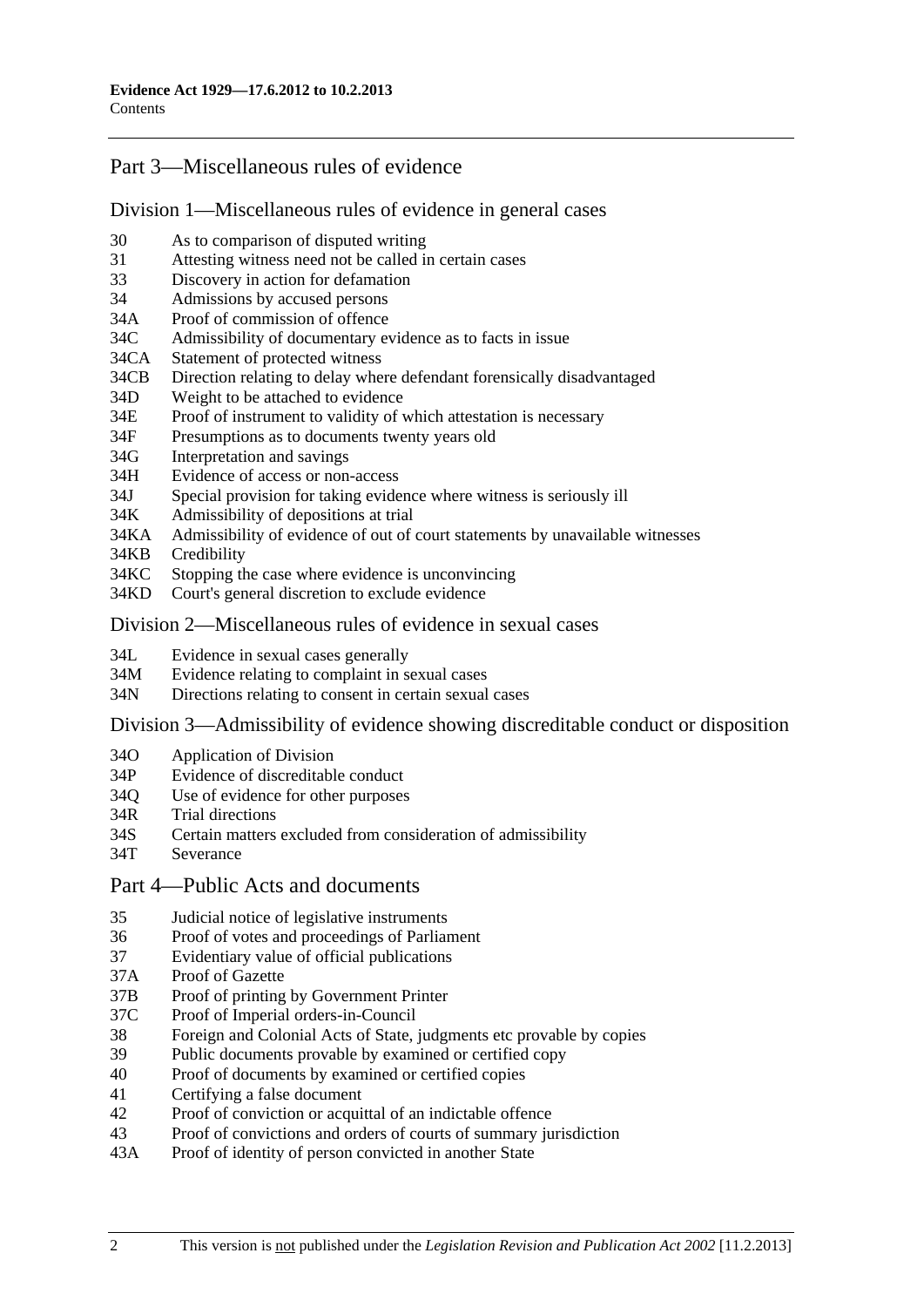- [44 Registers of British vessels and certificates of registry admissible as](#page-39-0) *prima facie* evidence of their contents
- [45 Documents relating to transportation of persons or goods](#page-39-0)
- [45A Admission of business records in evidence](#page-40-0)
- [45B Admission of certain documents in evidence](#page-41-0)
- [45C Modification of best evidence rule](#page-41-0)

### [Part 5—Banking records](#page-44-0)

- [46 Interpretation](#page-44-0)
- [47 Admission of banking record in evidence](#page-44-0)
- [48 Evidence of non-existence of account may be given by affidavit](#page-44-0)
- [49 Power to order inspection of banking records etc](#page-45-0)
- [50 Bank not compellable to produce records except under order](#page-46-0)
- [51 Costs occasioned by default of bank](#page-46-0)

### [Part 6—Telegraphic messages](#page-48-0)

- [53 Party may give notice of intention to adduce telegraphic message in evidence](#page-48-0)
- [54 And thereupon may produce message received with evidence that same received from](#page-48-0)  [telegraph station](#page-48-0)
- [55 After notice, sending a message may be proved by production of copy message and](#page-48-0)  [evidence of payment of fees for transmission](#page-48-0)
- [56 Certain documents may be transmitted by electric telegraph under restriction](#page-49-0)
- [57 Copies so transmitted to be as valid and effectual as originals](#page-50-0)
- [58 Penalty for false certificate of sending message](#page-50-0)
- [59 Signing false certificate upon copy](#page-50-0)

#### [Part 6A—Computer evidence](#page-52-0)

- [59A Interpretation](#page-52-0)
- [59B Admissibility of computer output](#page-52-0)
- [59C Regulations](#page-53-0)

## [Part 6B—Obtaining evidence from outside a court's territorial jurisdiction](#page-54-0)

- [59D Interpretation](#page-54-0)
- [59E Taking of evidence outside the State](#page-54-0)
- [59F Power of South Australian Court to take evidence on request](#page-55-0)
- [59G Depositions to be signed](#page-55-0)
- [59H Transmission of request](#page-55-0)
- [59I Saving provision](#page-56-0)

## [Part 6C—Use of audio and audio visual links](#page-58-0)

#### [Division 1—Preliminary](#page-58-0)

- [59IA Interpretation](#page-58-0)
- [59IB Transitional](#page-58-0)
- [59IC Application of Part](#page-58-0)

## [Division 2—Use of interstate audio or audio visual link in proceedings before South](#page-59-0)  [Australian courts](#page-59-0)

- [59ID Application of this Division](#page-59-0)
- [59IE State courts may take evidence and submissions from outside State](#page-59-0)
- [59IF Expenses](#page-59-0)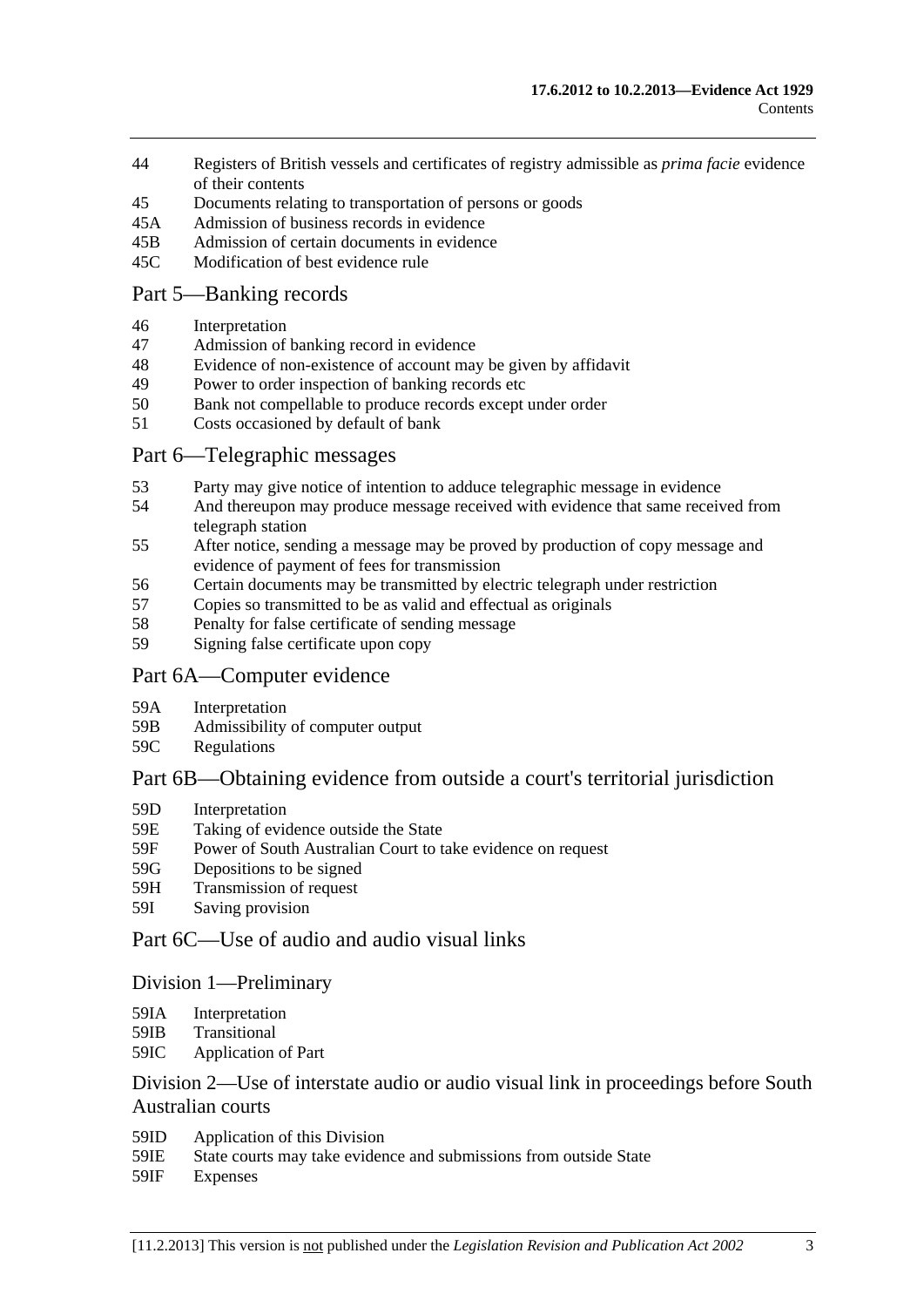#### [59IG Counsel entitled to practise](#page-59-0)

[Division 3—Use of interstate audio or audio visual link in proceedings in](#page-60-0)  [participating States](#page-60-0)

- [59IH Application of Division](#page-60-0)
- [59II Recognised courts may take evidence or receive submissions from persons in South](#page-60-0)  [Australia](#page-60-0)
- [59IJ Powers of recognised courts](#page-60-0)
- [59IK Orders made by recognised court](#page-60-0)
- [59IL Enforcement of order](#page-60-0)
- [59IM Privileges, protection and immunity of participants in proceedings in courts of](#page-61-0)  [participating States](#page-61-0)
- [59IN Recognised court may administer oath in South Australia](#page-61-0)
- [59IO Assistance to recognised court](#page-61-0)
- [59IP Contempt of recognised courts](#page-61-0)

#### [Division 4—Use of audio visual link or audio link generally](#page-62-0)

- [59IQ Appearance etc by audio visual link or audio link](#page-62-0)
- [59IR Communication between lawyer and client](#page-63-0)
- [Part 7—General provisions](#page-66-0)

#### [Division 1—Power to dispense with formal proof](#page-66-0)

- [59J Court's power to dispense with formal proof](#page-66-0)
- [Division 2—Notice of action](#page-66-0)
- [60 Sufficiency of notice of action](#page-66-0)

#### [Division 3—Facilitation of proof of certain matters](#page-66-0)

- [62 Proof of "public place" in certain cases](#page-66-0)
- [62A Proof of place being within municipality etc](#page-66-0)
- [63 Proof of foreign law](#page-67-0)
- [63A Evidence as to foreign law](#page-67-0)
- [64 Proof of matters of history, science etc](#page-67-0)
- [65 Reference by court to books, official certificates etc](#page-67-0)
- [65A Proof of age](#page-68-0)

#### [Division 4—Taking affidavits etc outside the State](#page-68-0)

- [66 Taking of affidavits out of the State](#page-68-0)
- [66A Taking of affidavits out of the State by sailors, soldiers and airmen](#page-69-0)
- [67 Extension of provisions relating to affidavits to attestation etc of other documents](#page-70-0)

#### [Division 5—Admission of official documents in evidence](#page-70-0)

[67A Admissibility of documents without proof of seal etc](#page-70-0)

#### [Division 6—Power of foreign authority to take evidence](#page-71-0)

[67AB Taking of evidence in this State by foreign authorities](#page-71-0) 

#### [Division 7—Select Committee evidence](#page-71-0)

[67B Evidence before the Parliamentary Select Committee of Inquiry into Prostitution](#page-71-0)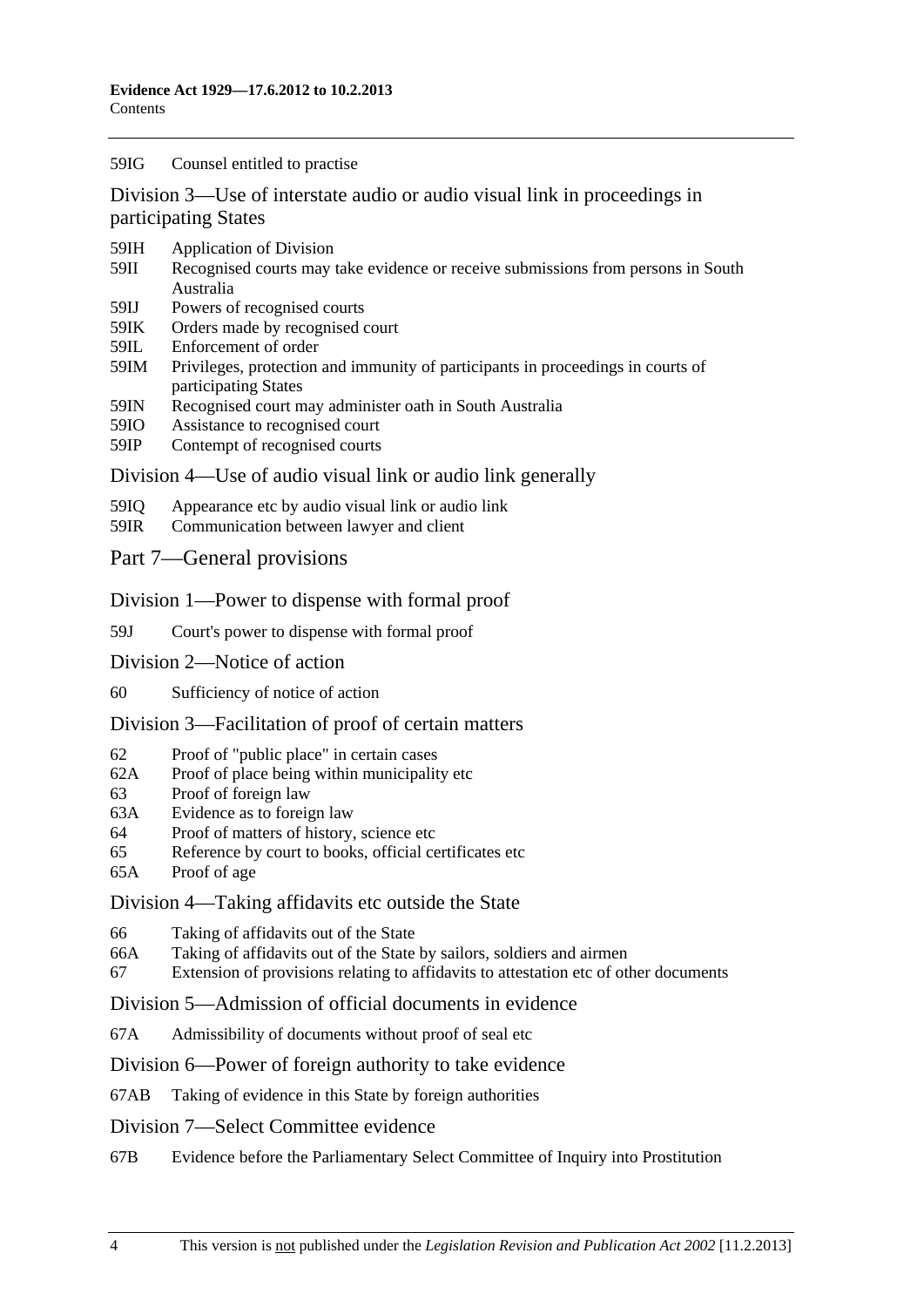[Division 8—Evidence of settlement negotiations](#page-72-0) 

[67C Exclusion of evidence of settlement negotiations](#page-72-0) 

[Division 9—Protected communications](#page-73-0) 

- [67D Interpretation](#page-73-0)
- [67E Certain communications to be protected by public interest immunity](#page-73-0)
- [67F Evidence of protected communications](#page-74-0)

#### [Division 10—Sensitive material](#page-75-0)

- [67G Interpretation and application](#page-75-0)
- [67H Meaning of sensitive material](#page-77-0)
- [67I Procedures for giving restricted access to sensitive material](#page-77-0)
- [67J Improper dissemination of sensitive material](#page-78-0)

## [Part 8—Publication of evidence](#page-80-0)

[Division 1—Preliminary](#page-80-0)

[68 Interpretation](#page-80-0) 

[Division 2—Orders for clearing court or suppressing publication of evidence etc](#page-80-0) 

- [69 Order for clearing the court](#page-80-0)
- [69A Suppression orders](#page-81-0)
- [69AB Review of suppression orders](#page-83-0)
- [69AC Appeal against suppression order etc](#page-84-0)
- [69B Appeals](#page-84-0)
- [70 Disobedience to orders under this Division](#page-85-0)
- [71 Attorney-General to provide annual report](#page-85-0)

[Division 3—Sexual cases](#page-86-0) 

[71A Restriction on reporting proceedings relating to sexual offences](#page-86-0)

[Division 4—Cases generally](#page-87-0) 

- [71B Publishers required to report result of certain proceedings](#page-87-0)
- [71C Restriction on reporting of proceedings following acquittals](#page-88-0)
- [Part 9—Miscellaneous](#page-90-0)

[73 Regulations](#page-90-0)

[Schedule 1—Acts repealed or amended](#page-92-0) 

[Schedule 4—Affidavit about proof of identity of person convicted in another](#page-93-0)  [State or Territory](#page-93-0)

[Legislative history](#page-94-0) 

[Appendix—Divisional penalties and expiation fees](#page-105-0)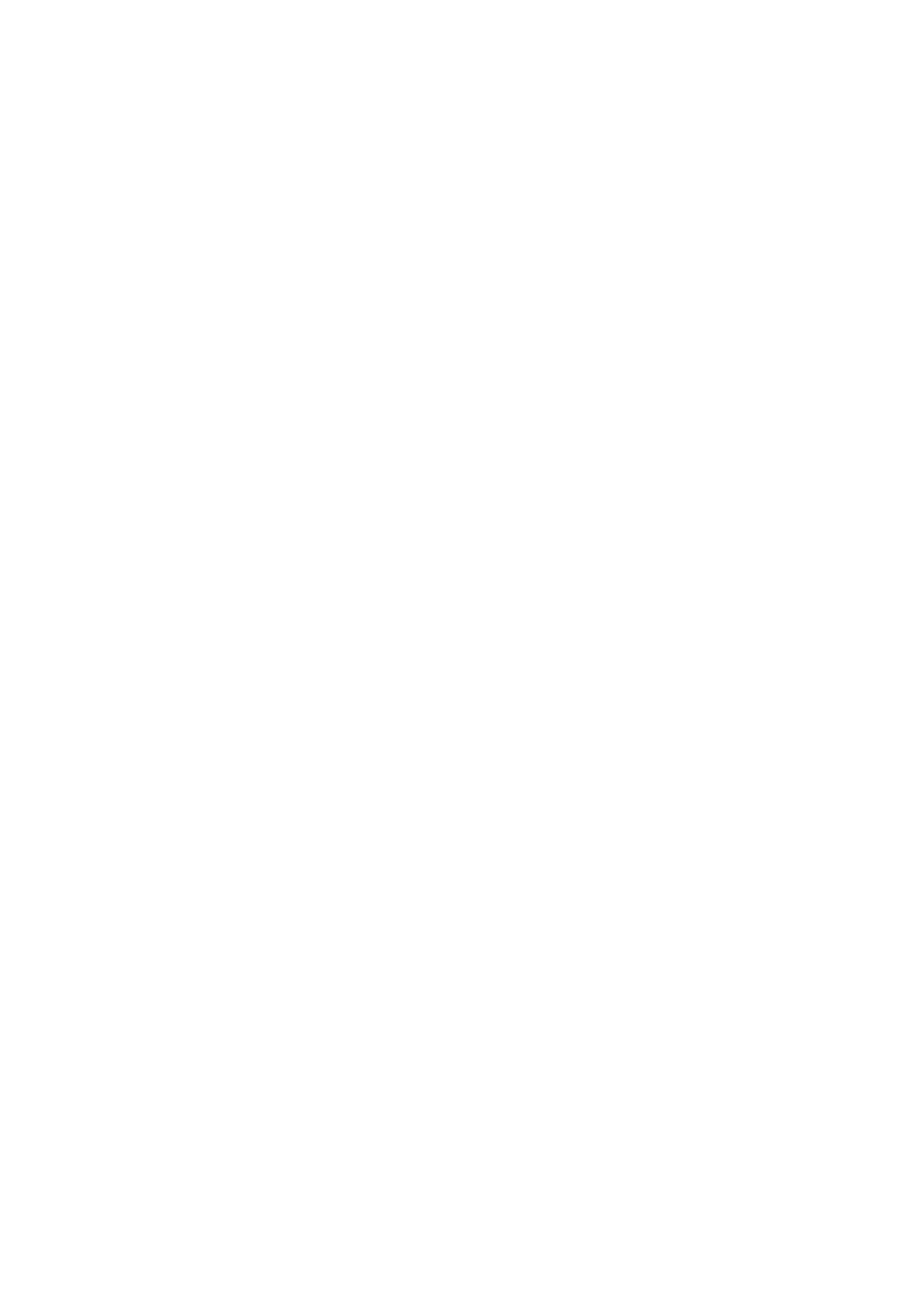## <span id="page-6-0"></span>**The Parliament of South Australia enacts as follows:**

# **Part 1—Preliminary**

## **1—Short title**

This Act may be cited as the *Evidence Act 1929*.

## **3—Consolidation and repeal**

This Act is a consolidation of certain provisions contained in the Acts mentioned in [Schedule 1,](#page-92-0) and the said Acts are hereby repealed to the extent expressed in the said Schedule.

### **4—Interpretation**

In this Act, unless some other intention is expressed, or implied by the context—

*child* means a person under the age of 18 years;

*court* includes a tribunal, authority or person invested by law with judicial or quasijudicial powers, or with authority to make any inquiry or to receive evidence;

*domestic partner* means a person who is a domestic partner within the meaning of the *[Family Relationships Act 1975](http://www.legislation.sa.gov.au/index.aspx?action=legref&type=act&legtitle=Family%20Relationships%20Act%201975)*, whether declared as such under that Act or not;

*judge* includes the member or members of any court having authority to admit evidence;

*legal proceeding* or *proceeding* includes any action, trial, inquiry, cause, or matter, whether civil or criminal, in which evidence is or may be given and includes an arbitration;

*mental disability* includes an intellectual disability;

*serious offence against the person* means—

- (a) attempted murder; or
- (b) attempted manslaughter; or
- (c) a sexual offence; or
- $(d)$
- (i) an offence of stalking under section 19AA of the *[Criminal Law](http://www.legislation.sa.gov.au/index.aspx?action=legref&type=act&legtitle=Criminal%20Law%20Consolidation%20Act%201935)  [Consolidation Act 1935](http://www.legislation.sa.gov.au/index.aspx?action=legref&type=act&legtitle=Criminal%20Law%20Consolidation%20Act%201935)*; or
- (ii) an offence of causing serious harm under section 23 of the *[Criminal](http://www.legislation.sa.gov.au/index.aspx?action=legref&type=act&legtitle=Criminal%20Law%20Consolidation%20Act%201935)  [Law Consolidation Act 1935](http://www.legislation.sa.gov.au/index.aspx?action=legref&type=act&legtitle=Criminal%20Law%20Consolidation%20Act%201935)*; or
- (iii) an offence involving an unlawful threat to kill or endanger life; or
- (iv) an offence involving abduction; or
- (v) an offence involving blackmail; or
- (vi) an attempt to commit, or assault with intent to commit, any of the offences in the preceding subparagraphs;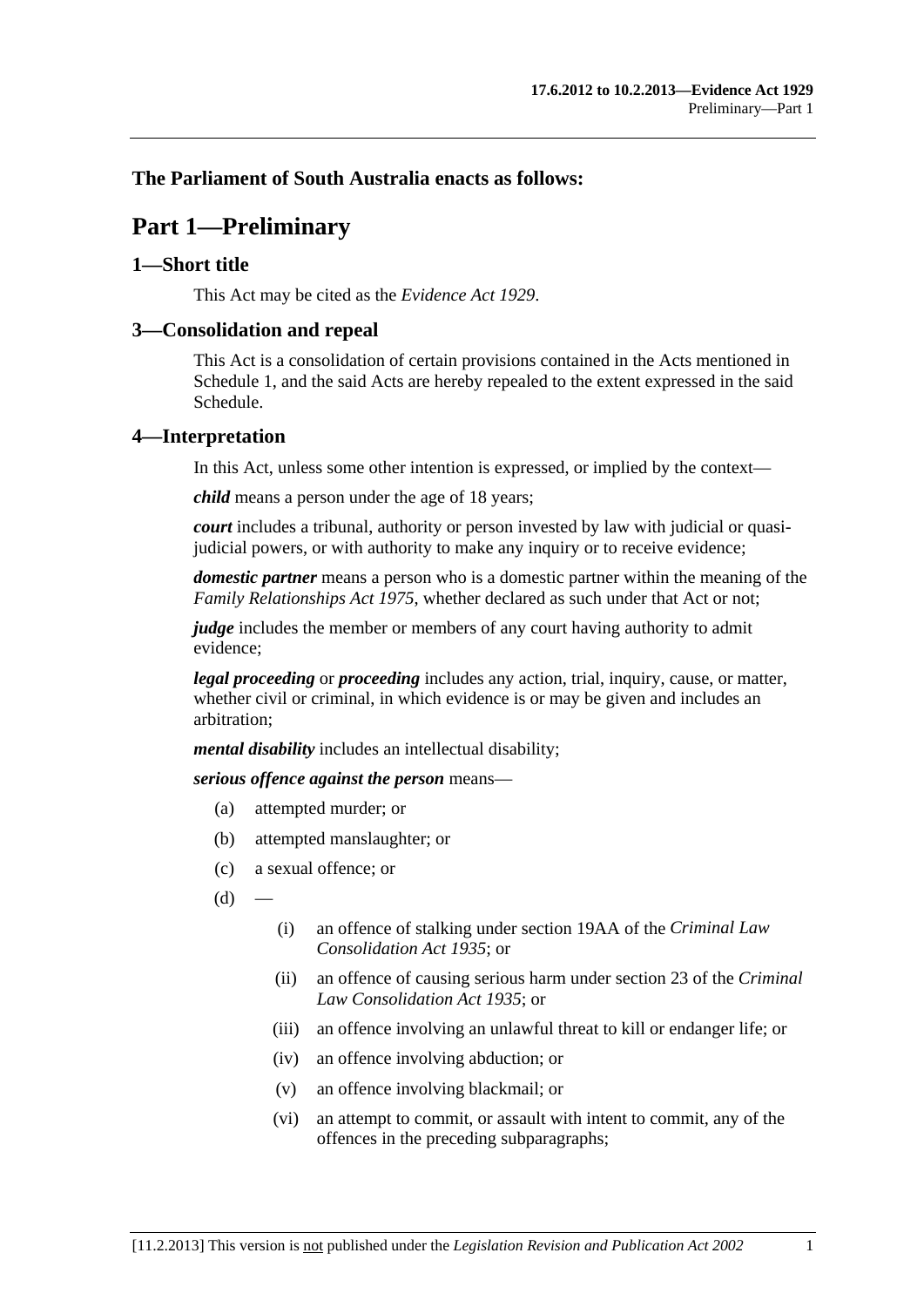#### *sexual offence* means—

- (a) rape; or
- (ab) compelled sexual manipulation; or
- (b) indecent assault; or
- (c) any offence involving unlawful sexual intercourse or an act of gross indecency; or
- (d) incest; or
- (da) any offence involving sexual exploitation or abuse of a child, or exploitation of a child as an object of prurient interest; or
- (e) any attempt to commit, or assault with intent to commit, any of the foregoing offences;

*spouse*—a person is the spouse of another if they are legally married;

*statement* includes a statement however made;

*sworn evidence* means evidence given under the obligation of an oath or an affirmation; and *unsworn evidence* has a corresponding meaning;

*electric telegraph* means any system of telecommunication operated by the Australian Telecommunication Commission or any other authority approved by proclamation;

*telegraphic message* means any message or other communication transmitted, or intended for transmission, or purporting to have been transmitted, by electric telegraph;

*telegraph station* means a station established or used by the Australian Telecommunication Commission or other authority approved by proclamation for the receipt or transmission of telegraphic messages;

*vulnerable witness* means—

- (a) a witness who is under 16 years of age; or
- (b) a witness who suffers from a mental disability; or
- (c) a witness who is the alleged victim of an offence to which the proceedings relate—
	- (i) where the offence is a serious offence against the person; or
	- (ii) in any other case—where, because of the circumstances of the witness or the circumstances of the case, the witness would, in the opinion of the court, be specially disadvantaged if not treated as a vulnerable witness; or
- (d) a witness who—
	- (i) has been subjected to threats of violence or retribution in connection with the proceedings; or
	- (ii) has reasonable grounds to fear violence or retribution in connection with the proceedings; or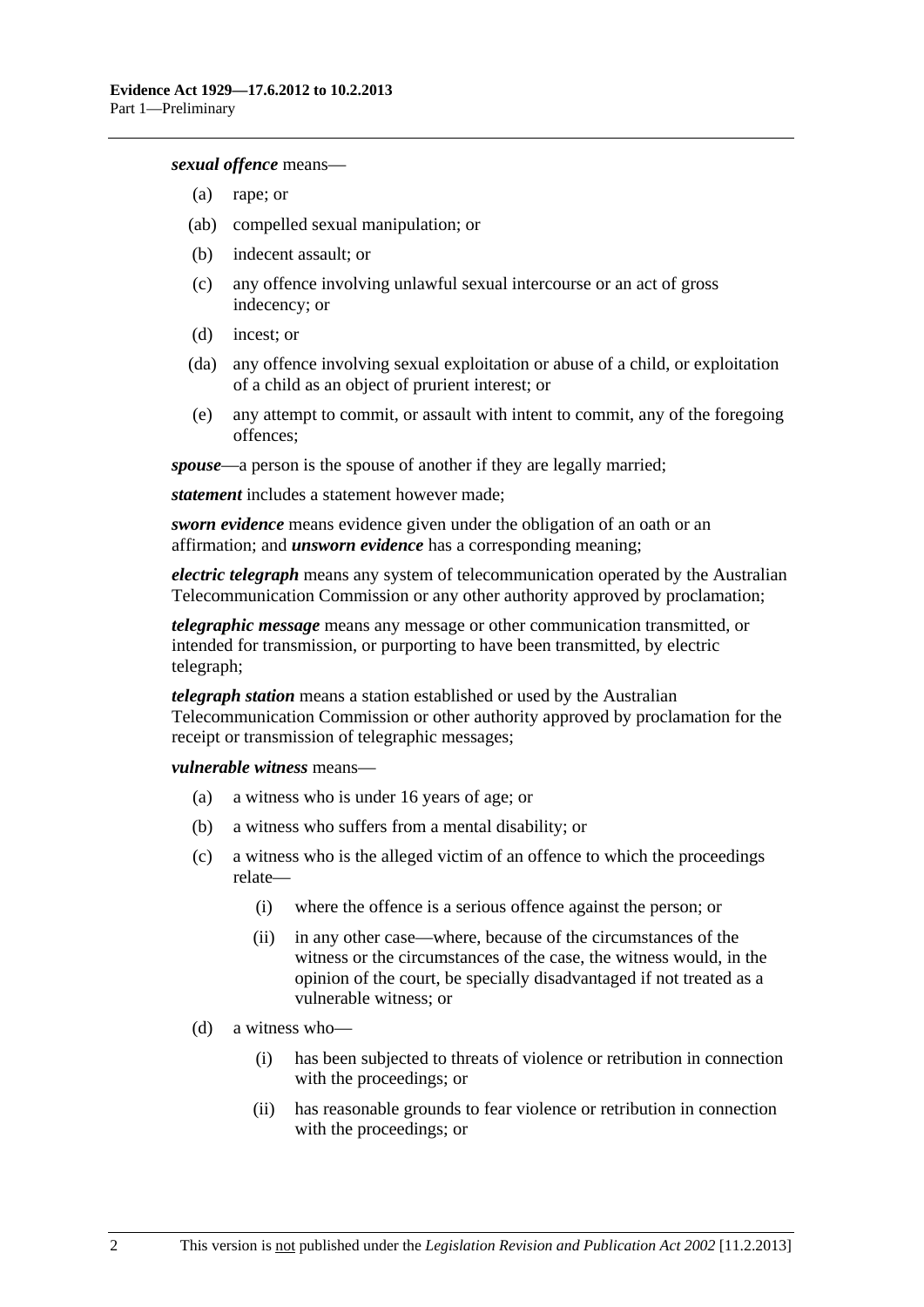<span id="page-8-0"></span> (e) in the case of proceedings for a serious and organised crime offence (within the meaning of the *[Criminal Law Consolidation Act 1935](http://www.legislation.sa.gov.au/index.aspx?action=legref&type=act&legtitle=Criminal%20Law%20Consolidation%20Act%201935)*)—a person who will only consent to being a witness in the proceedings if he or she is treated as a vulnerable witness for the purposes of the proceedings;

*young child* means a child of or under the age of 12 years.

**Note—** 

For definition of divisional penalties (and divisional expiation fees) see Appendix.

#### **5—Application of Act (***prima facie***) to all courts and enabling only**

The provisions of this Act, unless an intention to the contrary is expressed, or appears or is implied by the context—

- (a) apply to every proceeding before any court whatever; and
- (b) are in addition to, and not in derogation of, any rules of evidence, or power, or right, or duty in relation to procedure or evidence, whether existing at common law, or provided for by any law, at any time, in force in the State.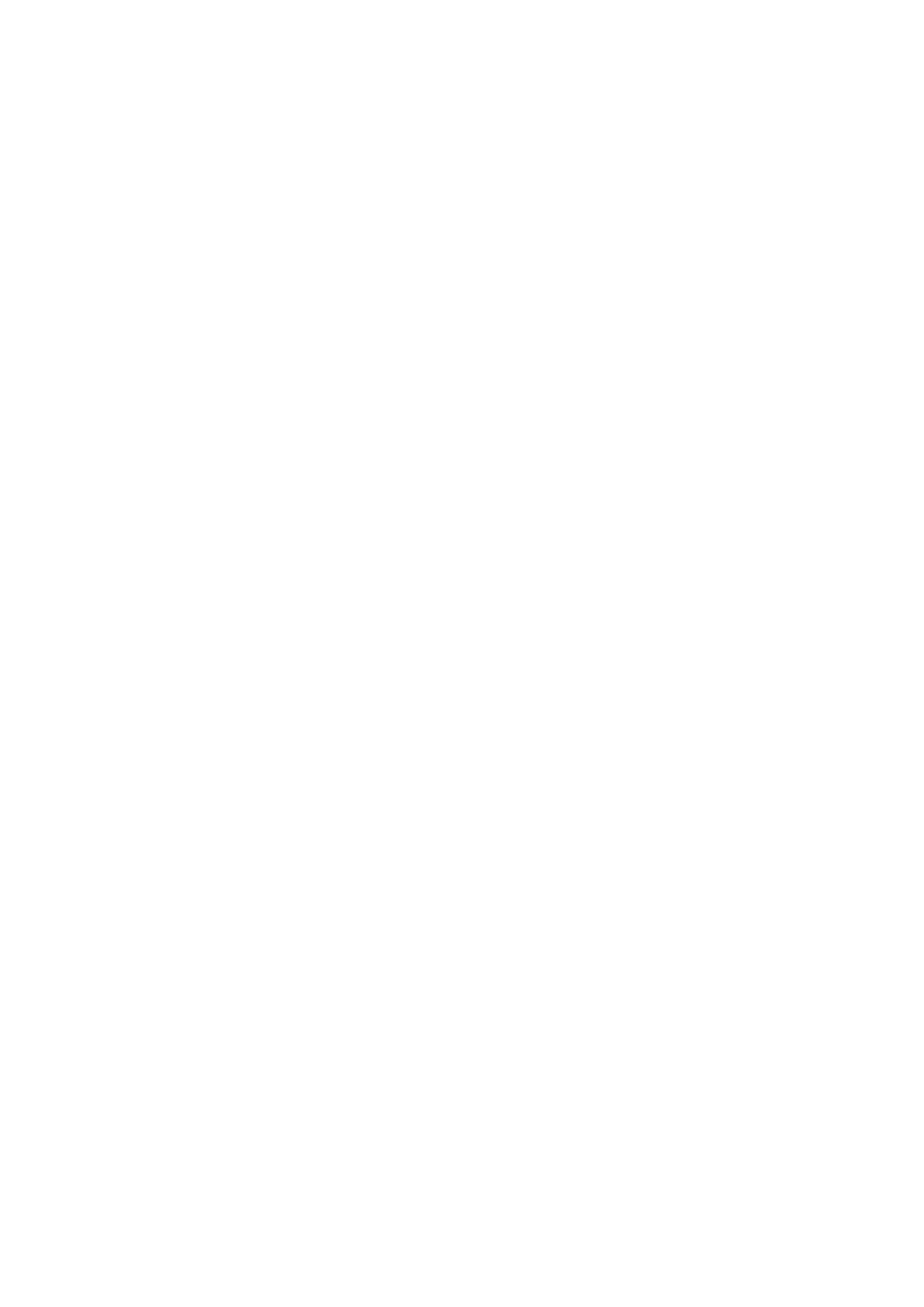# <span id="page-10-0"></span>**Part 2—Witnesses**

## **6—Oaths, affirmations etc**

- (1) An oath shall be administered and taken as follows:
	- (a) the person taking the oath shall hold a copy of the Bible (being a book that contains the New Testament, the Old Testament or both) in his hand and, after the oath has been tendered to him, shall say "I swear"; or
	- (b) in any other manner and form which the person taking the oath declares to be binding on his conscience; or
	- (c) in any other manner or form authorised or permitted by law.
- (2) Where an oath has been lawfully administered and taken, the fact that the person taking the oath had no religious belief, or that the oath was not taken so as to be binding on his conscience, shall not affect, at law, the validity or effect of the oath.
- (3) A person is permitted, and should be offered the choice, to make an affirmation instead of an oath in all circumstances in which, and for all purposes for which, an oath is required or permitted by law.
- (4) An affirmation is to be administered to a person by asking the person "Do you solemnly and truly affirm" followed by the words of the appropriate oath (omitting any words of imprecation or calling to witness) after which the person must say "I do solemnly and truly affirm".
- (5) Every affirmation has, at law, the same force and effect as an oath.
- (6) No oath or affirmation is invalid by reason of a procedural or formal error or deficiency.

#### **7—Oaths or affirmations taken before a court**

- (1) Every court has authority to administer an oath or an affirmation.
- (2) Where an oath or affirmation is to be taken before a court, or in connection with proceedings before a court, it may be administered by—
	- (a) the court itself; or
	- (b) an officer of the court; or
	- (c) any person authorised by the court to administer the oath or affirmation; or
	- (d) any other person authorised by law to administer the oath or affirmation.

#### **9—Unsworn evidence**

- (1) A person is presumed to be capable of giving sworn evidence in any proceedings unless the judge determines that the person does not have sufficient understanding of the obligation to be truthful entailed in giving sworn evidence.
- (2) If the judge determines that a person does not have sufficient understanding of the obligation to be truthful entailed in giving sworn evidence, the judge may permit the person to give unsworn evidence provided that—
	- (a) the judge—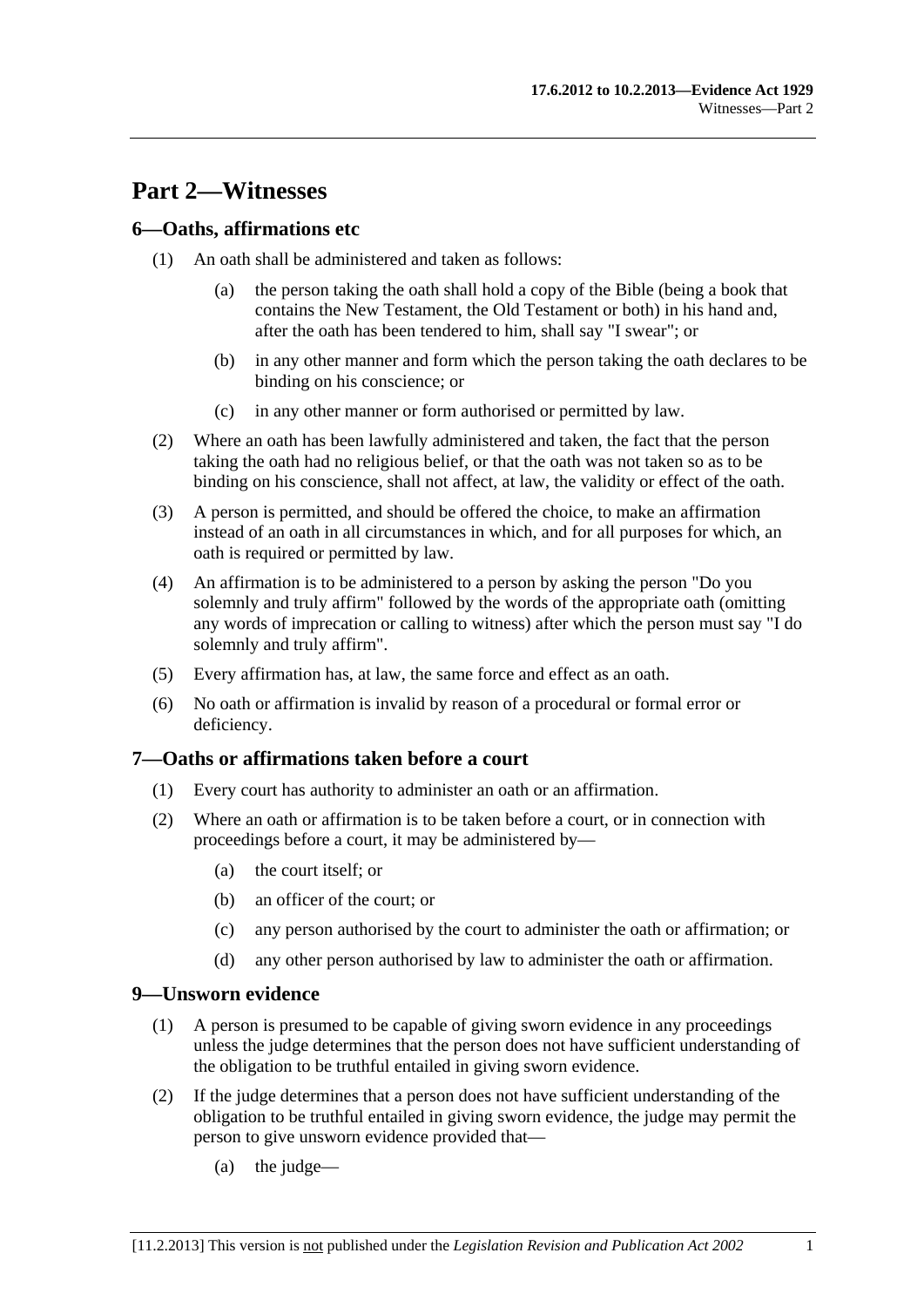- (i) is satisfied that the person understands the difference between the truth and a lie; and
- (ii) tells the person that it is important to tell the truth; and
- (b) the person indicates that he or she will tell the truth.
- <span id="page-11-0"></span> (3) In determining a question under this section, the judge is not bound by the rules of evidence, but may inform himself or herself as the judge thinks fit.
- (4) If unsworn evidence is given under this section in a criminal trial, the judge—
	- (a) must explain to the jury the reason the evidence is unsworn; and
	- (b) may, and if a party so requests must, warn the jury of the need for caution in determining whether to accept the evidence and the weight to be given to it.
- (5) A justice to whom it appears that a person who desires to lay a complaint or information does not have sufficient understanding of the obligation to be truthful entailed in giving sworn evidence may ascertain by inquiry the subject matter of the complaint or information and reduce it into the appropriate form, and any action or proceedings may be taken on the complaint or information in all respects as if the complainant or informant had deposed to the truth of the contents on oath or affirmation.

## **12—Evidence of young children**

- (4) A young child who is called as a witness is, while giving evidence, entitled to have present in the court, and within reasonable proximity, a person of his or her choice to provide emotional support (but the person must not interfere in the proceedings).
- (5) Unless the court otherwise allows, a witness or prospective witness in the proceedings cannot be chosen under [subsection \(4\)](#page-11-0) to provide emotional support for a young child.

## **12A—Warning relating to uncorroborated evidence of child in criminal proceedings**

- (1) In a criminal trial, a judge must not warn the jury that it is unsafe to convict on a child's uncorroborated evidence unless—
	- (a) the warning is warranted because there are, in the circumstances of the particular case, cogent reasons, apart from the fact that the witness is a child, to doubt the reliability of the child's evidence; and
	- (b) a party asks that the warning be given.
- (2) In giving any such warning, the judge is not to make any suggestion that the evidence of children is inherently less credible or reliable, or requires more careful scrutiny, than the evidence of adults.

## **13—Special arrangements for protecting witnesses from embarrassment, distress etc when giving evidence**

- (1) Subject to this section, if—
	- (a) it is desirable to make special arrangements for taking evidence from a witness in a trial in order to protect the witness from embarrassment or distress, to protect the witness from being intimidated by the atmosphere of the courtroom or for any other proper reason; and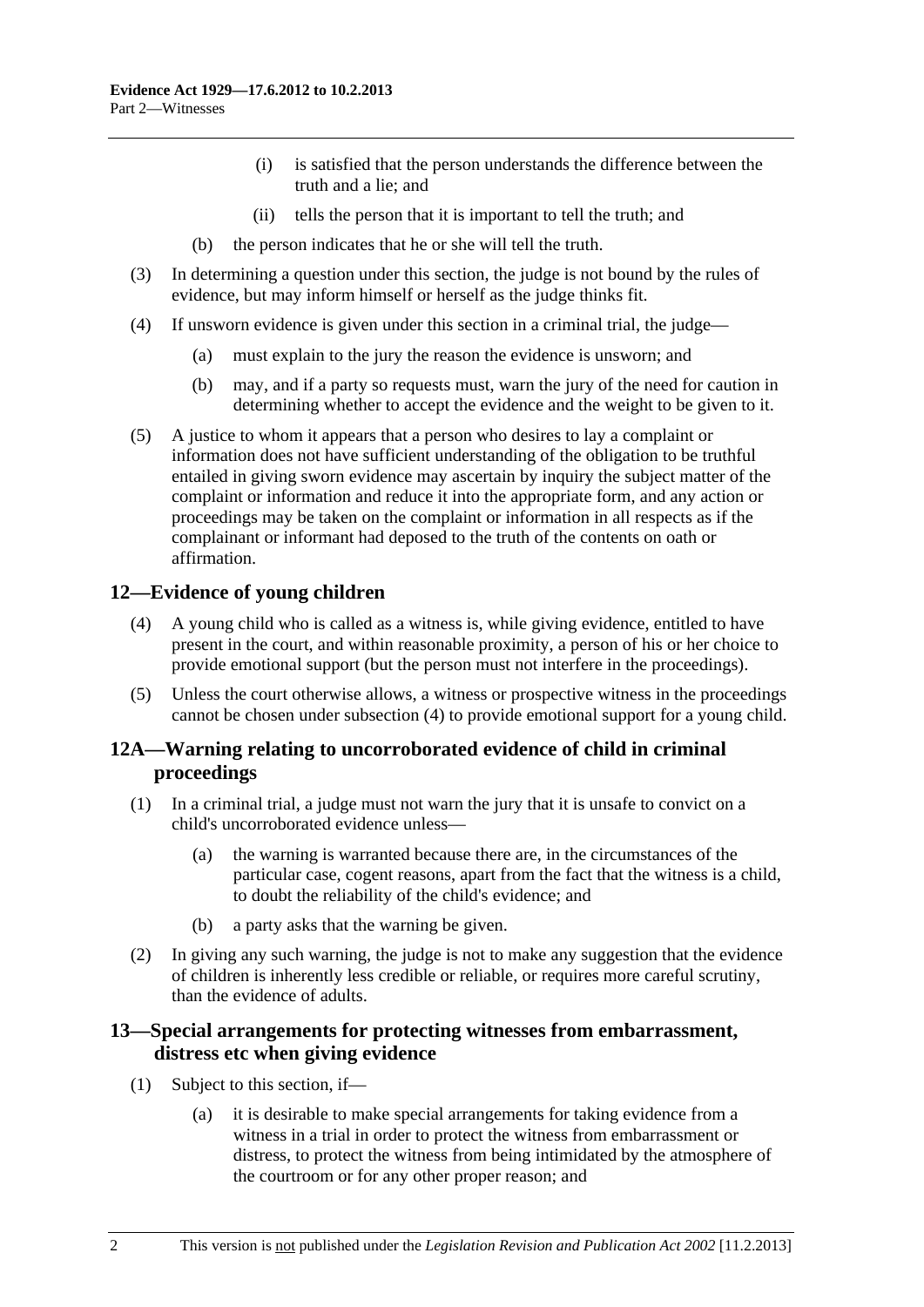- (b) the facilities necessary for the special arrangements are readily available to the court and it is otherwise practicable to make the special arrangements; and
- (c) the special arrangements can be made without prejudice to any party to the proceedings,

the court should, on its own initiative, order that special arrangements be made for taking the evidence of the witness.

- (2) Without limiting the kind of order that may be made under this section, the court may make 1 or more of the following orders:
	- (a) an order that the evidence be given outside the trial court and transmitted to the trial court by means of closed circuit television;
	- (b) an order that the evidence be taken outside the trial court, and that an audio visual record of the evidence be made and replayed in the trial court;
	- (c) an order that a screen, partition or one-way glass be placed to obscure the view of a party to whom the evidence relates or some other person;
	- (d) an order that a defendant be excluded from the place where the evidence is taken, or otherwise be prevented from directly seeing and hearing the witness while giving evidence;
	- (e) an order that the witness be accompanied by a relative or friend for the purpose of providing emotional support;
	- (f) if the witness suffers from a physical or mental disability—an order that the evidence be taken in a particular way (to be specified by the court) that will, in the court's opinion, facilitate the taking of evidence from the witness or minimise the witness's embarrassment or distress.
- (3) The court may, if of the opinion that expert evidence would assist the court to determine the special arrangements that should be made for taking the evidence of the witness, receive such evidence and, if the native language of the witness is not English and the witness is not reasonably fluent in English, evidence about any additional difficulty that may be caused by the witness giving evidence through an interpreter.
- (4) Special arrangements made under this section may relate to the witness's evidence as a whole or to particular aspects of the witness's evidence, such as cross-examination and re-examination.
- (5) An order must not be made under this section if the effect of the order would be—
	- (a) to relieve a witness from the obligation to give sworn evidence; or
	- (b) to relieve a witness from the obligation to submit to cross-examination; or
	- (c) to prevent the judge, jury or defendant from observing the witness's demeanour in giving evidence (but the observation may be direct or by live transmission of the witness's voice and image or by replay of a recording of the witness's voice and image); or
	- (d) to prevent the defendant from instructing counsel while the witness is giving evidence.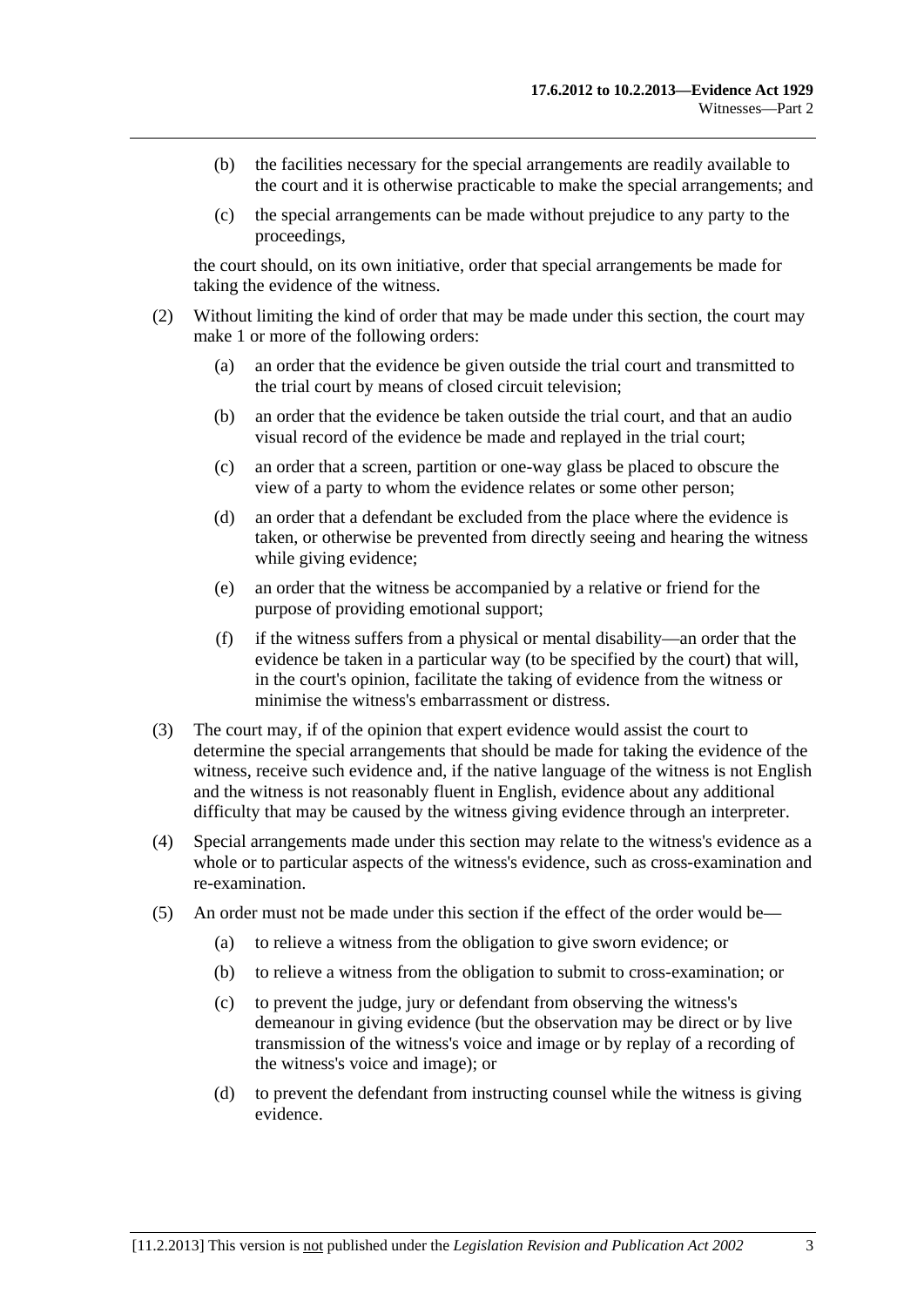- <span id="page-13-0"></span> (6) If a witness is accompanied by a relative or friend for the purpose of providing emotional support, that person must be visible to the judge and jury (if any) while the witness is giving evidence and, if, in consequence of an order under this section, a party is prevented from seeing that person directly while the witness gives evidence, the court must ensure that the party is able to observe that person either—
	- (a) by direct transmission of images of the witness together with that person while the witness is giving evidence; or
	- (b) by the later replay of a recording of images of the witness together with that person made while the witness was giving evidence.
- (7) If, in a criminal trial, a court makes special arrangements for taking the evidence of a witness, the judge must warn the jury not to draw from that fact any inference adverse to the defendant, and not to allow the special arrangements to influence the weight to be given to the evidence.
- (8) An order under this section may be made, varied or revoked on the court's own initiative, or on the application of a party or witness.

## **13A—Special arrangements for protecting vulnerable witnesses when giving evidence in criminal proceedings**

- (1) Subject to this section, if—
	- (a) a vulnerable witness is to give evidence in criminal proceedings; and
	- (b) the facilities necessary for the special arrangements are readily available to the court and it is otherwise practicable to make the special arrangements; and
	- (c) the special arrangements can be made without prejudice to any party to the proceedings,

the court must, on application under this section, order that special arrangements be made for taking the evidence of the witness.

- (2) Without limiting the kind of order that may be made under this section, the court may make 1 or more of the following orders:
	- (a) an order that the evidence be given outside the trial court and transmitted to the trial court by means of closed circuit television;
	- (b) an order that the evidence be taken outside the trial court, and that an audio visual record of the evidence be made and replayed in the trial court;
	- (c) an order that a screen, partition or one-way glass be placed to obscure the view of a party to whom the evidence relates or some other person;
	- (d) an order that a defendant be excluded from the place where the evidence is taken, or otherwise be prevented from directly seeing and hearing the vulnerable witness while giving evidence;
	- (e) an order that the vulnerable witness be accompanied by a relative or friend for the purpose of providing emotional support;
	- (f) if the vulnerable witness suffers from a physical or mental disability—an order that the evidence be taken in a particular way (to be specified by the court) that will, in the court's opinion, facilitate the taking of evidence from the witness or minimise the witness's embarrassment or distress.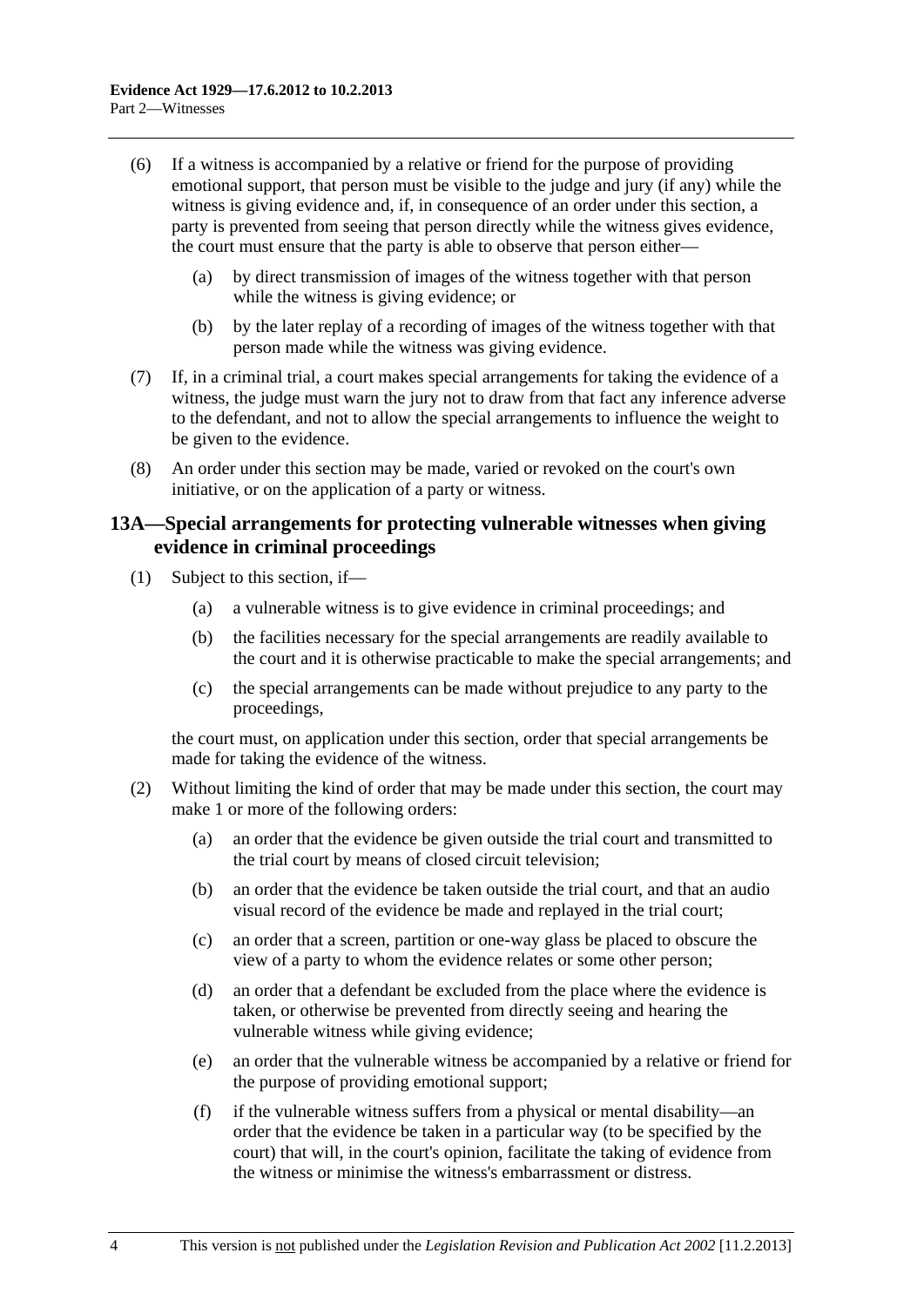- (3) Special arrangements made under this section may relate to the vulnerable witness's evidence as a whole or to particular aspects of the witness's evidence, such as cross-examination and re-examination.
- (4) An order must not be made under this section if the effect of the order would be—
	- (a) to relieve a vulnerable witness from the obligation to give sworn evidence; or
	- (b) to relieve a vulnerable witness from the obligation to submit to cross-examination; or
	- (c) to prevent the judge, jury or defendant from observing the vulnerable witness's demeanour in giving evidence (but the observation may be direct or by live transmission of the witness's voice and image or by replay of a recording of the witness's voice and image); or
	- (d) to prevent the defendant from instructing counsel while the vulnerable witness is giving evidence.
- (5) If a vulnerable witness is accompanied by a relative or friend for the purpose of providing emotional support, that person must be visible to the judge and jury (if any) while the witness is giving evidence and, if, in consequence of an order under this section, a party is prevented from seeing that person directly while the witness gives evidence, the court must ensure that the party is able to observe that person either—
	- (a) by direct transmission of images of the witness together with that person while the witness is giving evidence; or
	- (b) by the later replay of a recording of images of the witness together with that person made while the witness was giving evidence.
- (6) An application for an order under this section must—
	- (a) be made in writing by the party calling the vulnerable witness to give evidence; and
	- $(b)$  be filed in the court before the commencement of the trial; and
	- (c) within 14 days of being filed in the court—be served on the other party to the proceedings (the *respondent*); and
	- (d) specify the nature of the vulnerability of the witness, the special arrangements sought and the reasons for the arrangements; and
	- (e) otherwise be made in accordance with the rules of court.
- (7) The respondent may, if of the opinion that the witness on whose behalf the application has been made is not in fact a vulnerable witness, within 14 days of being served with the application (the *prescribed period*), file an answering document in the court objecting to the application on that ground.
- (8) If an objection to the application is filed within the prescribed period, the court must determine the application before the commencement of the trial—
	- (a) in the absence of the applicant and respondent; or
	- (b) by conducting a hearing in a room closed to the public.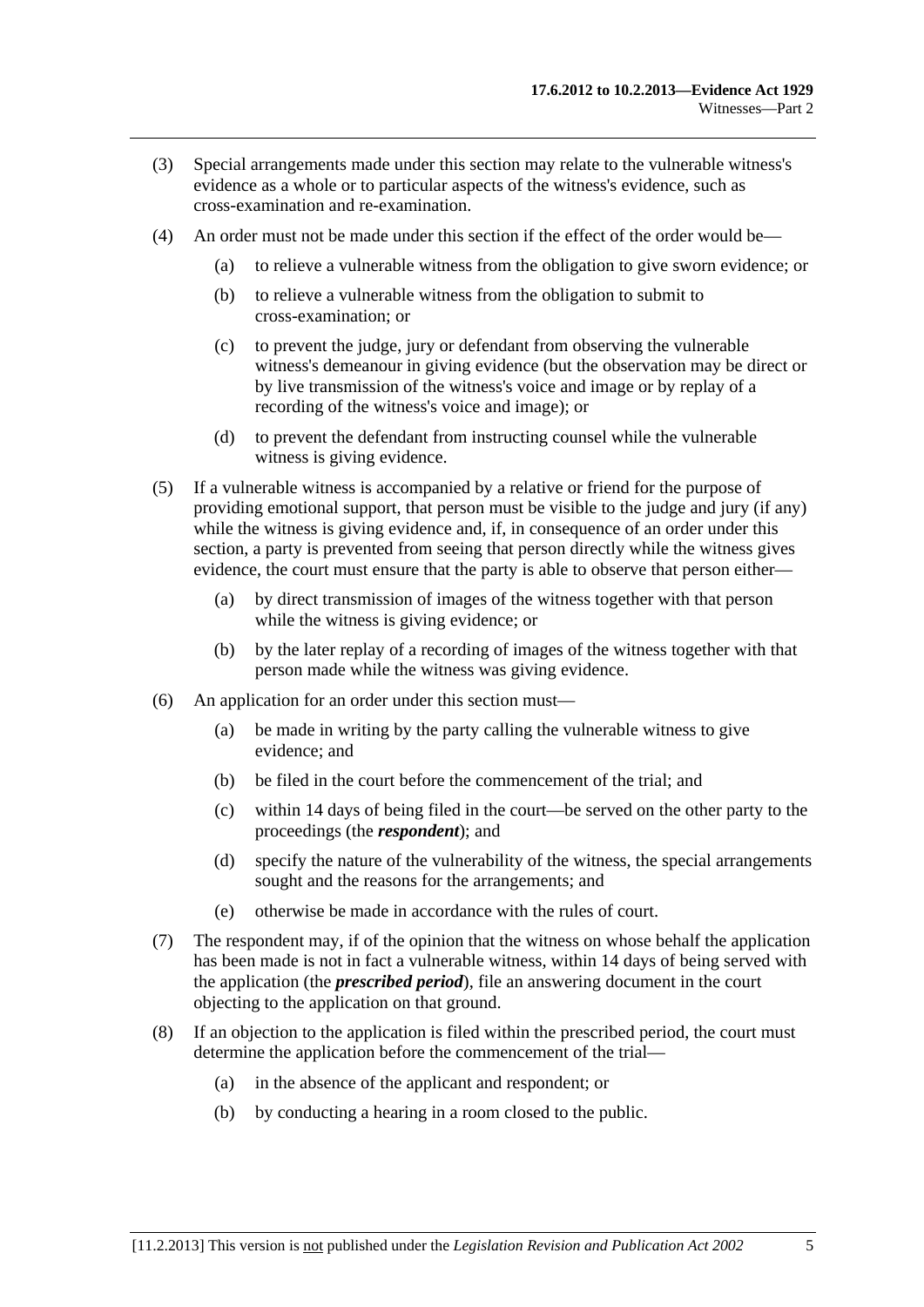- <span id="page-15-0"></span> (9) The court may, if of the opinion that expert evidence would assist the court to determine the special arrangements that should be made for taking the evidence of the vulnerable witness, receive such evidence and, if the native language of the witness is not English and the witness is not reasonably fluent in English, evidence about any additional difficulty that may be caused by the witness giving evidence through an interpreter.
- (10) If no objection to the application is filed within the prescribed period, the court may order that appropriate special arrangements be made for taking the evidence of the vulnerable witness at the trial.
- (11) The court—
	- (a) may dispense with special arrangements for taking the evidence of a vulnerable witness in criminal proceedings if—
		- (i) the witness is an adult; and
		- (ii) the court is satisfied that—
			- (A) the facilities necessary for the special arrangements are not readily available to the court; and
			- (B) taking into account the following matters, it is not reasonably practicable to make the facilities available:
				- the cost, inconvenience and delay involved in procuring the necessary facilities or in adjourning to some other place where the necessary facilities are available;
				- the urgency of the proceedings; and
	- (b) must give reasons for its decision.
- (12) If, in a criminal trial, a court makes special arrangements for taking the evidence of a vulnerable witness, the judge must warn the jury not to draw from that fact any inference adverse to the defendant, and not to allow the special arrangements to influence the weight to be given to the evidence.
- (13) An order under this section may be made, varied or revoked on the court's own initiative, or on the application of a party to the proceedings.

#### **13B—Cross-examination of victims of certain offences**

- (1) A defendant is not to be permitted to cross-examine a witness who is the alleged victim of an offence to which this section applies—
	- (a) in a criminal trial unless the cross-examination is by counsel;
	- (b) in civil proceedings relating to the offence unless—
		- (i) the cross-examination is by counsel; or
		- (ii) if the defendant is not legally represented in the proceedings—to be undertaken—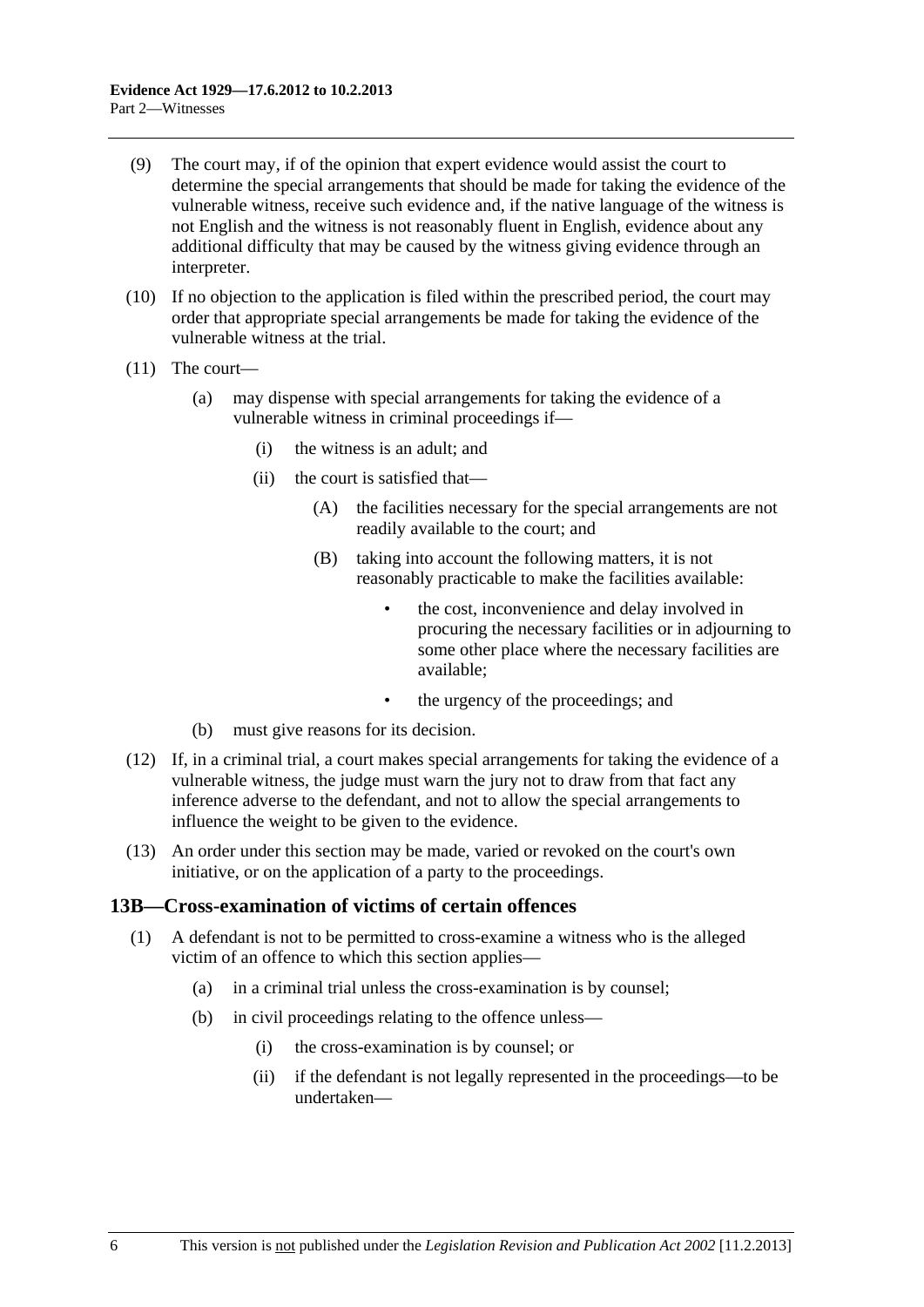- (A) by the defendant submitting to the judge, in the manner required by the judge, the questions the defendant proposes the witness be asked in cross-examination and the judge (or the judge's delegate) asking the witness those of the questions submitted that are determined by the judge to be allowable in cross-examination; or
- (B) as otherwise directed by the judge.
- <span id="page-16-0"></span> (3) If a defendant is not legally represented in a criminal trial that will involve the taking of evidence from any such witness, the court must ensure that the defendant—
	- (a) has been warned of the limitation on the right of cross-examination imposed by this section; and
	- (b) has been informed—
		- (i) that he or she may be entitled to legal assistance under the *[Legal](http://www.legislation.sa.gov.au/index.aspx?action=legref&type=act&legtitle=Legal%20Services%20Commission%20Act%201977)  [Services Commission Act 1977](http://www.legislation.sa.gov.au/index.aspx?action=legref&type=act&legtitle=Legal%20Services%20Commission%20Act%201977)*;
		- (ii) in any case—of his or her rights under the *[Criminal Law \(Legal](http://www.legislation.sa.gov.au/index.aspx?action=legref&type=act&legtitle=Criminal%20Law%20(Legal%20Representation)%20Act%202001)  [Representation\) Act 2001](http://www.legislation.sa.gov.au/index.aspx?action=legref&type=act&legtitle=Criminal%20Law%20(Legal%20Representation)%20Act%202001)* to obtain the assistance of counsel for the purpose of cross-examining the witness; and
	- (c) has had a reasonable opportunity to obtain the assistance of counsel before the evidence is taken.
- (4) If, in a criminal trial, an unrepresented defendant obtains the assistance of counsel for the purpose of cross-examining such a witness, the judge must—
	- (a) explain to the jury the limitation imposed by this section on the defendant's right to personally cross-examine the witness; and
	- (b) warn the jury that no adverse inference may be drawn against the defendant from the requirement for the unrepresented defendant to obtain the assistance of counsel to cross-examine the witness.
- (5) In this section—

*offence to which this section applies* means—

- (a) a serious offence against the person; or
- (b) an offence of contravening or failing to comply with an intervention order under the *[Intervention Orders \(Prevention of Abuse\) Act 2009](http://www.legislation.sa.gov.au/index.aspx?action=legref&type=act&legtitle=Intervention%20Orders%20(Prevention%20of%20Abuse)%20Act%202009)*; or
- (c) an offence of contravening or failing to comply with a restraining order under the *[Summary Procedure Act 1921](http://www.legislation.sa.gov.au/index.aspx?action=legref&type=act&legtitle=Summary%20Procedure%20Act%201921)*.

## **13C—Court's power to make audio visual record of evidence of vulnerable witnesses in criminal proceedings**

- (1) If a vulnerable witness is to give evidence in criminal proceedings, the following provisions apply:
	- (a) in the case of a vulnerable witness who is a child of or under the age of 16 years and who is the alleged victim of a sexual offence—the court must order that an audio visual record be made of the witness's evidence before the court (unless an order has already been made in respect of the witness's evidence under section  $13A(2)(b)$ ;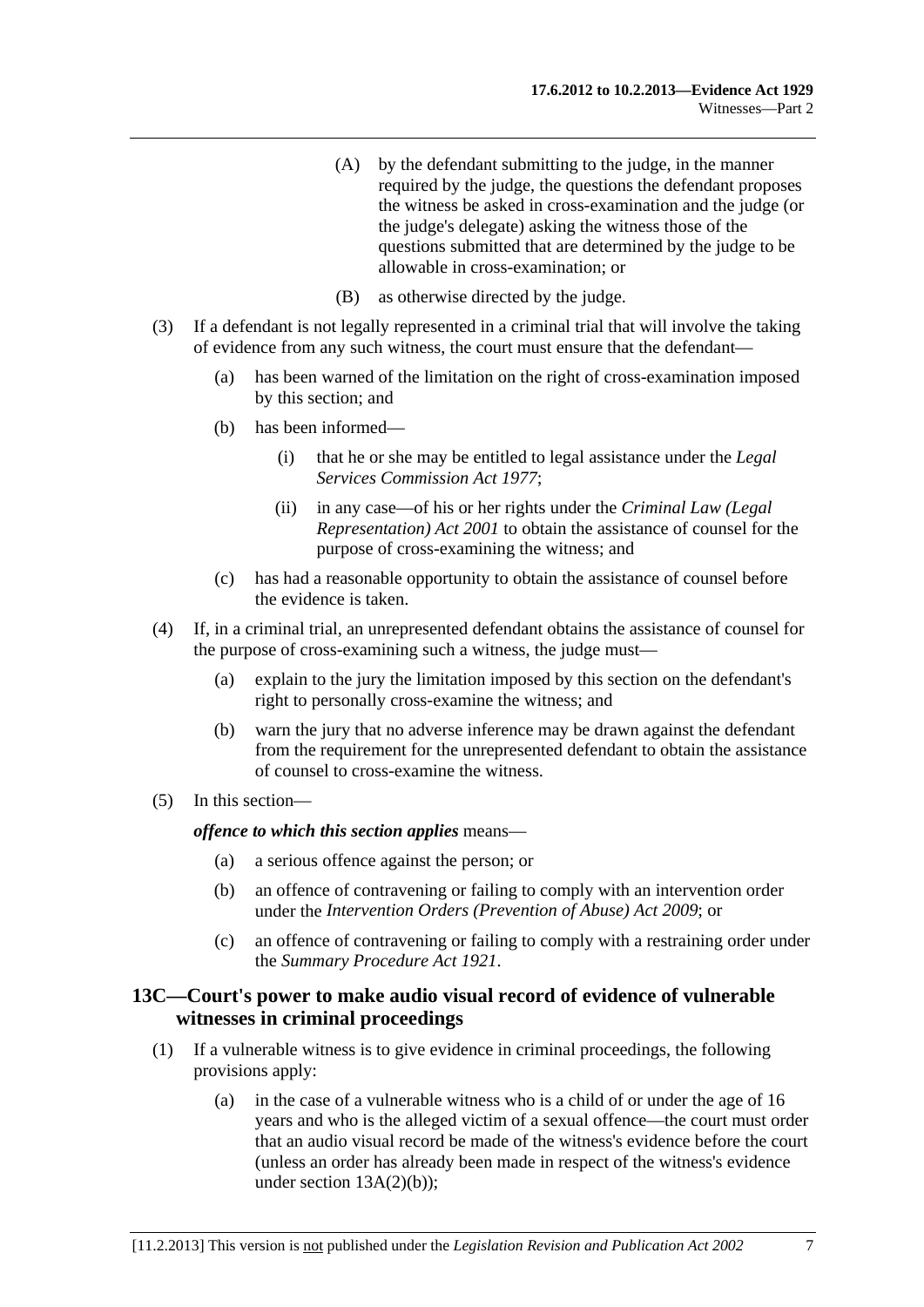- <span id="page-17-0"></span> (b) in the case of any other vulnerable witness—the court may, on application by the prosecution, order that an audio visual record be made of the witness's evidence before the court if—
	- (i) the facilities necessary for making an audio visual record of the evidence are readily available to the court; and
	- (ii) it is otherwise practicable to make such a record.
- (2) Subject to [subsection \(3\),](#page-17-0) an audio visual record of evidence (whether made by order under this section or section  $13A(2)(b)$  is to be kept in the custody of the court and access to the record is to be restricted to court officials who are responsible for its custody.
- (3) The court (or a superior court) may authorise a person to take custody of the audio visual record of evidence, or to have some other form of access to it, if satisfied that the custody or access is reasonably necessary for the purposes of related proceedings that have been commenced or are in contemplation.
- (4) Despite any other law, access to an audio visual record of evidence is not to be allowed except as provided by this section.

## **13D—Court's power to admit evidence taken in earlier proceedings**

- (1) If, on application by a party to civil or criminal proceedings before a court, the court is satisfied that—
	- (a) evidence given by a witness in earlier criminal proceedings is relevant to the proceedings before the court; and
	- (b) the witness—
		- (i) has died; or
		- (ii) has become too ill or infirm to give evidence; or
		- (iii) has not, after diligent search, been found; or
		- (iv) is a vulnerable witness,

the court in the later proceedings has a discretion to admit an official record of the evidence.

- (2) An *official record* of evidence is a record made at the direction or with the approval of the court before which the evidence was taken and, if an audio or audio visual record of the evidence was taken at the direction or with the approval of the court, in addition to a written transcript, the official record of evidence includes the audio or audio visual record.
- (3) Before the court admits an official record into evidence in proceedings under this section, the record must be edited—
	- (a) as agreed between the parties to those proceedings so as to exclude material that is not relevant to those proceedings; and
	- (b) so as to exclude evidence that is inadmissible in those proceedings for any other reason.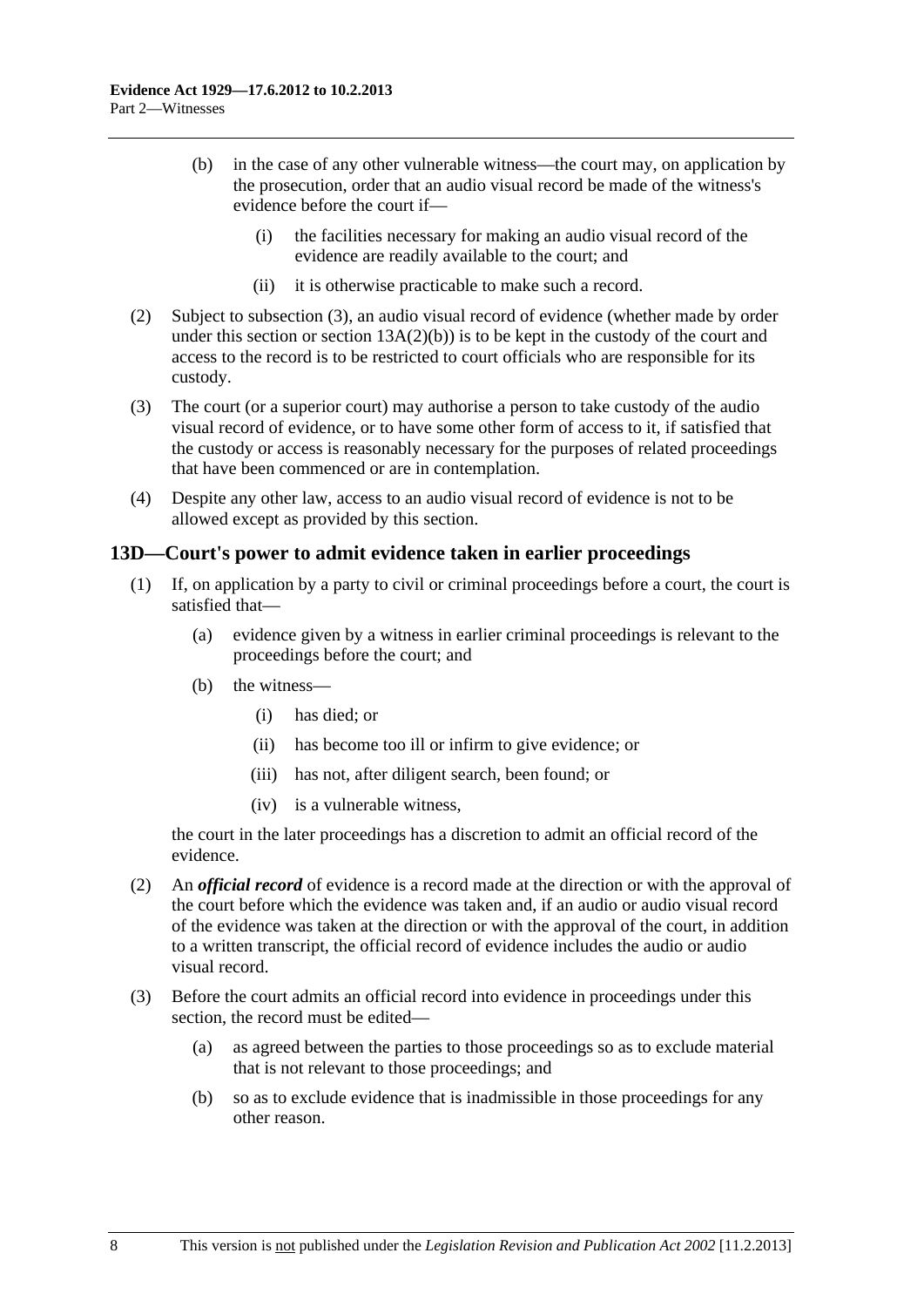<span id="page-18-0"></span> (4) If the court admits an official record into evidence under this section, it may relieve the witness, wholly or in part, from an obligation to give evidence in the later proceedings.

## **14—Entitlement of a witness to be assisted by an interpreter**

- (1) Where—
	- (a) the native language of a witness who is to give oral evidence in any proceedings is not English; and
	- (b) the witness is not reasonably fluent in English,

the witness is entitled to give that evidence through an interpreter.

- (1a) A person may only act as an interpreter—
	- (a) if the person takes an oath or makes an affirmation to interpret accurately; and
	- (b) in a case where a party to the proceeding disputes the person's ability or impartiality as an interpreter, if the judge is satisfied as to the person's ability and impartiality.
- (2) An affidavit or other written deposition in a language other than English shall be received in evidence in the same circumstances as an affidavit or other written deposition in English if it has annexed to it—
	- (a) a translation of its contents into English; and
	- (b) an affidavit by the translator to the effect that the translation accurately reproduces in English the contents of the original.

## **15—Witness not disqualified by interest or crime**

No person shall be excluded from giving evidence on the ground—

- (a) that he has or may have an interest in the matter in question or in the event of the proceeding, or
- (b) that he has previously been convicted of any crime or offence.

## **16—Parties, their wives and husbands competent and compellable in civil proceedings**

In any proceeding not being a criminal proceeding the parties thereto and the persons on whose behalf such proceeding is brought or defended, and the husbands and wives of such parties or persons respectively, shall, subject to the provisions of this Act, be competent and compellable to give evidence on behalf of either or any of the parties to such proceeding.

## **18—Accused persons competent to give evidence**

- (1) Every person charged with an offence shall be a competent witness for the defence at every stage of the proceedings, whether the person so charged is charged solely or jointly with any other person: Provided as follows:
	- (a) a person so charged shall not be called as a witness in pursuance of this Act except upon his own application;
	- (b) the failure of any person charged with an offence to give evidence shall not be made the subject of any comment by the prosecution;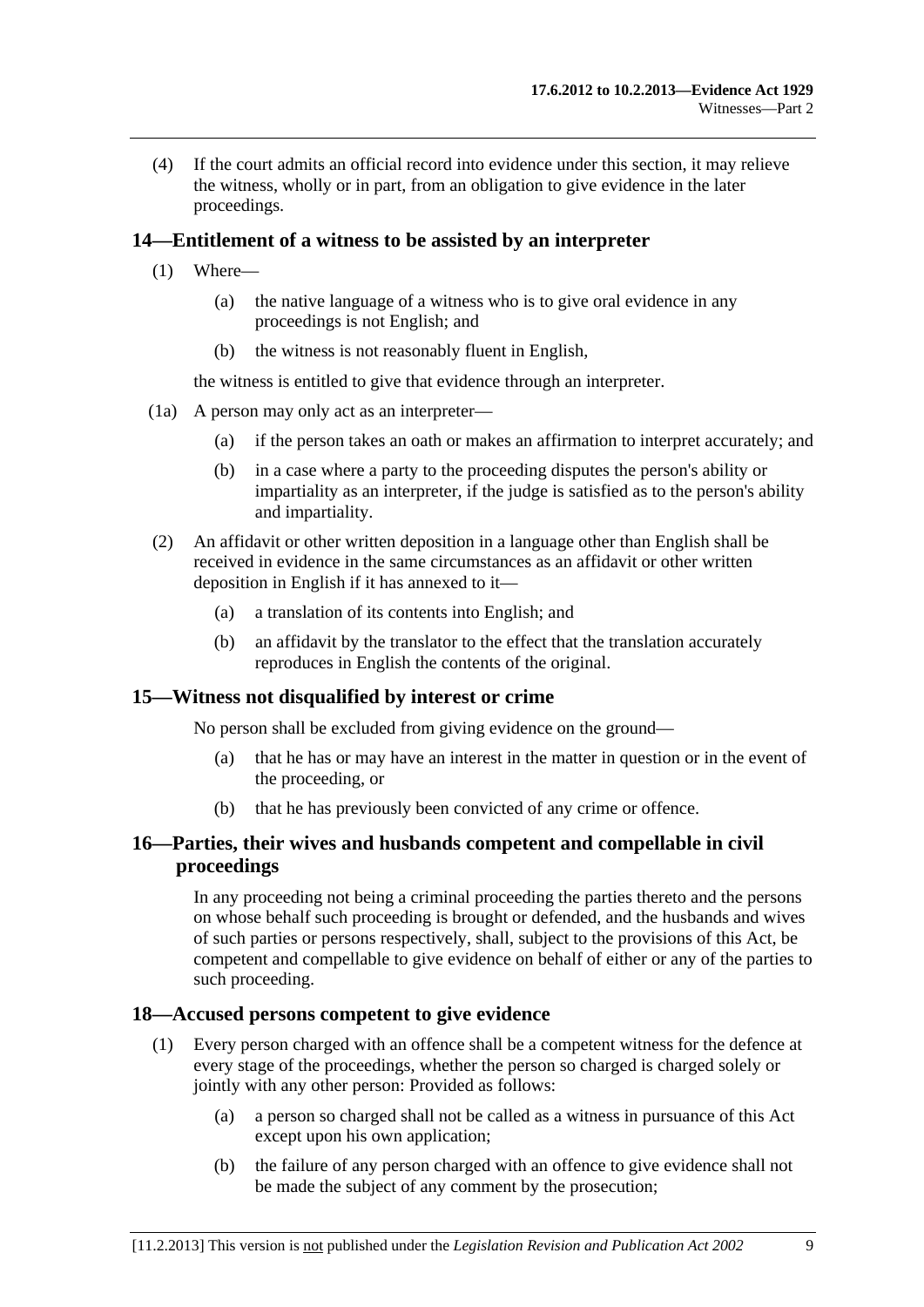- <span id="page-19-0"></span> (c) a person charged and being a witness in pursuance of this Act may be asked any question in cross-examination notwithstanding that it would tend to criminate him as to the offence charged;
- (d) a person charged and called as a witness in pursuance of this Act shall not be asked, and if asked, shall not be required to answer, any question tending to show that he has committed or been convicted of or been charged with any offence other than that wherewith he is then charged, or is of bad character, unless—
	- (i) the evidence to be elicited by the question is admissible as tending to show that he is guilty or not guilty of the offence with which he is charged; or
	- (ii) he has personally or by his advocate asked questions of the witnesses for the prosecution with a view to establish his own good character or has given evidence of his good character; or
	- (iii) he forfeits the protection of this paragraph by virtue of [subsection \(2\);](#page-19-0) or
	- (iv) he has given evidence against any other person charged with the same offence;
- (e) every person called as a witness in pursuance of this Act shall, unless otherwise ordered by the court, give his evidence from the witness box or other place from which the other witnesses give their evidence;
- (f) nothing herein contained shall affect the provisions of section 110 of the *[Justices Act 1921](http://www.legislation.sa.gov.au/index.aspx?action=legref&type=act&legtitle=Justices%20Act%201921)*.
- (2) A defendant forfeits the protection of subsection  $(1)(d)$  if—
	- (a) the nature or conduct of the defence is such as to involve imputations on the character of the prosecutor or a witness for the prosecution; and
	- (b) the imputations are not such as would necessarily arise from a proper presentation of the defence.
- (3) Notwithstanding the provisions of [subsection \(2\)](#page-19-0), a defendant does not forfeit the protection of [subsection \(1\)\(d\)](#page-19-0) by reason of imputations on the character of the prosecutor or a witness for the prosecution arising from evidence of the conduct of the prosecutor or witness—
	- (a) in the events or circumstances on which the charge is based; or
	- (b) in the investigation of those events or circumstances, or in assembling evidence in support of the charge; or
	- (c) in the course of the trial, or proceedings preliminary to the trial.

## **18A—Abolition of right to make unsworn statement**

A person charged with an offence is not entitled to make at the trial for the offence any unsworn statement of fact in defence of the charge (except in the course of giving unsworn evidence under [section 9](#page-10-0)).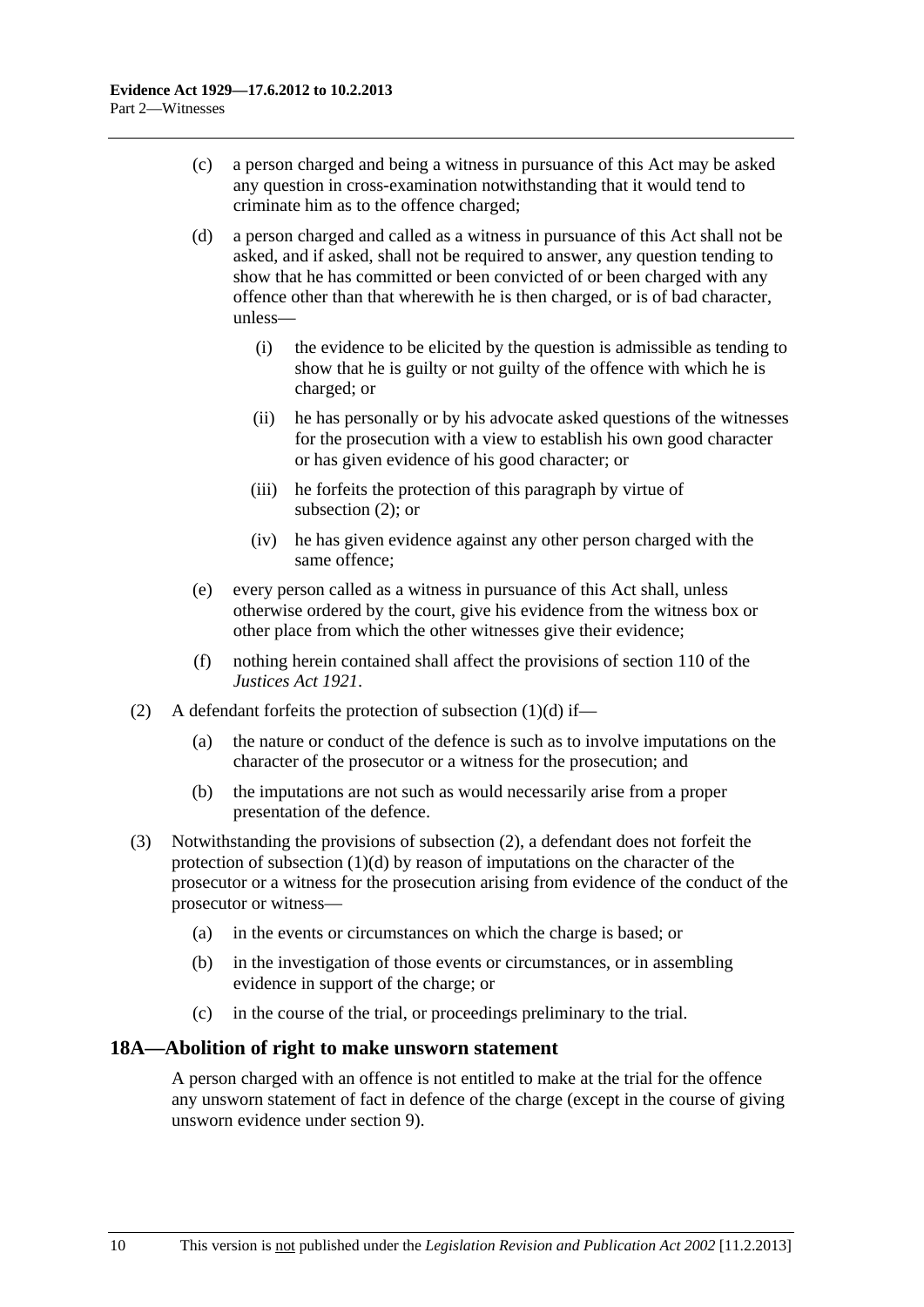#### <span id="page-20-0"></span>**21—Competence and compellability of witnesses**

- (1) A close relative of a person charged with an offence shall be competent and compellable to give evidence for the defence and shall, subject to this section, be competent and compellable to give evidence for the prosecution.
- (2) Where a person is charged with an offence and a close relative of the accused is a prospective witness against the accused in any proceedings related to the charge (including proceedings for the grant, variation or revocation of bail, or an appeal at which fresh evidence is to be taken) the prospective witness may apply to the court for an exemption from the obligation to give evidence against the accused in those proceedings.
- (3) Where it appears to a court to which an application is made under subsection  $(2)$ 
	- (a) that, if the prospective witness were to give evidence, or evidence of a particular kind, against the accused, there would be a substantial risk of—
		- (i) serious harm to the relationship between the prospective witness and the accused; or
		- (ii) serious harm of a material, emotional or psychological nature to the prospective witness; and
	- (b) that, having regard to the nature and gravity of the alleged offence and the importance to the proceedings of the evidence that the prospective witness is in a position to give, there is insufficient justification for exposing the prospective witness to that risk,

the court may exempt the prospective witness, wholly or in part, from the obligation to give evidence against the accused in the proceedings before the court.

- (3a) If the prospective witness is a young child, or is mentally impaired, the court should consider whether to grant an exemption under [subsection \(3\)](#page-20-0) even though no application for exemption has been made and, if of opinion that such an exemption should be granted, may proceed to grant the exemption accordingly.
- (4) Where a court is constituted of a judge and jury—
	- (a) an application for an exemption under this section shall be heard and determined by the judge in the absence of the jury; and
	- (b) the fact that a prospective witness has applied for, or been granted or refused, an exemption under this section shall not be made the subject of any question put to a witness in the presence of the jury or of any comment to the jury by counsel or the presiding judge.
- (5) The judge presiding at proceedings in which a close relative of an accused person is called as a witness against the accused must satisfy himself or herself that the prospective witness—
	- (a) is aware of his or her right to apply for an exemption under this section; or
	- (b) is incapable, by reason of age or mental impairment, of understanding his or her right to apply for an exemption under this section.
- (6) This section does not operate to make a person who has himself been charged with an offence compellable to give evidence in proceedings related to that charge.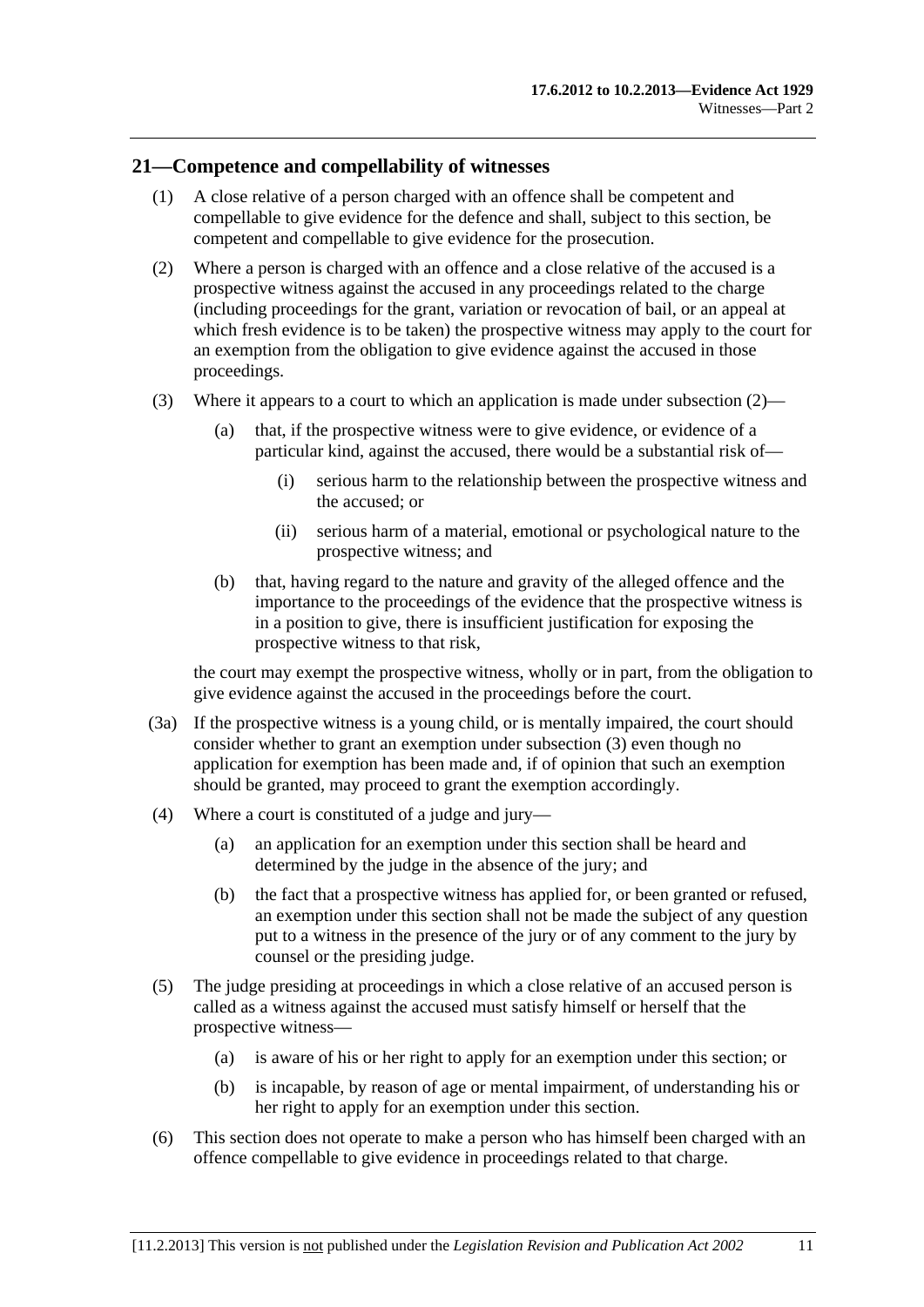<span id="page-21-0"></span>(7) In this section—

*close relative* of an accused person means a spouse, domestic partner, parent or child.

### **22—Certain questions may be disallowed**

In any proceeding in any court, whether civil or criminal, the judge may disallow any questions put in cross-examination of any party or other witness which may appear to him to be vexatious and not relevant to any matter proper to be inquired into in the proceeding.

### **23—Rules as to relevancy**

In deciding whether a question affecting the credibility of a witness is relevant, or ought to be allowed, the judge shall have regard to the following considerations:

- (a) such questions are proper if they are of such a nature that the truth of the imputation conveyed by them would seriously affect the opinion of the court as to the credibility of the witness on the matter to which he testifies;
- (b) such questions are improper if the imputation which they convey relates to matters so remote in time, or of such a character, that the truth of the imputation would not affect, or would affect only in a slight degree, the opinion of the court as to the credibility of the witness on the matter to which he testifies;
- (c) such questions are improper if there is a great disproportion between the importance of the imputation made against the witness's character and the importance of his evidence.

#### **24—Disallowance of certain questions in cross-examination**

- (1) If any question put to a witness upon cross-examination relates to a matter not relevant to the proceeding, except in so far as it affects the credit of the witness by injuring his character, it shall be the duty of the court to decide whether or not the witness shall be compelled to answer it, and the court may, if it thinks fit, inform the witness that he is not obliged to answer it.
- (2) In exercising this discretion the court shall have regard to the considerations referred to in [section 23](#page-21-0).

## **25—Disallowance of improper questions**

- (1) A question is an *improper question* if—
	- (a) the question is misleading or confusing; or
	- (b) the question is apparently based on a stereotype, including a sexual, racial, ethnic or cultural stereotype or a stereotype based on age or physical or mental disability; or
	- (c) the question is unnecessarily repetitive, offensive or oppressive, or is 1 of a series of questions that is unnecessarily repetitive, offensive or oppressive; or
	- (d) the question is put in a humiliating, insulting or otherwise inappropriate manner or tone.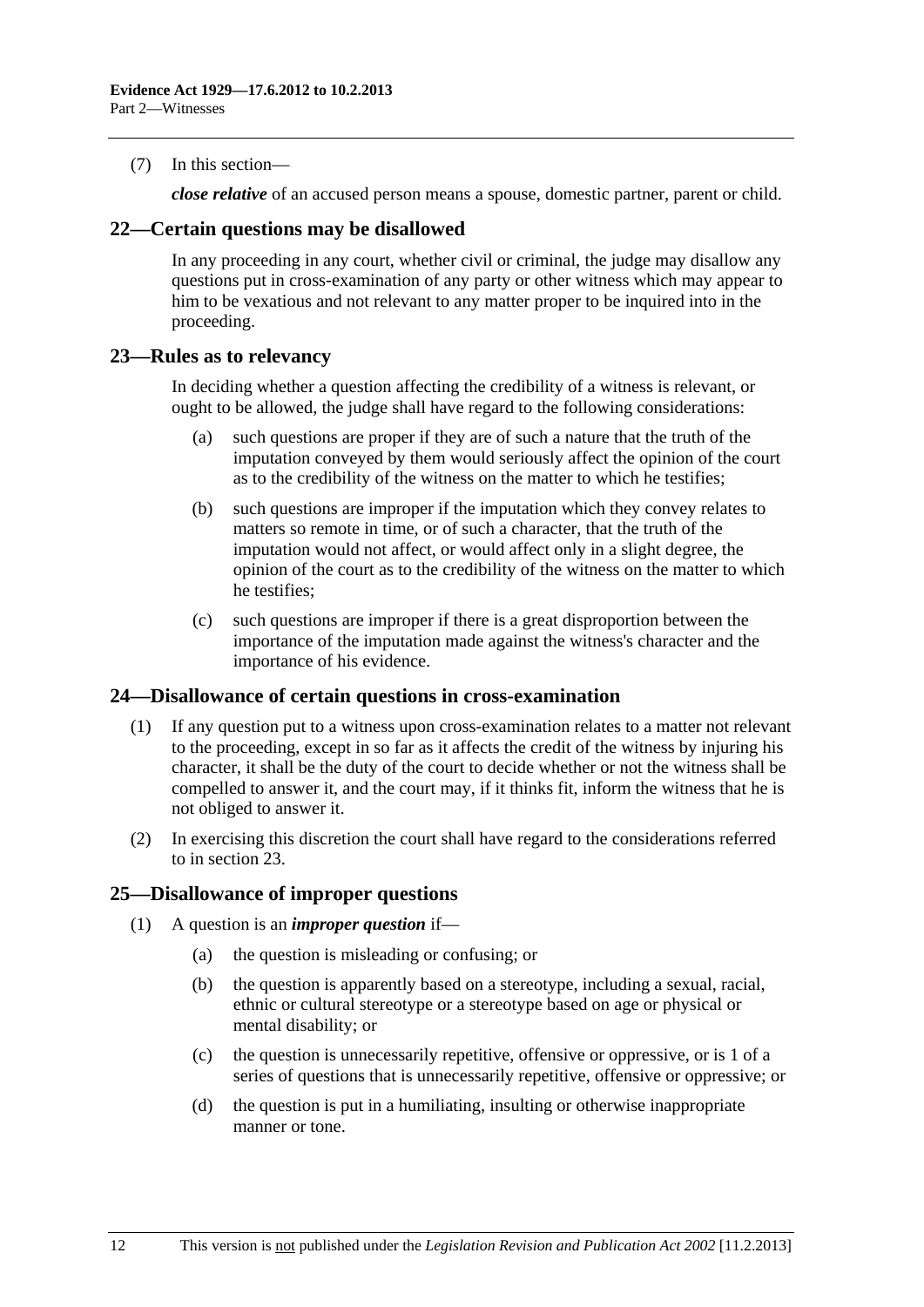- <span id="page-22-0"></span> (2) A question is not, however, improper only because—
	- (a) it challenges the truthfulness of the witness, or the consistency or accuracy of statements made by the witness; or
	- (b) it deals with matters the witness would find distasteful or intrudes on the witness's privacy.
- (3) If an improper question is put to a witness in cross-examination, the court must—
	- (a) disallow the question; and
	- (b) inform the witness that the question need not be answered.
- (4) In determining whether a question is improper, the court may take into account—
	- (a) the age, personality and educational level of the witness; and
	- (b) any mental or physical disabilities to which the witness is subject; and
	- (c) the witness's ethnic and cultural background; and
	- (d) any other characteristics of the witness that may be relevant; and
	- (e) the context in which the question is put, including—
		- (i) the nature of the proceedings and, if the proceedings are criminal proceedings, the nature of the offence to which they relate; and
		- (ii) the relationship (if any) between the witness and a party to the proceedings; and
	- (f) any other relevant factor.
- (5) The failure to exercise the discretion in relation to a question does not affect the admissibility of any answer given in response to the question.

#### **26—Proof of previous conviction of witness may be given**

A witness may, subject to any other provisions of this Act, be questioned as to whether he has been convicted of any offence, and upon being so questioned, if he either denies or does not admit the fact, or refuses to answer, it shall be lawful for the cross-examining party to prove such conviction.

#### **27—How far a party may discredit his or her own witness**

A party producing a witness shall not be allowed to impeach his credit by general evidence of bad character; but if the judge is of opinion that the witness is adverse, the party may—

- (a) contradict the witness by other evidence; or
- (b) with the permission of the judge, prove that the witness has made, at any other time, a statement inconsistent with his present testimony: Provided that, before giving such last-mentioned proof, the circumstances of the supposed statement sufficient to designate the particular occasion, must be mentioned to the witness, and he must be asked whether or not he has made the statement.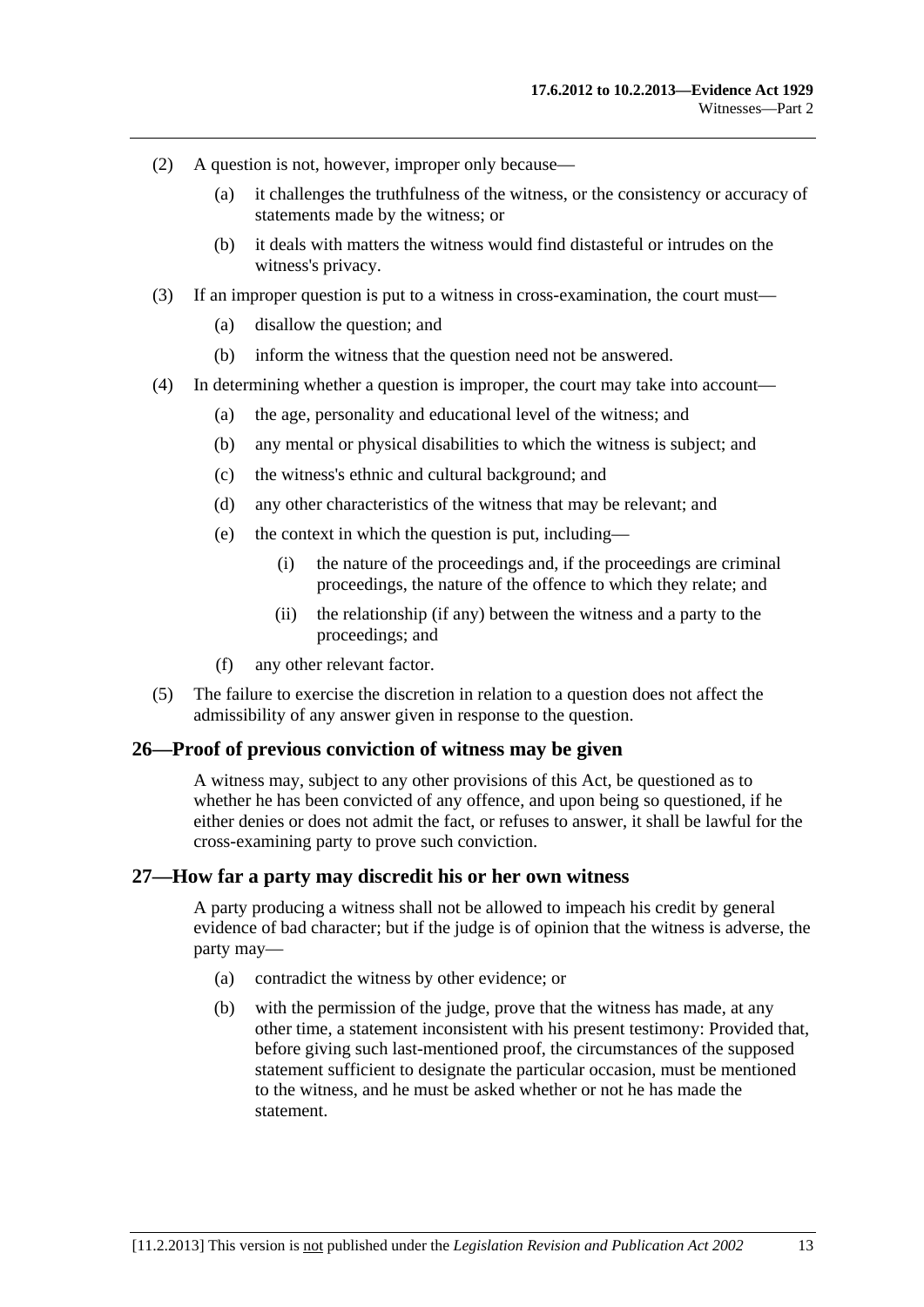## <span id="page-23-0"></span>**28—Proof of contradictory statements of adverse witness**

If any witness, upon cross-examination as to a former statement made by him, relative to the subject matter of the cause, and inconsistent with his present testimony, does not distinctly admit that he has made the statement, proof may be given that he did in fact make it; but before such proof can be given, the circumstances of the supposed statement, sufficient to designate the particular occasion, must be mentioned to the witness, and he must be asked whether or not he has made the statement.

#### **29—Cross-examination as to previous statements in writing**

A witness may be cross-examined as to previous statements made by him in writing, or reduced into writing, relative to the subject matter of the cause, without the writing being shown to him; but if it is intended to contradict the witness by the writing, his attention must, before such contradictory proof can be given, be called to those parts of the writing which are to be used for the purpose of so contradicting him: Provided always, that the judge, at any time during the trial, may require the production of the writing for his inspection; and may thereupon make such use of it, for the purposes of the trial, as he thinks fit.

## **29A—Victim who is a witness entitled to be present in court unless court orders otherwise**

- (1) A court in a criminal proceeding may only order a victim of the offence who is a witness in the proceeding to leave the courtroom until required to give evidence if the court considers it appropriate to do so, whether to ensure a fair trial or for any other reason.
- (2) Nothing in this section prevents a court from ordering a victim who is a witness in the proceeding to leave the courtroom at any time after giving evidence if the court considers it appropriate to do so.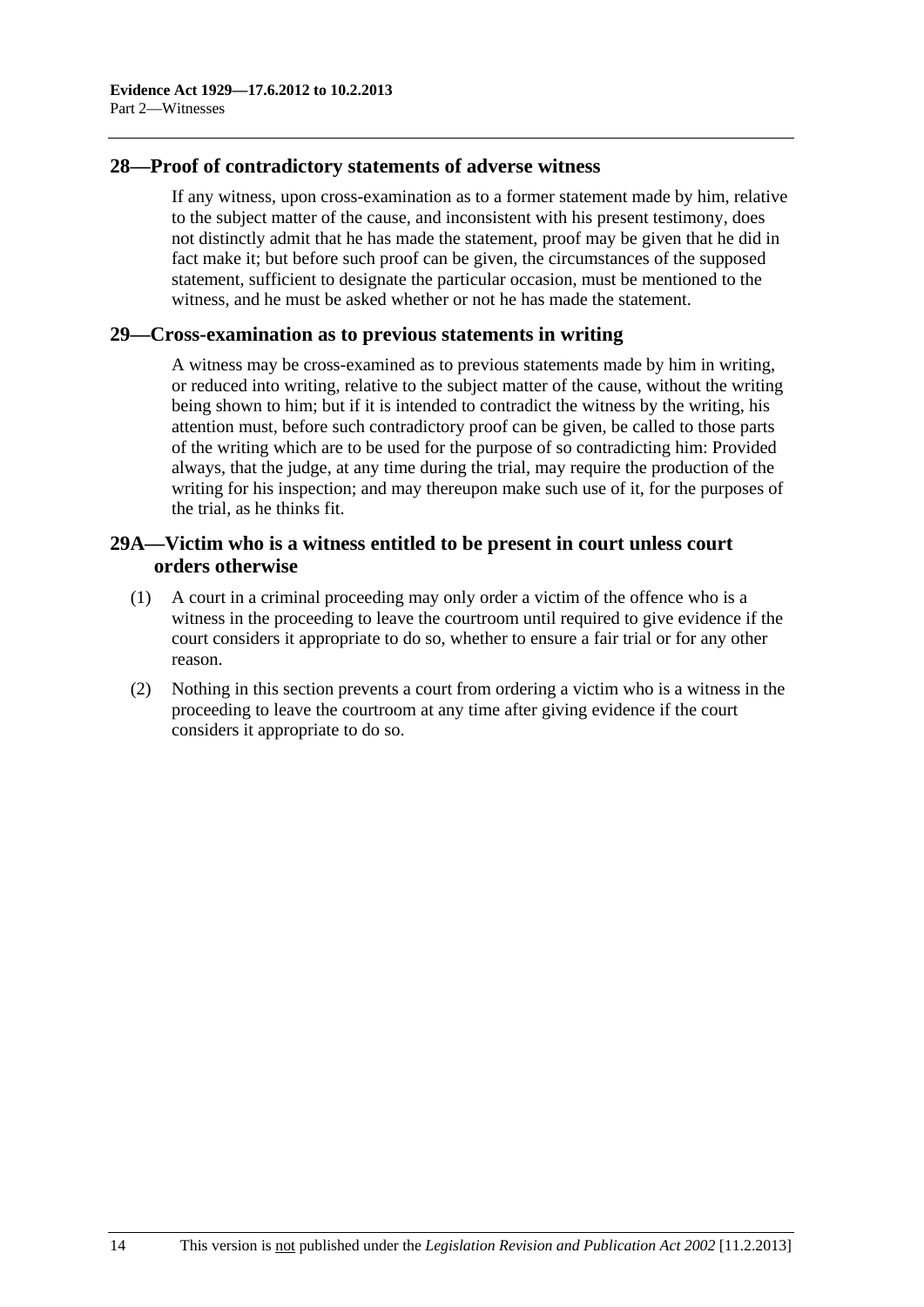# <span id="page-24-0"></span>**Part 3—Miscellaneous rules of evidence**

## **Division 1—Miscellaneous rules of evidence in general cases**

## **30—As to comparison of disputed writing**

Comparison of a disputed writing with any writing proved to the satisfaction of the judge to be genuine shall be permitted to be made by witnesses; and such writings, and the evidence of witnesses respecting the same, may be submitted to the court as evidence of the genuineness or otherwise of the writing in dispute.

## **31—Attesting witness need not be called in certain cases**

It shall not be necessary to prove, by the attesting witness, any instrument to the validity of which attestation is not requisite; and such instrument may be proved by admission or otherwise, as if there had been no attesting witness thereto.

## **33—Discovery in action for defamation**

- (1) A person who is required to answer a question, or to discover or produce a document or thing, in civil proceedings for defamation is not excused from answering the question or discovering or producing the document or thing on the ground that the answer to the question or the discovery or production of the document or thing might tend to incriminate the person of an offence.
- (2) However, any answer given to a question, or document or thing discovered or produced, by a natural person in compliance with the requirement is not admissible in evidence against the person in any other action or proceedings.

## **34—Admissions by accused persons**

A person may admit on his trial any fact alleged or sought to be proved against him, and such admission shall be sufficient proof of the fact without other evidence: Provided that the admission shall be made by the accused either personally or by his counsel or solicitor in his presence, or, in the case of a body corporate, by its counsel or solicitor.

## **34A—Proof of commission of offence**

Where a person has been convicted of an offence or found by a court exercising criminal jurisdiction to have committed an offence and the commission of the offence is in issue or relevant to an issue in a civil proceeding, the conviction or finding is evidence of the commission of the offence and admissible in the proceeding against the person or a party claiming through or under the person.

## **34C—Admissibility of documentary evidence as to facts in issue**

- (1) In any civil proceedings where direct oral evidence of a fact would be admissible, any statement made by a person in a document and tending to establish that fact shall, on production of the original document, be admissible as evidence of that fact if the following conditions are satisfied, that is to say—
	- (a) if the maker of the statement either—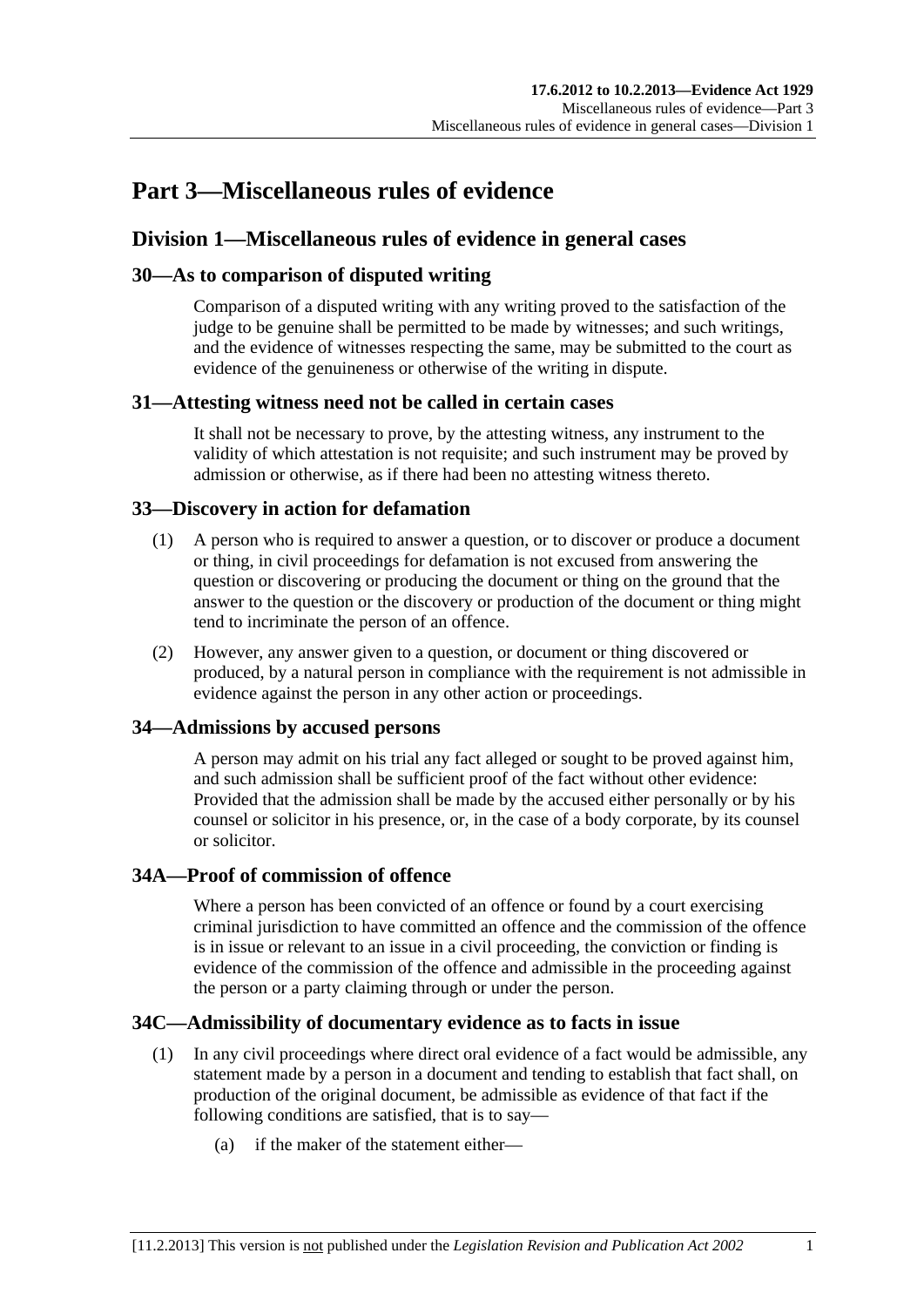- (i) had personal knowledge of the matters dealt with by the statement; or
- (ii) where the document in question is or forms part of a record purporting to be a continuous record, made the statement (in so far as the matters dealt with thereby are not within his personal knowledge) in the performance of a duty to record information supplied to him by a person who had, or might reasonably be supposed to have, personal knowledge of those matters; and
- (b) if the maker of the statement is called as a witness in the proceedings.
- (1a) However, the condition that the maker of the statement shall be called as a witness need not be satisfied if he is dead, or unfit by reason of his bodily or mental condition to attend as a witness, or if he is beyond the seas and it is not reasonably practicable to secure his attendance, or if all reasonable efforts to find him have been made without success.
- (2) In any civil proceedings, the court may at any stage of the proceedings, if having regard to all the circumstances of the case it is satisfied that undue delay or expense would otherwise be caused, order that such a statement as is mentioned in [subsection \(1\)](#page-24-0) of this section shall be admissible as evidence or may, without any such order having been made, admit such a statement in evidence—
	- (a) notwithstanding that the maker of the statement is available but is not called as a witness;
	- (b) notwithstanding that the original document is not produced, if in lieu thereof there is produced a copy of the original document or of the material part thereof certified to be a true copy in such manner as may be specified in the order or as the court may approve, as the case may be.
- (3) Nothing in this section shall render admissible as evidence any statement made by a person interested at a time when proceedings were pending or anticipated involving a dispute as to any fact which the statement might tend to establish.
- (4) For the purposes of this section, a statement in a document shall not be deemed to have been made by a person unless the document or the material part thereof was written, made or produced by him with his own hand, or was signed or initialled by him or otherwise recognised by him in writing as one for the accuracy of which he is responsible.
- (5) For the purpose of deciding whether or not a statement is admissible as evidence by virtue of the foregoing provisions, the court may draw any reasonable inference from the form or contents of the document in which the statement is contained, or from any other circumstances, and may, in deciding whether or not a person is fit to attend as a witness, act on a certificate purporting to be the certificate of a legally qualified medical practitioner and where the proceedings are with a jury, the court may in its discretion reject the statement notwithstanding that the requirements of this section are satisfied with respect thereto, if for any reason it appears to it to be inexpedient in the interests of justice that the statement should be admitted.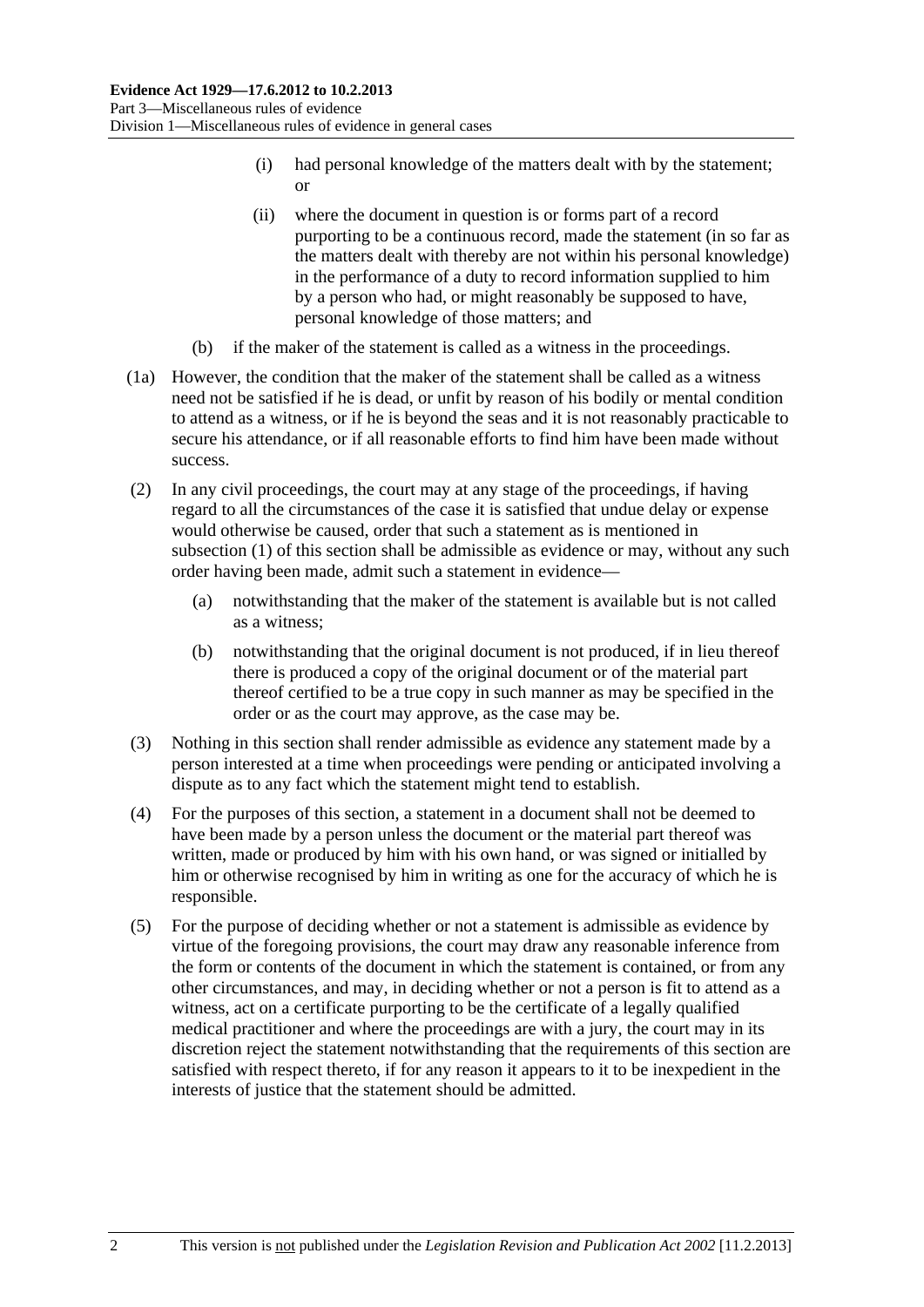## <span id="page-26-0"></span>**34CA—Statement of protected witness**

- (1) A court may admit evidence of the nature and contents of a statement made outside the court by a protected witness from the person to whom the statement was made if—
	- (a) the court, having regard to the circumstances in which the statement was made and any other relevant factors, is satisfied that the statement has sufficient probative value to justify its admission; and
	- $(b)$
- (i) the protected witness has been called, or is available to be called, as a witness in the proceedings; and
- (ii) the court gives permission for the protected witness to be cross-examined on matters arising from the evidence.
- (2) A court may only give permission to allow a protected witness to be cross-examined on such matters if satisfied that the cross-examination is likely to elicit material of substantial probative value or material that would substantially reduce the credibility of the evidence.
- (3) Evidence that is admitted in a trial under this section of the nature and contents of a statement made outside the court by a protected witness may be used to prove the truth of the facts asserted in the statement.
- (4) In a criminal trial, the judge must, if evidence of the nature and contents of a statement made outside the court by a protected witness has been admitted but the protected person has not, for some reason, been cross-examined on matters arising from the evidence, warn the jury that the evidence should be scrutinised with particular care because it has not been tested in the usual way.
- (5) In this section—

#### *protected witness* means—

- (a) a young child; or
- (b) a person who suffers from a mental disability that adversely affects the person's capacity to give a coherent account of the person's experiences or to respond rationally to questions.

## **34CB—Direction relating to delay where defendant forensically disadvantaged**

 (1) A rule of law or practice obliging a judge in a trial of a charge of an offence to give a warning of a kind known as a *Longman* warning is abolished.

**Note—** 

See *Longman v The Queen* (1989) 168 CLR 79

- (2) If, in a trial of a charge of an offence, the court is of the opinion that the period of time that has elapsed between the alleged offending and the trial has resulted in a significant forensic disadvantage to the defendant, the judge must—
	- (a) explain to the jury the nature of the forensic disadvantage; and
	- (b) direct that the jury must take the forensic disadvantage into account when scrutinising the evidence.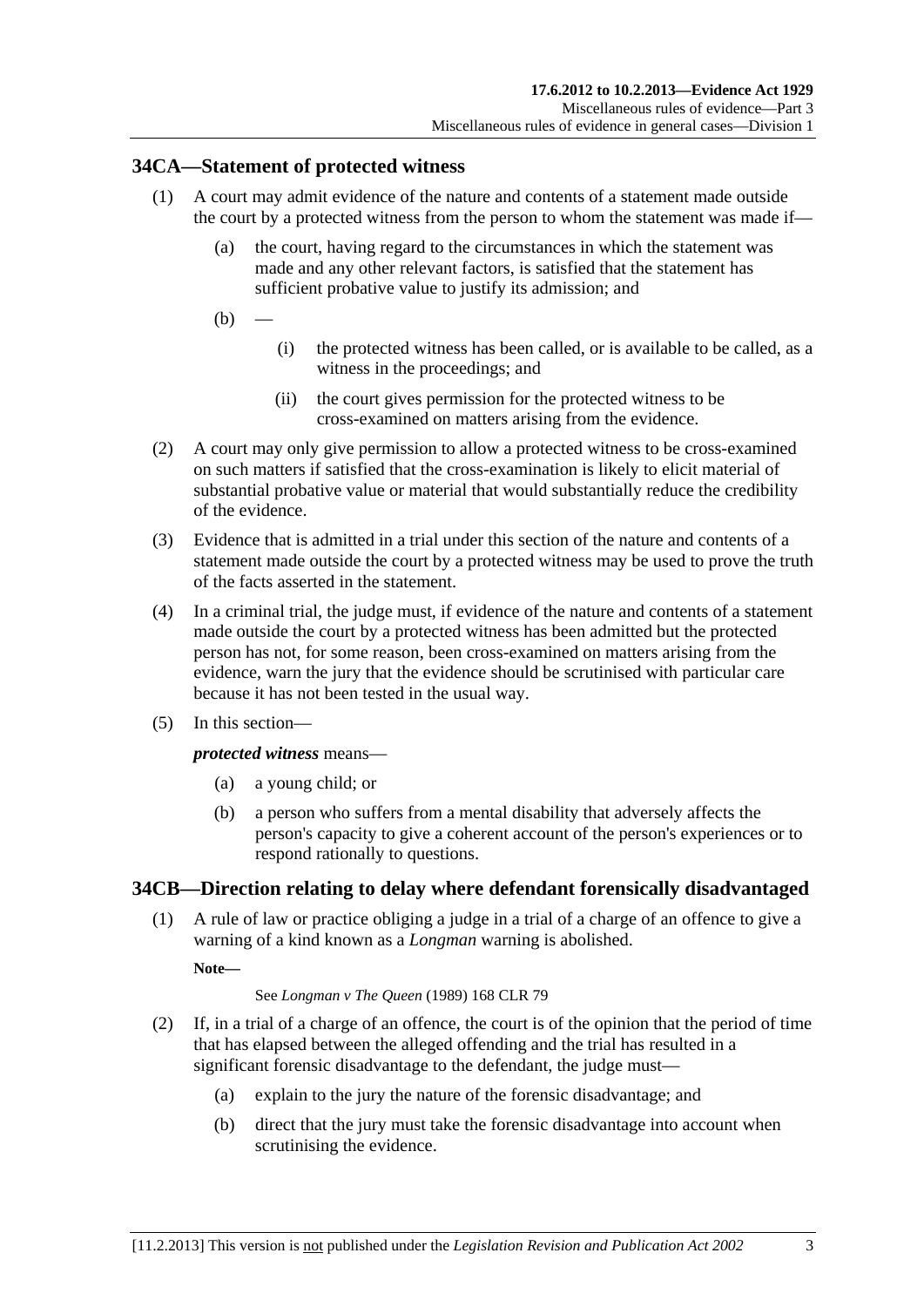- <span id="page-27-0"></span> (3) An explanation or direction under [subsection \(2\)](#page-26-0) may not take the form of a warning and—
	- (a) must be specific to the circumstances of the particular case; and
	- (b) must not include the phrase "dangerous or unsafe to convict" or similar words or phrases.

## **34D—Weight to be attached to evidence**

- (1) In estimating the weight, if any, to be attached to a statement rendered admissible as evidence by this Act, regard shall be had to all the circumstances from which any inference can reasonably be drawn as to the accuracy or otherwise of the statement, and in particular to the question whether or not the statement was made contemporaneously with the occurrence or existence of the facts stated, and to the question whether or not the maker of the statement had any incentive to conceal or misrepresent facts.
- (2) For the purpose of any rule of law or practice requiring evidence to be corroborated or regulating the manner in which uncorroborated evidence is to be treated, a statement rendered admissible as evidence by this Act shall not be treated as corroboration of evidence given by the maker of the statement.

### **34E—Proof of instrument to validity of which attestation is necessary**

Subject as hereinafter provided, in any proceedings, whether civil or criminal, an instrument to the validity of which attestation is requisite may, instead of being proved by an attesting witness, be proved in the manner in which it might be proved if no attesting witness were alive: Provided that nothing in this section shall apply to the proof of wills or other testamentary documents.

#### **34F—Presumptions as to documents twenty years old**

In any proceedings, whether civil or criminal, there shall, in the case of a document proved, or purporting, to be not less than twenty years old, be made any presumption which immediately before the commencement of this Act would have been made in the case of a document of like character proved, or purporting, to be not less than thirty years old.

#### **34G—Interpretation and savings**

(1) In [sections 34C](#page-24-0) to [34F](#page-27-0) (inclusive) of this Act—

*document* includes books, maps, plans, drawings and photographs;

*statement* includes any representation of fact, whether made in words or otherwise;

*proceedings* includes arbitrations and references, and *court* shall be construed accordingly.

- (2) Nothing in [sections 34C](#page-24-0) to [34F](#page-27-0) (inclusive) of this Act shall—
	- (a) prejudice the admissibility of any evidence which would apart from the provisions of those sections be admissible; or
	- (b) enable documentary evidence to be given as to any declaration relating to a matter of pedigree, if that declaration would not have been admissible as evidence if those sections had not been enacted.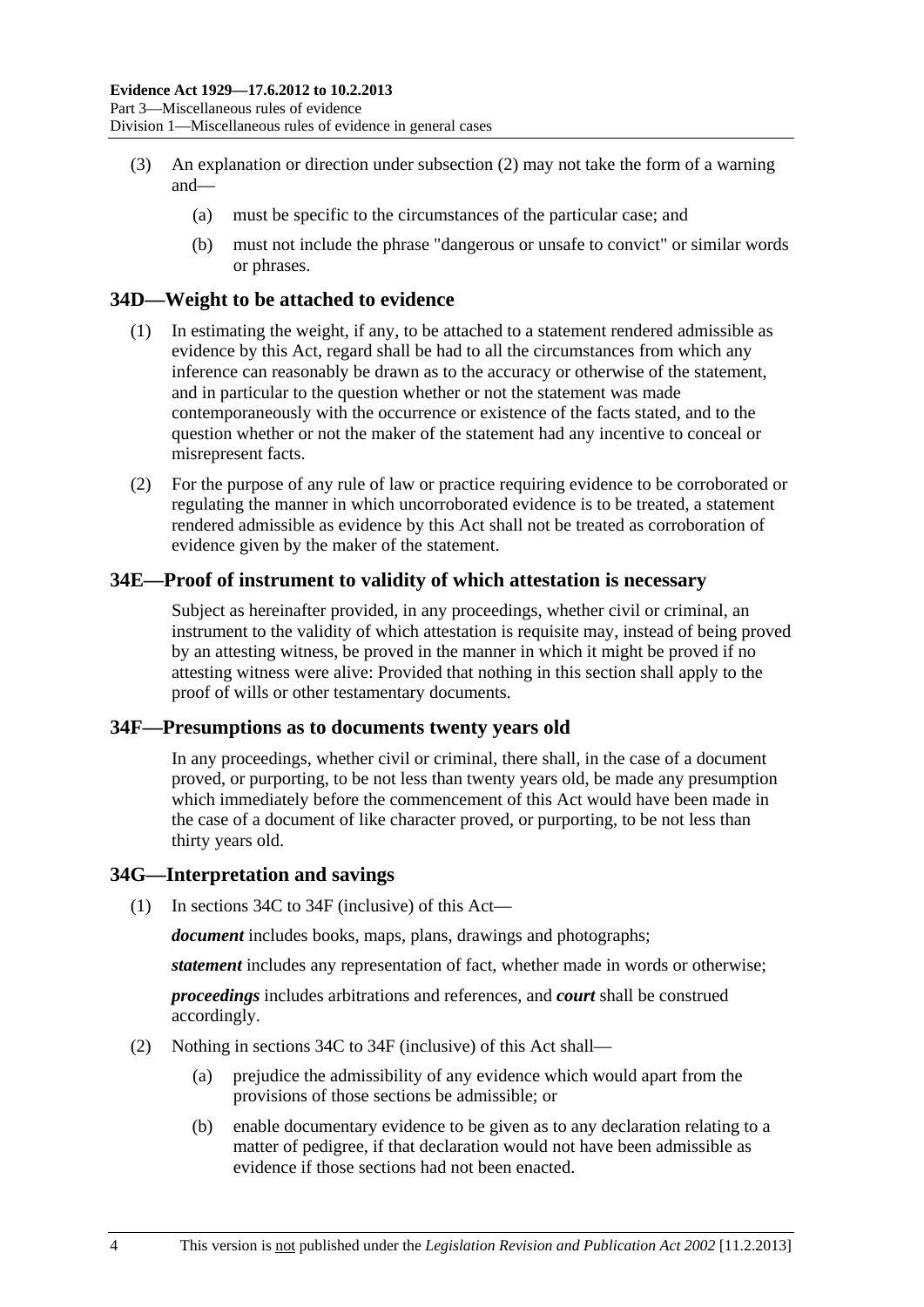#### <span id="page-28-0"></span>**34H—Evidence of access or non-access**

In any proceedings a husband or wife may give evidence proving or tending to prove that he or she did or did not have sexual relations with his or her spouse, notwithstanding that any such evidence would prove or tend to prove that any child born to the wife during marriage was illegitimate.

## **34J—Special provision for taking evidence where witness is seriously ill**

- (1) Where a person who may be in a position to give information in relation to an indictable offence is dangerously ill and, in the opinion of a medical practitioner, unlikely to recover from the illness, a magistrate or justice may take a statement from that person.
- (2) The statement is to be a sworn statement unless the magistrate or justice determines that the person making the statement does not have sufficient understanding of the obligation to be truthful entailed in giving sworn evidence.
- (3) Where a person is subsequently charged with an indictable offence to which the statement is relevant, the statement is admissible in evidence at the preliminary examination or trial of the charge if it is established—
	- (a) that the person from whom the statement was taken is dead or unable to give evidence because of illness or infirmity; and
	- (b) that the prosecutor or defendant (as the case requires) had reasonable notice of the proposal to take evidence and a reasonable opportunity to attend and cross-examine the person.

## **34K—Admissibility of depositions at trial**

- (1) Where—
	- (a) a statement from a witness is filed or tendered for the purpose of the preliminary examination of a charge of an indictable offence or oral evidence is taken from a witness at a preliminary examination; and
	- (b) the witness subsequently dies or becomes so ill or infirm that he or she cannot give evidence at the trial,

the record of the witness's evidence at the preliminary examination may, with the permission of the court of trial, be read as evidence at the trial.

 (2) Permission to admit evidence for the prosecution under this section will not be granted if the court considers that admission of the evidence without the opportunity of crossexamination would, in the circumstances of the case, be unfair to the defendant.

## **34KA—Admissibility of evidence of out of court statements by unavailable witnesses**

- (1) Subject to this section, in prescribed proceedings, a statement not made in oral evidence in the proceedings (an *out of court statement*) is admissible as evidence of any matter stated if—
	- (a) oral evidence given in the proceedings by the person who made the out of court statement would be admissible as evidence of that matter; and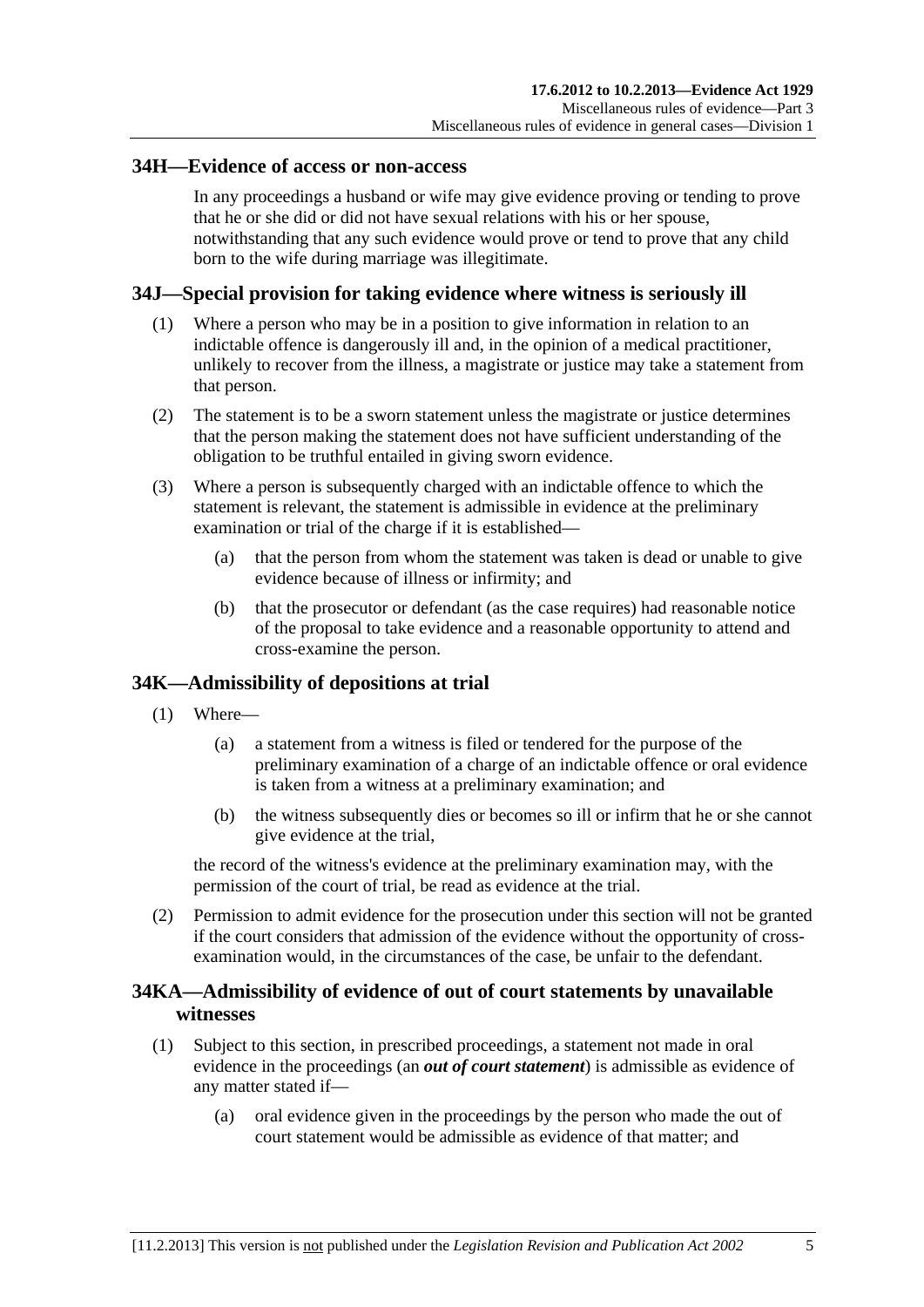- <span id="page-29-0"></span> (b) the person who made the out of court statement (the *relevant person*) is identified to the court's satisfaction; and
- (c) any 1 of the conditions specified in [subsection \(2\)](#page-29-0) is satisfied.
- (2) The conditions are as follows:
	- (a) that the relevant person is dead;
	- (b) that the relevant person is unfit to be a witness because of a bodily or mental condition;
	- (c) that the relevant person is outside of the State and it is not reasonably practicable to secure his or her attendance;
	- (d) that the relevant person cannot be found although such steps as it is reasonably practicable to take to find him or her have been taken;
	- (e) that through fear the relevant person does not give (or does not continue to give) oral evidence in the proceedings, either at all or in connection with the subject matter of the out of court statement, and the court gives leave for the out of court statement to be given in evidence.
- (3) For the purposes of [subsection \(2\)\(e\)](#page-29-0) *fear* is to be widely construed and includes, for example, fear of the death or injury of another person or of financial loss.
- (4) Leave may be given under [subsection \(2\)\(e\)](#page-29-0) only if the court considers that the out of court statement ought to be admitted in the interests of justice, having regard to—
	- (a) any information (whether or not given in evidence, or of a kind that could be given in evidence) suggesting threats have been made to the witness, whether directly or indirectly; and
	- (b) the statement's contents; and
	- (c) any risk that its admission or exclusion will result in unfairness to a defendant in the proceedings (and in particular to how difficult it will be to challenge the statement if the relevant person does not give oral evidence and the defendant is not able to cross-examine the person); and
	- (d) any other measures that could be taken by the court in relation to the relevant person; and
	- (e) any other relevant circumstances.
- (5) A condition set out in any paragraph of [subsection \(2\)](#page-29-0) which is in fact satisfied is to be treated as not satisfied if it is shown that the circumstances described in that paragraph are caused—
	- (a) by the person in support of whose case it is sought to give the out of court statement in evidence; or
	- (b) by a person acting on his or her behalf, in order to prevent the relevant person giving oral evidence in the proceedings (whether at all or in connection with the subject matter of the out of court statement).
- (6) Nothing in this section makes an out of court statement admissible as evidence if it was made by a person who was not competent at the time when he or she made the statement.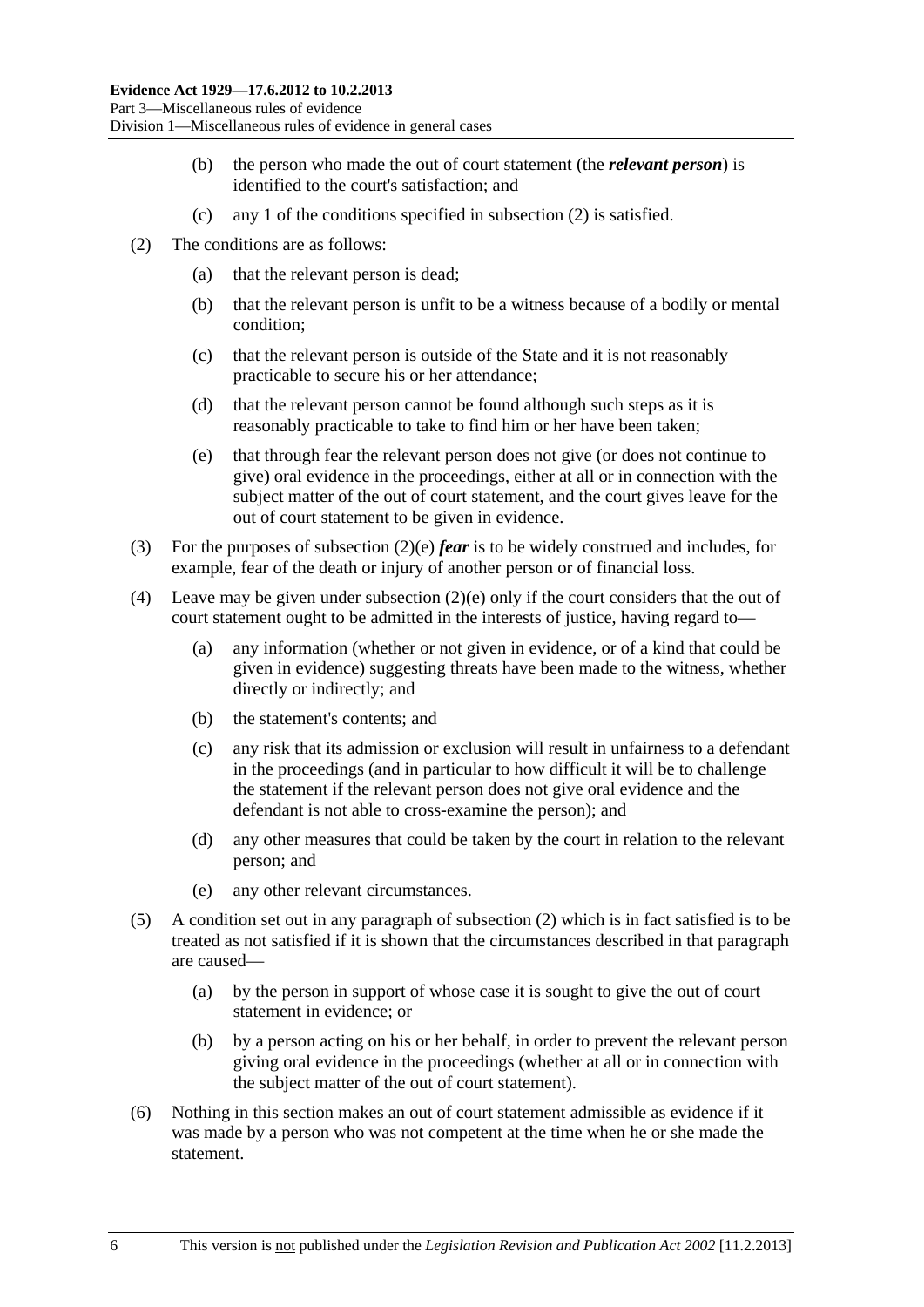- <span id="page-30-0"></span> (7) This section is in addition to, and does not derogate from, any other power of a court to admit an out of court statement into evidence.
- (8) In this section—

*prescribed proceedings* means—

- (a) proceedings for a criminal offence; or
- (b) proceedings under the *[Serious and Organised Crime \(Control\) Act 2008](http://www.legislation.sa.gov.au/index.aspx?action=legref&type=act&legtitle=Serious%20and%20Organised%20Crime%20(Control)%20Act%202008)*.

### **34KB—Credibility**

- (1) This section applies if in prescribed proceedings—
	- (a) a statement not made in oral evidence in the proceedings (an *out of court statement*) is admitted as evidence of a matter stated; and
	- (b) the maker of the out of court statement does not give oral evidence in connection with the subject matter of the statement.
- (2) In a case to which this section applies—
	- (a) any evidence which (if the person who made the out of court statement had given such evidence) would have been admissible as relevant to the reliability of the statement and the person's credibility as a witness is so admissible in the proceedings; and
	- (b) evidence may, with the court's leave, be given of any matter which (if the person who made the out of court statement had given such evidence) could have been put to the person in cross-examination as relevant to the reliability of the statement and the person's credibility as a witness but of which evidence could not have been adduced by the cross-examining party; and
	- (c) evidence tending to prove that the person who made the out of court statement made (at whatever time) any other statement inconsistent with the statement admitted as evidence is admissible for the purpose of showing that the person contradicted himself or herself.
- (3) If as a result of evidence admitted under this section an allegation is made against the maker of a statement, the court may permit a party to lead additional evidence of such description as the court may specify for the purposes of denying or answering the allegation.
- (4) In this section—

*prescribed proceedings* means—

- (a) proceedings for a criminal offence; or
- (b) proceedings under the *[Serious and Organised Crime \(Control\) Act 2008](http://www.legislation.sa.gov.au/index.aspx?action=legref&type=act&legtitle=Serious%20and%20Organised%20Crime%20(Control)%20Act%202008)*.

#### **34KC—Stopping the case where evidence is unconvincing**

- (1) If on a defendant's trial before a judge and jury for an offence the judge is satisfied at any time after the close of the case for the prosecution that—
	- (a) the case against the defendant is based wholly or partly on a statement not made in oral evidence in the proceedings (an *out of court statement*); and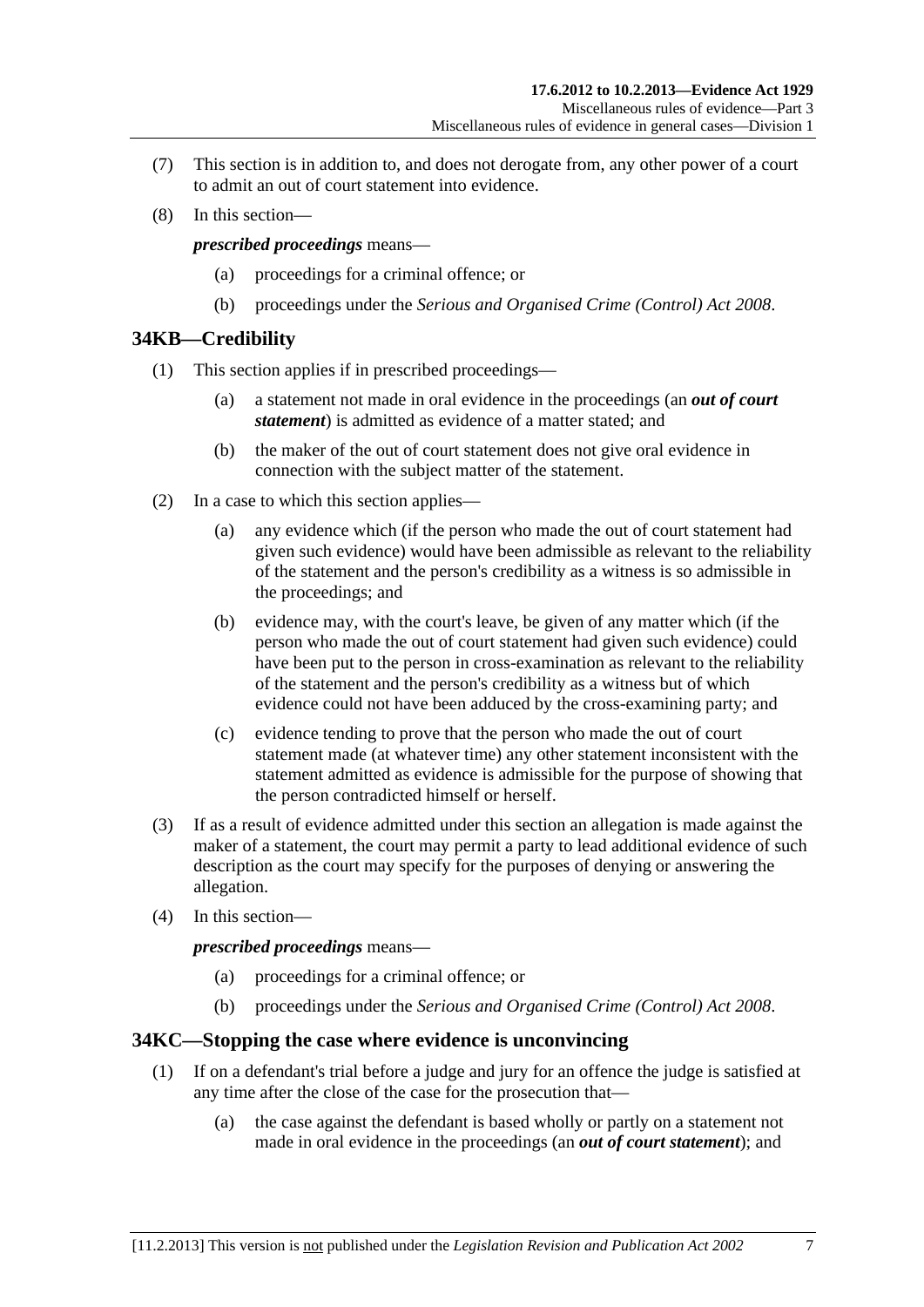<span id="page-31-0"></span> (b) the evidence provided by the out of court statement is so unconvincing that, considering its importance to the case against the defendant, a conviction of the offence would be unsafe,

the judge must either direct the jury to acquit the defendant of the offence or, if it considers that there ought to be a retrial, discharge the jury.

- (2) Where—
	- (a) a jury is directed under [subsection \(1\)](#page-30-0) to acquit a defendant of an offence; and
	- (b) the circumstances are such that, apart from this subsection, the defendant could if acquitted of that offence be found guilty of another offence,

the defendant may not be found guilty of that other offence if the judge is satisfied as mentioned in [subsection \(1\)](#page-30-0) in respect of it.

 (3) This section does not prejudice any other power a judge may have to direct a jury to acquit a person of an offence or to discharge a jury.

### **34KD—Court's general discretion to exclude evidence**

- (1) In prescribed proceedings the court may refuse to admit a statement as evidence of a matter stated if—
	- (a) the statement was made otherwise than in oral evidence in the proceedings; and
	- (b) the court is satisfied that the case for excluding the statement, taking account of the danger that to admit it would result in undue waste of time, substantially outweighs the case for admitting it, taking account of the value of the evidence.
- (2) Nothing in this section derogates from any other power of a court to exclude evidence at its discretion (whether by preventing questions from being put or otherwise).
- (3) In this section—

#### *prescribed proceedings* means—

- (a) proceedings for a criminal offence; or
- (b) proceedings under the *[Serious and Organised Crime \(Control\) Act 2008](http://www.legislation.sa.gov.au/index.aspx?action=legref&type=act&legtitle=Serious%20and%20Organised%20Crime%20(Control)%20Act%202008)*.

## **Division 2—Miscellaneous rules of evidence in sexual cases**

#### **34L—Evidence in sexual cases generally**

- (1) In proceedings in which a person is charged with a sexual offence, no question may be asked or evidence admitted—
	- (a) as to the sexual reputation of the alleged victim of the offence; or
	- (b) except with the permission of the judge—as to the alleged victim's sexual activities before or after the events of and surrounding the alleged offence (other than recent sexual activities with the accused).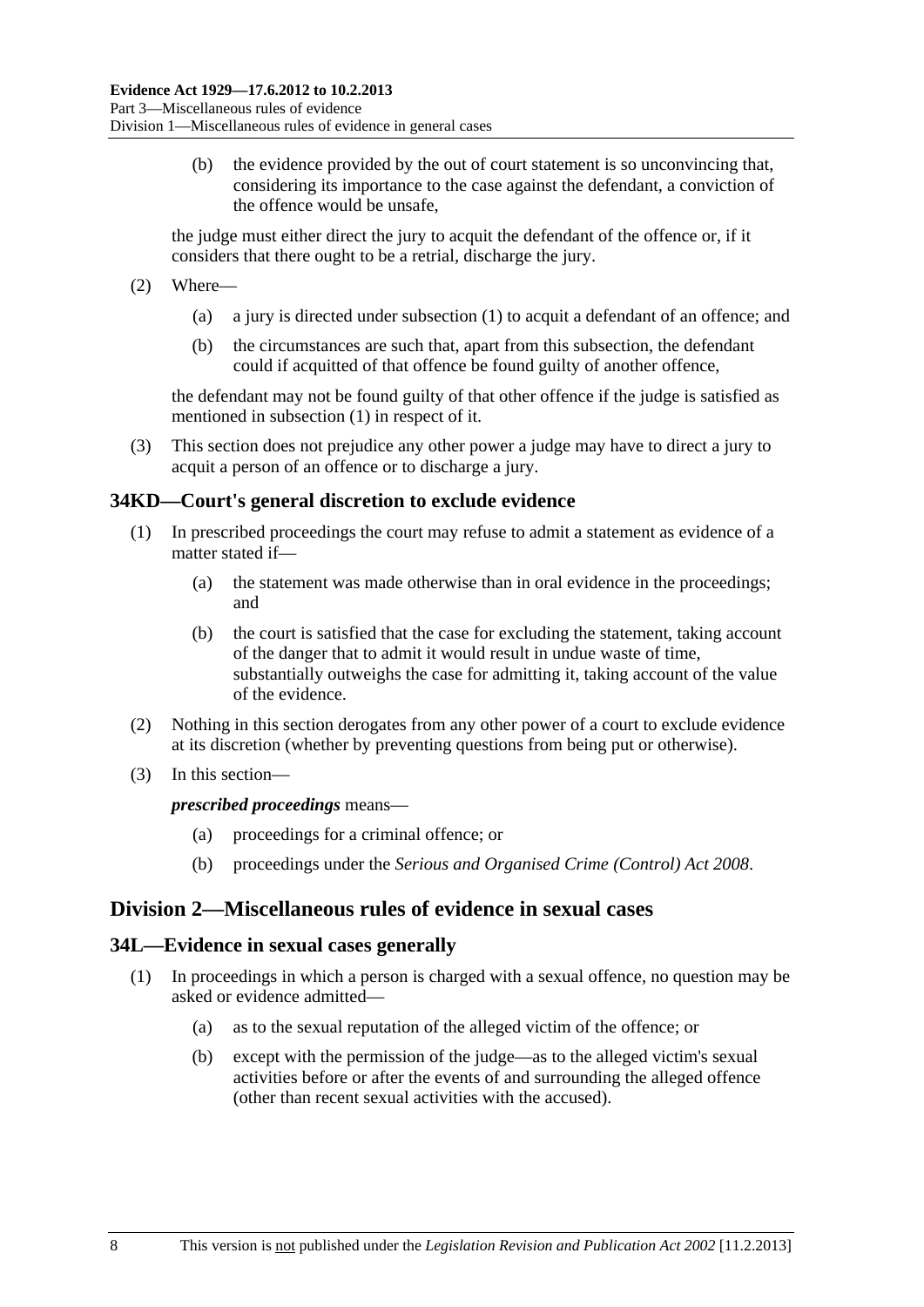- <span id="page-32-0"></span>(2) In deciding whether permission should be granted under subsection  $(1)(b)$ , the judge must give effect to the principle that alleged victims of sexual offences should not be subjected to unnecessary distress, humiliation or embarrassment through the asking of questions or admission of evidence of the kind referred to in that subsection, and must not grant permission unless satisfied that the evidence in respect of which permission is sought—
	- (a) is of substantial probative value; or
	- (b) would, in the circumstances, be likely materially to impair confidence in the reliability of the evidence of the alleged victim,

and that its admission is required in the interests of justice.

- (3) Permission must not be granted under [subsection \(1\)\(b\)](#page-31-0) authorising the asking of questions or the admission of evidence the purpose of which is only to raise inferences from some general disposition of the alleged victim.
- (4) An application for permission under subsection  $(1)(b)$  must be heard and determined in the absence of the jury (if any).
- (5) In a trial of a charge of a sexual offence, the judge is not required by any rule of law or practice to warn the jury that it is unsafe to convict the accused on the uncorroborated evidence of the alleged victim of the offence.
- (6) [Subsection \(5\)](#page-32-0) does not affect the operation of any provision of this or any other Act requiring that the evidence of a witness be corroborated.
- (7) In this section—

*evidence* includes an allegation or statement made by way of an unsworn statement;

*sexual activities* includes sexual experience or lack of sexual experience.

#### **34M—Evidence relating to complaint in sexual cases**

 (1) This section abolishes the common law relating to recent complaint in sexual cases. **Note—** 

See *Kilby v The Queen* (1973) 129 CLR 460; *Crofts v The Queen* (1996) 186 CLR 427

- (2) In a trial of a charge of a sexual offence, no suggestion or statement may be made to the jury that a failure to make, or a delay in making, a complaint of a sexual offence is of itself of probative value in relation to the alleged victim's credibility or consistency of conduct.
- (3) Despite any other rule of law or practice, evidence related to the making of an initial complaint of an alleged sexual offence is admissible in a trial of a charge of the sexual offence.

#### **Examples—**

Evidence may be given by any person about—

- when the complaint was made and to whom;
- the content of the complaint;
- how the complaint was solicited;
- why the complaint was made to a particular person at a particular time;
- why the alleged victim did not make the complaint at an earlier time.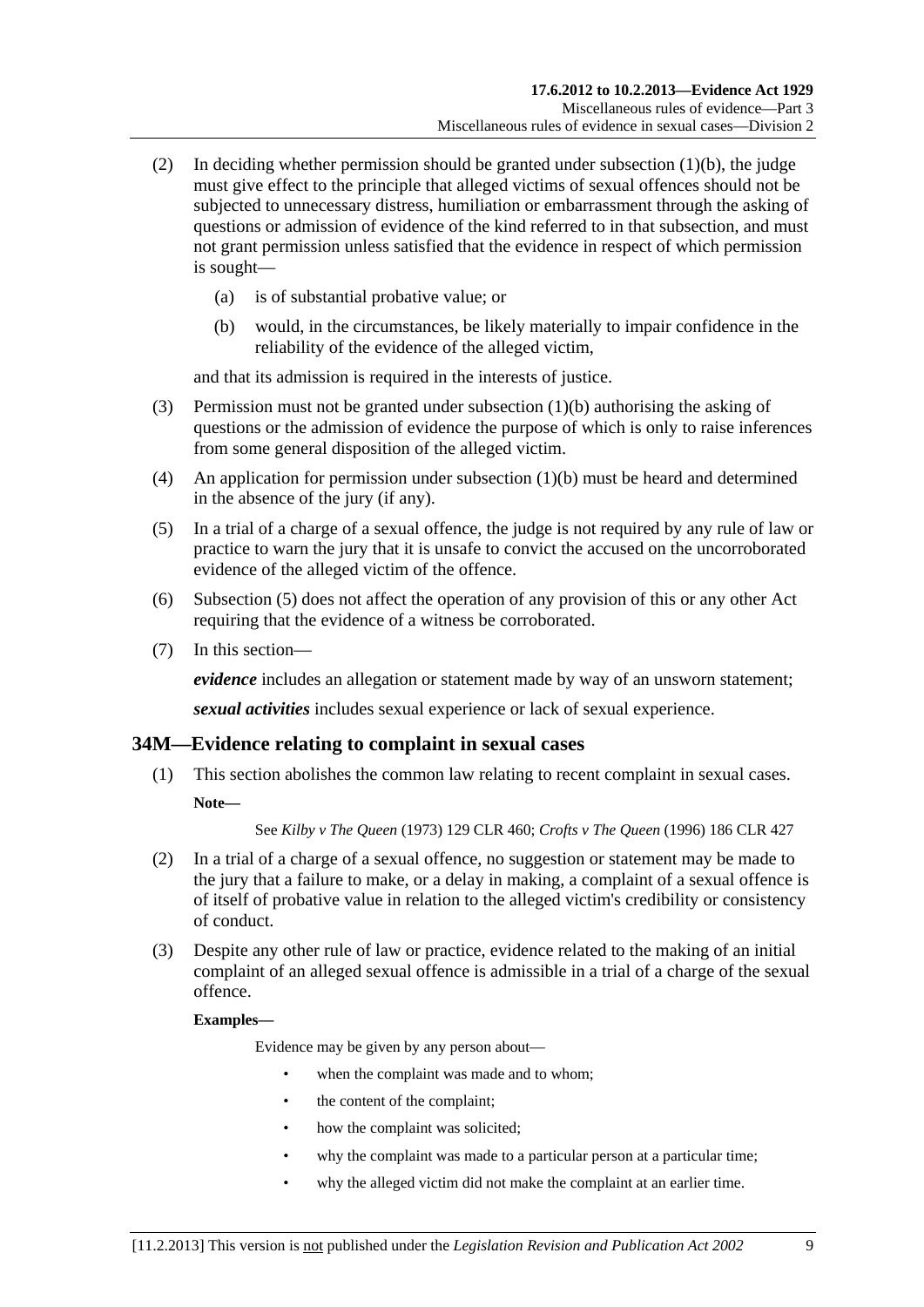- <span id="page-33-0"></span> (4) If evidence referred to in [subsection \(3\)](#page-32-0) is admitted in a trial, the judge must direct the jury that—
	- (a) it is admitted—
		- (i) to inform the jury as to how the allegation first came to light; and
		- (ii) as evidence of the consistency of conduct of the alleged victim; and
	- (b) it is not admitted as evidence of the truth of what was alleged; and
	- (c) there may be varied reasons why the alleged victim of a sexual offence has made a complaint of the offence at a particular time or to a particular person,

but that, otherwise, it is a matter for the jury to determine the significance (if any) of the evidence in the circumstances of the particular case.

- (5) It is not necessary that a particular form of words be used in giving the direction under subsection  $(4)$ .
- (6) In this section—

*complaint*, in relation to a sexual offence, includes a report or any other disclosure (whether to a police officer or otherwise);

*initial complaint*, in relation to a sexual offence, includes information provided by way of elaboration of the initial complaint (whether provided at the time of the initial complaint or at a later time).

#### **34N—Directions relating to consent in certain sexual cases**

- (1) In a trial of a charge of a sexual offence where a lack of consent of a person in relation to a particular sexual activity is in issue, the judge must direct the jury that the person is not to be regarded as having consented to the sexual activity the subject of the charge merely because—
	- (a) the person did not say or do anything to indicate that he or she did not freely and voluntarily agree to the sexual activity; or
	- (b) the person did not protest to or physically resist the sexual activity; or
	- (c) the person was not physically injured in the course of, or in connection with, the sexual activity; or
	- (d) 1 or more of the following circumstances apply:
		- (i) the person freely and voluntarily agreed to sexual activity of a different kind with the defendant;
		- (ii) the person had freely and voluntarily agreed to sexual activity (whether or not of the same kind) with the defendant on an earlier occasion;
		- (iii) the person had, on that or some other occasion, freely and voluntarily agreed to sexual activity (whether or not of the same kind) with another person.
- (2) The judge must, in a trial referred to in [subsection \(1\),](#page-33-0) give each of the directions referred to in that subsection as may be applicable in the circumstances of the particular case.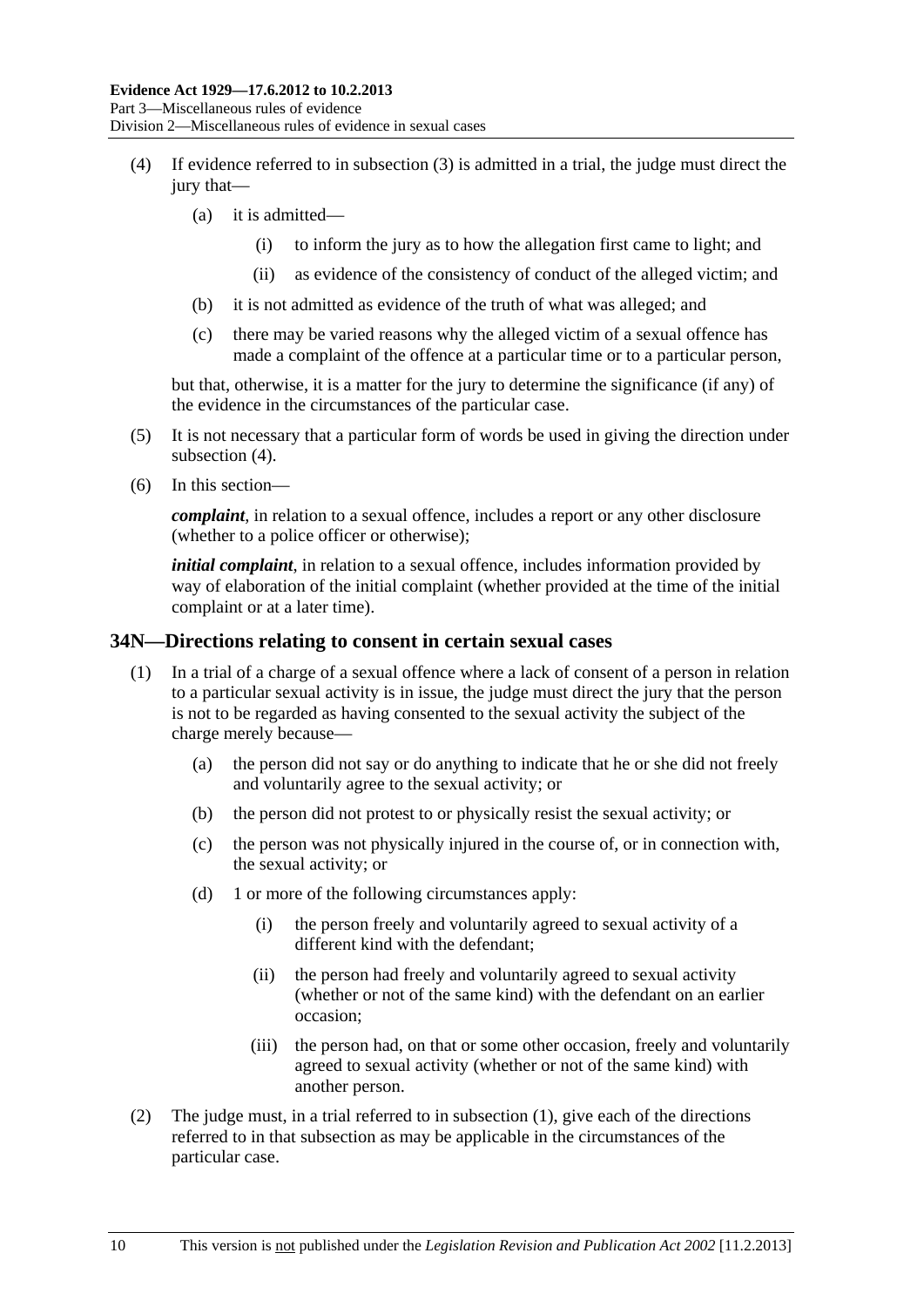<span id="page-34-0"></span>(3) In this section—

*consent*, in relation to a sexual activity, has the same meaning as in the *[Criminal Law](http://www.legislation.sa.gov.au/index.aspx?action=legref&type=act&legtitle=Criminal%20Law%20Consolidation%20Act%201935)  [Consolidation Act 1935](http://www.legislation.sa.gov.au/index.aspx?action=legref&type=act&legtitle=Criminal%20Law%20Consolidation%20Act%201935)*;

*sexual activity* includes sexual intercourse (within the meaning of the *[Criminal Law](http://www.legislation.sa.gov.au/index.aspx?action=legref&type=act&legtitle=Criminal%20Law%20Consolidation%20Act%201935)  [Consolidation Act 1935](http://www.legislation.sa.gov.au/index.aspx?action=legref&type=act&legtitle=Criminal%20Law%20Consolidation%20Act%201935)*).

## **Division 3—Admissibility of evidence showing discreditable conduct or disposition**

### **34O—Application of Division**

- (1) This Division applies to the trial of a charge of an offence and prevails over any relevant common law rule of admissibility of evidence to the extent of any inconsistency.
- (2) This Division does not apply to—
	- (a) evidence adduced pursuant to [section 18;](#page-18-0) or
	- (b) evidence of the character, reputation, conduct or disposition of a person as a fact in issue.

### **34P—Evidence of discreditable conduct**

- (1) In the trial of a charge of an offence, evidence tending to suggest that a defendant has engaged in discreditable conduct, whether or not constituting an offence, other than conduct constituting the offence (*discreditable conduct evidence*)—
	- (a) cannot be used to suggest that the defendant is more likely to have committed the offence because he or she has engaged in discreditable conduct; and
	- (b) is inadmissible for that purpose (*impermissible use*); and
	- (c) subject to [subsection \(2\),](#page-34-0) is inadmissible for any other purpose.
- (2) Discreditable conduct evidence may be admitted for a use (the *permissible use*) other than the impermissible use if, and only if—
	- (a) the judge is satisfied that the probative value of the evidence admitted for a permissible use substantially outweighs any prejudicial effect it may have on the defendant; and
	- (b) in the case of evidence admitted for a permissible use that relies on a particular propensity or disposition of the defendant as circumstantial evidence of a fact in issue—the evidence has strong probative value having regard to the particular issue or issues arising at trial.
- (3) In the determination of the question in [subsection \(2\)\(a\),](#page-34-0) the judge must have regard to whether the permissible use is, and can be kept, sufficiently separate and distinct from the impermissible use so as to remove any appreciable risk of the evidence being used for that purpose.
- (4) Subject to [subsection \(5\),](#page-34-0) a party seeking to adduce evidence under this section must give reasonable notice in writing to each other party in the proceedings in accordance with the rules of court.
- (5) The court may, if it thinks fit, dispense with the requirement in [subsection \(4\).](#page-34-0)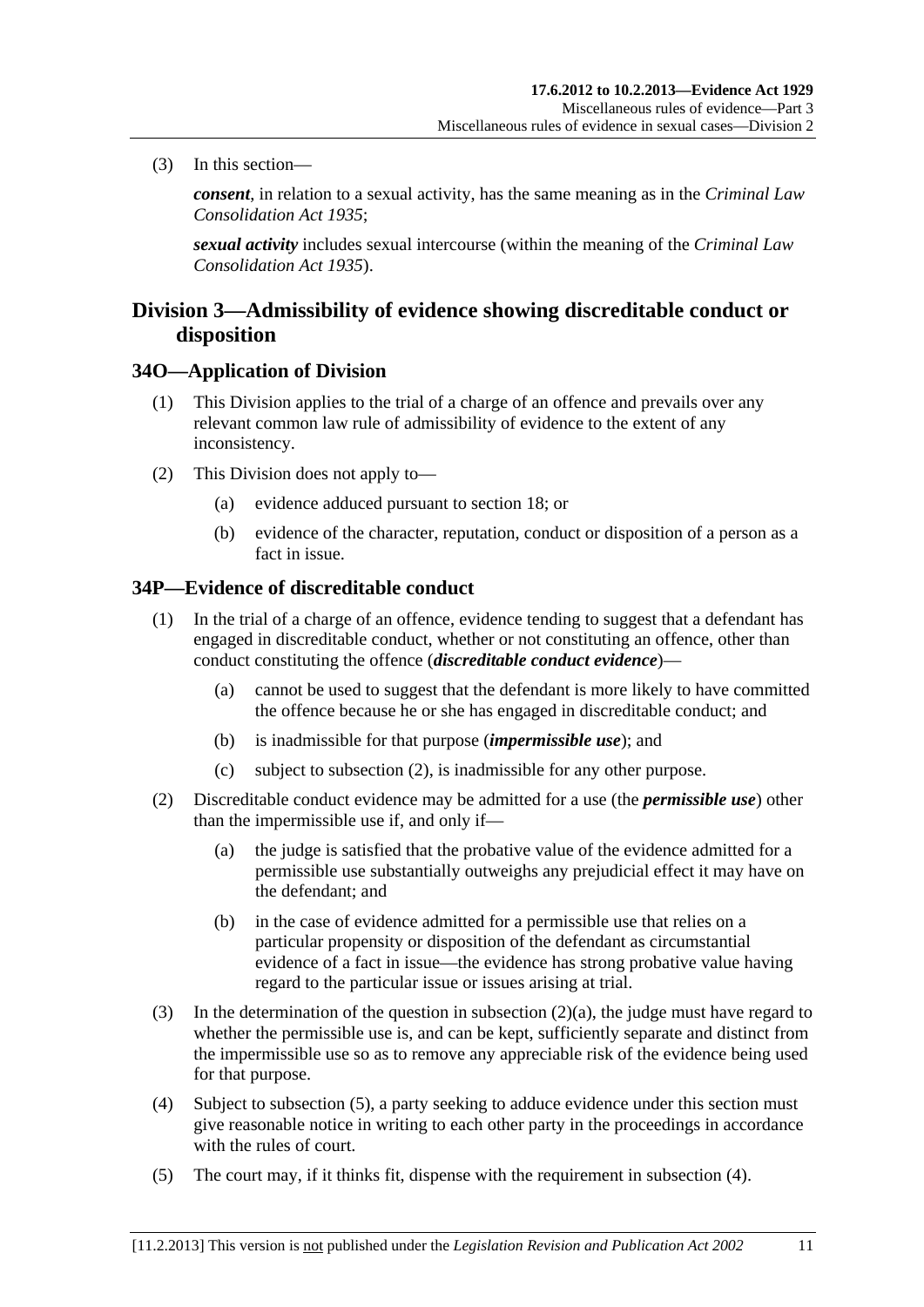## <span id="page-35-0"></span>**34Q—Use of evidence for other purposes**

Evidence that under this Division is not admissible for 1 use must not be used in that way even if it is relevant and admissible for another use.

## **34R—Trial directions**

- (1) If evidence is admitted under [section 34P](#page-34-0), the judge must (whether or not sitting with a jury) identify and explain the purpose for which the evidence may, and may not, be used.
- (2) If evidence is admitted under [section 34P](#page-34-0) and that evidence is essential to the process of reasoning leading to a finding of guilt, the evidence cannot be used unless on the whole of the evidence, the facts in proof of which the evidence was admitted are established beyond reasonable doubt, and the judge must (whether or not sitting with a jury) give a direction accordingly.

## **34S—Certain matters excluded from consideration of admissibility**

Evidence may not be excluded under this Division if the only grounds for excluding the evidence would be either (or both) of the following:

- (a) there is a reasonable explanation in relation to the evidence consistent with the innocence of the defendant;
- (b) the evidence may be the result of collusion or concoction.

#### **34T—Severance**

Where—

- (a) 2 or more defendants are charged in the same information; and
- (b) a party proposes to adduce discreditable conduct evidence; and
- (c) a defendant (the *applicant*) applies prior to or during a trial for a separate trial or for a charge to be severed from the information,

the court, when considering the application, must give strong weight to a real possibility that the applicant may be prejudiced by—

- (d) evidence proposed to be adduced by the prosecutor against another defendant which is not admissible against the applicant; or
- (e) evidence proposed to be adduced by another defendant which is not admissible against the applicant; or
- (f) the applicant's inability to adduce with respect to another defendant relevant evidence that would be admissible but for the operation of [section 34P.](#page-34-0)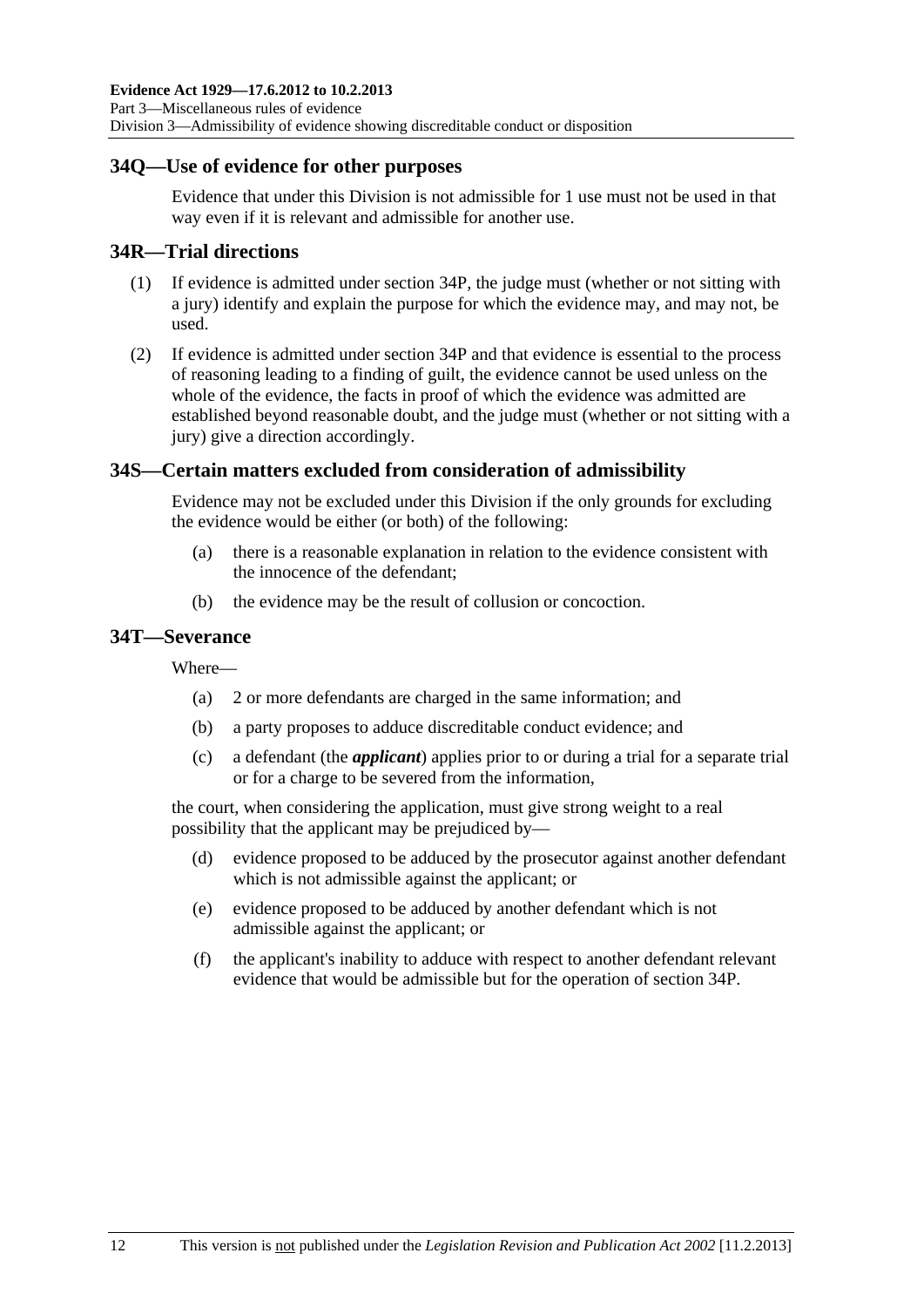# **Part 4—Public Acts and documents**

### **35—Judicial notice of legislative instruments**

- (1) A court must take judicial notice of a legislative instrument.
- (2) In this section—

*legislative instrument* means—

- (a) an Act of this State, or an Act or ordinance of any other State or a Territory of the Commonwealth;
- (b) an Act of the Imperial Parliament that forms part of the law of this State or of any other State or a Territory of the Commonwealth;
- (c) a regulation, rule, by-law or other form of subordinate legislation made under the law of this State or of any other State or a Territory of the Commonwealth;
- (d) a proclamation, order or notice published in the Gazette or the corresponding official publication of some other State or a Territory of the Commonwealth;
- (e) an Act or other instrument of a kind referred to in a preceding paragraph as published or republished under—
	- (i) the *[Legislation Revision and Publication Act 2002](http://www.legislation.sa.gov.au/index.aspx?action=legref&type=act&legtitle=Legislation%20Revision%20and%20Publication%20Act%202002)*; or
	- (ii) a former Act, or provision of an Act, of this State that provided for the reprinting or consolidation of any such instruments; or
	- (iii) a corresponding Act or ordinance of any other State or a Territory of the Commonwealth.

### **36—Proof of votes and proceedings of Parliament**

All documents purporting to be copies of the votes and proceedings or journals or minutes of either House of Parliament, or of papers presented to either House of Parliament, if purporting to be printed by the Government Printer, shall on their mere production be admitted as evidence thereof.

### **37—Evidentiary value of official publications**

The Gazette or the corresponding official publication of some other State or a Territory of the Commonwealth is admissible in any legal proceedings as evidence of any legislative, judicial or administrative acts published or notified in it.

### **37A—Proof of Gazette**

The mere production of a paper purporting to be the Gazette shall in all courts be evidence that the paper is the Gazette and was published on the day on which it bears date.

### **37B—Proof of printing by Government Printer**

The mere production of a paper purporting to be printed by the Government Printer or by the authority of the Government of the State shall in all courts be evidence that the paper was printed by the Government Printer or by such authority.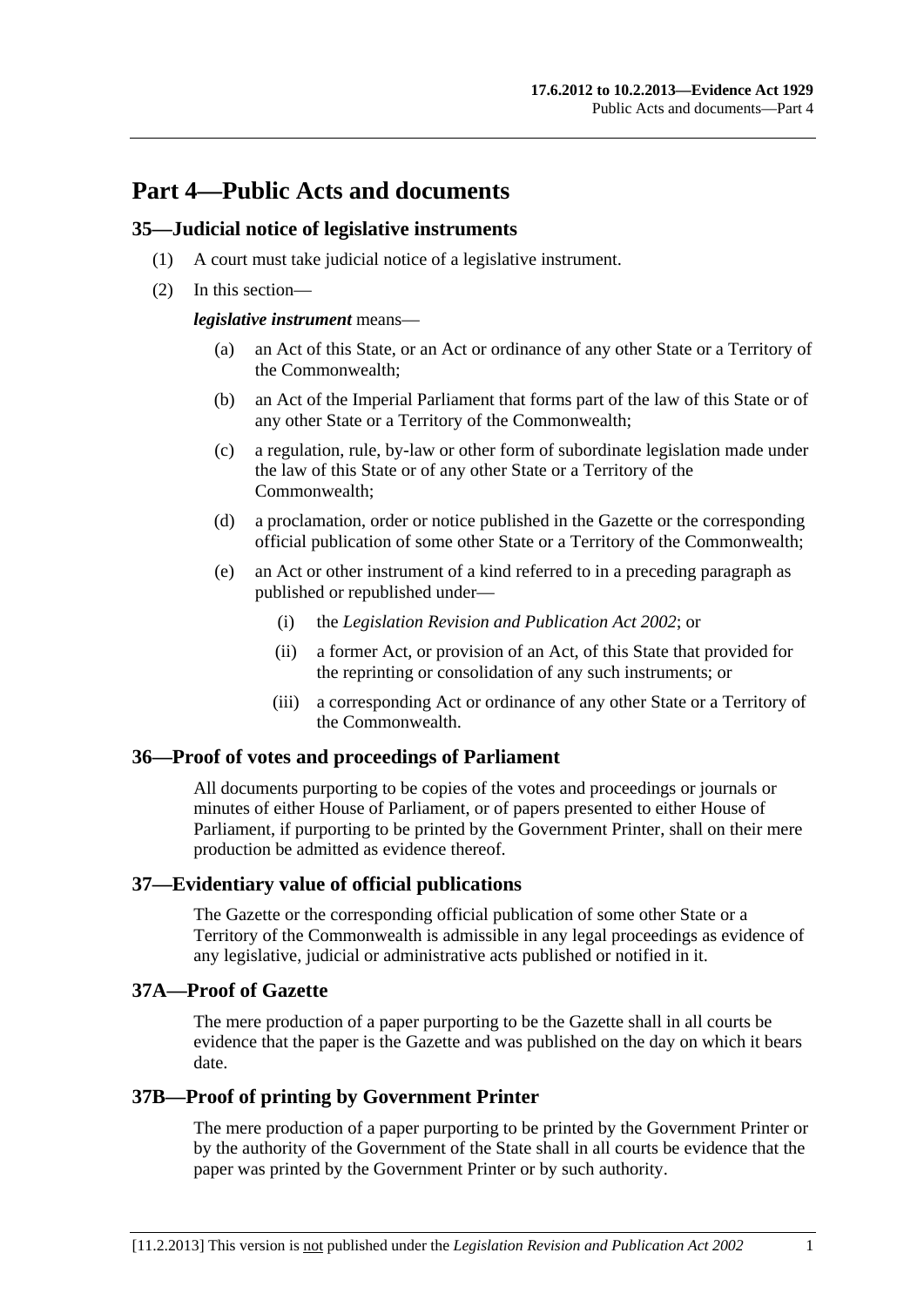### <span id="page-37-0"></span>**37C—Proof of Imperial orders-in-Council**

(1) In this section—

#### *Imperial order-in-Council* means—

- any letters patent or Imperial order-in-Council; or
- (b) any admiralty map or chart issued by, or under the authority of, the Government of Great Britain, or the United Kingdom.
- (2) Evidence of the making and contents of an Imperial order-in-Council may be given by production of a document purporting to be certified by the Secretary to the Attorney-General as a true copy of the Imperial order-in-Council.
- (3) A statement in a document produced in evidence under [subsection \(2\)](#page-37-0) of this section as to the date of publication of the Imperial order-in-Council shall be evidence that the Imperial order-in-Council was published on that date.

### **38—Foreign and Colonial Acts of State, judgments etc provable by copies**

- (1) Evidence of any proclamation, treaty, or other act of State, of any foreign State, or in any part of His Majesty's Dominions outside the Commonwealth and other than the United Kingdom, may be given by the production of a document, purporting to be a copy thereof and—
	- (a) proved to be an examined copy thereof; or
	- (b) purporting to be sealed with the seal of the foreign State or of the said part of His Majesty's Dominions.
- (2) Evidence of any judgment, decree, order or other judicial proceeding of any court of justice in the United Kingdom or in any foreign State or part of His Majesty's Dominions outside the Commonwealth and other than the United Kingdom (including any affidavit, pleading, or other legal document filed or deposited in the court) may be given by the production of a document purporting to be a copy thereof; and
	- (a) proved to be an examined copy thereof; or
	- (b) purporting to be sealed with the seal of such court; or
	- (c) purporting to be signed by a judge of such court with a statement in writing attached by him to his signature that such court has no seal, and without proof of his judicial character, or of the truth of such statement.
- (3) If any such document as aforesaid purports to be sealed or signed as aforesaid it shall be admissible without proof of the seal or of the signature as the case may be.

### **39—Public documents provable by examined or certified copy**

- (1) Whenever any book or other document is of such a public nature as to be admissible in evidence on its mere production from the proper custody, and no Act exists which renders its contents provable by means of a copy, any copy thereof or extract therefrom shall be admissible in evidence,
	- (a) if it is proved to be an examined copy or extract; or
	- (b) it purports to be signed and certified as a true copy or extract by the officer to whose custody the original is entrusted.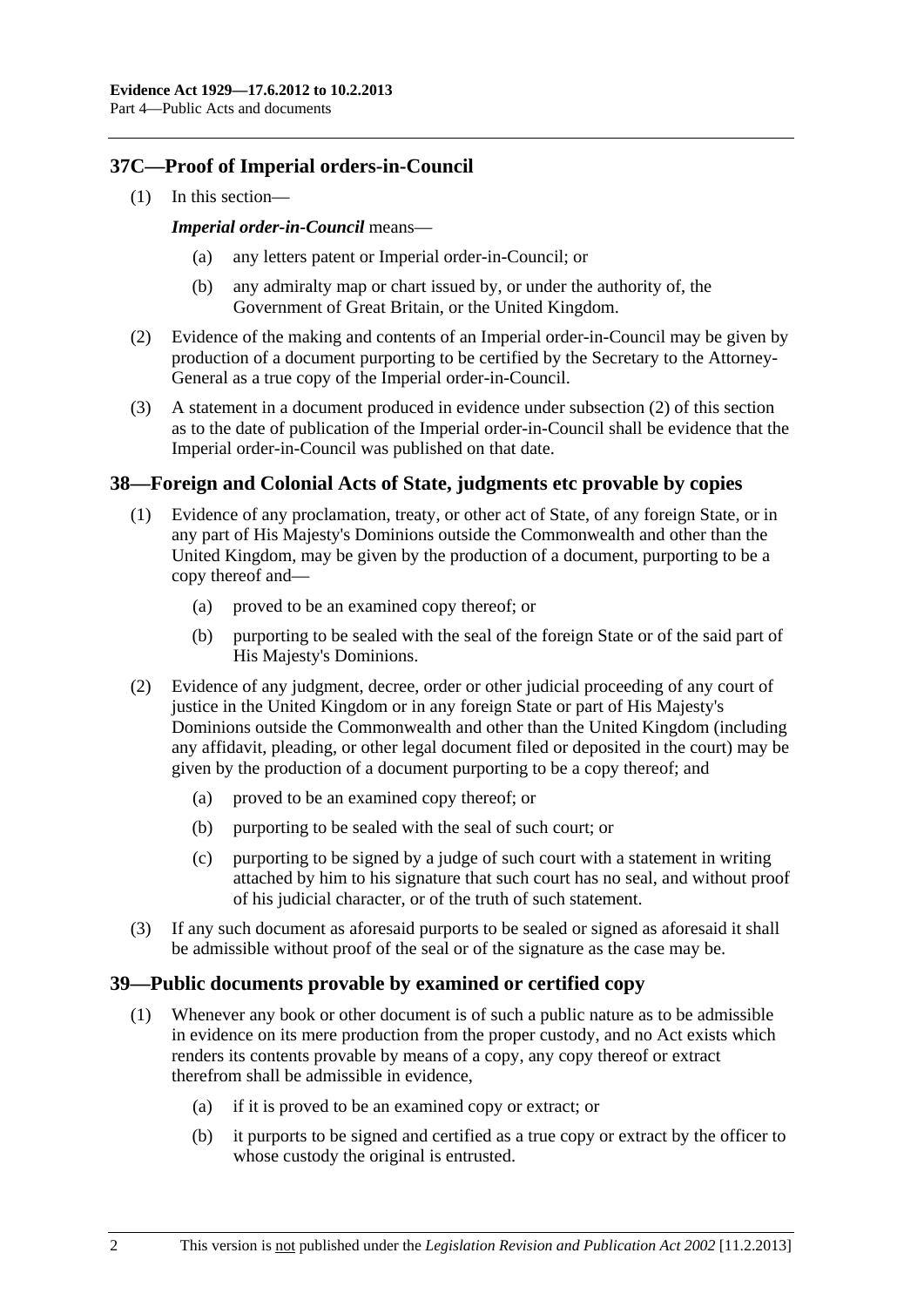(2) Every such officer is hereby required to furnish such certified copy or extract to any person applying for the same at a reasonable time, upon payment of a reasonable sum for the same, not exceeding five cents for every folio of ninety words.

### **40—Proof of documents by examined or certified copies**

Whenever any book, or other document, in the United Kingdom, or in any part of His Majesty's Dominions outside the Commonwealth and other than the United Kingdom, is provable (according to the law of England, or of the said part of His Majesty's Dominions) by means of a copy, any copy thereof or extract therefrom shall be admissible in evidence if it—

- (a) is proved to be an examined copy or extract; or
- (b) purports to be signed and certified as a true copy or extract by some officer who shall further certify that he is the officer to whose custody the original is entrusted.

#### **41—Certifying a false document**

If any officer authorised or required by this Act to furnish any certified copy or extract shall wilfully certify any document as being a true copy or extract, knowing that the same is not a true copy or extract, as the case may be, he shall be guilty of an offence, and be liable, on conviction, to imprisonment for any term not less than eighteen months or more than three years.

#### **42—Proof of conviction or acquittal of an indictable offence**

- (1) The information, trial, and conviction, or acquittal of any person for an indictable offence may be proved by a certificate purporting to be under the hand of the Registrar of the Supreme Court or the District Court or the associate or other officer having the custody of the records of the court where such conviction, or acquittal took place, or of the deputy of such associate or other officer.
- (2) The certificate may set forth the substance and effect of the record omitting the formal parts thereof.
- (3) A conviction for any offence committed in any other State or any Territory of the Commonwealth may be proved by a like certificate.
- (4) No proof shall be required of the handwriting or official position of any person certifying in pursuance of this section.
- (5) The mode of proof authorised by this section shall be in addition to and not to the exclusion of any other authorised mode of proof.

#### **43—Proof of convictions and orders of courts of summary jurisdiction**

- (1) Any conviction, order of dismissal or other order made by a court of summary jurisdiction may be proved in any court whatever by the production of a copy of such conviction, order of dismissal or other order, purporting to be certified by the clerk of the court by which such conviction, order of dismissal or other order was made, or by the deputy of such clerk.
- (2) No proof shall be required of the signature or official character of the person appearing to have signed any such copy as aforesaid.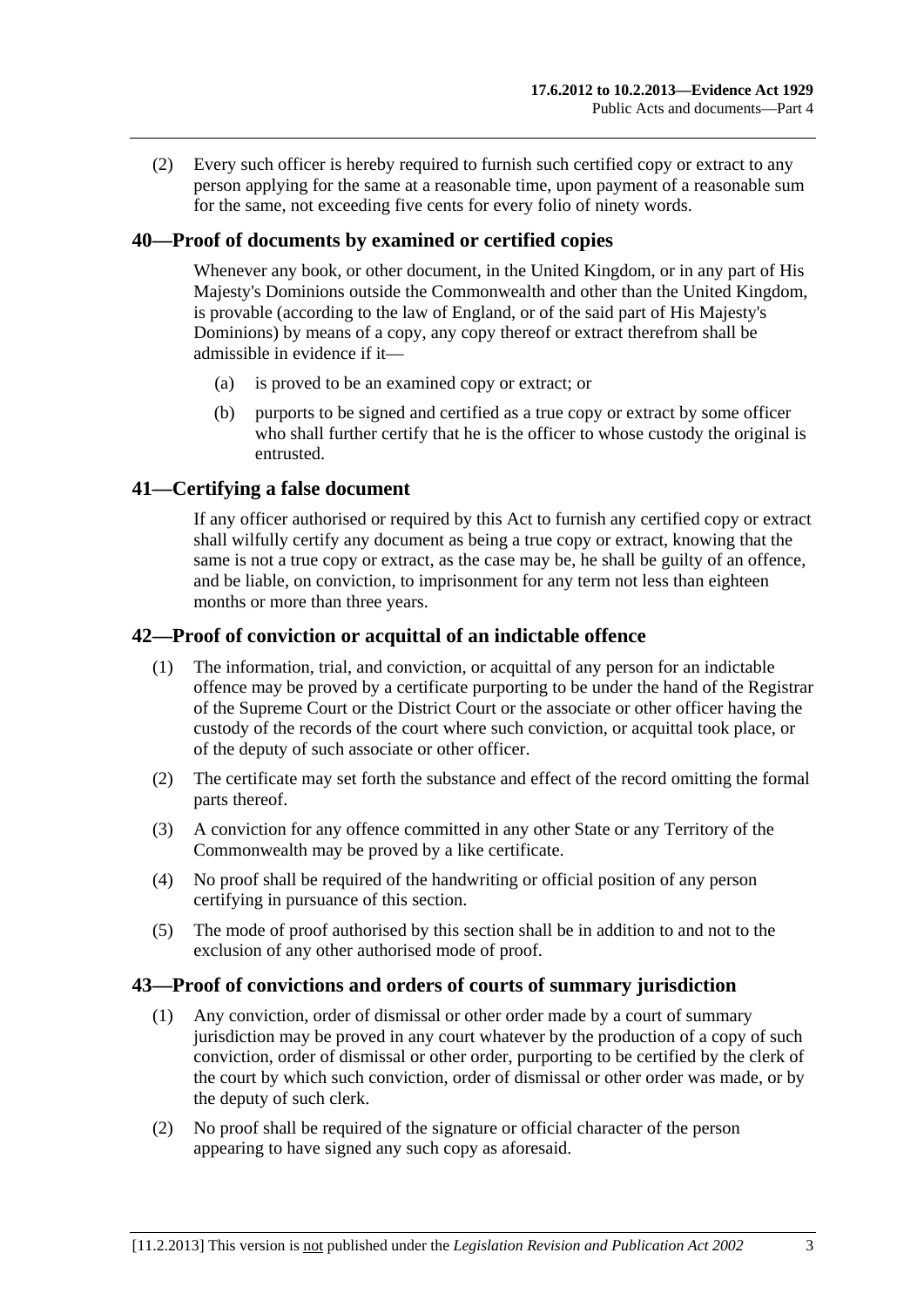- (3) This section shall apply to any conviction, order of dismissal or other order made before or after the commencement of this Act.
- (4) In this section the expression *court of summary jurisdiction* shall mean any court, by whatever name called, which in any State or Territory of the Commonwealth has jurisdiction to try offences summarily.

### **43A—Proof of identity of person convicted in another State**

For the purpose of proving the identity of any person alleged to have been convicted in any other State, or any Territory of the Commonwealth, an affidavit substantially in the form of [Schedule 4](#page-93-0) shall be admissible in evidence in all courts and shall be *prima facie* evidence that the person whose finger-prints are exhibited thereto—

- (a) is the person who in any document exhibited to the said affidavit and purporting to be a certificate of conviction or a certified copy of conviction, is referred to as having been convicted;
- (b) has been convicted of the offences mentioned in the said affidavit.

### **44—Registers of British vessels and certificates of registry admissible as** *prima facie* **evidence of their contents**

- (1) Every register of vessels kept under any of the Acts of the Imperial Parliament relating to the registry of British vessels, may be proved either by the production of the original or by an examined copy thereof, or by a copy thereof purporting to be certified under the hand of the person having the charge of the original.
- (2) Every such register, or such copy of a register, and also every certificate of registry granted under any of the said Acts relating to the registry of British vessels, and purporting to be signed as required by law, shall be received in evidence as *prima facie* proof of all the matters contained or recited in such register when the register or such copy thereof as aforesaid is produced, and of all matters contained or recited in or endorsed on such certificate of registry when the said certificate is produced.

### **45—Documents relating to transportation of persons or goods**

- (1) An apparently genuine document purporting to be a document of a prescribed nature and to relate to the transportation or shipment of any person or goods, from one place to another—
	- (a) shall be admissible in evidence on production without further proof; and
	- (b) shall be evidence of any fact stated, or referred to, in the document, or to be inferred from the document, and where the document relates to the shipment of goods, shall be evidence that the ownership of goods referred to in the document is in the consignee named in the document or his assignee.
- (2) Evidence of the description of any package or property, or of any inscription or mark upon any package or property shall be admissible (without production of the original inscription or mark) for the purpose of raising an inference as to the identity of the package or property with that referred to in a document admissible in evidence under this section.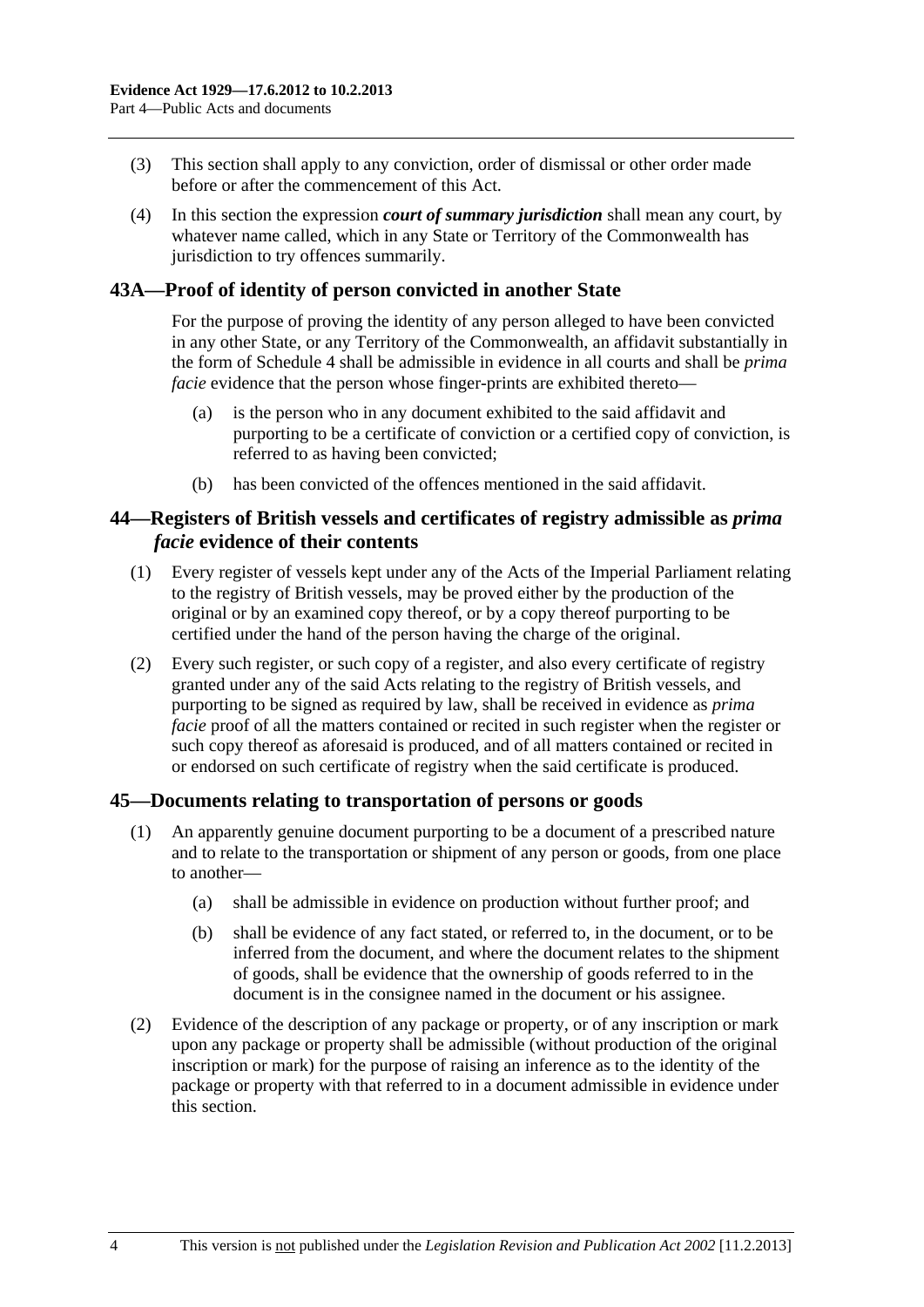- (3) For the purpose of determining the evidentiary weight, if any, of a document admitted in evidence under this section, consideration shall be given to the source from which the document is produced, the safeguards (if any) that have been taken to ensure its accuracy and any other relevant matters.
- (4) In this section—

#### *document of a prescribed nature* means—

- (a) bill of lading, manifest, shipping receipt, consignment note, way-bill, delivery sheet, register or order, invoice, ticket, passenger list or register, and any document of a like nature; or
- (b) any reproduction of any such document by photographic, photostatic, lithographic or other like process;

*shipment* means carriage by any means by air, land or water.

#### **45A—Admission of business records in evidence**

- (1) An apparently genuine document purporting to be a business record—
	- (a) shall be admissible in evidence without further proof; and
	- (b) shall be evidence of any fact stated in the record, or any fact that may be inferred from the record (whether the inference arises wholly from the matter contained in the record, or from that matter in conjunction with other evidence).
- (2) A document shall not be admitted in evidence under this section if the court is of the opinion—
	- (a) that the person by whom, or at whose direction, the document was prepared can and should be called by the party tendering the document to give evidence of the matters contained in the document; or
	- (b) that the evidentiary weight of the document is slight and is outweighed by the prejudice that might result to any of the parties from the admission of the document in evidence; or
	- (c) that it would be otherwise contrary to the interests of justice to admit the document in evidence.
- (3) For the purpose of determining the evidentiary weight, if any, of a document admitted in evidence under this section, consideration shall be given to the source from which the document is produced, the safeguards (if any) that have been taken to ensure its accuracy, and any other relevant matters.
- (4) In this section—

*business* means business, occupation, trade or calling and includes the business of any governmental or local governmental body or instrumentality;

*business record* means—

 (a) any book of account or other document prepared or used in the ordinary course of a business for the purpose of recording any matter relating to the business; or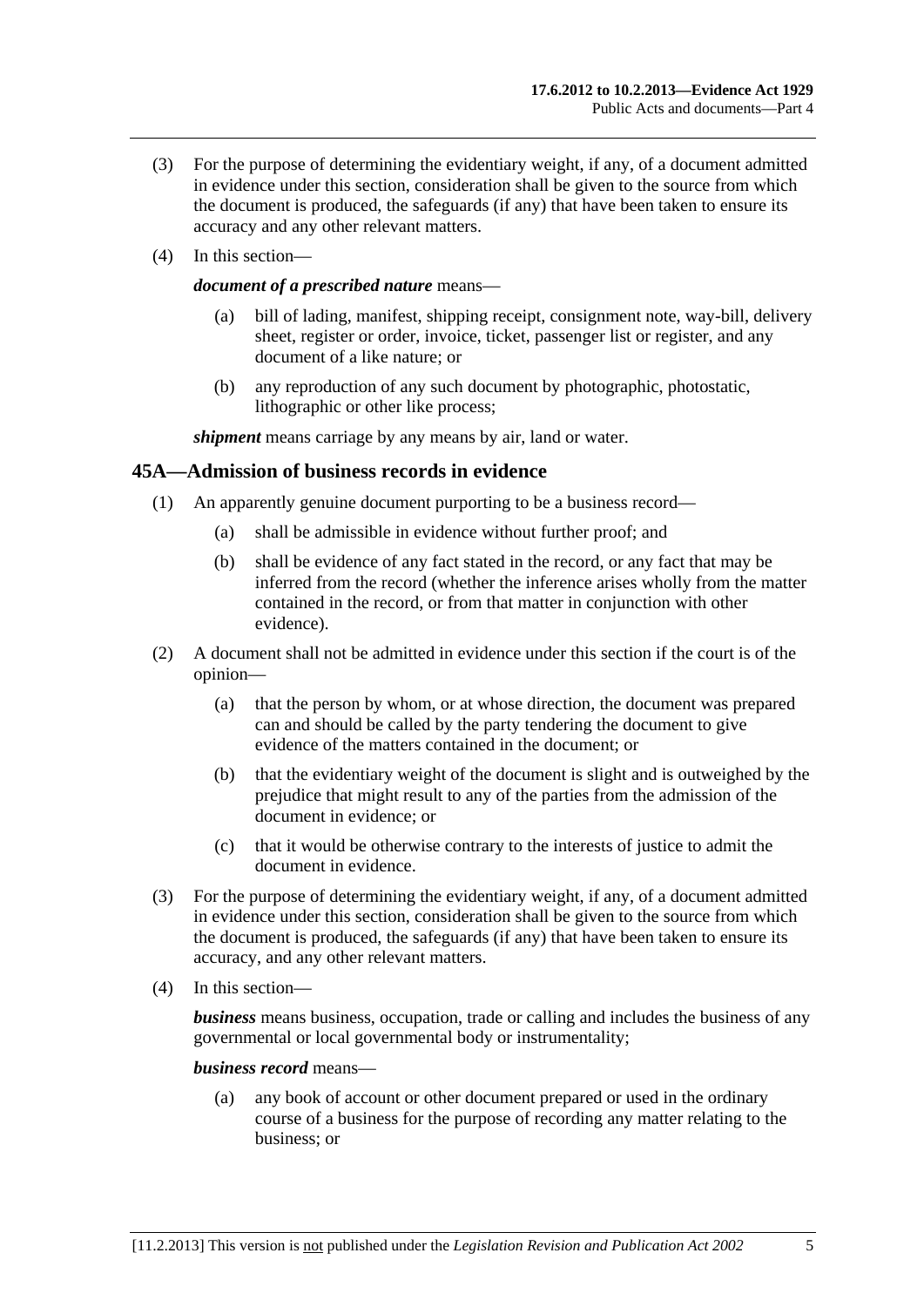(b) any reproduction of any such record by photographic, photostatic, lithographic or other like process.

### **45B—Admission of certain documents in evidence**

- (1) An apparently genuine document purporting to contain a statement of fact, or written, graphical or pictorial matter in which a statement of fact is implicit, or from which a statement of fact may be inferred shall, subject to this section, be admissible in evidence.
- (2) A document shall not be admitted in evidence under this section where the court is not satisfied that the person by whom, or at whose direction, the document was prepared could, at the time of the preparation of the document have deposed of his own knowledge to the statement that is contained or implicit in, or may be inferred from, the contents of the document.
- (3) A document shall not be admitted in evidence under this section if the court is of the opinion—
	- (a) that the person by whom, or at whose direction, the document was prepared can and should be called by the party tendering the document to give evidence of the matters contained in the document; or
	- (b) that the evidentiary weight of the document is slight and is outweighed by the prejudice that might result to any of the parties from the admission of the document in evidence; or
	- (c) that it would be otherwise contrary to the interests of justice to admit the document in evidence.
- (4) In determining whether to admit a document in evidence under this section, the Court may receive evidence by affidavit of any matter pertaining to the admission of that document in evidence.
- (5) For the purpose of determining the evidentiary weight, if any, of a document admitted in evidence under this section, consideration shall be given to the source from which the document was produced, the safeguards (if any) that have been taken to ensure its accuracy, and any other relevant matters.
- (6) In this section—

#### *document* means—

- (a) any original document; or
- (b) any reproduction of an original document by photographic, photostatic or lithographic or other like process.

### **45C—Modification of best evidence rule**

- (1) A document that accurately reproduces the contents of another document is admissible in evidence before a court in the same circumstances, and for the same purposes, as that other document (whether or not that other document still exists).
- (2) In determining whether a particular document accurately reproduces the contents of another, a court is not bound by the rules of evidence and, in particular—
	- (a) the court may rely on its own knowledge of the nature and reliability of the processes by which the reproduction was made;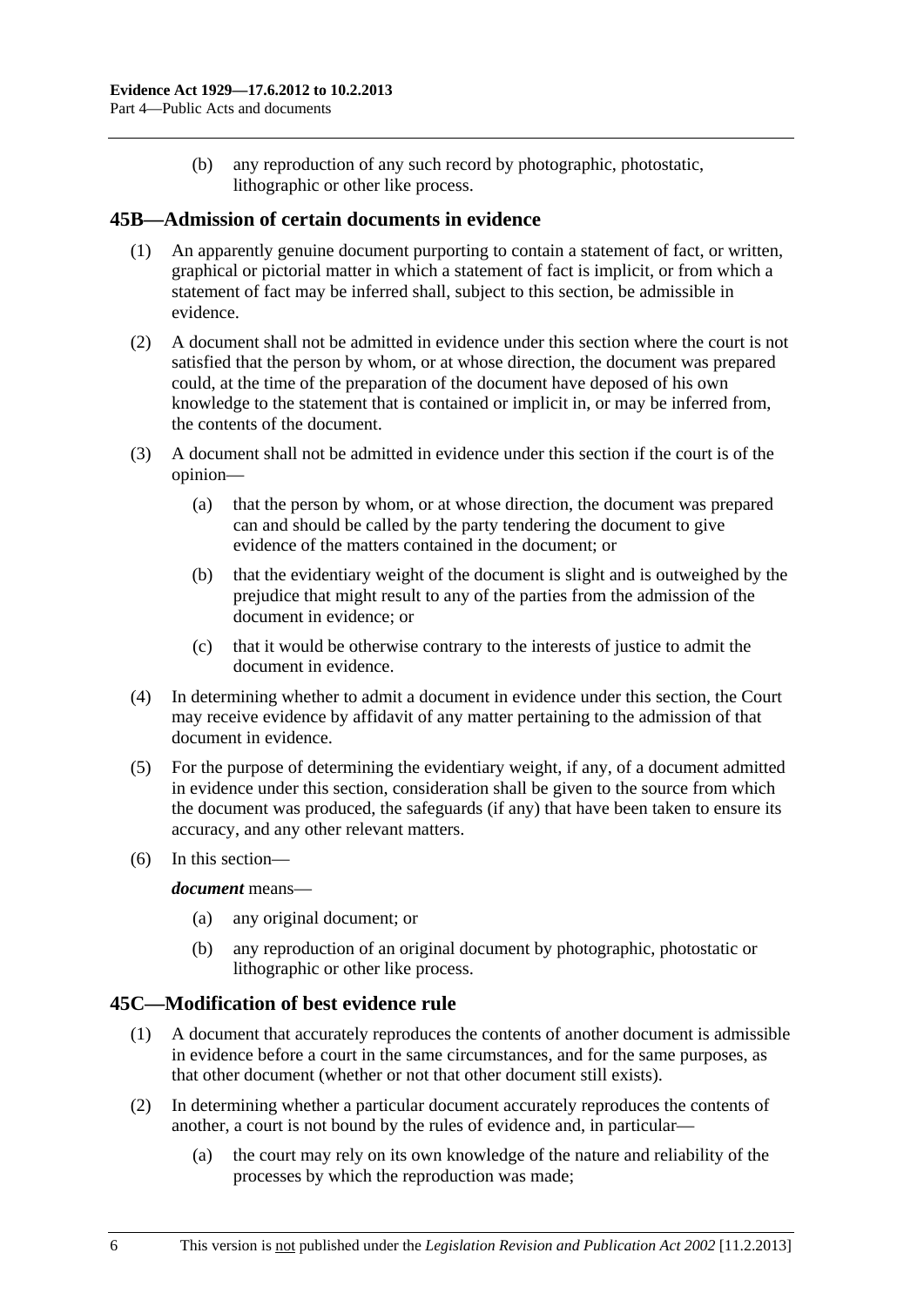- (b) the court may make findings based on the certificate of a person with knowledge and experience of the processes by which the reproduction was made;
- (c) the court may make findings based on the certificate of a person who has compared the contents of both documents and found them to be identical;
- (d) the court may act on any other basis it considers appropriate in the circumstances.
- (3) This section applies to reproductions made—
	- (a) by an instantaneous process; or
	- (b) by a process in which the contents of a document are recorded (by photographic, electronic or other means) and the reproduction is subsequently produced from that record; or
	- (c) in any other way.
- (4) Where a reproduction is made by an approved process, it will be presumed that it accurately reproduces the contents of the document purportedly reproduced unless the contrary is established.
- (5) The above reference to an approved process is a reference to a process prescribed by regulation for the purposes of this subsection.
- (6) Where a court admits or refuses to admit a document under this section, the court must, if so requested by a party to the proceedings, state the reason for its decision.
- (7) A person who gives a certificate for the purposes of this section knowing it to be false is guilty of an indictable offence.

Penalty: Division 5 imprisonment.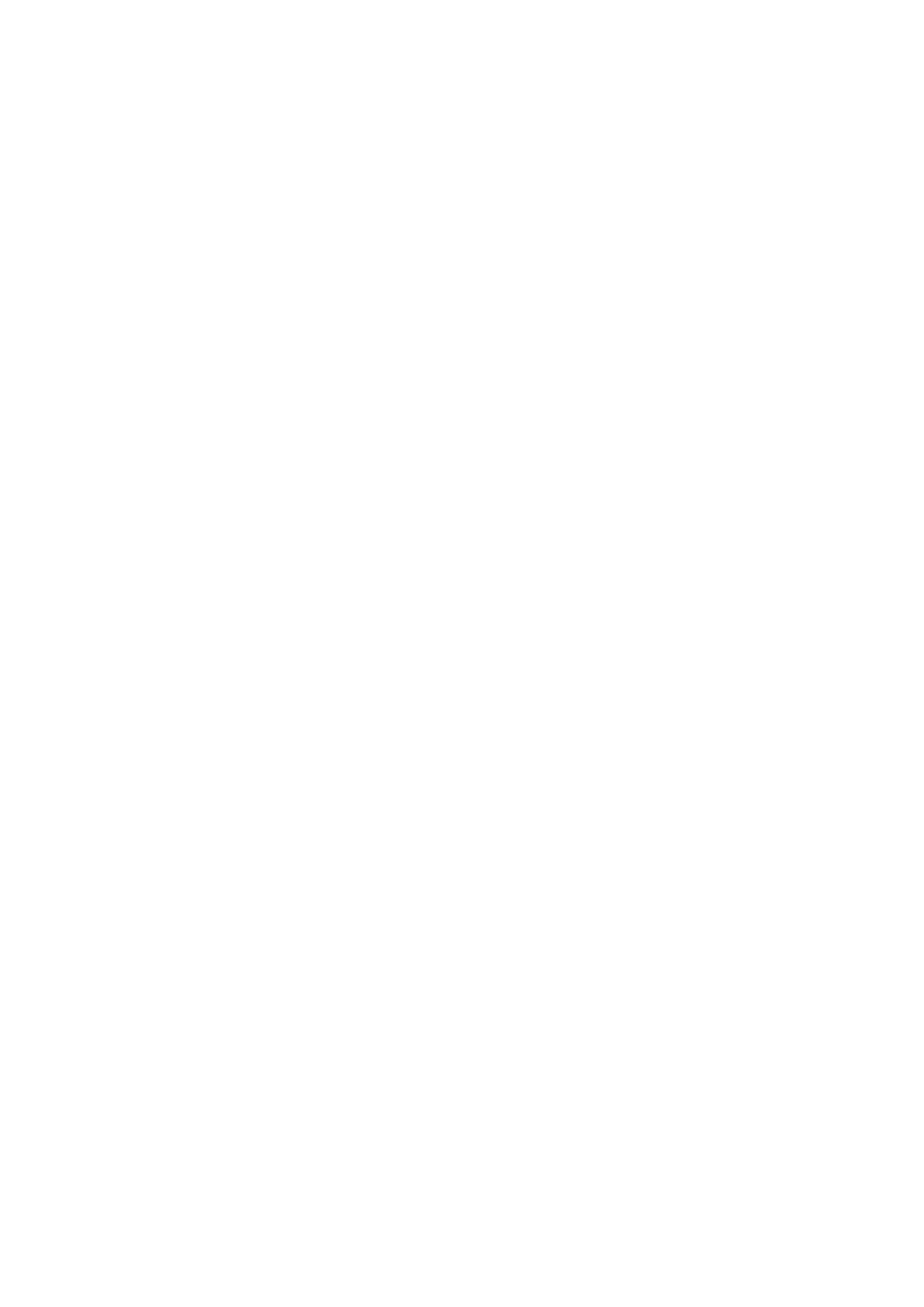# <span id="page-44-0"></span>**Part 5—Banking records**

### **46—Interpretation**

#### In this Part—

#### *bank* means—

- (a) a body corporate carrying on the business of banking in a State or Territory of the Commonwealth; or
- (d) any other body that accepts money on deposit from the public;

#### *banking records* means—

- (a) books of account, accounts, and accounting records (including working papers and other documents necessary to explain the methods and calculations by which accounts are made up); and
- (b) books, diaries, or other records used in the course of carrying on the business of a bank; and
- (c) cheques, bills of exchange, promissory notes, deposit slips, orders for the payment of money, invoices, receipts and vouchers; and
- (d) securities, and documents of title to securities,

in the possession or control of a bank;

*copy*, in relation to a banking record made by microfilming or by a mechanical or electronic process, means a document produced from the record containing, in an intelligible form, the information stored in the record.

### **47—Admission of banking record in evidence**

- (1) Subject to [subsection \(2\),](#page-44-0) a copy of a banking record is admissible in legal proceedings as evidence—
	- (a) of the record; and
	- (b) of the transactions or matters to which the record relates.
- (2) The copy shall not be admitted in evidence unless it is first proved—
	- (a) that the record was compiled in the ordinary course of business; and
	- (b) that the record is in the custody or control of the bank; and
	- (c) that reasonable steps have been taken to ensure that the copy is an accurate copy of the record, or accurately reproduces information stored in the record.
- (3) Evidence may be given orally or by affidavit by an officer of the bank for the purpose of proving the matters referred to in [subsection \(2\)](#page-44-0).

### **48—Evidence of non-existence of account may be given by affidavit**

An affidavit made by an officer of a bank stating that a person named in the affidavit had at a time, or over a period, specified in the affidavit no account at the bank, or at a specified branch, is admissible in legal proceedings as evidence of the fact stated.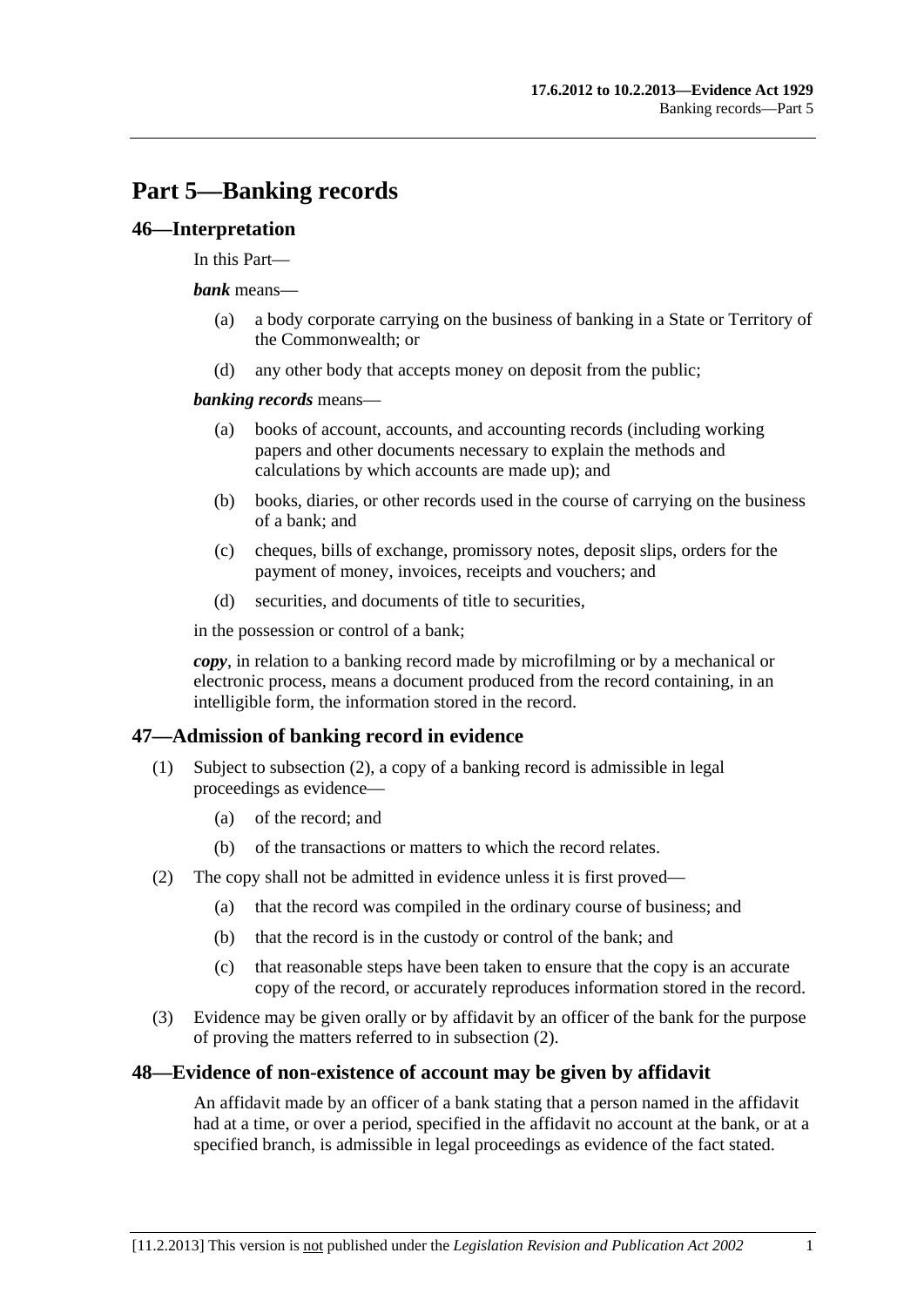#### <span id="page-45-0"></span>**49—Power to order inspection of banking records etc**

- (1) On the application of any party to a legal proceeding a judge may order that such party be at liberty to inspect and take copies of a banking record for any of the purposes of such proceedings.
- (1a) Where—
	- (a) a Judge of the Supreme Court; or
	- (b) a District Court Judge; or
	- (c) a Magistrate,

is satisfied on the application of a member of the police force or an officer of the Corporate Affairs Commission that it would be in the interests of the administration of justice to permit the applicant to inspect and take copies of banking records, the Judge may order that the applicant be at liberty to inspect and take copies of those banking records.

- (2) An order under this section may be made either with or without summoning the bank or any other person, and shall be served on the bank three clear days before the same is to be obeyed, unless the judge otherwise directs. Any Sunday or public holiday shall be excluded from the computation of time under this section.
- (3) Subject to [subsection \(4\),](#page-45-0) where an order is made under [subsection \(1a\),](#page-45-0) the applicant shall cause a copy of the order to be served personally or by post on the person subject to investigation within six months of the date of the order or such further period as may be allowed by a Judge.

Penalty: One thousand dollars.

- (4) Service of a copy of an order is not required under [subsection \(3\)](#page-45-0)
	- (a) if evidence of the commission of an offence was obtained in pursuance of the order and, within the period allowed under [subsection \(3\)](#page-45-0) for service of a copy of the order, the person subject to investigation is charged with that offence; or
	- (b) if the whereabouts of the person on whom the copy is to be served is unknown and not ascertainable by reasonable inquiry.
- (5) A reference in [subsection \(3\)](#page-45-0) or [\(4\)](#page-45-0) to the person subject to investigation shall be construed as a reference to the person to whose financial transactions the banking records subject to inspection in pursuance of an order under [subsection \(1a\)](#page-45-0) relate.
- (6) Copies of applications made under [subsection \(1a\)](#page-45-0) shall be retained for a period of six years—
	- (a) in the case of applications made by members of the police force—by the Commissioner of Police; and
	- (b) in the case of applications made by officers of the Corporate Affairs Commission—by the Corporate Affairs Commission.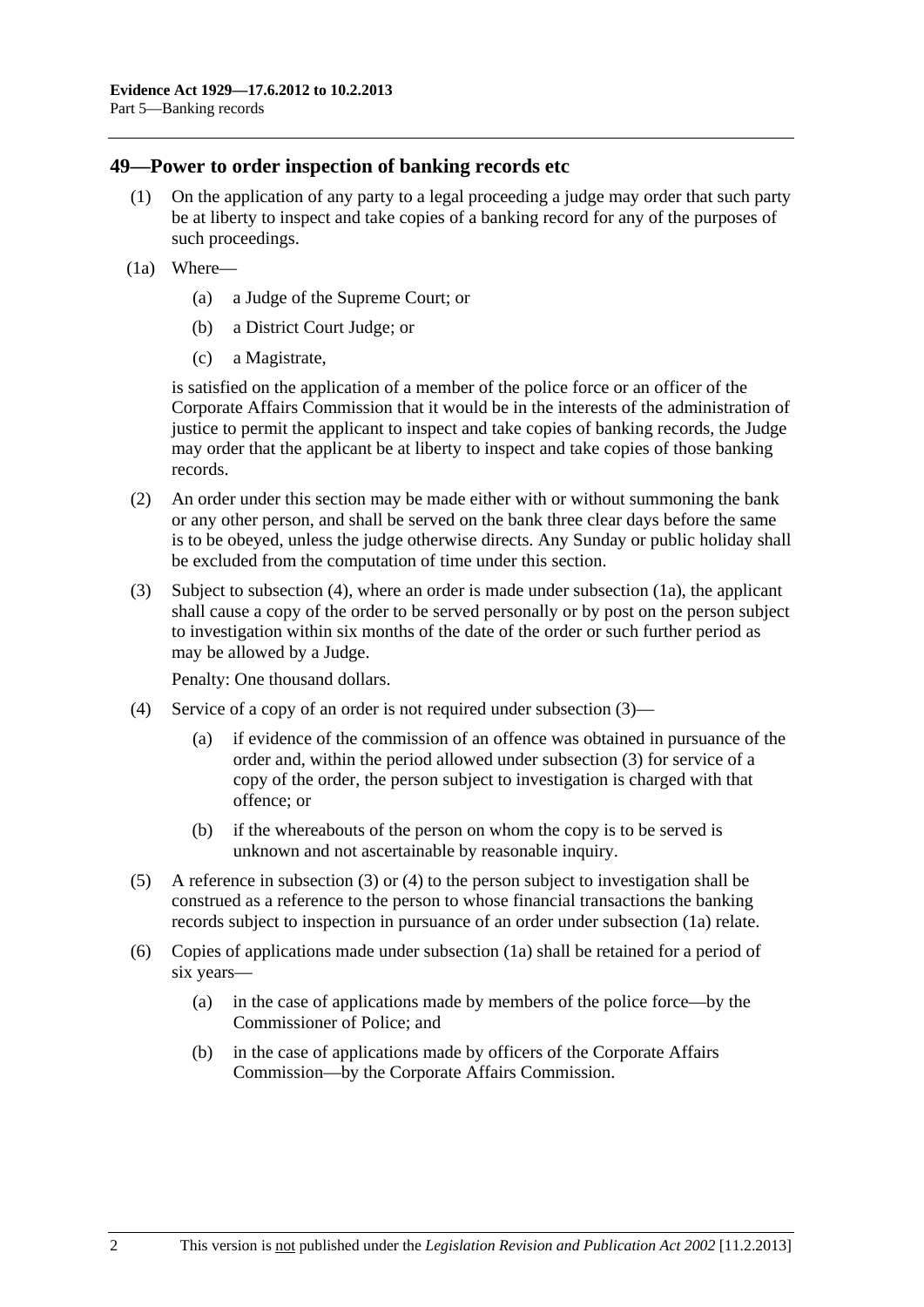- <span id="page-46-0"></span> (7) The Commissioner of Police shall in each calendar year report to the Minister responsible for the police force the number of applications made under [subsection \(1a\)](#page-45-0) by members of the police force during the previous calendar year, and the Corporate Affairs Commission shall in each calendar year report to the Minister to whom it is responsible the number of applications made under [subsection \(1a\)](#page-45-0) by officers of the Commission during the previous calendar year.
- (8) A report under [subsection \(7\)](#page-46-0) may be incorporated in any other annual report that the Commissioner of Police or the Corporate Affairs Commission (as the case may be) is required by or under statute to make to the Minister to whom the report under that subsection is to be submitted.
- (9) A person who divulges, otherwise than in the course of his official duties, information obtained by him by virtue of an order under [subsection \(1a\)](#page-45-0) shall be guilty of an offence and liable to a penalty not exceeding five thousand dollars.

#### **50—Bank not compellable to produce records except under order**

A bank or officer of a bank shall not in any legal proceeding to which the bank is not a party be compellable—

- (a) to produce any banking record, the contents of which can be proved under this Act; or
- (b) to appear as a witness to prove the matters, transactions, and accounts recorded in a banking record,

unless by order of a judge made for special cause.

#### **51—Costs occasioned by default of bank**

- (1) Costs occasioned by a default or delay by a bank in complying with an order under this Part (not being an order under [section 49\(1a\)\)](#page-45-0) may be awarded by the judge against the bank.
- (2) Any such order against a bank may be enforced as if the bank were a party to the proceedings in aid of which the application is made.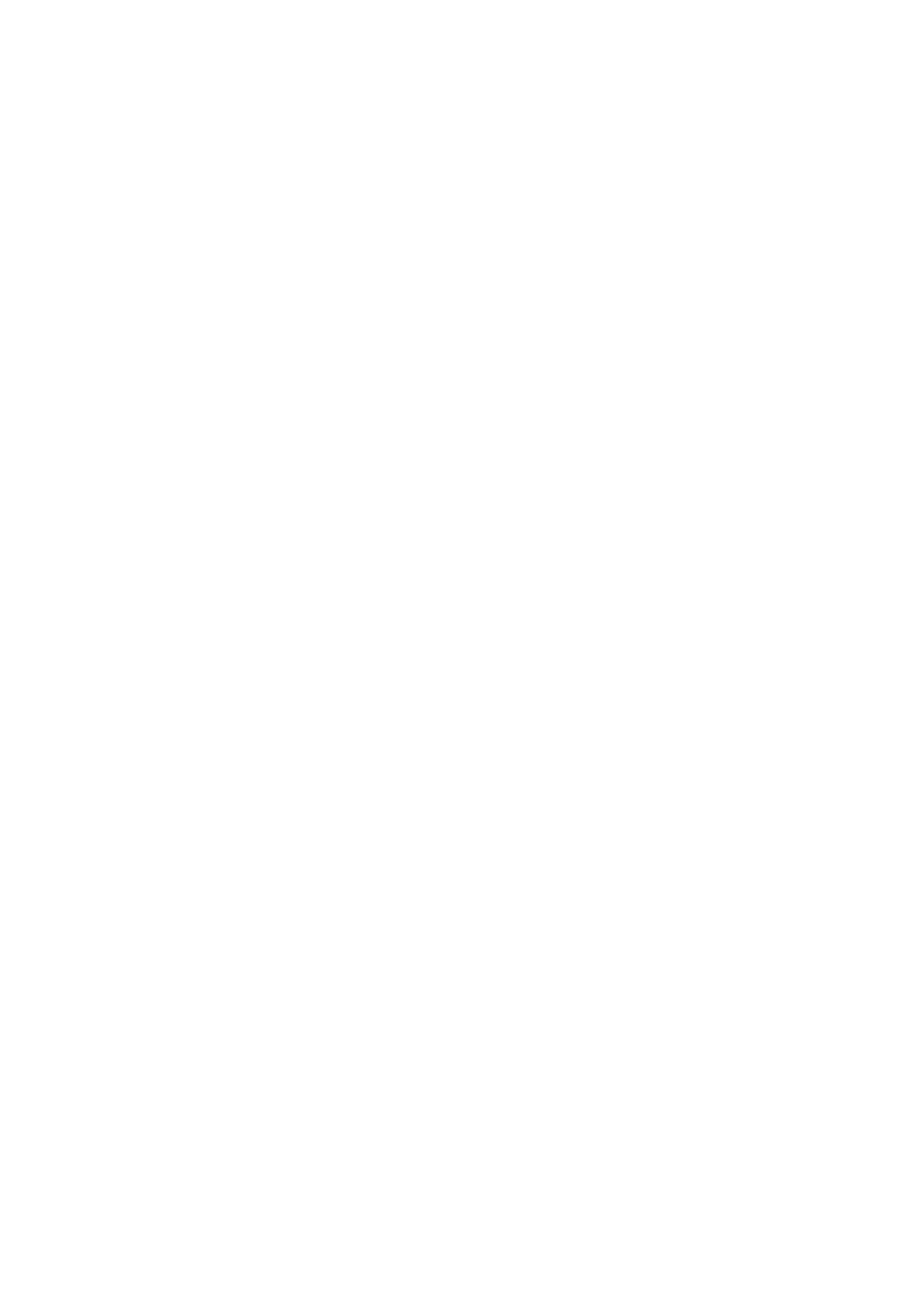# **Part 6—Telegraphic messages**

### **53—Party may give notice of intention to adduce telegraphic message in evidence**

- (1) Any party to any legal proceedings may at any time after the commencement thereof give notice to any other party that he proposes to adduce in evidence at the trial or hearing any telegraphic message that has been sent by electric telegraph from any station in the Commonwealth to any other station within the Commonwealth: Provided that the time between the giving of such notice and the day on which such evidence shall be tendered shall not in any case be less than two days.
- (2) Every such notice shall specify the names of the sender and receiver of the message, the subject matter thereof, and the date as nearly as may be.

### **54—And thereupon may produce message received with evidence that same received from telegraph station**

When such a notice has been given the production of any telegraphic message described in the notice, and purporting to have been sent by any person, together with evidence that the same was duly received from a telegraph station, shall be *prima facie* evidence that such message was signed and sent by the person so purporting to be the sender thereof to the person to whom the same shall be addressed without any further proof of the identity of the sender; but the party against whom any such message shall be given in evidence shall be at liberty, nevertheless, to prove that the same was not in fact sent by the person by whom it purports to have been sent.

### **55—After notice, sending a message may be proved by production of copy message and evidence of payment of fees for transmission**

In any legal proceedings, the production of any telegraphic message, or of a machine copy or press copy thereof, or a copy thereof verified on oath or affirmation together with evidence that such message was duly taken to a telegraph station, and that the fees (if any) for the transmission thereof were duly paid, shall be *prima facie* evidence that such message was duly delivered to the person named therein as the person to whom the same was to be transmitted; and the burden of proving that such message was not in fact received, shall be upon the person against whom such message shall be given in evidence: Provided that the party adducing the same in evidence shall give notice to the other party of his intention so to do in such manner and at such time as the practice of the court requires with respect to a notice to produce documents at the trial or hearing.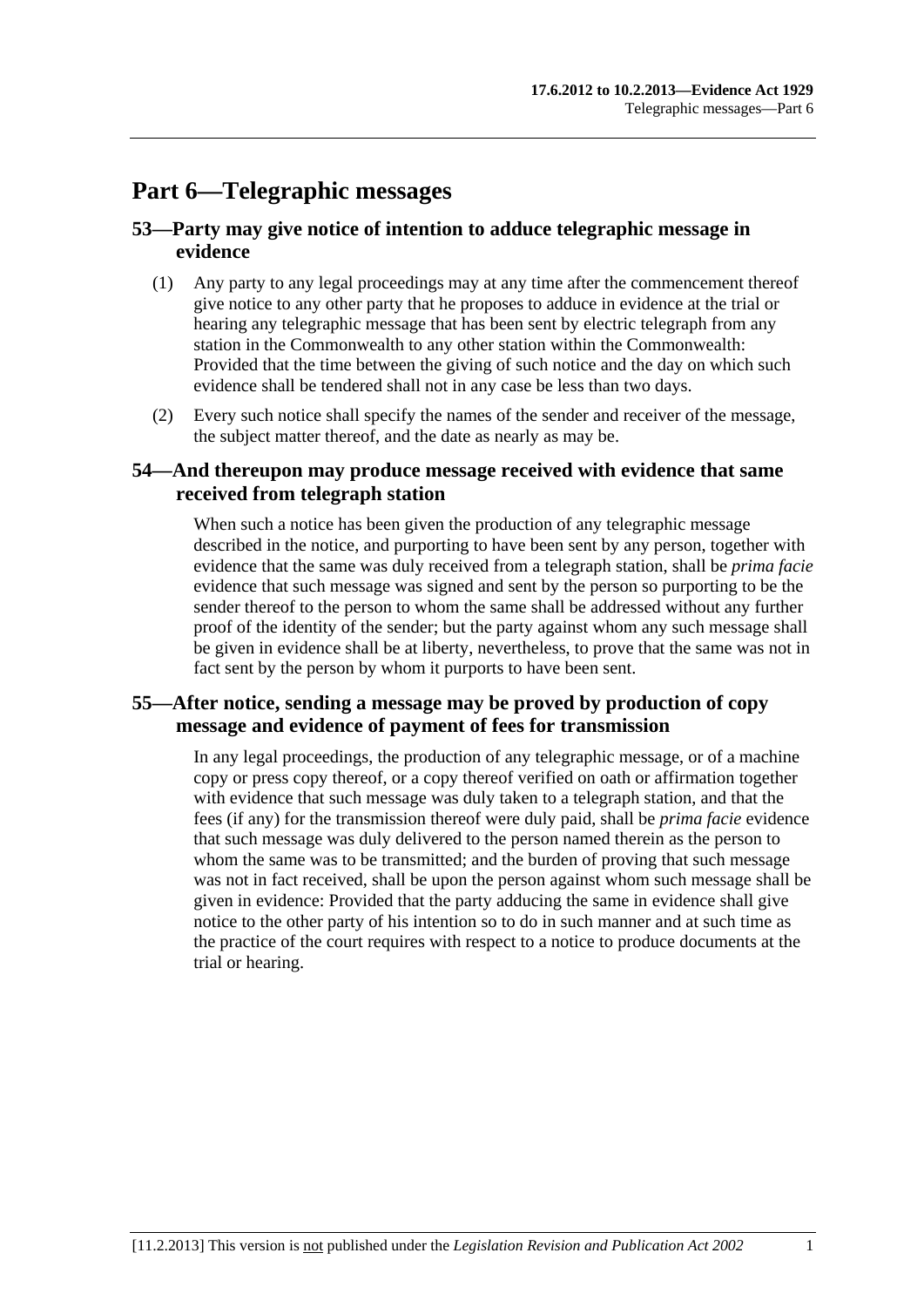### **56—Certain documents may be transmitted by electric telegraph under restriction**

- (1) The Governor, any Minister of the Crown, the President of the Legislative Council, the Speaker of the House of Assembly, a Judge of the Supreme Court, a Local Court Judge, or District Criminal Court Judge, the Judge in Insolvency, any special magistrate, and any principal officer of Government, or solicitor, may cause to be transmitted by electric telegraph the contents of any writ, warrant, rule, order, authority, or other communication requiring signature or seal subject to the provisions following, that is to say—
	- (a) the original document shall be delivered at the telegraph station in the presence and under the inspection of some justice of the peace or notary public;
	- (b) the person to whom the contents of any such document shall be so sent shall, forthwith and in the presence and under the supervision of a justice of the peace or notary public, cause to be sent back by electric telegraph, a copy of the message received by him; and in the event of any error appearing therein, the process shall be repeated under the like supervision, until it appears that a true copy of such document has been received by the person to whom it has been sent;
	- (c) when it appears that such true copy has been so received, such firstmentioned justice, or notary public, shall endorse upon the original document a certificate that a true copy thereof has been sent, under the provisions of this Act, to the person to whom the same has been so sent; and shall forthwith, by electric telegraph, inform such person that such certificate has been so endorsed;
	- (d) the person so receiving such true copy shall, upon receiving information of such certificate, endorse upon the copy of the original document received by him a certificate that the same has been duly received, under the provisions of this Act, which certificate shall be signed by him and by the justice or notary public so supervising the receipt of such copy as hereinbefore provided.
- (2) In this section—

*any principal officer of Government* includes the Auditor-General, the Under Secretary, the Under Treasurer, the Solicitor-General, the Crown Solicitor, the Director of Public Prosecutions and the secretary to any department presided over by a Minister of the Crown, the Clerk of the Legislative Council, the Clerk of the House of Assembly, the Surveyor-General, the Registrar-General, the Sheriff, the Master of the Supreme Court, the Commissioner of Police, inspectors of police, the Returning Officer for the State; and for the purposes of returns to writs of election, but not otherwise, also includes any returning officer or deputy returning officer of an electoral district.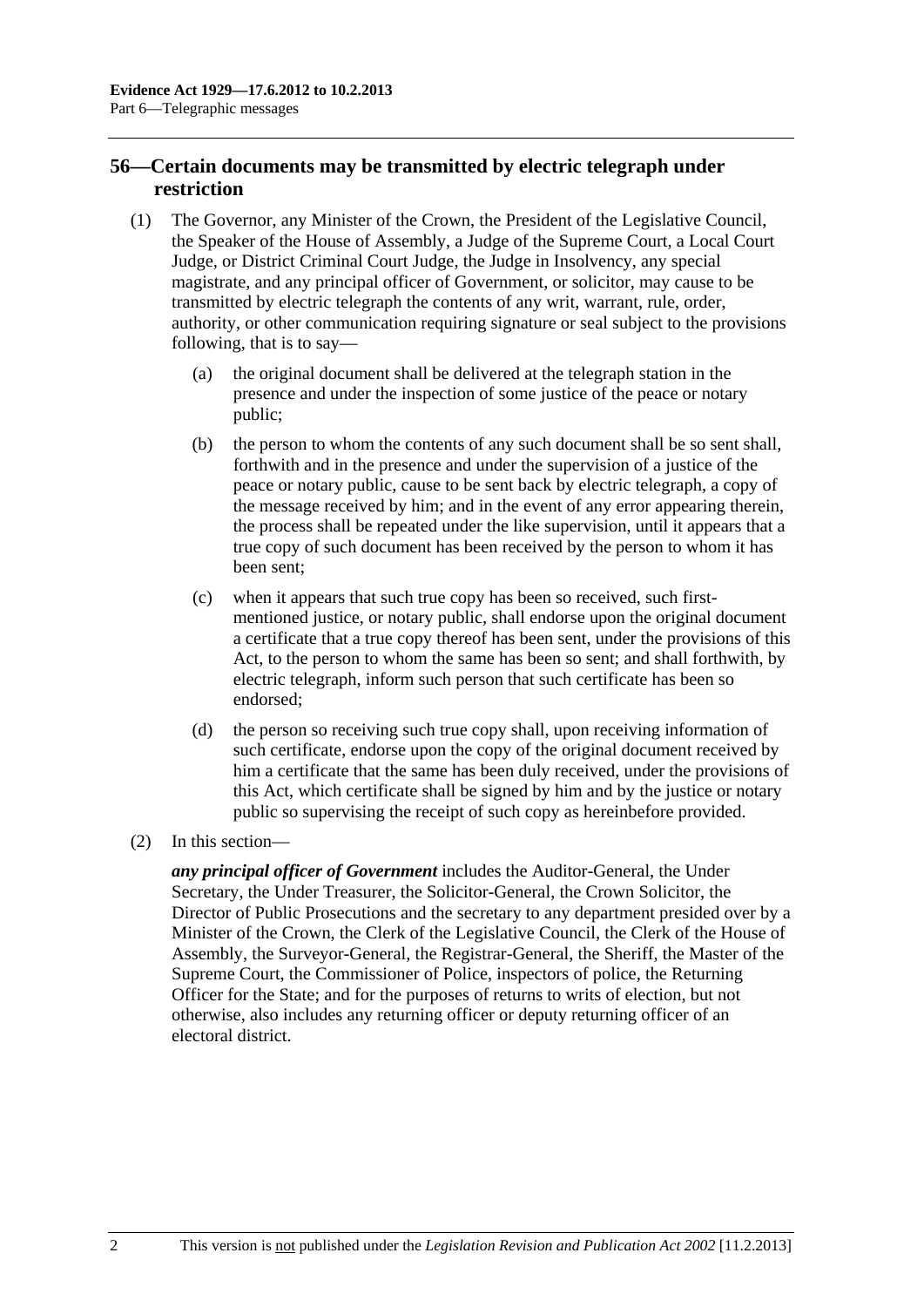### **57—Copies so transmitted to be as valid and effectual as originals**

- (1) Every copy so endorsed and certified as aforesaid shall be as valid to all intents and purposes as the original, whereof it purports to be a copy, would have been, and shall be admissible in evidence in any case in which the original would have been so admissible; and any person by whom such copy has been received, or who is thereby authorised, instructed, or commanded, or who is lawfully charged with any duty in respect thereof, shall have and become liable to the same rights and duties in respect thereof as if he had received the original document duly signed and sealed, or signed or sealed, as the case may be.
- (2) In the case of any document intended to be served, or the efficacy or use whereof depends upon service, every such copy shall for the purpose of such service be deemed to be the original document whereof it purports to be a copy.

#### **58—Penalty for false certificate of sending message**

Any justice or notary public who wilfully and falsely endorses upon any original document, delivered at a telegraph station for the purpose of being transmitted under the provisions of this Act, a certificate that a true copy thereof has been sent under this Act, or who by telegraph wilfully and falsely informs any person to whom such has been so sent that a certificate under the provisions of this Act has been endorsed thereon, shall forfeit a sum not exceeding two hundred dollars, which may be sued for and recovered by the first person who shall, for his own benefit and without collusion, sue for the same.

#### **59—Signing false certificate upon copy**

Any person by this Part of this Act required to sign a certificate upon any copy of a document that such copy has been duly received under the provisions of this Act, who shall wilfully sign such certificate, knowing the same to be false, shall be guilty of an offence, and, being convicted thereof, shall be liable to be imprisoned for any term not exceeding two years.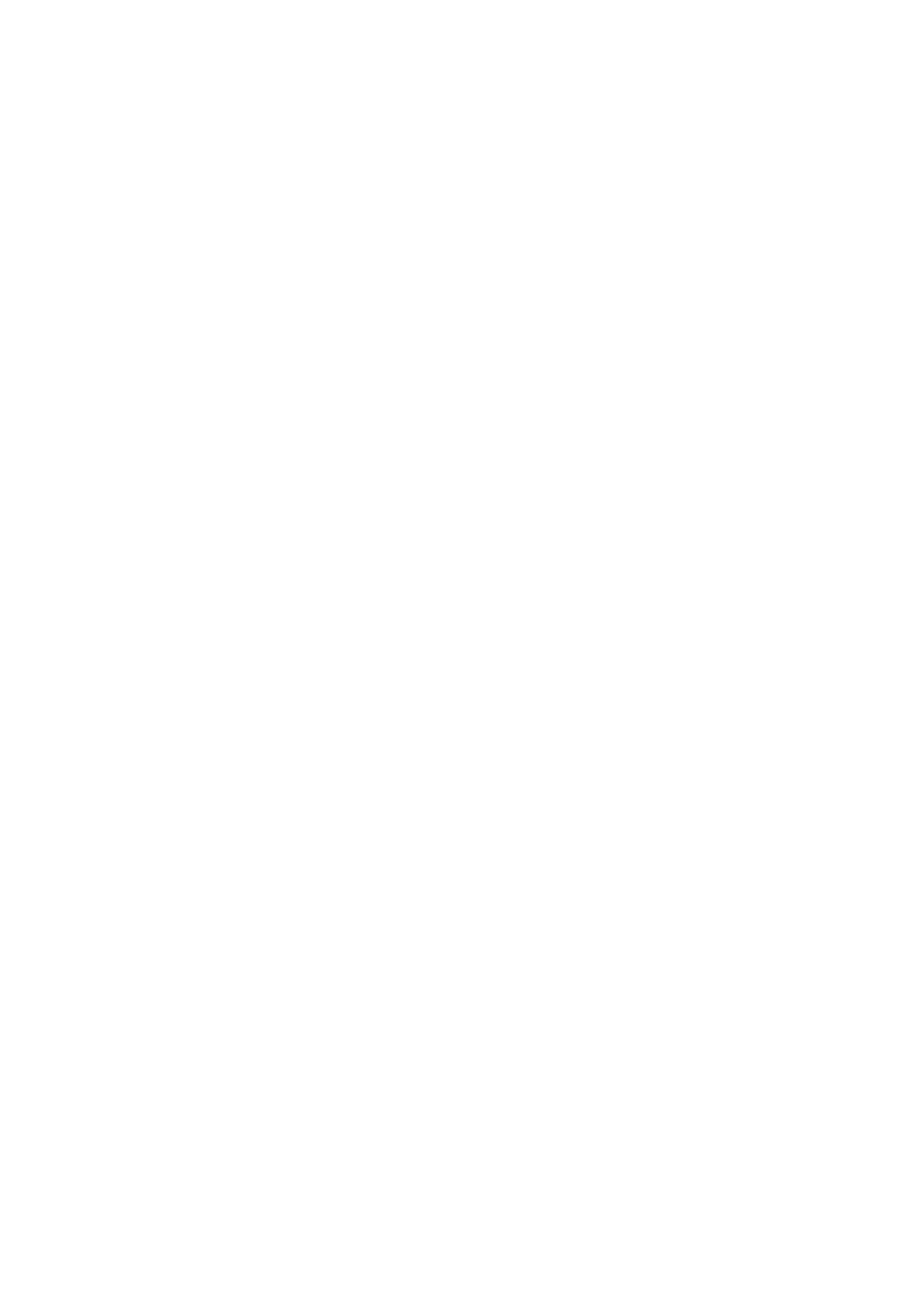# <span id="page-52-0"></span>**Part 6A—Computer evidence**

### **59A—Interpretation**

In this Part, unless the contrary intention appears—

*computer* means a device that is by electronic, electro-mechanical, mechanical or other means capable of recording and processing data according to mathematical and logical rules and of reproducing that data or mathematical or logical consequences thereof;

*computer output* or *output* means a statement or representation (whether in written, pictorial, graphical or other form) purporting to be a statement or representation of fact—

- (a) produced by a computer; or
- (b) accurately translated from a statement or representation so produced;

*data* means a statement or representation of fact that has been transcribed by methods, the accuracy of which is verifiable, into the form appropriate to the computer into which it is, or is to be, introduced.

#### **59B—Admissibility of computer output**

- (1) Subject to this section, computer output shall be admissible as evidence in any civil or criminal proceedings.
- (2) The court must be satisfied—
	- (a) that the computer is correctly programmed and regularly used to produce output of the same kind as that tendered in evidence pursuant to this section; and
	- (b) that the data from which the output is produced by the computer is systematically prepared upon the basis of information that would normally be acceptable in a court of law as evidence of the statements or representations contained in or constituted by the output; and
	- (c) that, in the case of the output tendered in evidence, there is, upon the evidence before the court, no reasonable cause to suspect any departure from the system, or any error in the preparation of the data; and
	- (d) that the computer has not, during a period extending from the time of the introduction of the data to that of the production of the output, been subject to a malfunction that might reasonably be expected to affect the accuracy of the output; and
	- (e) that during that period there have been no alterations to the mechanism or processes of the computer that might reasonably be expected adversely to affect the accuracy of the output; and
	- (f) that records have been kept by a responsible person in charge of the computer of alterations to the mechanism and processes of the computer during that period; and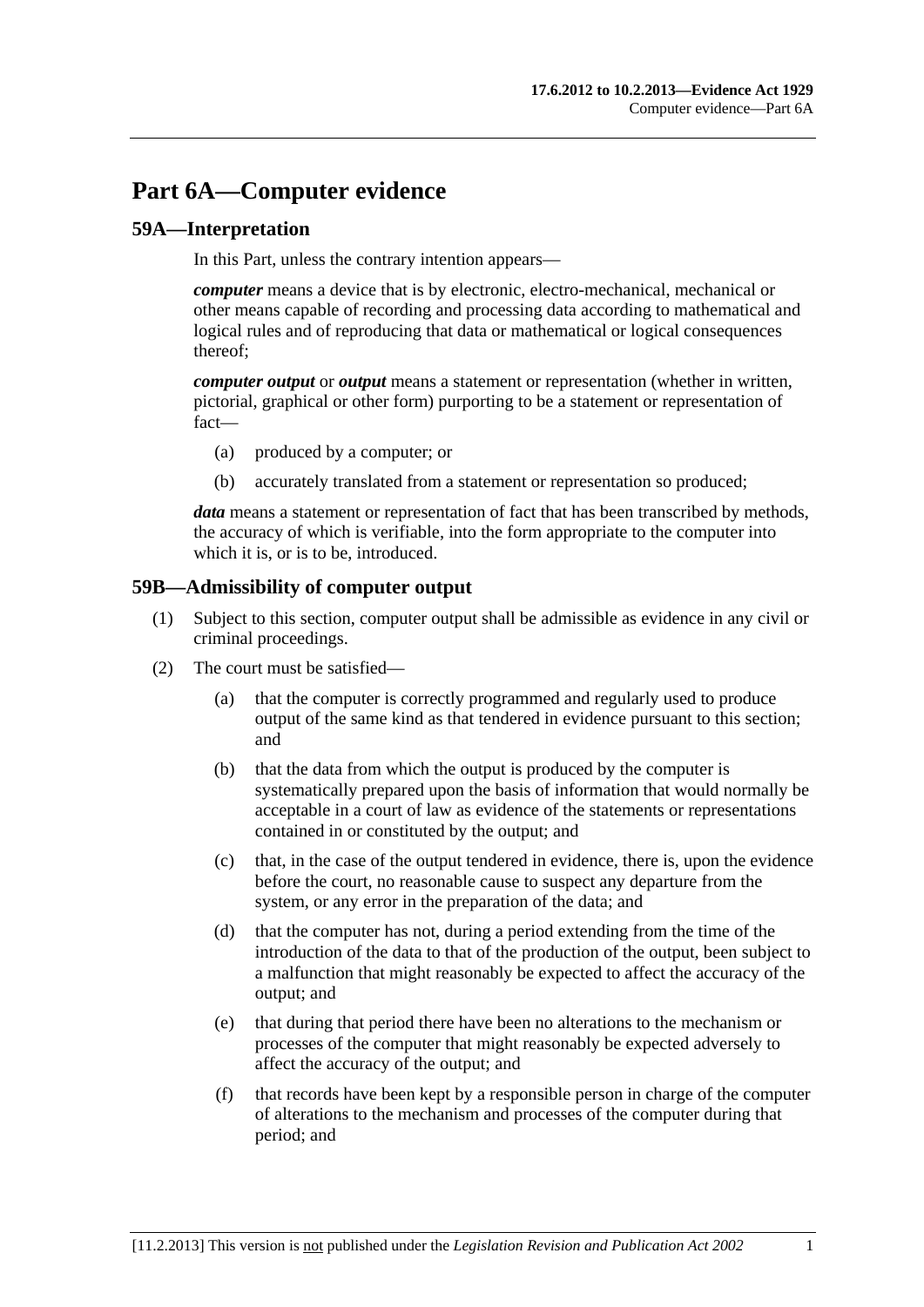- <span id="page-53-0"></span> (g) that there is no reasonable cause to believe that the accuracy or validity of the output has been adversely affected by the use of any improper process or procedure or by inadequate safeguards in the use of the computer.
- (3) Where two or more computers have been involved, in combination or succession, in the recording of data and the production of output derived therefrom and tendered in evidence under this section, the court must be satisfied that the requirements of [subsection \(2\)](#page-52-0) of this section have been satisfied in relation to each computer so far as those requirements are relevant in relation to that computer to the accuracy or validity of the output, and that the use of more than one computer has not introduced any factor that might reasonably be expected adversely to affect the accuracy or validity of the output.
- (4) A certificate under the hand of a person having prescribed qualifications in computer system analysis and operation or a person responsible for the management or operation of the computer system as to all or any of the matters referred to in [subsection \(2\)](#page-52-0) or [\(3\)](#page-53-0) of this section shall, subject to [subsection \(6\)](#page-53-0) of this section, be accepted in any legal proceedings, in the absence of contrary evidence, as proof of the matters certified.
- (5) An apparently genuine document purporting to be a record kept in accordance with [subsection \(2\)](#page-52-0) of this section, or purporting to be a certificate under [subsection \(4\)](#page-53-0) of this section shall, in any legal proceedings, be accepted as such in the absence of contrary evidence.
- (6) The court may, if it thinks fit, require that oral evidence be given of any matters comprised in a certificate under this section, or that a person by whom such a certificate has been given attend for examination or cross-examination upon any of the matters comprised in the certificate.

### **59C—Regulations**

The Governor may make such regulations as he deems necessary or expedient for the purposes of this Part, and without limiting the generality of the foregoing those regulations may—

- (a) make any provision for the purposes of this Part with respect to the preparation, auditing or verification of data, or the methods by which it is prepared; and
- (b) prescribe the qualifications of a person by whom a certificate may be given, or a translation made, under this Part.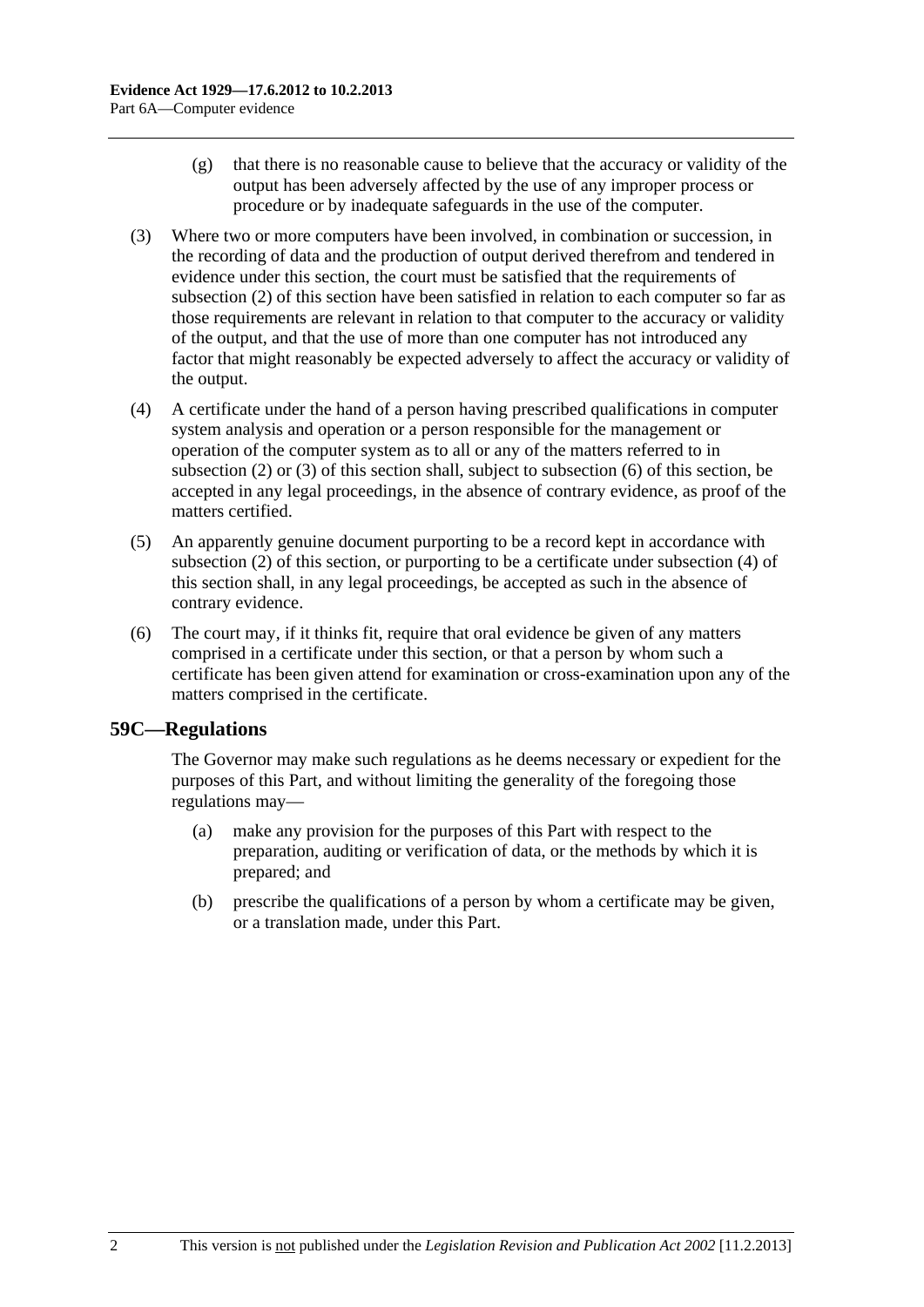# **Part 6B—Obtaining evidence from outside a court's territorial jurisdiction**

### **59D—Interpretation**

(1) In this Part—

#### *authorised South Australian court* means—

- (a) the Supreme Court;
- (b) the District Court;
- (c) the Magistrates Court;
- (e) a court or tribunal declared by the Attorney-General, by notice in the Gazette, to be an authorised South Australian court for the purposes of this Part;

*foreign court* means a court established under the law of some country, state or territory other than this State.

- (2) This Part applies in respect of—
	- (a) civil proceedings originating in courts within or outside Australia;
	- (b) criminal proceedings originating in Australian courts.

### **59E—Taking of evidence outside the State**

- (1) Where, in the opinion of an authorised South Australian court, it is necessary or expedient that evidence relating to proceedings before it be taken outside the State, the court may—
	- (a) sit outside the State for the purpose of taking the evidence; or
	- (b) issue a commission to an officer of the court or some other appropriate person to take the evidence; or
	- (c) request a foreign court to take the evidence.
- (2) Subject to any just exception—
	- (a) any depositions taken on commission or by a foreign court that takes evidence in pursuance of a request under this Part may be put in as evidence at the hearing of the proceedings to which they relate; and
	- (b) any documents produced to a commissioner or a foreign court that takes evidence in pursuance of a request under this Part are admissible at the hearing of the proceedings to which they relate as if produced at the hearing.
- (3) Any documents appearing to be depositions or documents so taken or produced, will, in the absence of evidence to the contrary, be accepted as such.
- (4) An authorised South Australian court may take evidence from a place outside the State by video link or any other form of telecommunication that the court thinks appropriate in the circumstances.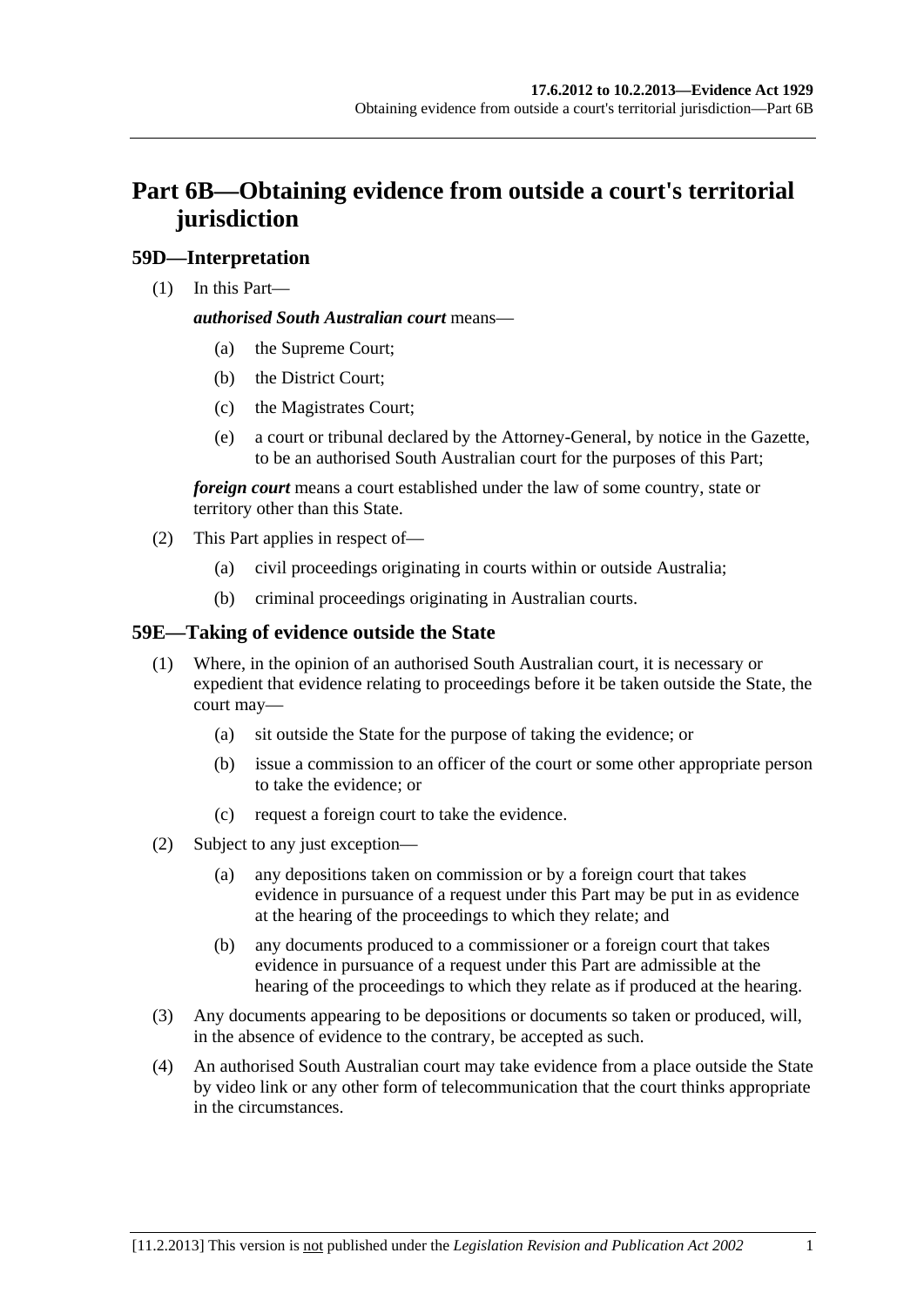<span id="page-55-0"></span>Part 6B—Obtaining evidence from outside a court's territorial jurisdiction

#### **59F—Power of South Australian Court to take evidence on request**

- (1) Where a foreign court requests an authorised South Australian court to take evidence in this State for the purpose of proceedings before that foreign court the South Australian court may summon any person to appear before it for the purpose of giving evidence or for the purpose of producing documents.
- (2) A witness summoned to appear before an authorised South Australian court under this section may be examined, cross-examined or re-examined before that court.
- (3) Subject to this Part, the South Australian court in taking evidence under this section shall have the same powers as if the proceedings originated in that court.
- (4) If, while any person is being examined before an authorised South Australian court, objection is taken to any question, or to answering any question, the ground of the objection and the answer (if any) to the question shall be set out in the deposition of that person.
- (5) Subject to [subsections \(6\)](#page-55-0) and [\(7\),](#page-55-0) the validity of the ground of any such objection shall not be determined by the authorised South Australian court but by the foreign court at whose request the examination is being conducted.
- (6) The authorised South Australian court may permit a witness to decline to answer a question where in the opinion of the court the answer to that question might incriminate him or where it would in the opinion of the court be unfair to the witness, or to any other person, that the answer should be given and recorded.
- (7) A witness cannot be compelled to give evidence on a particular subject if he or she could not be compelled to give evidence on that subject in the foreign court from which the request to take evidence originated.

#### **59G—Depositions to be signed**

Where pursuant to this Part—

- (a) a witness has given evidence before an authorised South Australian court, his deposition shall be signed by him and by the person presiding over the court; or
- (b) a document has been produced before an authorised South Australian court, the person presiding over the court shall attach to that document a certificate signed by him stating the name of the person by whom the document was produced.

#### **59H—Transmission of request**

Where an authorised South Australian court receives a request from a foreign court for the examination of a witness, or the production of documents, and it appears to the court that the witness or person by whom the evidence is to be given, or the documents produced, is not in South Australia and is not proceeding to South Australia, but is in, or proceeding to, some other country or State, the South Australian court—

 (a) may transmit the request to a foreign court in that other country or State together with such information as it possesses concerning the whereabouts of that person; and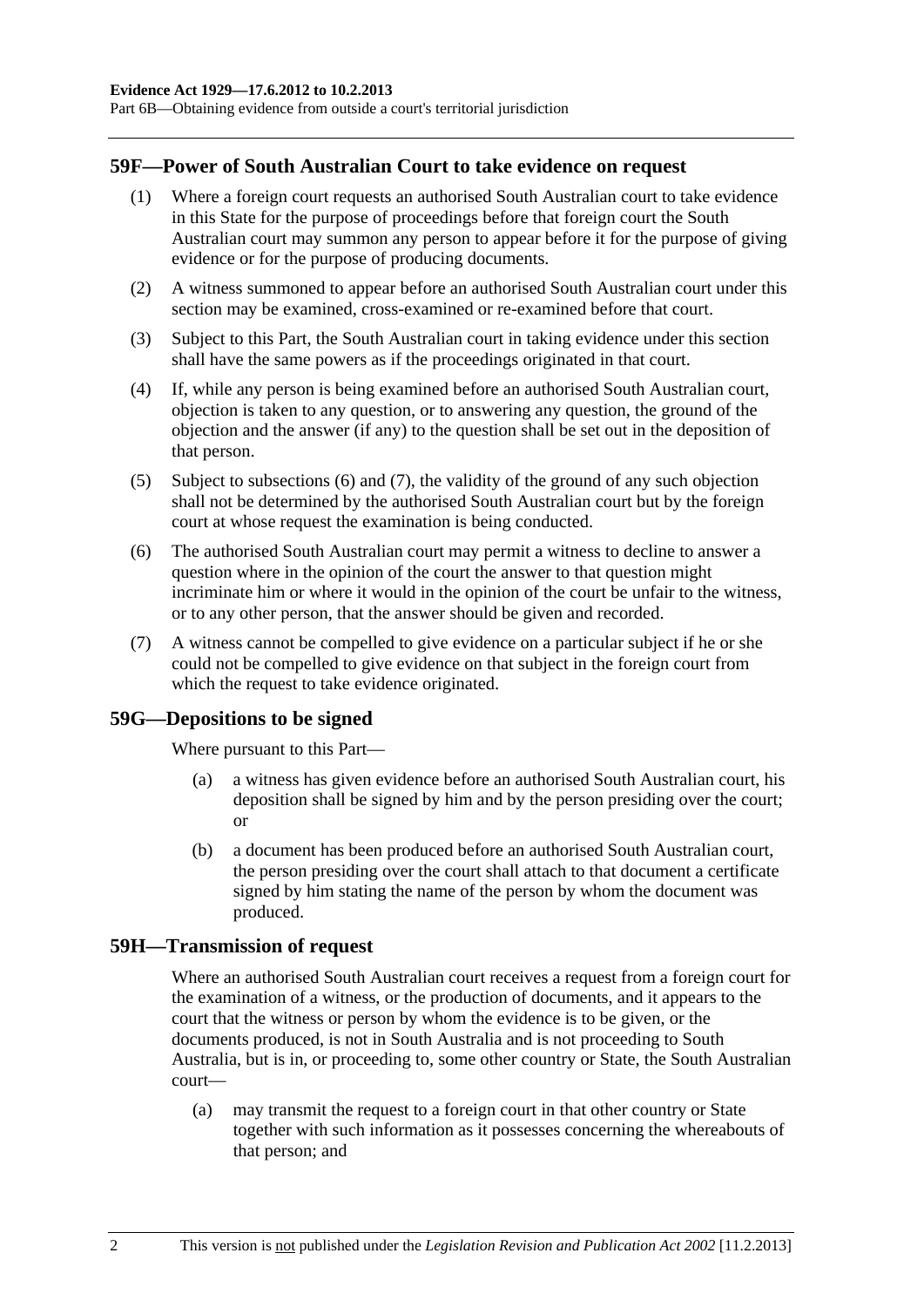(b) shall give notice to the foreign court from which it received the request of the fact that the request has been so transmitted.

## **59I—Saving provision**

- (1) Nothing in this Part limits the power of a court to require a witness to attend in person before the court.
- (2) The provisions of this Part are supplementary to, and do not derogate from, the provisions of any other Act or law.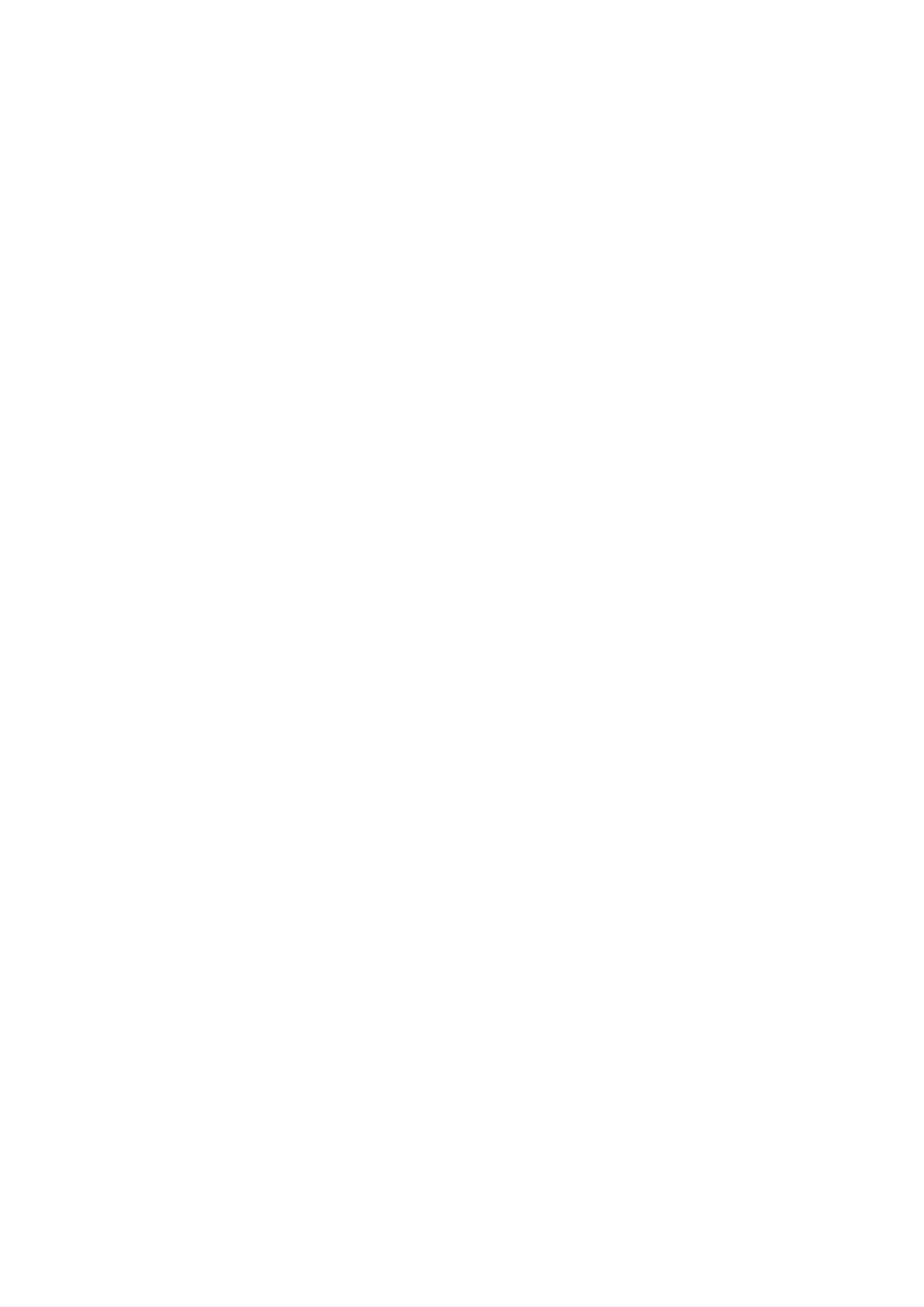# **Part 6C—Use of audio and audio visual links**

# **Division 1—Preliminary**

### **59IA—Interpretation**

In this Part—

*audio link* means a system of two-way communication linking different places so that a person speaking at any one of the places can be heard at the other;

#### **Example—**

An audio link may be established by facilities such as a two-way radio or telephone.

*audio visual link* means a system of two-way communication linking different places so that a person speaking at any one of the places can be seen and heard at the other;

#### **Example—**

An audio visual link may be established by facilities such as a closed-circuit television.

*participating State* means another State in which statutory provisions substantially corresponding to this Part are in force;

*recognised court* means a court or tribunal of a participating State that is authorised by the provisions of an Act of that State in terms substantially corresponding to this Part to direct that evidence be taken or submissions made by audio, or audio visual, link from South Australia;

*South Australian court* means—

- (a) the Supreme Court;
- (b) the District Court;
- (c) the Magistrates Court;
- (d) the Coroner's Court;
- (e) a court or tribunal prescribed by regulation to be a South Australian court for the purposes of this Part;

*State* includes Territory;

*tribunal* of a State means a person or body authorised by or under a law of the State to take evidence on oath or affirmation.

#### **59IB—Transitional**

This Part extends to proceedings whether the proceedings were commenced, or the cause of action arose, before or after the commencement of this Part.

### **59IC—Application of Part**

This Part is in addition to, and does not derogate from, other provisions of this Act or of any other law authorising the taking of evidence, or the conduct of proceedings, outside this State.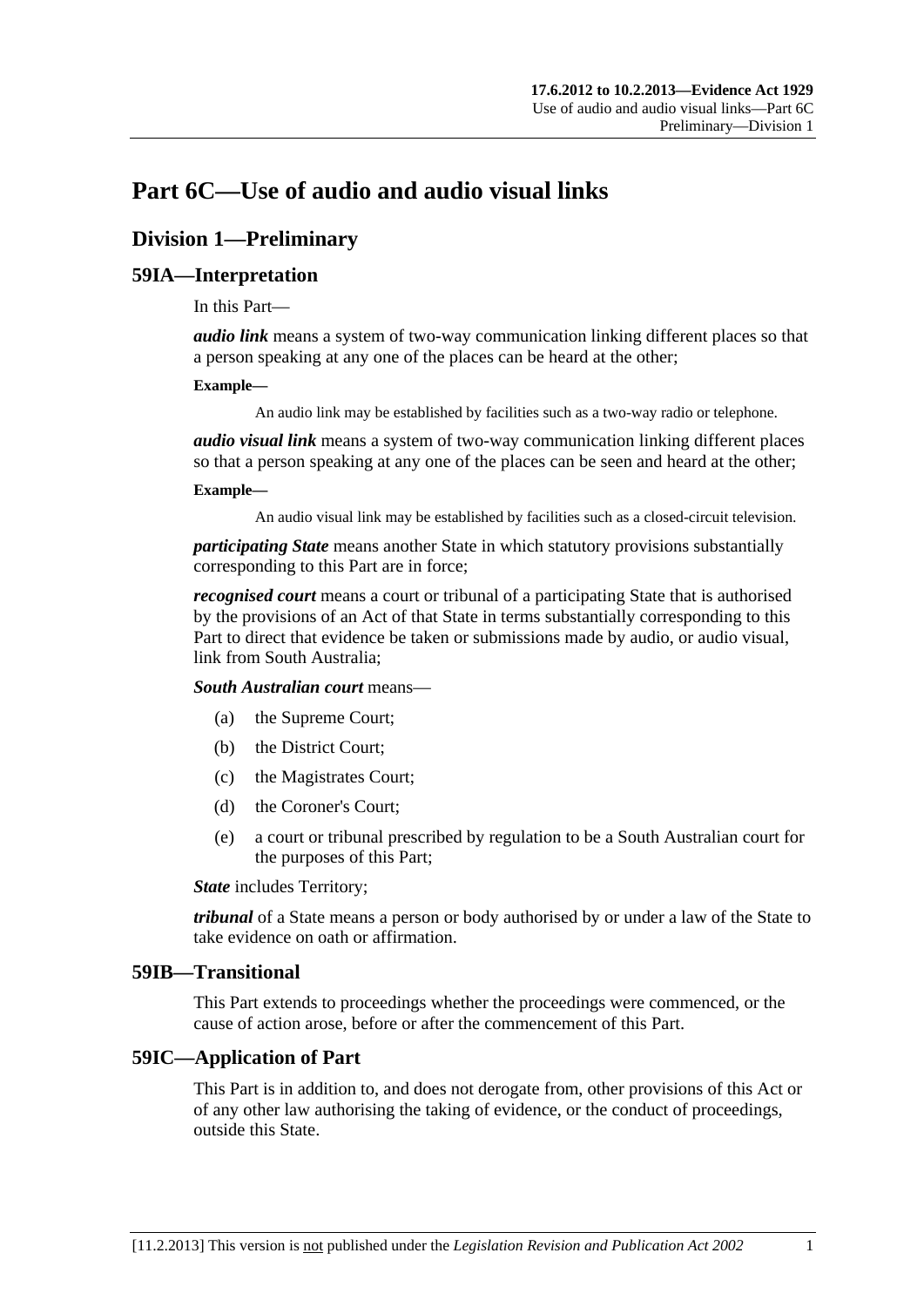# **Division 2—Use of interstate audio or audio visual link in proceedings before South Australian courts**

### **59ID—Application of this Division**

This Division applies to any proceeding (including a criminal proceeding) before a South Australian court.

#### **59IE—State courts may take evidence and submissions from outside State**

- (1) A South Australian court may, on the application of a party to a proceeding before the court, direct that evidence be taken or submissions made by audio, or audio visual, link from a participating State.
- (2) The court must not make such a direction if—
	- (a) the necessary facilities are unavailable or cannot reasonably be made available; or
	- (b) the court is satisfied that the evidence or submission can be more conveniently given or made in this State; or
	- (c) the court is satisfied by a party opposing the making of the direction that the direction would be unfair to the party.
- (3) The court may exercise in the participating State in connection with taking evidence or receiving submissions by audio, or audio visual, link any of its powers that the court is permitted, under the law of the participating State, to exercise in the participating State.

#### **59IF—Expenses**

If a South Australian court directs evidence to be taken, or submissions to be made, by audio, or audio visual, link from a person in a participating State, the court may make such orders as it considers just for payment of expenses incurred in connection with—

- (a) taking the evidence or making the submissions; or
- (b) providing the audio, or audio visual, link.

### **59IG—Counsel entitled to practise**

A person who is entitled to practise as a legal practitioner in a participating State is entitled to practise as a barrister, solicitor or both—

- (a) in relation to the examination-in-chief, cross-examination or re-examination of a witness in the participating State whose evidence is being given by audio, or audio visual, link in a proceeding before a South Australian court; and
- (b) in relation to the making of submissions by audio, or audio visual, link from the participating State in a proceeding before a South Australian court.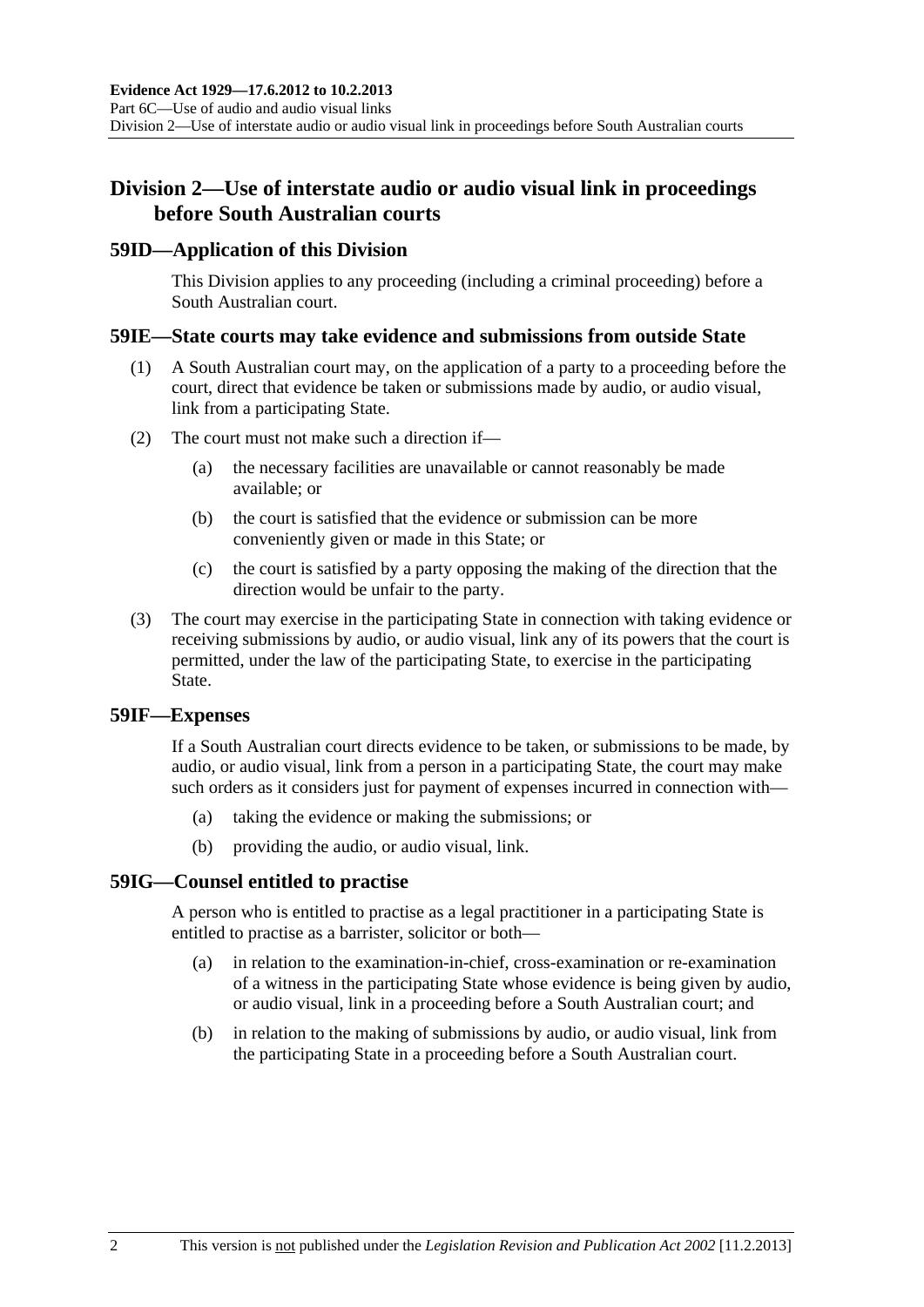## <span id="page-60-0"></span>**Division 3—Use of interstate audio or audio visual link in proceedings in participating States**

### **59IH—Application of Division**

This Division applies to any proceeding (including a criminal proceeding) before a recognised court.

### **59II—Recognised courts may take evidence or receive submissions from persons in South Australia**

A recognised court may, for the purposes of a proceeding before it, take evidence or receive submissions by audio, or audio visual, link from a person in South Australia.

#### **59IJ—Powers of recognised courts**

- (1) The recognised court may, for the purposes of the proceeding, exercise in South Australia, in connection with taking evidence or receiving submissions by audio, or audio visual, link any of its powers, except its powers—
	- (a) to punish for contempt; and
	- (b) to enforce or execute its judgments or process.
- (2) The laws of the participating State (including rules of court) that apply to the proceeding in that State also apply, by force of this subsection, to the practice and procedure of the recognised court in taking evidence or receiving submissions by audio, or audio visual, link from a person in South Australia.
- (3) For the purposes of the recognised court exercising its powers, the place in South Australia where evidence is given or submissions are made is taken to be part of the court.

### **59IK—Orders made by recognised court**

Without limiting [section 59IJ,](#page-60-0) the recognised court may, by order—

- (a) direct that the proceeding, or a part of the proceeding, be conducted in private; or
- (b) require a person to leave a place in South Australia where the giving of evidence or the making of submissions is taking place or is going to take place; or
- (c) prohibit or restrict the publication of evidence given in the proceeding or of the name of a party to, or a witness in, the proceeding.

### **59IL—Enforcement of order**

- (1) An order of a recognised court under this Division must be complied with.
- (2) Subject to rules of court, the order may be enforced by the Supreme Court as if the order were an order of the Supreme Court.
- (3) Without limiting [subsection \(2\),](#page-60-0) a person who contravenes the order—
	- (a) is taken to be in contempt of the Supreme Court; and
	- (b) is punishable accordingly,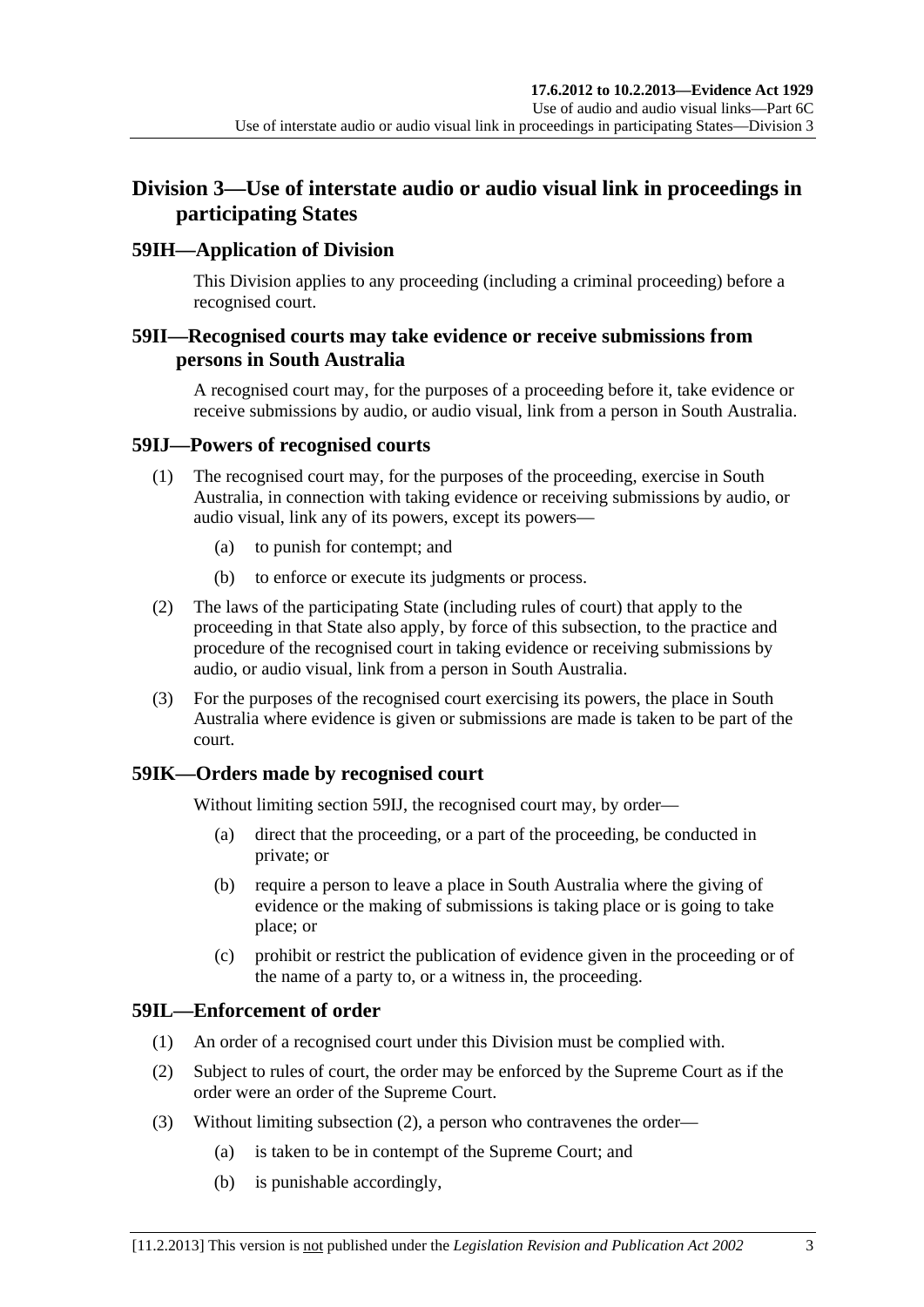unless the person establishes that the contravention should be excused.

### <span id="page-61-0"></span>**59IM—Privileges, protection and immunity of participants in proceedings in courts of participating States**

- (1) A judge or other person presiding at a proceeding before a recognised court has, in connection with evidence taken or submissions received by audio, or audio visual, link from a person in South Australia, the same privileges, protection and immunity as a judge of the Supreme Court.
- (2) A person appearing as a legal practitioner in a proceeding before a recognised court has, in connection with evidence taken or submissions received by audio, or audio visual, link from a person in South Australia, the same protection and immunity as a legal practitioner has in appearing for a party in a proceeding before the Supreme Court.
- (3) A person appearing as a witness in a proceeding before a recognised court by audio, or audio visual, link from South Australia has the same protection as a witness in a proceeding before the Supreme Court.

### **59IN—Recognised court may administer oath in South Australia**

- (1) A recognised court may, for the purpose of obtaining in the proceeding by audio, or audio visual, link the testimony of a person in South Australia, administer an oath or affirmation in accordance with the practice and procedure of the recognised court.
- (2) Evidence given by a person on oath or affirmation so administered is, for the purposes of the law of South Australia, testimony given in a judicial proceeding.

### **59IO—Assistance to recognised court**

An officer of a South Australian court may, at the request of a recognised court—

- (a) attend at the place in the State where evidence is to be or is being taken, or submissions are to be or are being made, in the proceeding; and
- (b) take such action as the recognised court directs to facilitate the proceeding; and
- (c) assist with the administering by the recognised court of an oath or affirmation.

#### **59IP—Contempt of recognised courts**

- (1) A person must not, in relation to proceedings in South Australia for the purpose of taking of evidence or the receiving of submissions by a recognised court by audio, or audio visual, link, engage in conduct that would, if the proceeding were before the Supreme Court, constitute—
	- (a) an offence; or
	- (b) a contempt of the Supreme Court.
- (2) A person who contravenes [subsection \(1\)](#page-61-0) is liable to—
	- (a) if the conduct would have constituted an offence—the same penalty as if the offence had been committed in relation to proceedings before the Supreme Court; or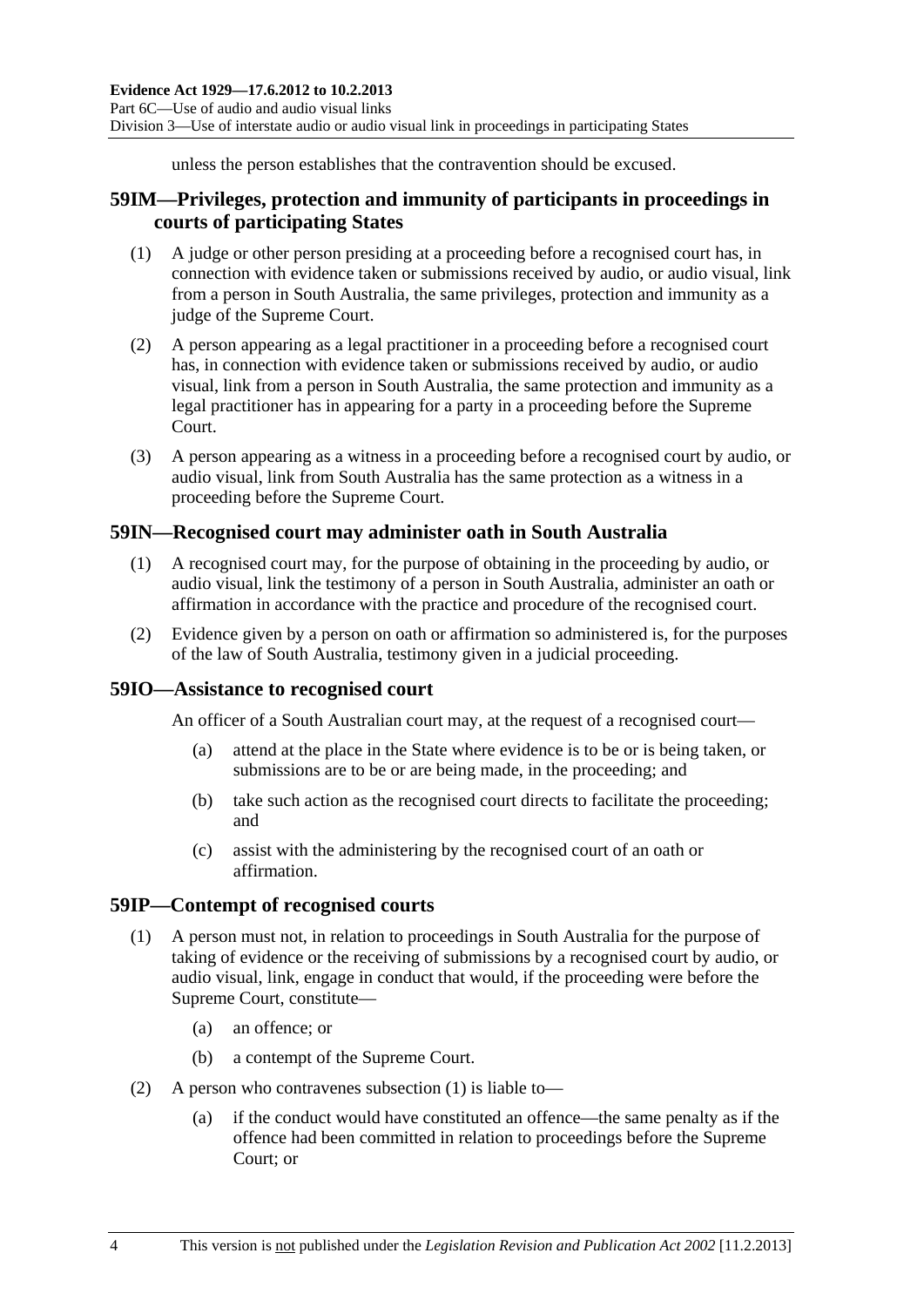(b) if the conduct would have constituted a contempt—imprisonment for 3 months.

# <span id="page-62-0"></span>**Division 4—Use of audio visual link or audio link generally**

### **59IQ—Appearance etc by audio visual link or audio link**

- (1) A court may, subject to this Division and any relevant rules of court, receive evidence or submissions from a person who is in the State but not physically present in the courtroom by means of an audio visual link or an audio link.
- (2) The court may administer an oath or affirmation by means of the link for the purpose of taking evidence (and may adapt its normal practice in that regard to the extent necessary in the circumstances).
- (3) While the link is in operation the person from whom evidence or submissions are taken, and anyone else present in the place from which that person gives evidence or makes submissions, is taken to be before the court.

Any law or rule of practice relevant to contempt of the court applies accordingly.

Any law or rule of practice requiring the personal appearance of a person before the court is taken to be satisfied while the link between the court and the person remains in operation.

 $(4)$  If—

- (a) a defendant is in custody prior to trial and is to be dealt with by a court to which the provisions of this subsection are extended by regulation; and
- (b) facilities exist for dealing with the proceedings by audio visual link,

the court should, subject to [subsection \(5\)](#page-62-0) and relevant rules of court, deal with the proceedings by audio visual link and without requiring the personal attendance of the defendant.

- (5) The personal attendance of a defendant who is in custody is, however, required if—
	- (a) the proceeding is—
		- (i) the defendant's first appearance before a court in connection with the charge or charges for which the defendant is in custody; or
		- (ii) a preliminary examination of an indictable offence that involves the taking of oral evidence (but this subparagraph does not prevent the use of an audio visual link for parts of the proceeding that do not involve the taking of oral evidence or for incidental proceedings such as an adjournment or an application for bail or further remand in custody that do involve the taking of oral evidence); or
		- (iii) a proceeding for which the defendant's personal attendance is required by regulation,

(but in any of the above cases, the defendant may ask the court to be allowed to use an audio visual link and, if the court agrees, the defendant need not attend personally before the court); or

(b) the proceeding is an investigation into the defendant's fitness to stand trial; or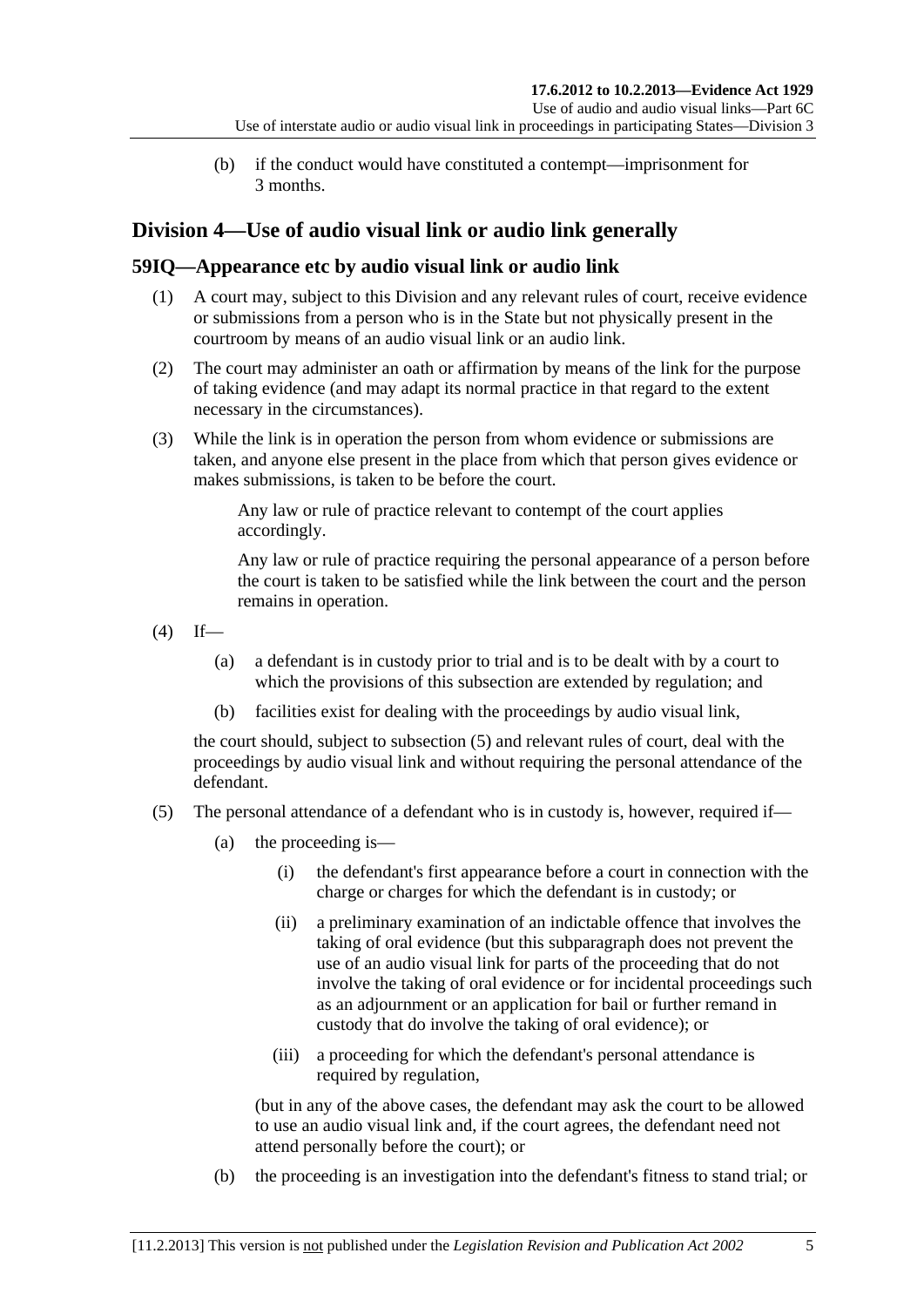- <span id="page-63-0"></span> (c) the court is of the opinion that there are good reasons in the circumstances of the particular case for requiring the defendant's personal attendance and directs accordingly; or
- (d) there are other matters to be dealt with on the same occasion for which the defendant's personal attendance is necessary or desirable.
- (6) The court should give the parties a reasonable opportunity to object to the use of an audio visual link or an audio link under this Division (but may, if it is convenient to do so, use the link for the purpose of hearing the objection).
- (7) In proceedings relating to an offence (other than proceedings to which [subsection \(4\)](#page-62-0) applies), the prosecuting authority must object to the use by the court of an audio visual link or an audio link if requested to do so by—
	- (a) an alleged victim of the offence; or
	- (b) if an alleged victim of the offence—
		- (i) is a child—a parent or guardian of the alleged victim; or
		- (ii) is deceased or unable to represent himself or herself because of some physical or medical condition—a member of the alleged victim's immediate family.

#### (8) In [subsection \(7\)—](#page-63-0)

*immediate family* of an alleged victim means—

- (a) a spouse or domestic partner; or
- (b) a parent or guardian; or
- (c) a grandparent; or
- (d) an adult child; or
- (e) an adult grandchild; or
- (f) a brother or sister;

*victim*, in relation to an offence, means—

- (a) a person who suffers physical or mental injury, damage or loss as a result of the commission of the offence;
- (b) a person who suffers psychological injury as a result of being directly involved in the circumstances of the offence or in operations in the immediate aftermath of the offence to deal with its consequences.

### **59IR—Communication between lawyer and client**

- (1) This section applies where—
	- (a) a person who is to give evidence or make submissions (or on whose behalf submissions are to be made) is represented by a lawyer; and
	- (b) the lawyer and the client are physically separated—the lawyer being in the courtroom and the client in the remote location.
- (2) Evidence or submissions are not to be taken by audio visual link or by audio link if facilities do not exist to enable private oral communication between the lawyer and the client.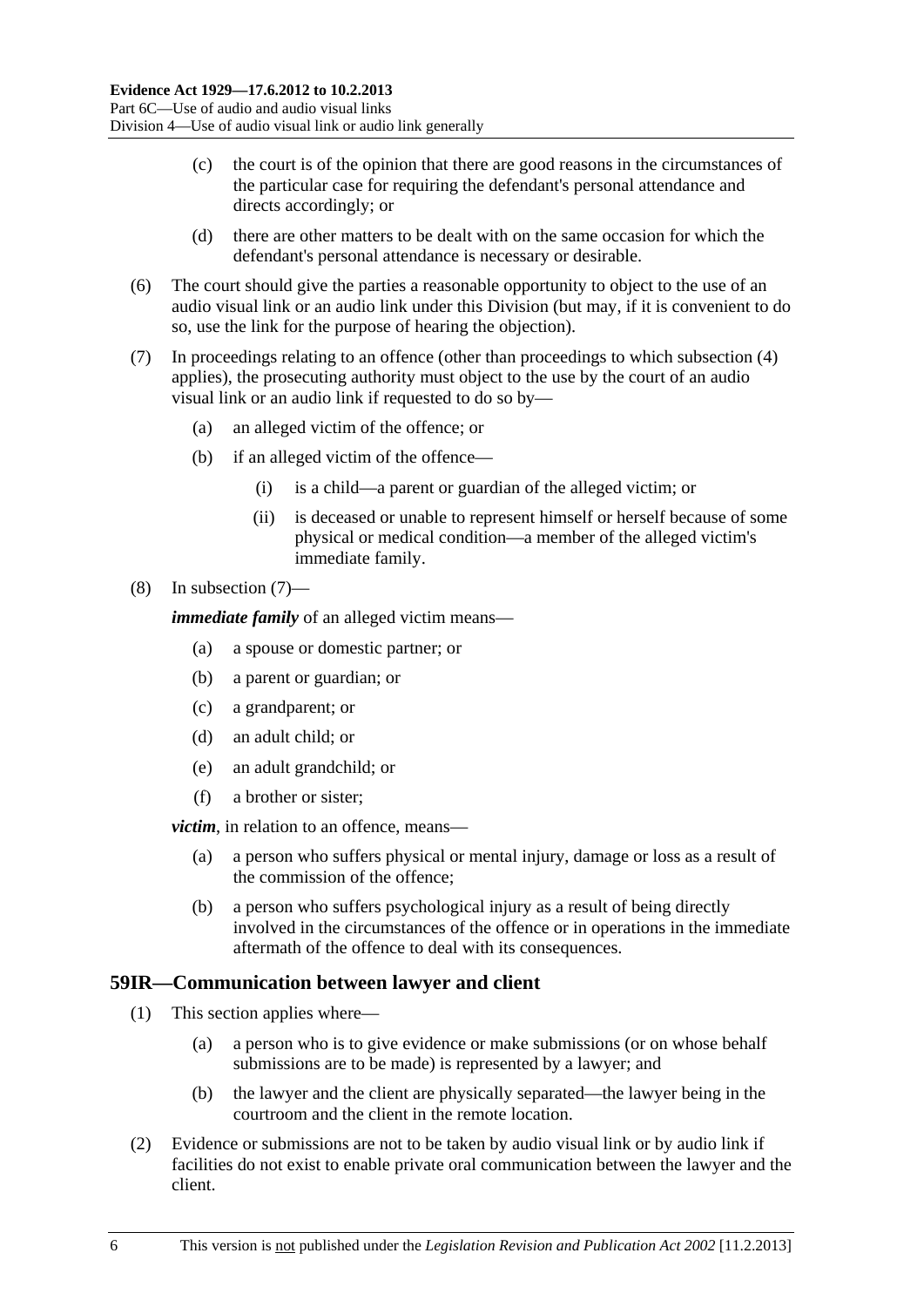- (3) The court must, at the lawyer's request, make appropriate arrangements for the private communication of a document between the lawyer and the client.
- (4) Any communication between lawyer and client is absolutely privileged.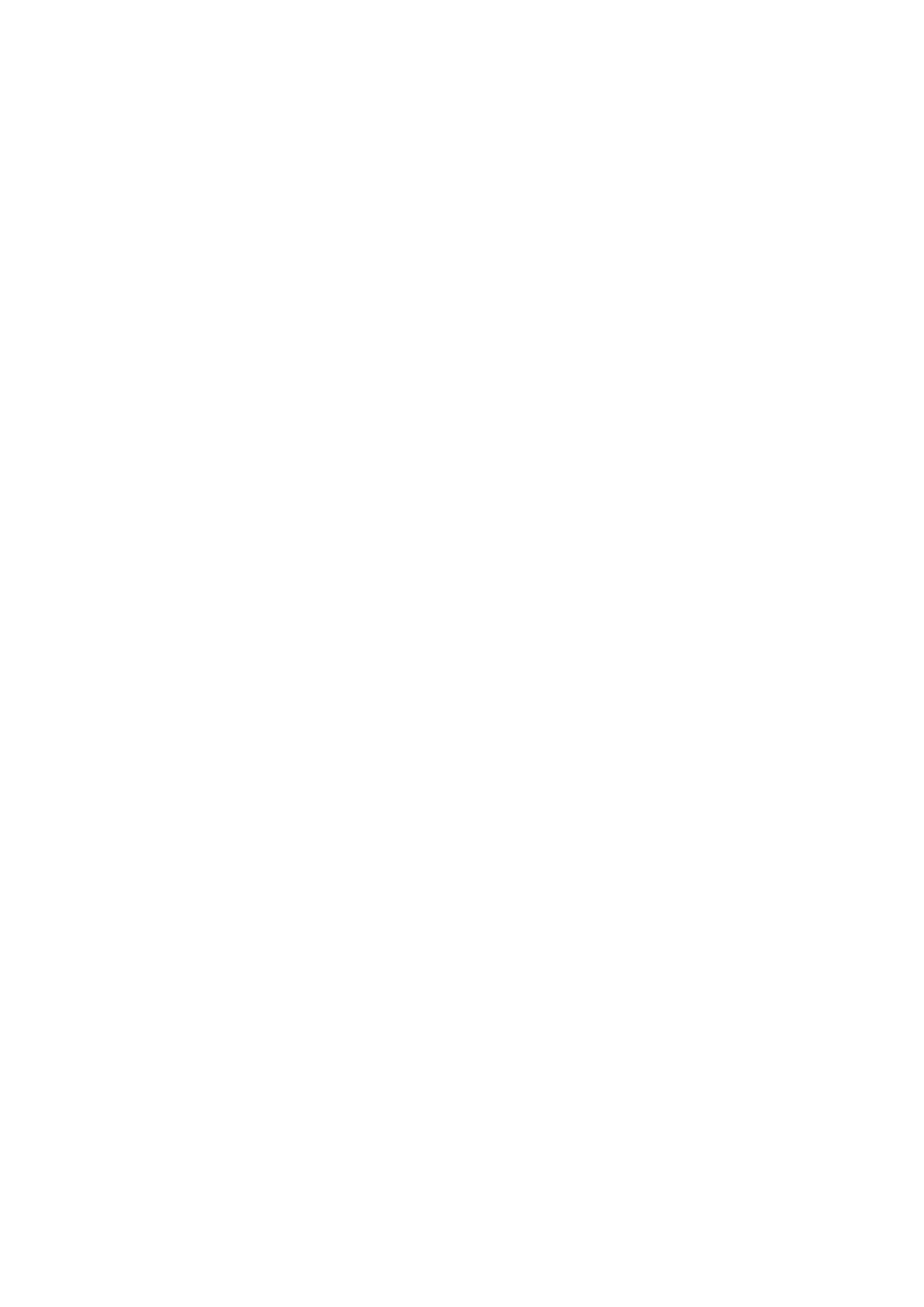# <span id="page-66-0"></span>**Part 7—General provisions**

## **Division 1—Power to dispense with formal proof**

### **59J—Court's power to dispense with formal proof**

- (1) A court may at any stage of civil or criminal proceedings—
	- (a) dispense with compliance with the rules of evidence for proving any matter that is not genuinely in dispute; or
	- (b) dispense with compliance with the rules of evidence where compliance might involve unreasonable expense or delay.
- (2) In exercising its power under [subsection \(1\)](#page-66-0) the court may, for example, dispense with proof of—
	- (a) a document or the execution of a document;
	- (b) handwriting;
	- (c) the identity of a party;
	- (d) the conferral of an authority to do a particular act.
- (3) A court is not bound by the rules of evidence in informing itself on any matter relevant to the exercise of its discretion under this section.

## **Division 2—Notice of action**

### **60—Sufficiency of notice of action**

In any action or other proceeding in any court of justice in which notice of action is required, such notice shall be deemed sufficient if, in the opinion of the judge, commissioner, stipendiary or special magistrate, or justice of the peace presiding, such notice shall have given the defendant reasonable notice of the cause of such action, and the sufficiency of such notice shall be a question of fact and not of law; and no notice of action shall be held insufficient merely for want of form.

## **Division 3—Facilitation of proof of certain matters**

### **62—Proof of "public place" in certain cases**

Whenever in any proceedings before justices, in respect of any offence, it is an essential ingredient of the offence that the place (where any fact or matter occurred or was done) should be a public place, an allegation, in the complaint or information, that the place (specified as that in which the fact or matter charged occurred or was done) was a public place, shall be *prima facie* evidence of that fact, but the court may, if it thinks fit, and at any stage of the proceedings, permit evidence to be called with respect to the said fact.

### **62A—Proof of place being within municipality etc**

 (1) In any complaint or information an allegation that any place is within a municipality, district council district, town or township, shall be *prima facie* evidence of the fact so alleged.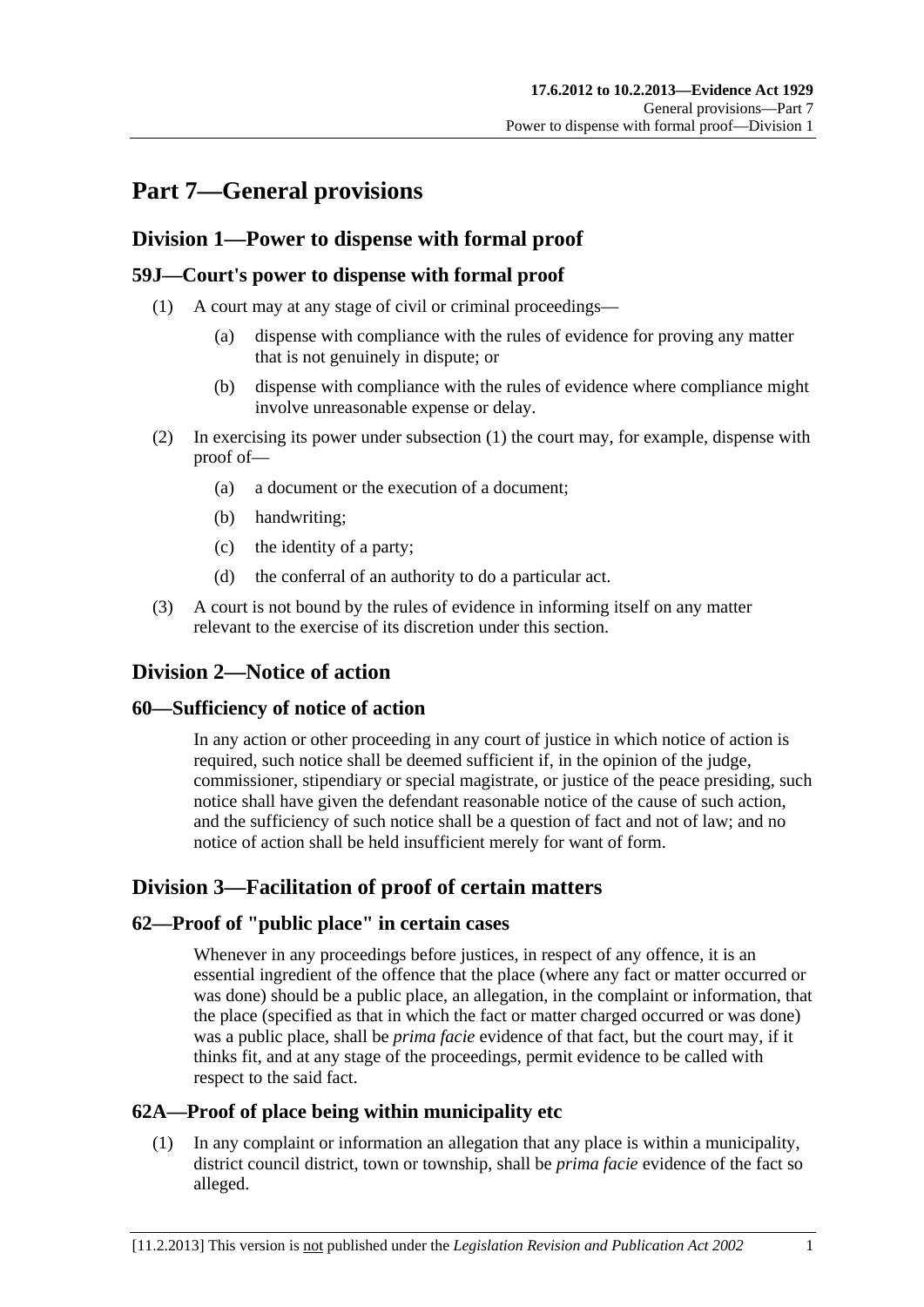(2) In this section the word *place* shall include any place, public or private, however described in the complaint or information, including any street road or other thoroughfare, or part thereof, and any building or structure or part thereof.

### **63—Proof of foreign law**

Printed books purporting to contain statutes, ordinances or other written laws in force in any country, although not purporting to have been printed or published by authority, and books purporting to contain reports of decisions of courts or judges in such country, and text books treating of the laws of such country, may be referred to by all courts for the purpose of ascertaining the laws in force in such country; but such courts shall not be bound to accept or act on the statements in any such books as evidence of such laws.

### **63A—Evidence as to foreign law**

Where upon trial of any proceedings by judge and jury it is necessary to ascertain the law of any other country or state applicable to the proceedings, any question as to the effect of evidence given with respect to that law shall, instead of being submitted to the jury, be decided by the judge.

### **64—Proof of matters of history, science etc**

All courts may, in matters of public history, literature, science, or art, refer, for the purposes of evidence, to such published books, calendars, maps, or charts as such courts consider to be of authority on the subjects to which they respectively relate: Provided that nothing herein contained shall be deemed to require any such court to accept or act upon any such evidence when tendered, unless it thinks fit.

### **65—Reference by court to books, official certificates etc**

- (1) In any matter relating to—
	- (a) the ordinary course of the post between any place within the Commonwealth and any other place, whether within or without the Commonwealth, or to the public business and transactions of the Australian Postal Commission; or
	- (b) the territorial limits of the area controlled by any municipal or district council or other local governing body, or of any other area designated or proclaimed or appointed by or under any statute or to the inclusion in any such area or the exclusion therefrom of any particular place; or
	- (c) the distance between any two places in the State;

every court may refer to—

- (d) any such published book, map, chart, or document as the court considers to be of authority upon the subject to which it relates; or
- (e) any certificate purporting to be signed by some person occupying any official position which, in the opinion of the court, qualifies him to certify to the fact in question.
- (2) However nothing herein contained shall be deemed to require any such court to accept or act upon any such evidence when tendered unless it thinks fit.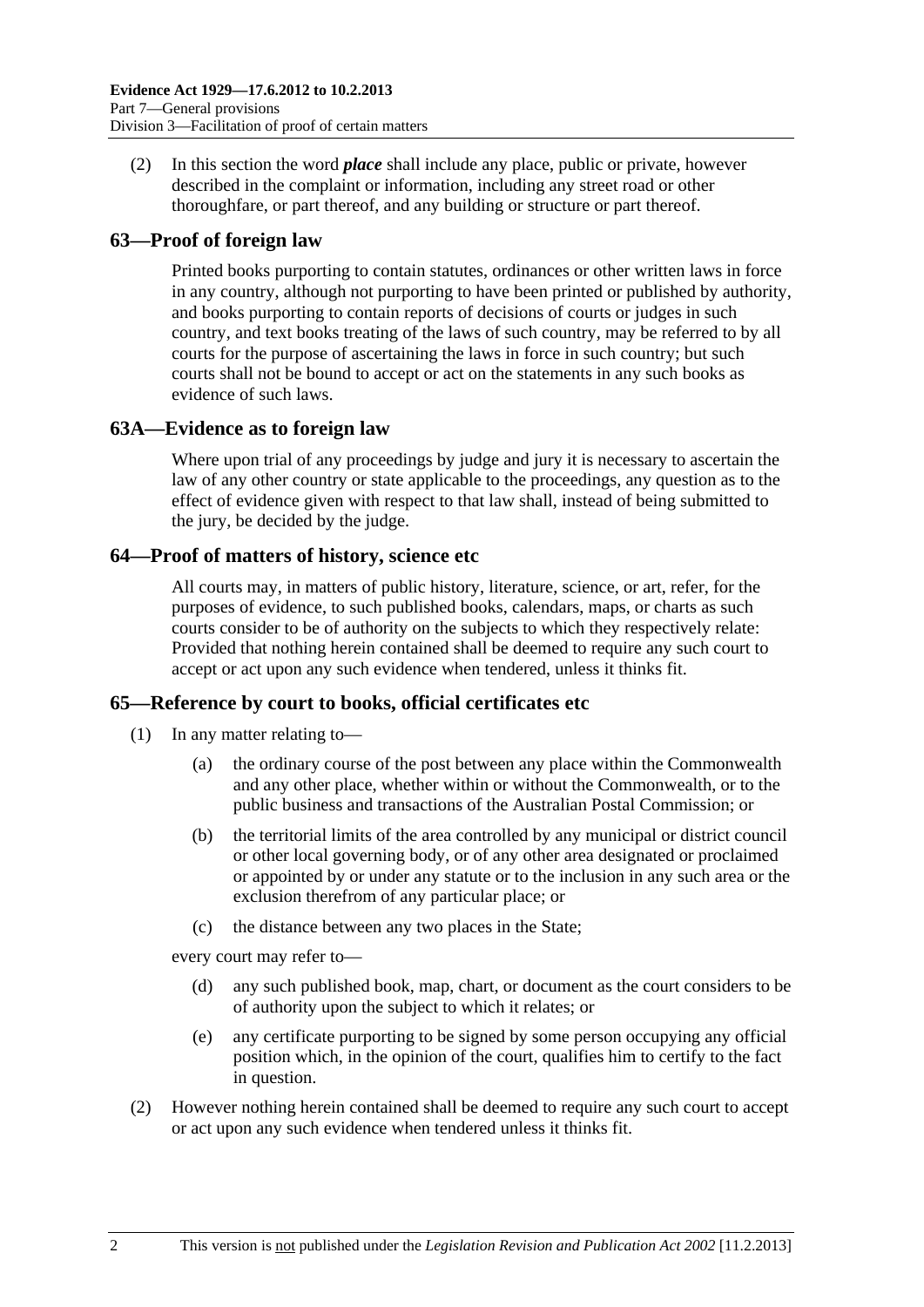### <span id="page-68-0"></span>**65A—Proof of age**

If—

- (a) the age of a person is relevant to proceedings before a court; and
- (b) a document that appears to be a certified copy of, or extract from, a register of births kept under an Australian law, or under the law of the country in which the person was born, is produced to the court; and
- (c) the name of the person to whom the document relates is the name or a former name of the person whose age is to be established,

it will be presumed, in the absence of evidence to the contrary, that the person whose age is to be established is the person named in the document produced to the court and that the date of his or her birth is the date of birth shown in that document.

## **Division 4—Taking affidavits etc outside the State**

### **66—Taking of affidavits out of the State**

- (1) Any oath or affidavit required for the purpose of any court or matter in the State may be taken or made, in any place out of the State, before—
	- (a) a commissioner for taking affidavits in the Supreme Court empowered and authorised to act in that place; or
	- (b) a British diplomatic or consular agent exercising his function in that place; or
	- (ba) any person appointed to hold or act in any of the following offices of the Commonwealth in that place:
		- (i) ambassador;
		- (ii) high commissioner;
		- (iii) minister;
		- (iv) head of mission;
		- (v) commissioner;
		- (vi) charge d'affaires;
		- (vii) counsellor or secretary at an embassy, high commissioner's office, legation or other post;
		- (viii) consul-general;
		- (ix) consul;
		- (x) vice-consul;
		- (xi) trade commissioner;
		- (xii) consular agent; or
	- (bb) an employee of the Commonwealth, or the Australian Trade Commission, authorised under section 3 of the *Consular Fees Act 1955* (Commonwealth) and exercising his or her function in that place; or
	- (c) any person having authority to administer an oath in that place.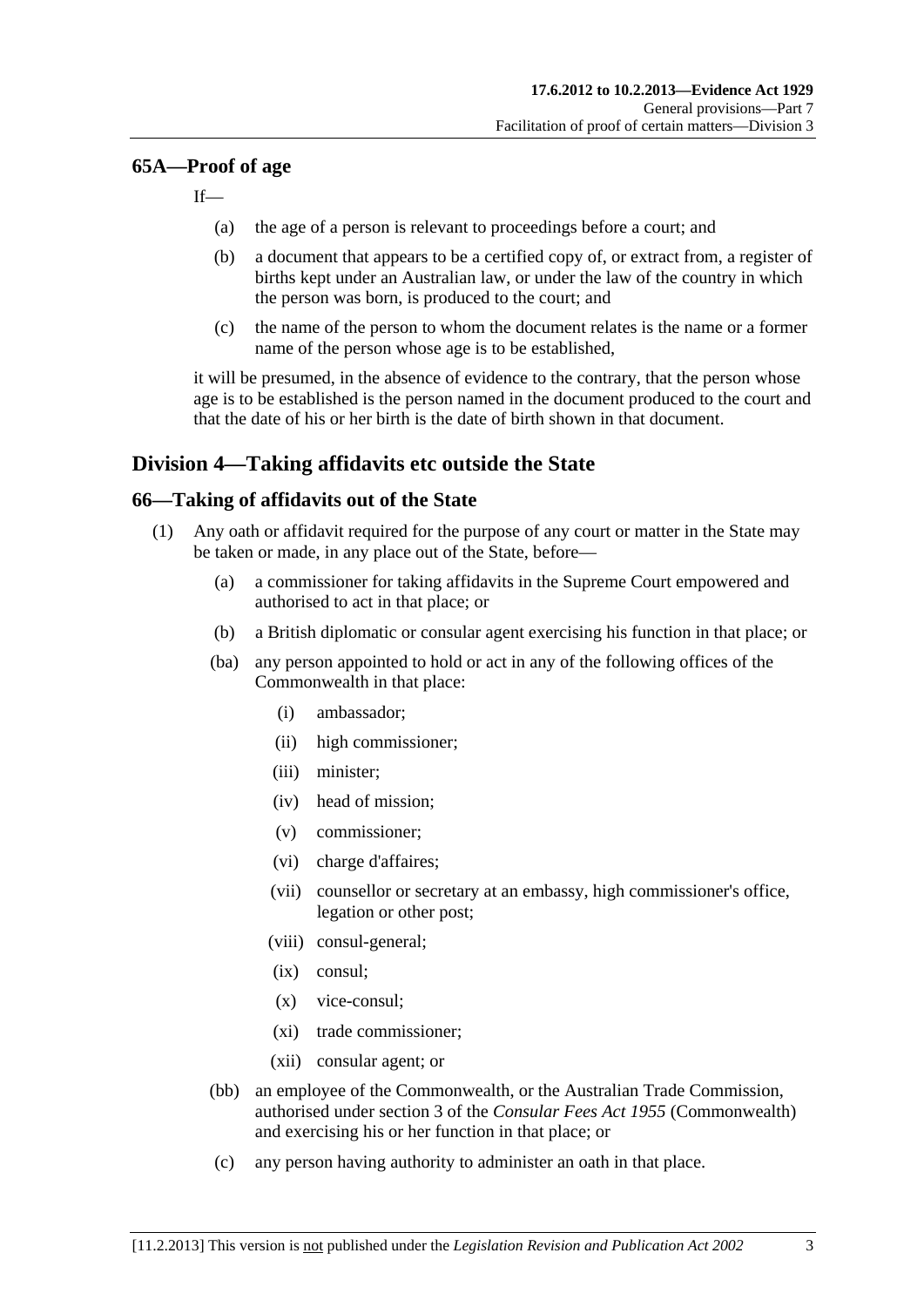- <span id="page-69-0"></span> (2) Judicial and official notice may be taken—
	- (a) of the signature or seal of any such commissioner or agent or of any person appointed as aforesaid, or of any person having authority as aforesaid if he purports to have such authority, otherwise than by the law of a foreign country not under the dominion of His Majesty; and
	- (b) of the fact that any particular place is under the dominion of His Majesty.
- (3) In the case of a person purporting to have such authority by the law of a foreign country not under the dominion of His Majesty, such authority may be verified by any of the persons mentioned in [paragraphs \(a\)](#page-68-0), [\(b\)](#page-68-0) and [\(ba\)](#page-68-0) of [subsection \(1\)](#page-68-0) hereof, or by the certificate of the superior court of such place, and if such authority purports to be so verified the oath or affidavit may be admitted or received without further proof of the signature or seal, or of the judicial, official, or other character of such first mentioned person.
- (4) In this section—

*oath* includes affirmation and declaration;

*affidavit* includes any statutory or other declaration, acknowledgment, or examination;

*diplomatic agent* means ambassador, envoy, minister, charge d'affaires, or secretary of embassy or legation;

*consular agent* means consul-general, consul, vice-consul, or consular agent, or acting consul-general, acting consul, acting vice-consul, or acting consular agent.

### **66A—Taking of affidavits out of the State by sailors, soldiers and airmen**

- (1) Any oath or affidavit required to be made by any member of a fighting force, for the purpose of any court or matter in the State, may be taken or made in any place out of the State before any officer of any naval, military or air force of any part of His Majesty's dominions who holds a rank not below the following, namely:
	- (a) in the case of a naval officer, lieutenant;
	- (b) in the case of a military officer, captain;
	- (c) in the case of an officer of an air force, flight-lieutenant,

or before any person having authority to administer an oath in the State.

- (2) An officer administering an oath or taking an affidavit by virtue of the powers conferred by this section shall state in the jurat or attestation to the oath or affidavit the following matters, namely:
	- (a) the date on which the oath or affidavit is taken or sworn;
	- (b) the full name and rank of the officer.
- (3) An apparently genuine signature purporting to be the signature of a person administering an oath or taking an affidavit, and purporting to be the signature of an officer of a naval, military or air force of any part of His Majesty's dominions who holds a rank not below that specified in [subsection \(1\)](#page-69-0) of this section, may be deemed to be the signature of such an officer unless the contrary is shown.
- (5) In this section—

*affidavit* includes any statutory or other declaration, acknowledgment, or examination;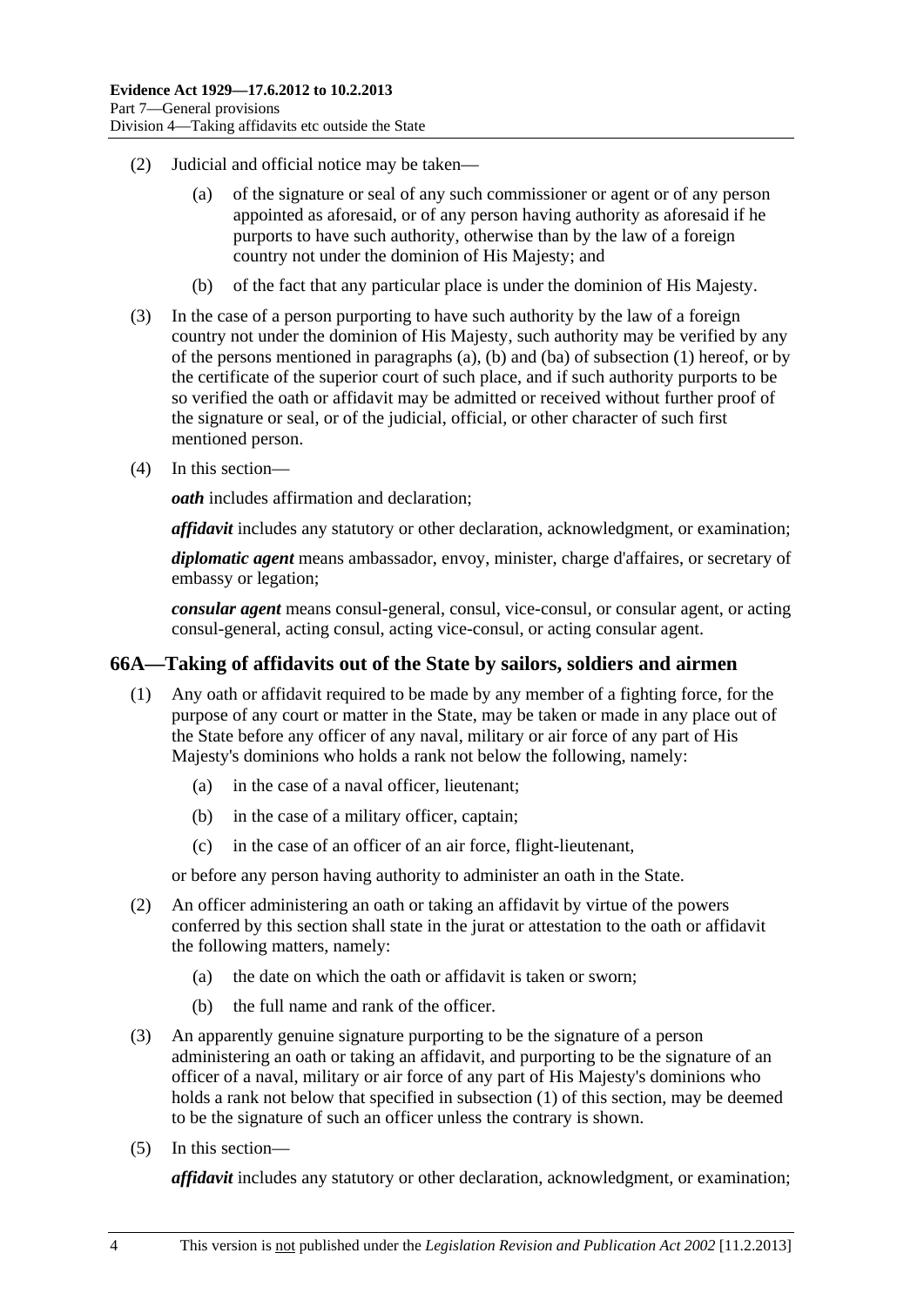<span id="page-70-0"></span>*His Majesty's dominions* includes the United Kingdom of Great Britain and Northern Ireland, and all self-governing dominions, dependencies, colonies, protectorates, protected states, and mandated territories of His Majesty;

*member of a fighting force* includes any man or woman who is a member of a naval, military or air force of any country, and any person who, as a representative or employee of any charitable, religious or other organisation for promoting the welfare of members of any such force, is attached to any such force;

*oath* includes affirmation and declaration.

### **67—Extension of provisions relating to affidavits to attestation etc of other documents**

- (1) The provisions of [section 66](#page-68-0) and [66A](#page-69-0) shall, as far as applicable, extend to every attestation, verification, acknowledgment, or signature in relation to any document required, authorised, or permitted by or under any statute or by custom or otherwise to be attested, verified, acknowledged, or signed, and to the doing of all notarial acts as if such provisions had been re-enacted in this section, excluding words relating to the administration of oaths or affirmations and the taking of affidavits and substituting therefor words relating to attestation, verification, acknowledgment, or signature, as the case may be.
- (1a) Notwithstanding the provisions of [section 66](#page-68-0) of this Act as affected by [subsection \(1\)](#page-70-0) of this section, judicial and official notice may be taken of the signature or seal of a person who, in connection with any of the matters to which those provisions so extend, appears to have signed that signature or affixed that seal while acting in the capacity of a notary public under the law for the time being in force in any country state or territory that is declared by proclamation to be a place within the Commonwealth of Nations to which this subsection applies, whether or not his authority for so acting has been verified in accordance with the provisions of [subsection \(3\)](#page-70-0) of [section 66](#page-68-0) as so extended.
- (1b) A proclamation referred to in [subsection \(1a\)](#page-70-0) of this section may be made, and may be varied or cancelled by subsequent proclamation, as the Governor thinks fit.
- (2) *Notarial act* includes any act, matter, or thing which in South Australia or elsewhere a notary public can attest or verify or otherwise do by or under any Act of Parliament or custom or otherwise for the purpose of being used in the State.
- (3) The provisions of this section apply to documents required, authorised, or permitted by or under the *[Real Property Act 1886](http://www.legislation.sa.gov.au/index.aspx?action=legref&type=act&legtitle=Real%20Property%20Act%201886)*.

# **Division 5—Admission of official documents in evidence**

### **67A—Admissibility of documents without proof of seal etc**

Every document admissible in evidence for any purpose in any court of justice in England or Wales without proof of the seal, or stamp, or signature authenticating the document, or of the judicial or official character of the person appearing to have signed it, shall be admissible in evidence for the like purpose in any court of the State or before any person acting judicially under any law of the State, without proof of the seal, or stamp, or signature authenticating the document, or of the judicial or official character of the person appearing to have signed it.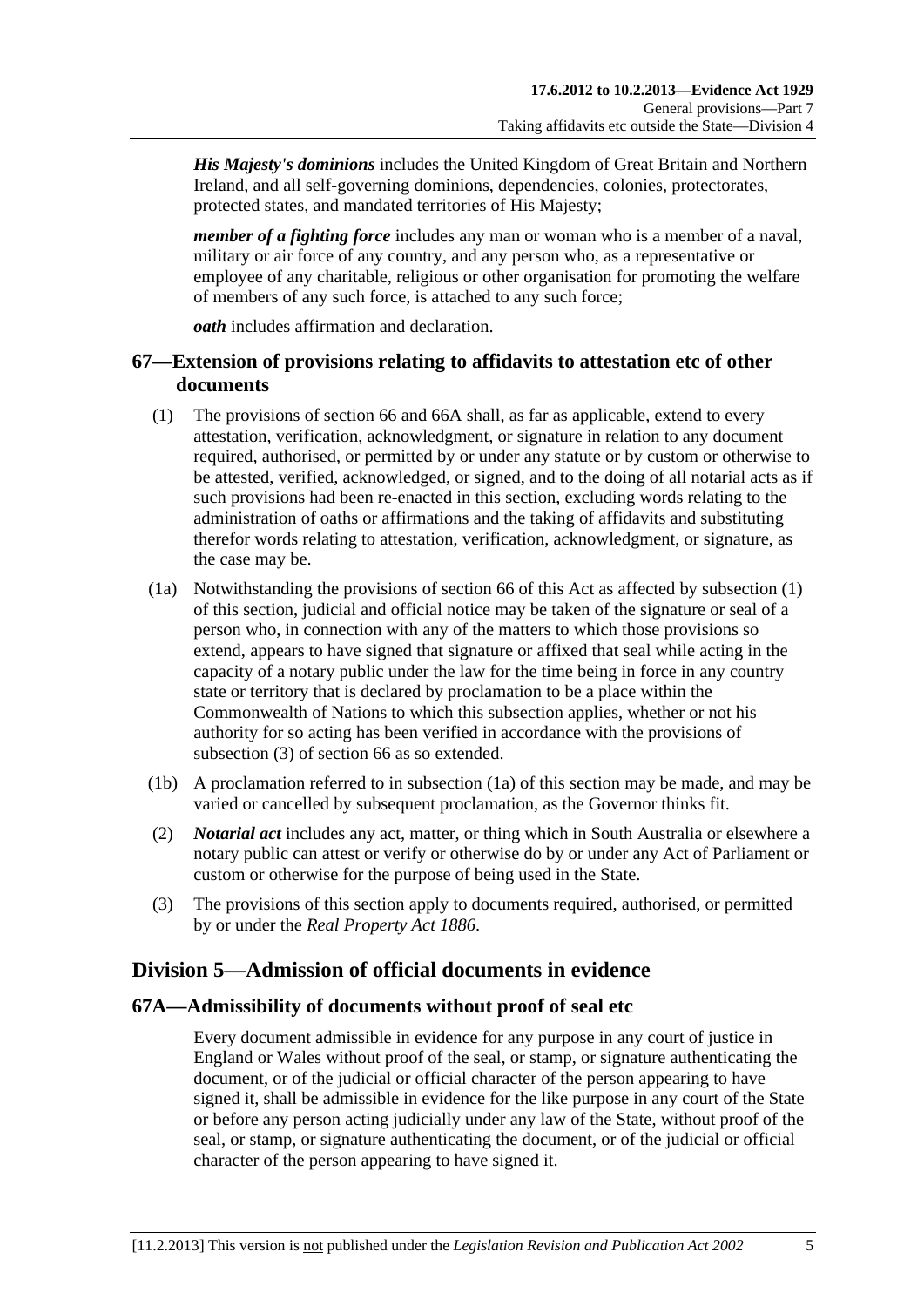## <span id="page-71-0"></span>**Division 6—Power of foreign authority to take evidence**

### **67AB—Taking of evidence in this State by foreign authorities**

- (1) Subject to [subsection \(2\)](#page-71-0) of this section, a foreign authority may—
	- (a) take evidence; and
	- (b) administer an oath or affirmation to any witness for the purpose of taking evidence,

in this State.

- (2) Where—
	- (a) the foreign authority is not a court constituted of a person who holds judicial office under the laws of the place in which the court is established; or
	- (b) the evidence to be taken by the foreign authority relates to criminal proceedings,

it shall not be lawful for the foreign authority to take evidence, or to administer an oath or affirmation, in this State without the authority of the Attorney-General.

(3) In this section—

*foreign authority* means—

- (a) a court established under the law of a place outside this State; or
- (b) any body or person authorised under the law of a place outside this State to take evidence; or
- (c) any person commissioned or otherwise authorised by any such court, body or person to act on its behalf in taking evidence in this State.

### **Division 7—Select Committee evidence**

### **67B—Evidence before the Parliamentary Select Committee of Inquiry into Prostitution**

- (1) Where a person in evidence, or in a submission, to the Select Committee makes a statement tending to incriminate himself of an offence, no proceedings in respect of that offence shall be commenced against him in respect of that offence except upon the authorisation of the Attorney-General.
- (2) Notwithstanding any law to the contrary no Minister or other person shall have power to give an authorisation under [subsection \(1\)](#page-71-0) of this section on behalf of or in place of the Attorney-General.
- (3) An apparently genuine document purporting to be under the hand of the Attorney-General and to authorise the commencement of proceedings in respect of an offence shall be accepted, in the absence of proof to the contrary, as proof of the authorisation required by [subsection \(1\)](#page-71-0) of this section.
- (4) A person who, without the authority of the Select Committee, publishes—
	- (a) the name of any person who gives evidence, or makes a submission, to the Select Committee; or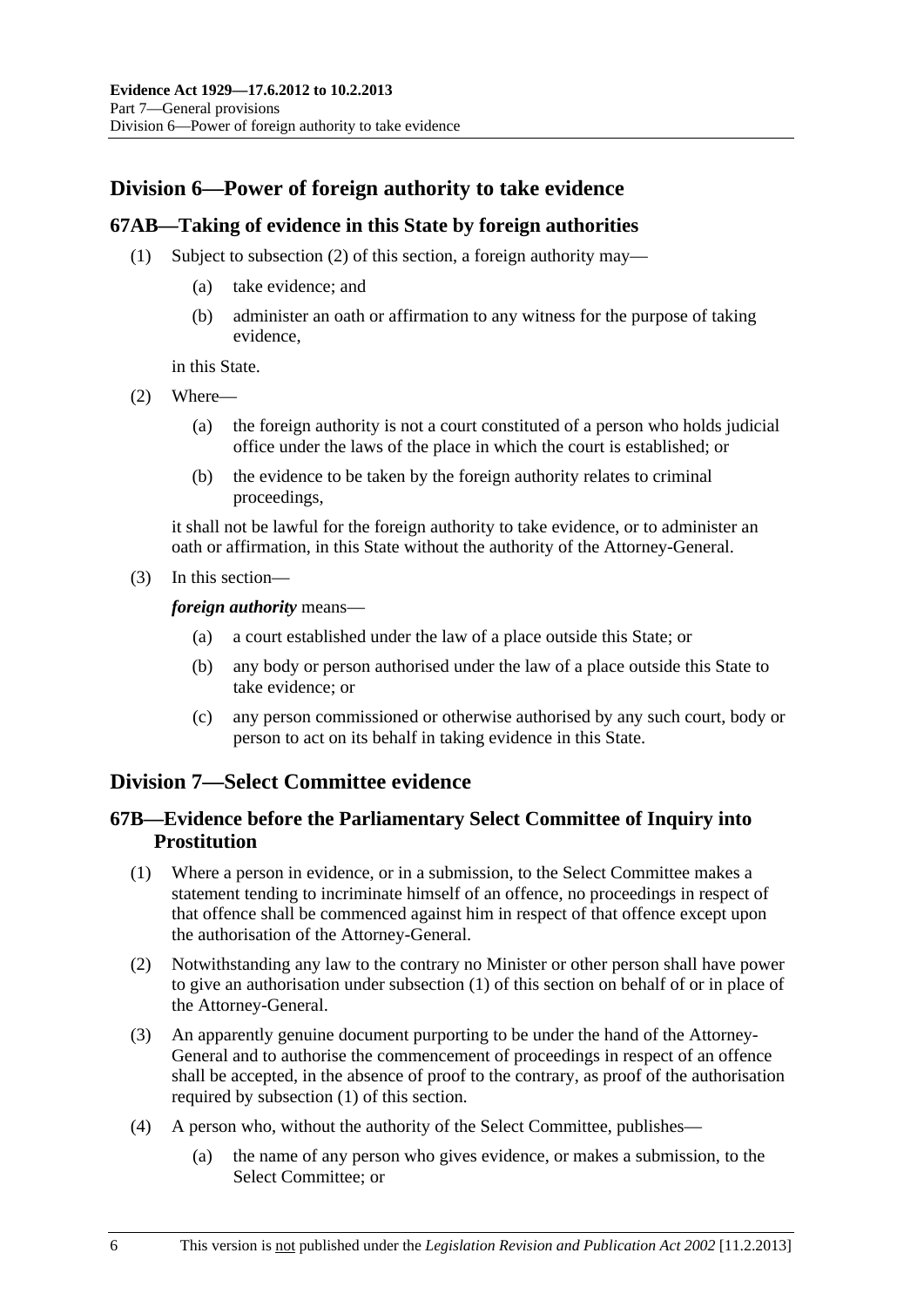<span id="page-72-0"></span> (b) any information or material tending to identify any person who gives evidence, or makes a submission, to the Select Committee,

shall be guilty of an offence and liable, upon summary conviction, to a penalty not exceeding five thousand dollars.

(5) In this section—

*the Select Committee* means the Parliamentary Select Committee of Inquiry into Prostitution.

# **Division 8—Evidence of settlement negotiations**

# **67C—Exclusion of evidence of settlement negotiations**

- (1) Subject to this section, evidence of a communication made in connection with an attempt to negotiate the settlement of a civil dispute, or of a document prepared in connection with such an attempt, is not admissible in any civil or criminal proceedings.
- (2) Such evidence is, however, admissible if—
	- (a) the parties to the dispute consent; or
	- (b) the substance of the evidence has been disclosed with the express or implied consent of the parties to the dispute; or
	- (c) the substance of the evidence has been partly disclosed with the express or implied consent of the parties to the dispute, and full disclosure of the evidence is reasonably necessary to—
		- (i) enable a proper understanding of the other evidence that has already been adduced; or
		- (ii) avoid unfairness to any of the parties to the dispute; or
	- (d) the communication or document included a statement to the effect that it was not to be treated as confidential; or
	- (e) the proceeding in which the evidence is to be adduced is a proceeding to enforce an agreement for the settlement of the dispute or a proceeding in which the making of such an agreement is in issue; or
	- (f) the evidence tends to contradict or to qualify evidence that has already been admitted about the course of an attempt to settle the dispute; or
	- (g) the making of the communication, or the preparation of the document, affects the rights of a party to the dispute; or
	- (h) the communication was made, or the document was prepared, in furtherance of—
		- (i) the commission of a fraud or an offence; or
		- (ii) the doing of an act that renders a person liable to a civil penalty; or
		- (iii) the abuse of a statutory power.
- (3) [Subsection \(1\)](#page-72-0) does not apply to parts of a document that do not concern attempts to negotiate a settlement of a dispute, if it would not be misleading to adduce evidence of only those parts of the document.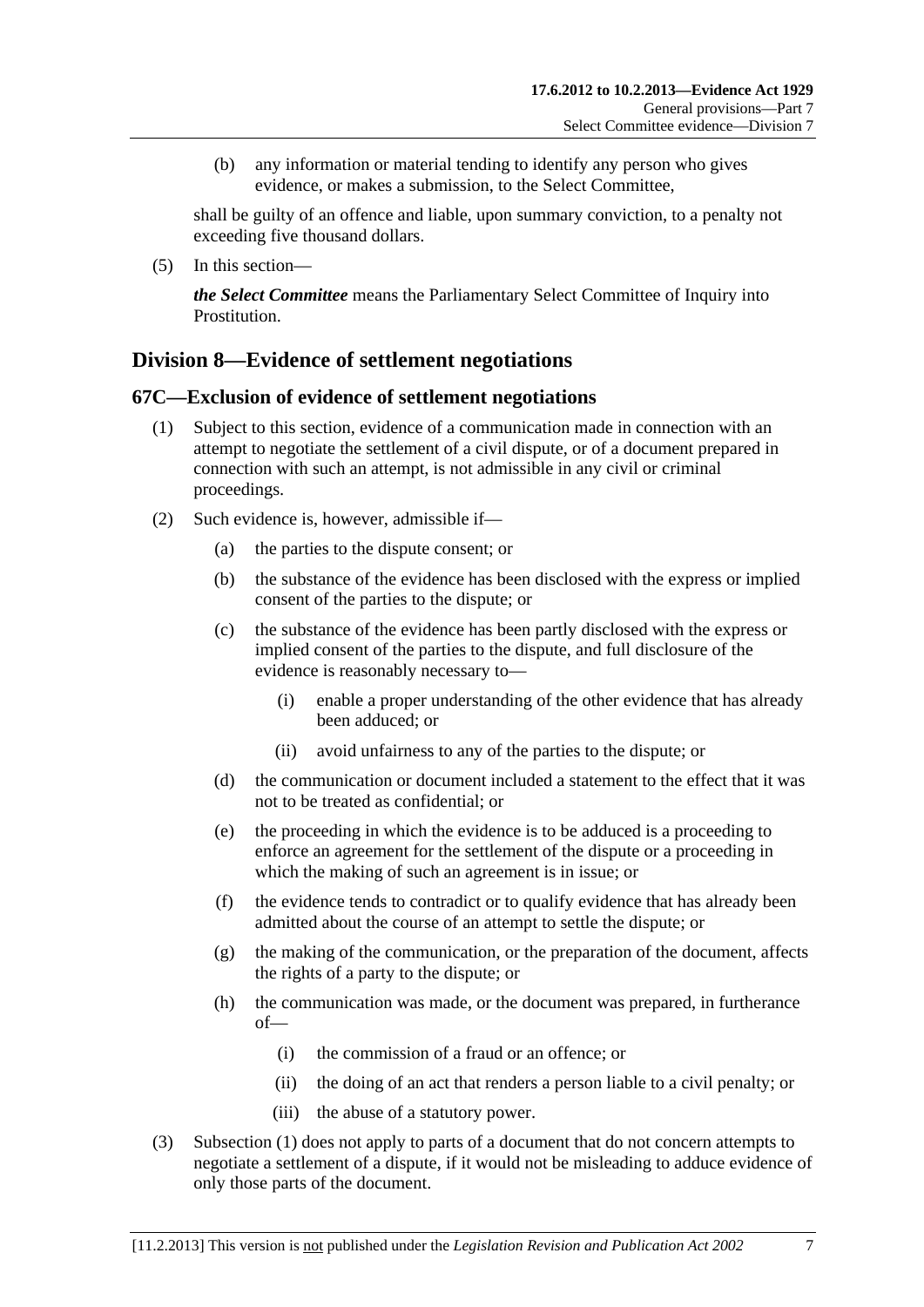# <span id="page-73-0"></span>**Division 9—Protected communications**

## **67D—Interpretation**

In this Division—

*committal proceedings* means proceedings for the preliminary examination of a charge of an indictable offence;

*counsellor or therapist* means a person whose profession or work consists of, or includes, providing psychiatric or psychological therapy to victims of trauma (and includes a person who works voluntarily in that field);

*protected communication* means a communication that is protected by public interest immunity under [section 67E](#page-73-0);

*psychiatric or psychological therapy* includes counselling;

*therapeutic context*—a communication relating to a victim or alleged victim of a sexual offence is made in a therapeutic context if—

- (a) the communication is made—
	- (i) to enable a counsellor or therapist to assess the nature and severity of the trauma suffered by the victim or alleged victim, or consequent psychiatric, psychological or emotional harm; or
	- (ii) for the purposes, or in the course, of psychiatric or psychological therapy provided to the victim or alleged victim; and
- (b) the communication is made in circumstances that give rise to a duty of confidentiality or a reasonable expectation of confidentiality.

# **67E—Certain communications to be protected by public interest immunity**

- (1) A communication relating to a victim or alleged victim of a sexual offence is, if made in a therapeutic context, protected from disclosure in legal proceedings by public interest immunity.
- (2) However, the following communications are not subject to public interest immunity:
	- (a) a communication made for the purposes of, or in the course of, a physical examination of the victim or alleged victim of a sexual offence by a registered medical practitioner or registered nurse; or
	- (b) a communication made for the purposes of legal proceedings arising from the commission of the alleged offence or for commencing such legal proceedings; or
	- (c) a communication as to which reasonable grounds exist to suspect that the communication evidences a criminal fraud, an attempt to pervert the administration of justice, perjury or another offence.
- (3) A public interest immunity arising under this section cannot be waived by—
	- (a) the counsellor or therapist; or
	- (b) a party to the protected communication; or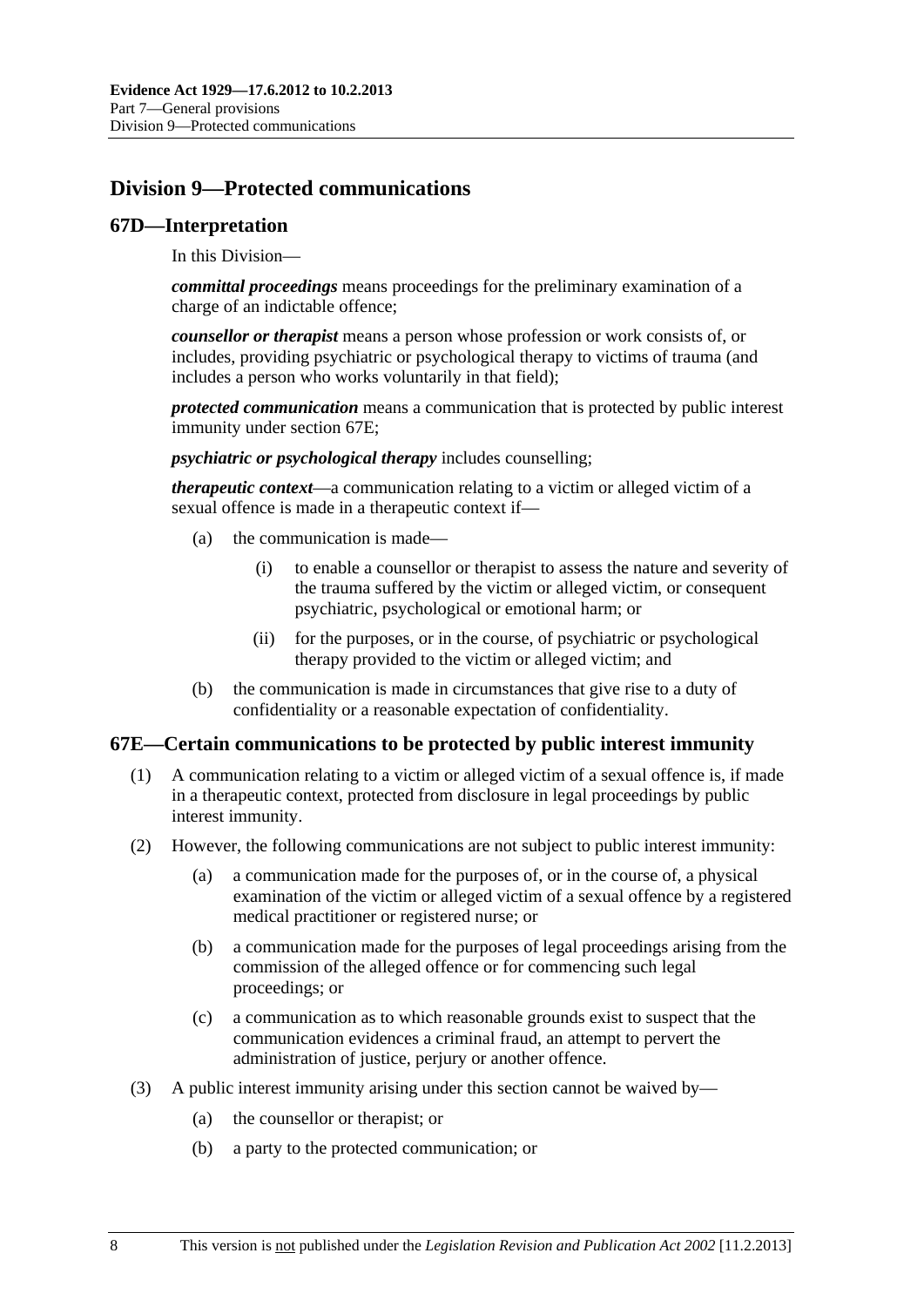(c) the victim or alleged victim of the sexual offence or the guardian of the victim or alleged victim.

# **67F—Evidence of protected communications**

- (1) Evidence of a protected communication—
	- (a) is entirely inadmissible in committal proceedings; and
	- (b) cannot be admitted in other legal proceedings unless—
		- (i) the court gives permission to a party to the proceedings to adduce the evidence; and
		- (ii) the admission of the evidence is consistent with any limitations or restrictions fixed by the court; and
	- (c) is not liable to discovery or any other form of pre-trial disclosure.
- (2) On an application for permission to adduce evidence of a protected communication, the judge may make a preliminary examination of the relevant evidence if satisfied that—
	- (a) the applicant has a legitimate forensic purpose for seeking permission to adduce the evidence; and
	- (b) there is an arguable case that the evidence would materially assist the applicant in the presentation or furtherance of his or her case.
- (3) For the purposes of a preliminary examination of evidence, the court may order the counsellor or therapist to do one or more of the following:
	- (a) to provide written answers to questions;
	- (b) to produce written materials relating to the relevant protected communications;
	- (c) to appear for oral examination.

### **Exceptions—**

- 1 If the counsellor or therapist who provided the counselling or therapy is an employee, answerable to another (the *principal*) in the organisation in which the counsellor or therapist is employed, an order under this subsection is to be addressed to the principal unless the court is satisfied that there are good reasons for not taking that course in the circumstances of the particular case.
- 2 An order requiring a person to appear for oral examination is not to be made unless the court is satisfied that the examination cannot otherwise be effectively conducted.
- (4) The following provisions govern the conduct of a preliminary examination:
	- (a) the preliminary examination is to be conducted—
		- (i) in the absence of the jury (if any); and
		- (ii) in a room closed to the public; and
	- (b) the evidence taken at the preliminary examination is not to be disclosed to the parties or their legal representatives except to the extent determined by the court; and
	- (c) no record of the preliminary examination is to be available for public access.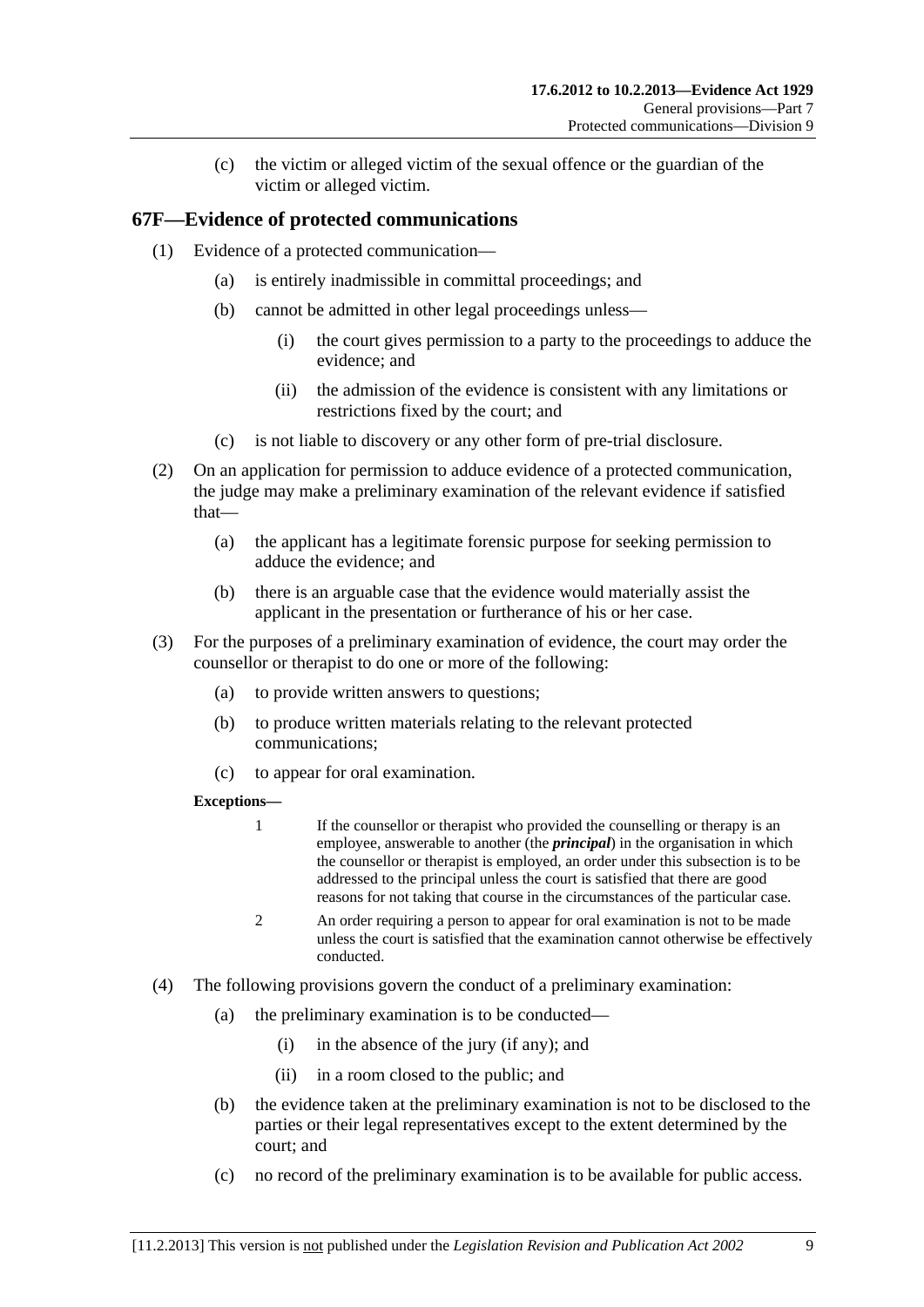- (5) In deciding whether to grant permission to adduce evidence of a protected communication, the court is to weigh—
	- (a) the public interest in preserving the confidentiality of protected communications;

against—

- (b) the public interest in preventing a miscarriage of justice that might arise from suppression of relevant evidence.
- (6) In weighing the above considerations, the court is to have regard to—
	- (a) the need to encourage victims of sexual offences to seek psychiatric or psychological therapy and the extent to which the effectiveness of such therapy is dependent on the maintenance of confidentiality between the counsellor or therapist and the victim;
	- (b) the probative value of the evidence and whether its exclusion may lead to a miscarriage of justice;
	- (c) the attitude of the victim or alleged victim to whom the communication relates (or the guardian of the victim or alleged victim) to the admission of the evidence;
	- (d) whether admission of the evidence is being sought on the basis of a discriminatory belief or bias;
	- (e) the extent to which admission of the evidence would infringe a reasonable expectation of privacy and the potential prejudice to any person who would otherwise be protected by public interest immunity.
- (7) The court is not to grant permission to adduce evidence of a protected communication unless satisfied that the public interest in preserving the confidentiality of protected communications is outweighed, in the circumstances of the case, by the public interest in preventing a miscarriage of justice that might arise from suppression of relevant evidence.
- (8) If the court decides to grant permission to adduce evidence of a protected communication, it may make ancillary orders—
	- (a) to prevent further publication or dissemination of the evidence; or
	- (b) for any other purpose the court considers appropriate.

# **Division 10—Sensitive material**

## **67G—Interpretation and application**

- (1) In this Division
	- *access*—a person gives another person access to sensitive material if the person—
		- (a) allows the other to view the material; or
		- (b) gives the other a copy of the material; or
		- (c) gives the other a tape, disk or device from which the material may be produced or reproduced; or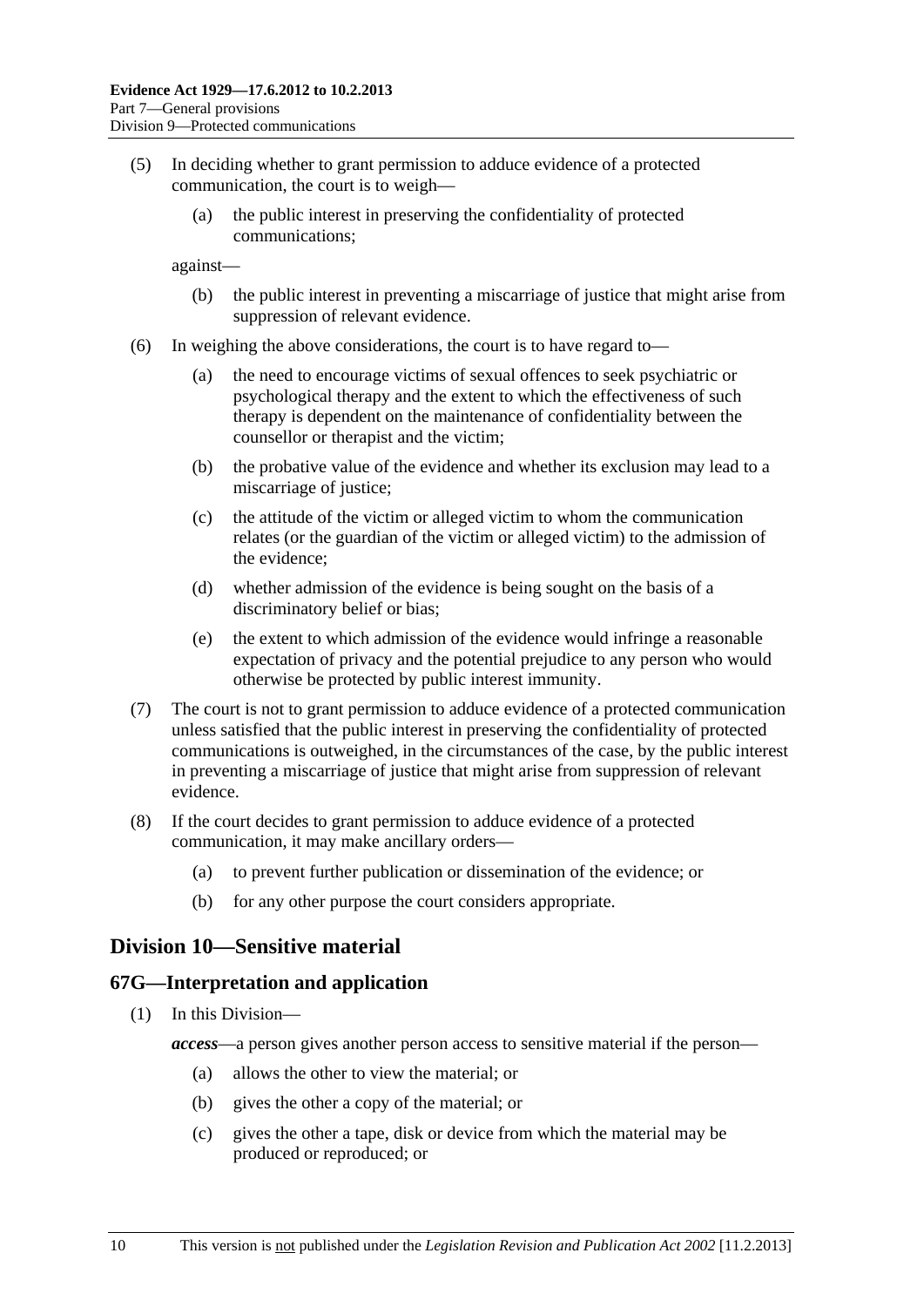(d) transmits the material, or a copy of the material, to the other in the form of computer data;

*conditions of access*—see [section 67I\(4\);](#page-77-0)

*criminal investigation* means the investigation of an offence, or alleged offence;

*criminal proceedings* means proceedings against a person for an offence (whether summary or indictable), including the following:

- (a) proceedings for the preliminary examination of an indictable offence;
- (b) proceedings relating to bail;
- (c) proceedings for the trial of an offence;
- (d) proceedings relating to sentencing;
- (e) proceedings on an appeal against conviction or sentence;

*private act* means—

- (a) a sexual act; or
- (b) an act involving an intimate bodily function such as using a toilet; or
- (c) an activity involving nudity or exposure or partial exposure of sexual organs, pubic area, buttocks or female breasts;

*prosecuting authority* means—

- (a) in relation to criminal proceedings—the Director of Public Prosecutions, a delegate of the Director of Public Prosecutions, a police officer, or any other person acting in a public official capacity, who is responsible for commencing or conducting a prosecution; and
- (b) in relation to a criminal investigation—a police officer or any other person acting in a public official capacity who is responsible for conducting a criminal investigation;

*public official* means—

- (a) a police officer; or
- (b) a person who holds an office or position in the employment of the State or an instrumentality or agency of the State; or
- (c) any person classified by regulation as a public official;

*restricted access* to sensitive material means access subject to conditions imposed under this Division;

*sensitive material* has the meaning given by [section 67H](#page-77-0);

*sensitive material notice*—see [section 67I](#page-77-0);

*unrestricted access* to sensitive material means access that is not subject to conditions imposed under this Division.

 (2) In this Division, a reference to a *prosecuting authority* includes a reference to a legal practitioner representing the prosecuting authority.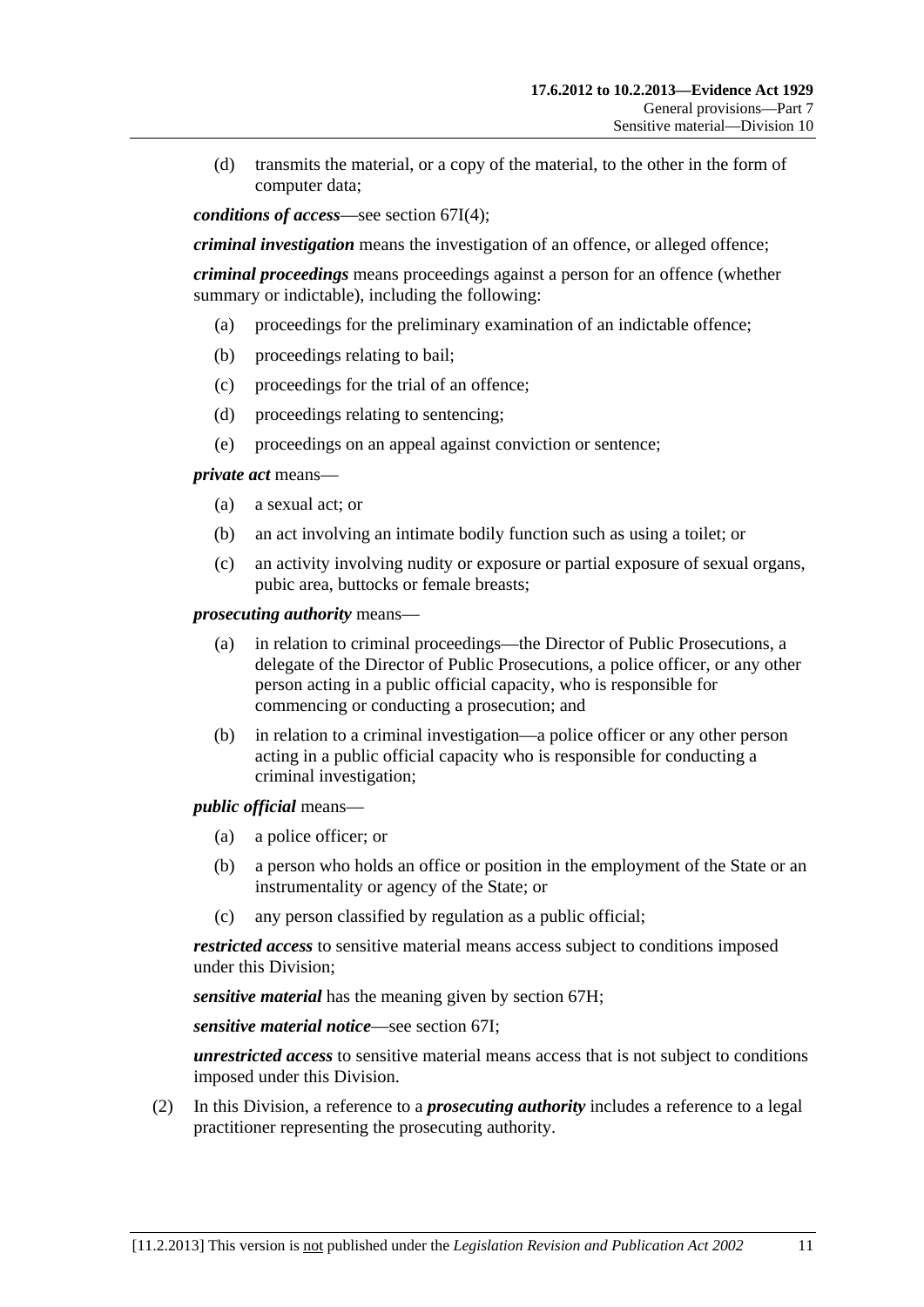# <span id="page-77-0"></span>**67H—Meaning of sensitive material**

- (1) For the purposes of this Division, anything that contains or displays an image of a person is *sensitive material* if—
	- (a) the image is of the person engaged or apparently engaged in a private act; or
	- (b) the image is of the victim, or alleged victim, of a sexual offence or an offence of stalking under section 19AA of the *[Criminal Law Consolidation Act 1935](http://www.legislation.sa.gov.au/index.aspx?action=legref&type=act&legtitle=Criminal%20Law%20Consolidation%20Act%201935)*; or
	- (c) the image is of the person taken or made after the person's death.
- (2) A reference to *sensitive material* extends to anything in a prosecuting authority's possession that the prosecuting authority reasonably considers to be sensitive material.

### **67I—Procedures for giving restricted access to sensitive material**

- (1) If, but for this Division, a prosecuting authority would be required to give unrestricted access to sensitive material, the prosecuting authority has a discretion to give either unrestricted or restricted access to the sensitive material.
- (2) A prosecuting authority cannot, however, exercise its powers under this Division to restrict access to sensitive material by—
	- (a) a court; or
	- (b) a public official who reasonably requires access to the sensitive material for purposes connected with his or her official functions.
- (3) If the prosecuting authority decides to give restricted access, the authority must give the person entitled to access a notice (a *sensitive material notice*) that complies with this section.
- (4) The sensitive material notice must—
	- (a) describe the sensitive material; and
	- (b) indicate that the prosecuting authority has decided to exercise its powers under this section to restrict the person's access to the sensitive material; and
	- (c) state that the restricted access to the sensitive material is subject to the following conditions:
		- (i) the condition that the material will be available for examination by the person under the supervision of the prosecuting authority at a place specified in the notice and at a time to be arranged at the request of the person;
		- (ii) any other condition the prosecuting authority considers necessary or desirable to protect the integrity of the material and to prevent unauthorised reproduction or dissemination; and
	- (d) set out the name and contact details of the person who is responsible for arranging restricted access to the material on behalf of the prosecuting authority.
- (5) After receiving a sensitive material notice, the person entitled to restricted access may ask the prosecuting authority to give the person access to the sensitive material.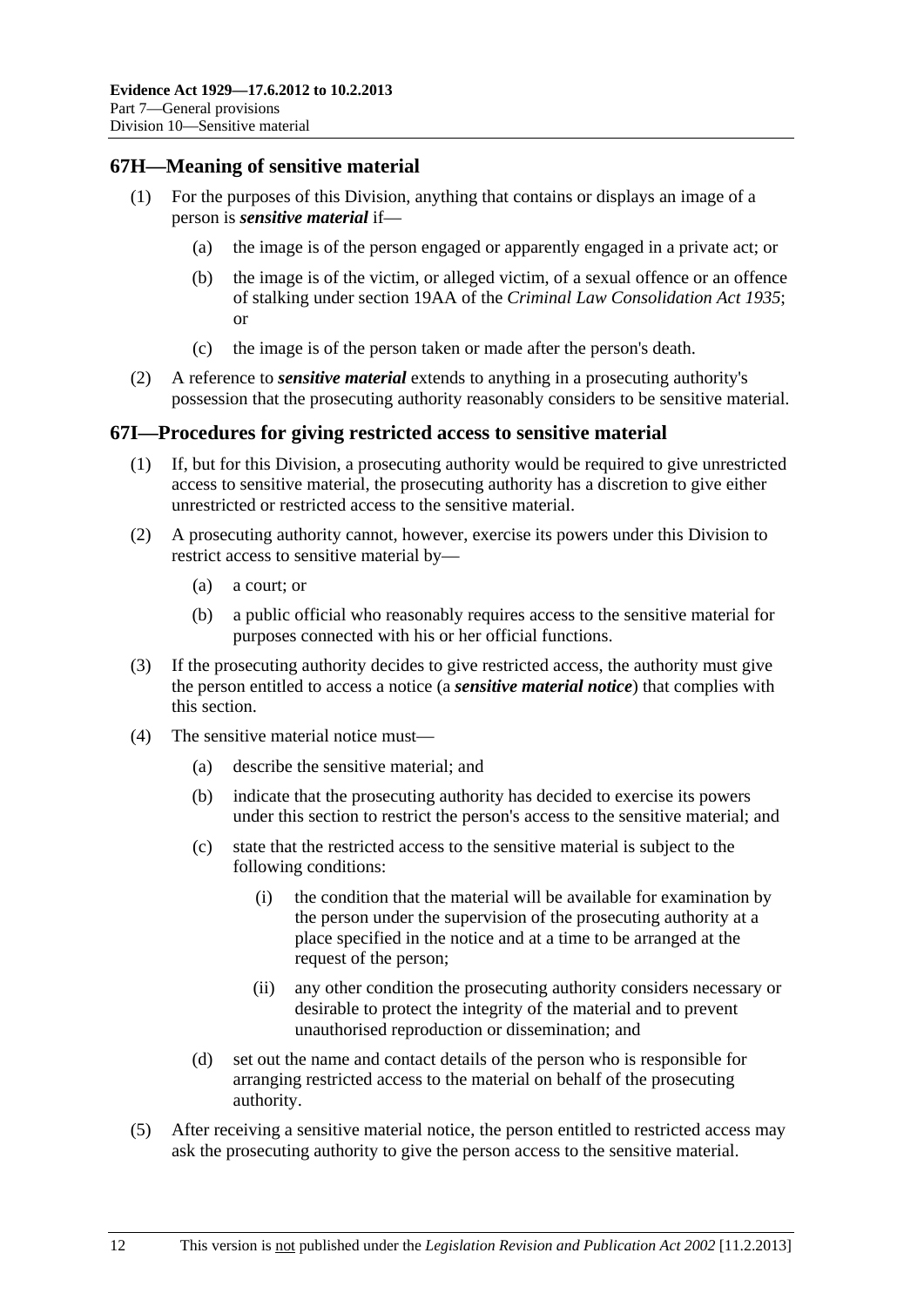- <span id="page-78-0"></span> (6) The prosecuting authority must, as soon as practicable after receiving such a request, give the person entitled to restricted access such opportunity or opportunities as may be reasonable in the circumstances to access the sensitive material under the conditions of access.
- (7) A decision by a prosecuting authority under this section to restrict access to sensitive material is administrative and final and not subject to any form of review.
- (8) A person who is given restricted access to sensitive material by a prosecuting authority under this section must not contravene a condition of access. Maximum penalty: \$8 000 or imprisonment for 2 years or both.

# **67J—Improper dissemination of sensitive material**

- (1) A person who creates sensitive material for a prosecuting authority, or who obtains possession of sensitive material on behalf of or from a prosecuting authority, in connection with a criminal investigation, or criminal or civil proceedings, must not allow access to the material except—
	- (a) for the legitimate purposes of the investigation or proceedings; or
	- (b) as may be authorised by the prosecuting authority.

Maximum penalty: \$8 000 or imprisonment for 2 years or both.

 (2) A public official who creates, or obtains possession of, sensitive material in connection with official functions must not allow access to the material except as reasonably required for purposes connected with his or her official functions (which may include functions relating to education or training).

Maximum penalty: \$8 000 or imprisonment for 2 years or both.

 (3) In proceedings for an offence against [subsection \(1\)](#page-78-0) or [\(2\)](#page-78-0), it is a defence to prove that the act or omission constituting the offence was attributable to an honest and reasonable mistake on the defendant's part.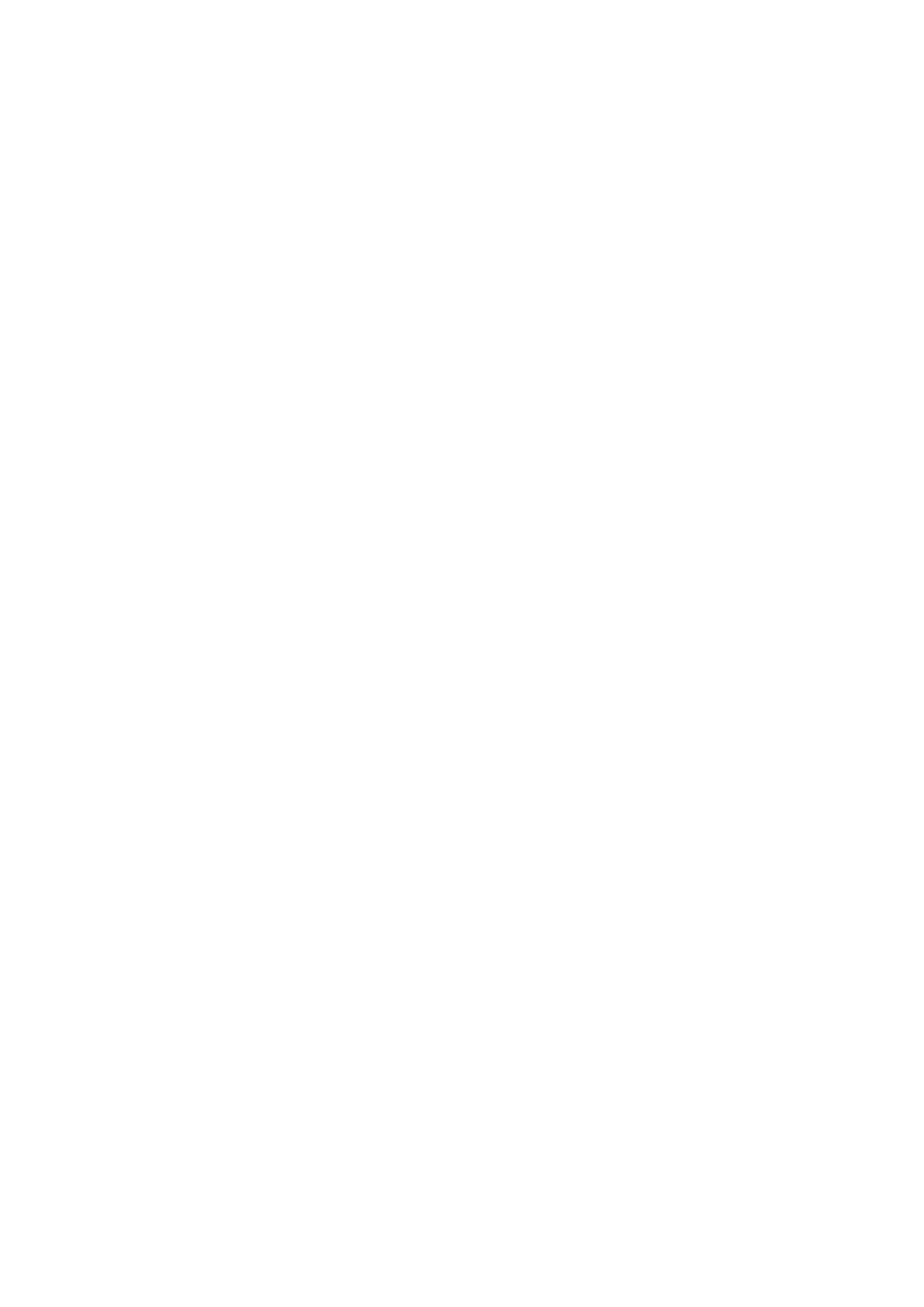# <span id="page-80-0"></span>**Part 8—Publication of evidence**

# **Division 1—Preliminary**

# **68—Interpretation**

In this Part—

*court* includes any person acting judicially;

*evidence* includes any statement made before a court whether or not the statement constitutes evidence for the purposes of the proceedings before the court;

*interim suppression order* means a suppression order under [section 69A\(3\)](#page-81-0);

*news media* means those who carry on the business of publishing;

*newspaper* means a newspaper, journal, magazine or other publication that is published at periodic intervals;

*primary court*, in relation to an appeal, means the court by which the decision or order subject to appeal was made;

*publish* means publish by newspaper, radio or television, or on the internet, or by other similar means of communication to the public;

*suppression order* means an order—

- (a) forbidding the publication of specified evidence or of any account or report of specified evidence; or
- (b) forbidding the publication of the name of—
	- (i) a party or witness; or
	- (ii) a person alluded to in the course of proceedings before the court,

and of any other material tending to identify any such person.

# **Division 2—Orders for clearing court or suppressing publication of evidence etc**

# **69—Order for clearing the court**

- (1) Where a court considers it desirable in the interests of the administration of justice, or in order to prevent hardship or embarrassment to any person, to exercise the powers conferred by this section, it may order specified persons, or all persons except those specified, to absent themselves from the place in which the court is being held during the whole or any part of the proceedings before the court.
- (1a) Where the alleged victim of a sexual offence is a child and is to give evidence in proceedings related to the offence, an order must be made under [subsection \(1\)](#page-80-0)  requiring all persons except—
	- (a) those whose presence is required for the purposes of the proceedings; and
	- (b) a person who is present at the request or with the consent of the child to provide emotional support for the child; and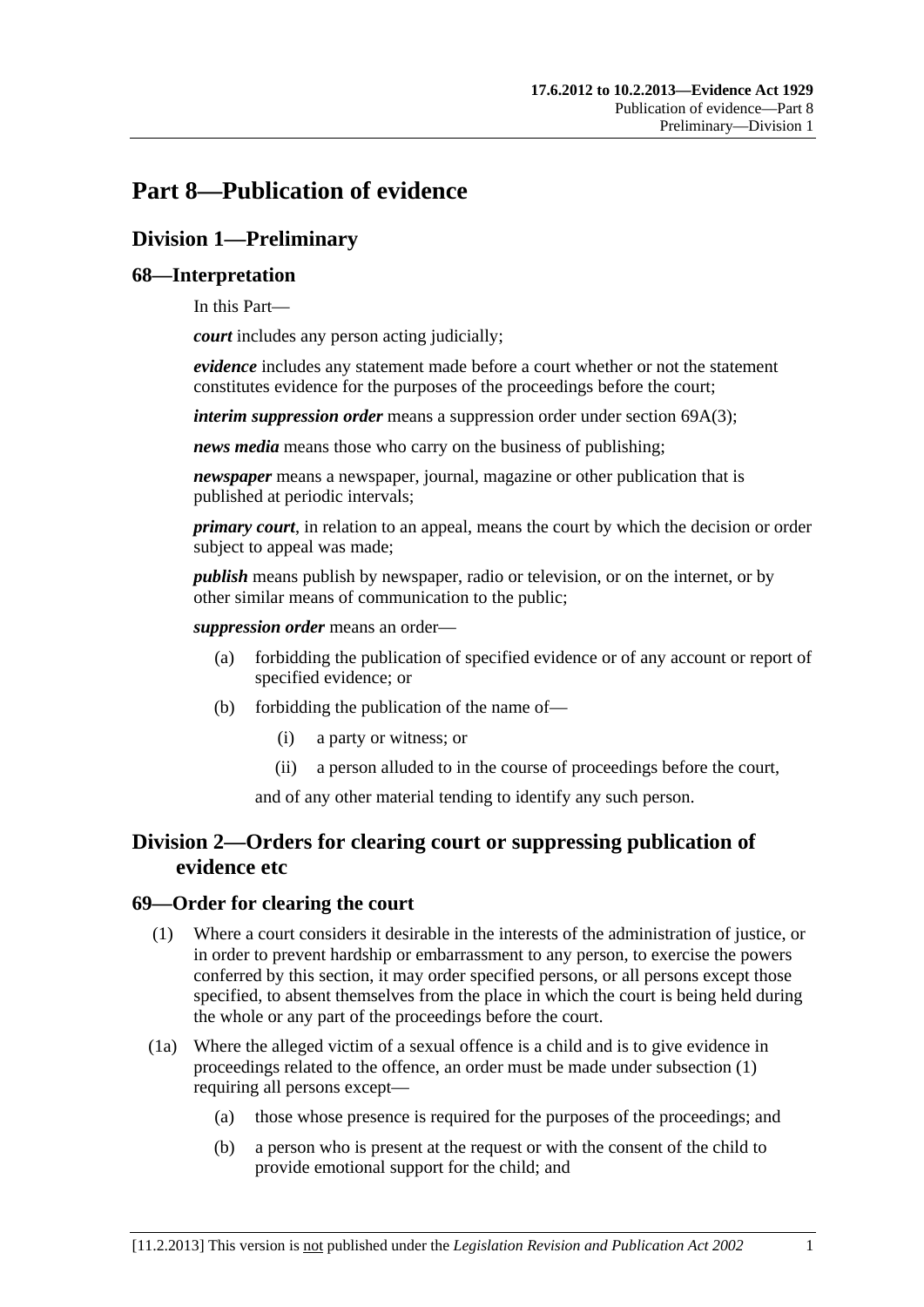<span id="page-81-0"></span> (c) any other person who, in the opinion of the court, should be allowed to be present,

to absent themselves from the place in which the court is being held while the child is giving evidence.

- (2) The court may, on the application of a person against whom an order under [subsection \(1\)](#page-80-0) operates, make available to him a transcript of evidence, and a record of proceedings, taken before the court during the operation of the order.
- (3) Where a court refuses an application under [subsection \(2\),](#page-81-0) the applicant may appeal against the refusal.

### **69A—Suppression orders**

- (1) Where a court is satisfied that a suppression order should be made—
	- (a) to prevent prejudice to the proper administration of justice; or
	- (b) to prevent undue hardship—
		- (i) to an alleged victim of crime; or
		- (ii) to a witness or potential witness in civil or criminal proceedings who is not a party to those proceedings; or
		- (iii) to a child,

the court may, subject to this section, make such an order.

- (2) If a court is considering whether to make a suppression order (other than an interim suppression order), the court—
	- (a) must recognise that a primary objective in the administration of justice is to safeguard the public interest in open justice and the consequential right of the news media to publish information relating to court proceedings; and
	- (b) may only make a suppression order if satisfied that special circumstances exist giving rise to a sufficiently serious threat of prejudice to the proper administration of justice, or undue hardship, to justify the making of the order in the particular case.
- (3) Where an application is made to a court for a suppression order, the court may, without inquiring into the merits of the application, make such an order (an *interim suppression order*) to have effect, subject to revocation by the court, until the application is determined; but if such an order is made the court must determine the application as a matter of urgency and, wherever practicable, within 72 hours after making the interim suppression order.
- (4) A suppression order may be made subject to such exceptions and conditions as the court thinks fit and specifies in the order.
- (5) Where an application is made to a court for a suppression order—
	- (a) any of the following persons, namely:
		- (i) the applicant for the suppression order;
		- (ii) a party to the proceedings in which the suppression order is sought;
		- (iii) a representative of a newspaper or a radio or television station;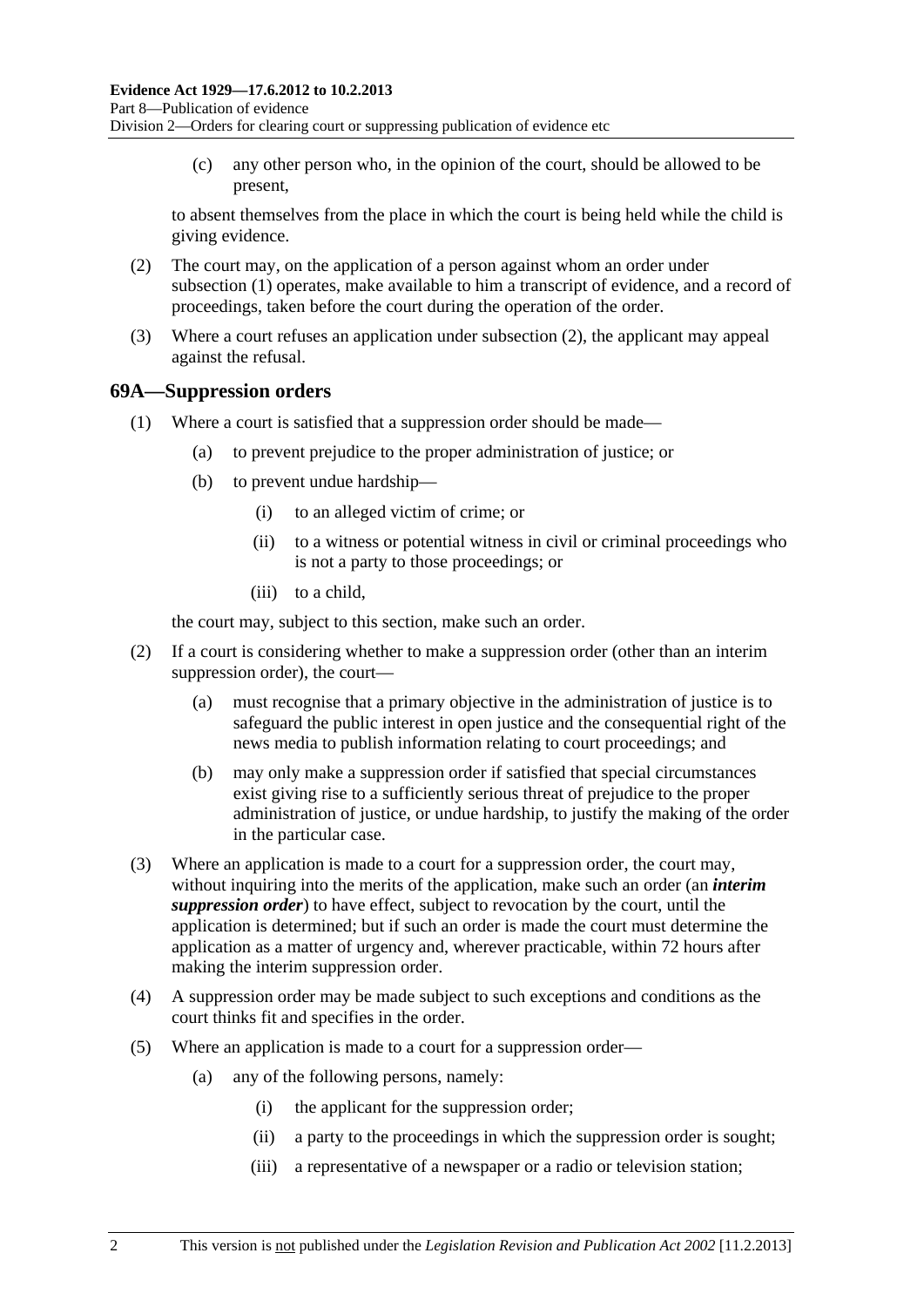<span id="page-82-0"></span> (iv) any person who has, in the opinion of the court, a proper interest in the question of whether a suppression order should be made,

is entitled to make submissions to the court on the application and may, with the permission of the court, call or give evidence in support of those submissions;

- (b) the court may (but is not obliged to) delay determining the application to make possible or facilitate non-party intervention in the proceedings under [paragraph \(a\)\(iii\)](#page-81-0) or [\(iv\)](#page-82-0).
- (6) A suppression order may be varied or revoked by the court by which it was made, on the application of any of the persons entitled to make submissions by virtue of subsection  $(5)(a)$ .
- (7) On an application for the making, variation or revocation of a suppression order—
	- (a) a matter of fact is sufficiently proved if proved on the balance of probabilities;
	- (b) if there appears to be no serious dispute as to a particular matter of fact, the court (having regard to the desirability of dealing expeditiously with the application) may—
		- (i) dispense with the taking of evidence on that matter; and
		- (ii) accept the relevant fact as proved.
- (8) If a court makes a suppression order, the court must—
	- (a) as soon as reasonably practicable forward to the Registrar a copy of the order; and
	- (b) except in the case of an interim suppression order—within 30 days, forward to the Attorney-General a report setting out—
		- (i) the terms of the order; and
		- (ii) the name of any person whose name is suppressed from publication; and
		- (iii) a transcript or other record of any evidence suppressed from publication; and
		- (iv) full particulars of the reasons for which the order was made.
- (9) If a court orders the variation or revocation of a suppression order, the court must as soon as reasonably practicable forward a copy of the order to the Registrar.
- (10) The Registrar—
	- (a) will establish and maintain a register of all suppression orders; and
	- (b) will, immediately after receiving a copy of a suppression order, or an order for the variation or revocation of a suppression order, enter the order in the register; and
	- (c) will, when an order is entered in the register, immediately transmit by fax, email or other electronic means notice of the order to the nominated address of each authorised news media representative.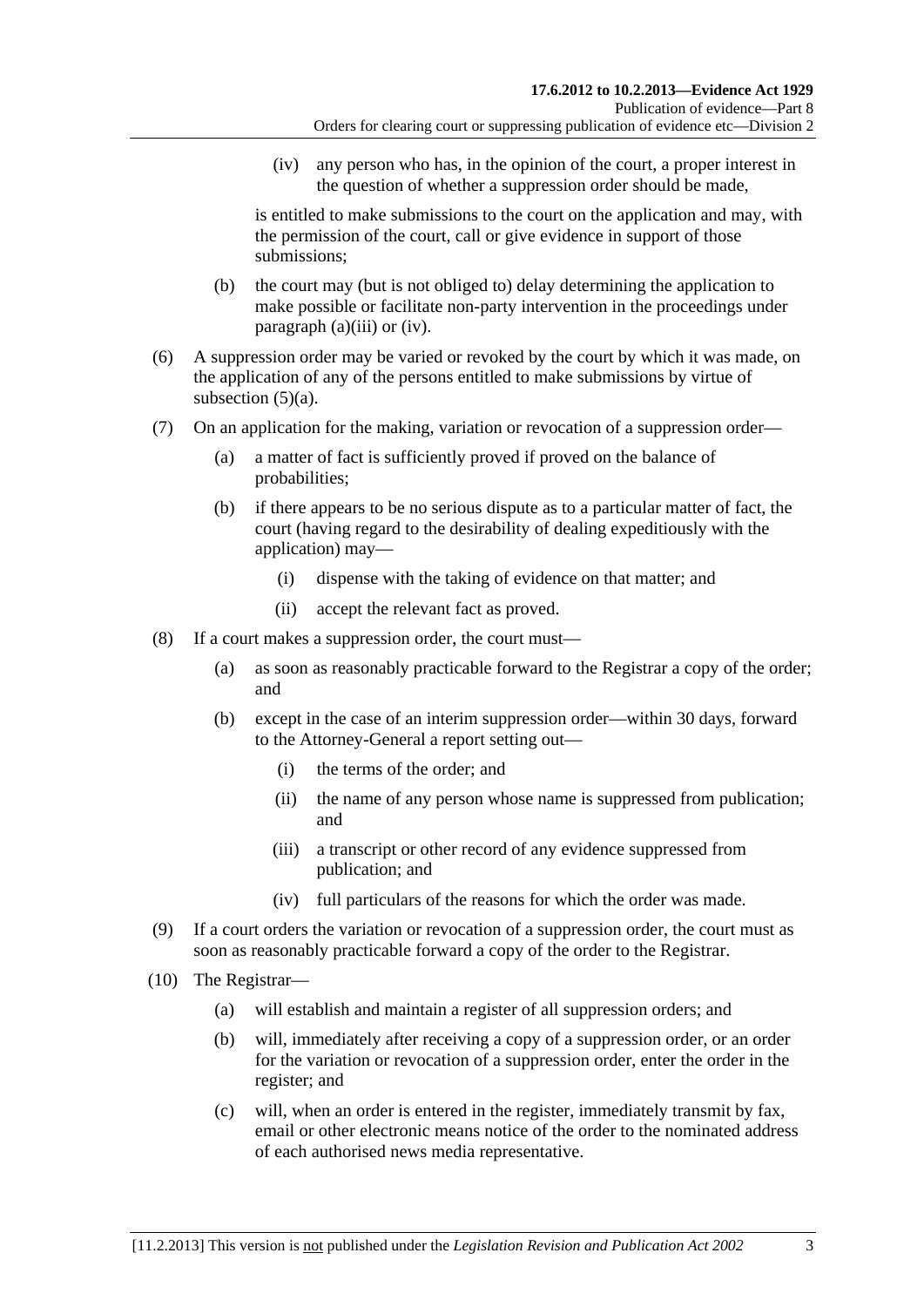- (11) The register will be made available for inspection by members of the public free of charge during ordinary office hours.
- (12) Without limiting the ways in which notice of a suppression order, or an order varying or revoking a suppression order, may be given, the entry of such an order in the register is notice to the news media and the public generally (within and outside the State) of the making and terms of the order.
- (13) In this section—

*authorised news media representative* means a person—

- (a) who is nominated by a member of the news media to be the member's authorised representative for the purpose of receiving notices under subsection  $(10)(c)$ ; and
- (b) who has given the Registrar a notice specifying the representative's nominated address for the receipt of notices under [subsection \(10\)\(c\);](#page-82-0) and
- (c) who has paid the relevant fee or fees (which may consist of, or include, periodic fees) fixed by the regulations;

*nominated address* of a nominated representative means the fax number, email address or other address for the receipt of electronic communications nominated by the representative as the address to which notices may be sent to the representative by the Registrar under subsection  $(10)(c)$ ;

*Registrar* means a person to whom the functions of the Registrar under this section are assigned by the Attorney-General.

### **69AB—Review of suppression orders**

- (1) Subject to the regulations, a suppression order becomes liable to review as follows:
	- (a) if the order relates to criminal proceedings and is in force at the time, the order becomes liable to review as follows:
		- (i) on the completion or termination of a preliminary examination;
		- (ii) on the withdrawal of a charge after the completion of a preliminary examination;
		- (iii) on the acquittal of the defendant;
		- (iv) when an appeal against conviction or sentence has been determined or all rights to appeal against conviction or sentence have been exhausted or expired;
		- (v) on the defendant being declared under Part 8A of the *[Criminal Law](http://www.legislation.sa.gov.au/index.aspx?action=legref&type=act&legtitle=Criminal%20Law%20Consolidation%20Act%201935)  [Consolidation Act 1935](http://www.legislation.sa.gov.au/index.aspx?action=legref&type=act&legtitle=Criminal%20Law%20Consolidation%20Act%201935)* to be liable to supervision;
		- (vi) in any other case—when the proceedings are otherwise concluded or terminated,

(and, if more than 1 such occasion for review occurs in the course of the same proceedings, the order becomes liable to review on each such occasion);

 (b) if the order relates to a coronial inquest, the order becomes liable to review when the coroner gives his or her findings on the inquest;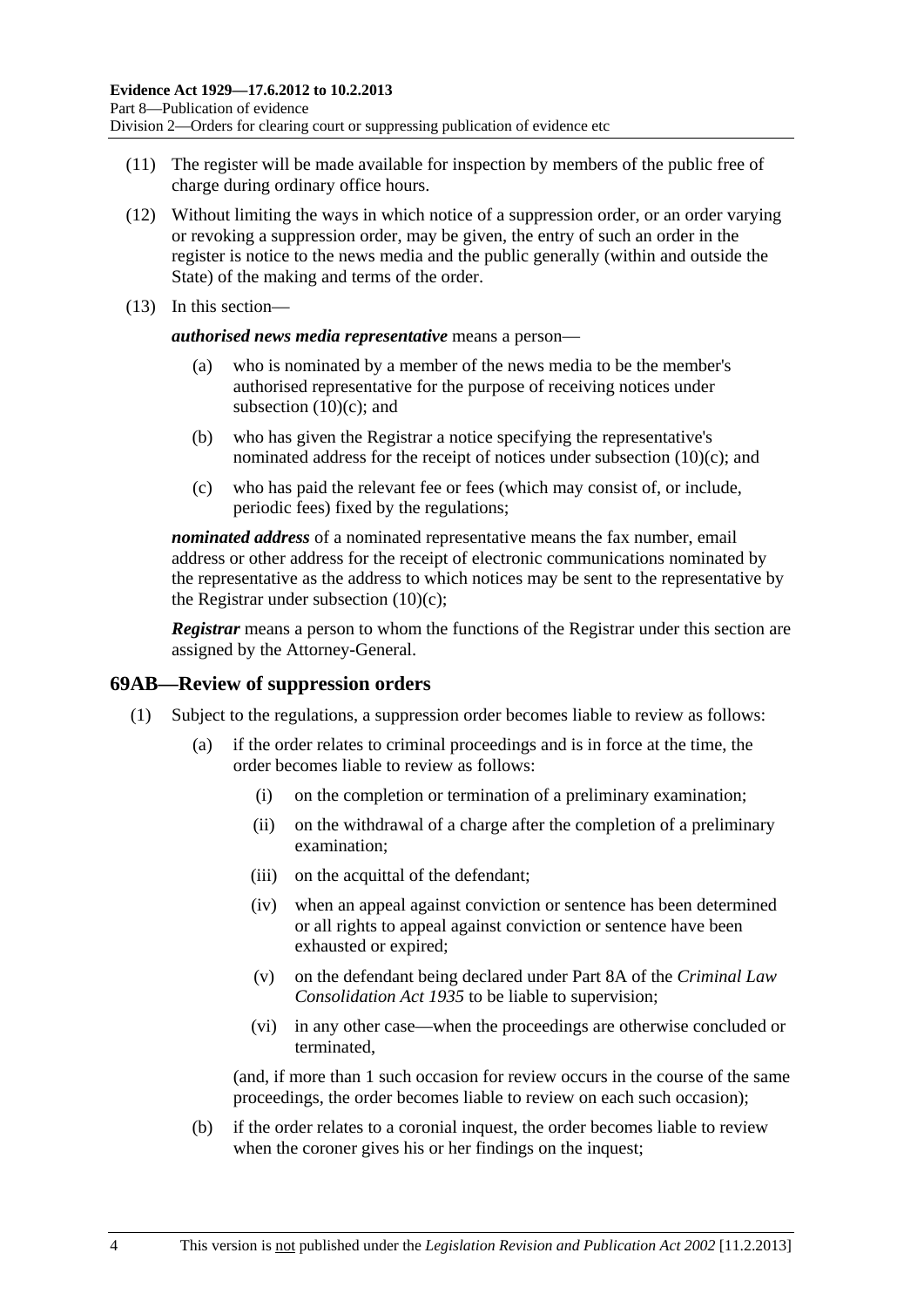- (c) if the order relates to civil proceedings, the order becomes liable to review when the court gives its judgment in the proceedings or the proceedings are settled or withdrawn.
- (2) When a suppression order becomes liable to review, the court that made the order must conduct a review as soon as practicable.
- (3) The following persons are entitled to be heard on a review:
	- (a) the applicant for the suppression order;
	- (b) a party to the proceedings in which the suppression order was made;
	- (c) a representative of a newspaper or a radio or television station;
	- (d) any other person who has, in the opinion of the court, a proper interest in the matters to be considered on the review.
- (4) On a review, the court may confirm, vary or revoke the suppression order.

# **69AC—Appeal against suppression order etc**

- (1) An appeal lies against—
	- (a) a suppression order or a decision by a court not to make a suppression order; or
	- (b) the variation or revocation of a suppression order or a decision by a court not to vary or revoke a suppression order; or
	- (c) a decision by a court on the review of a suppression order.
- (2) Any of the following persons is entitled to bring, or to be heard on, an appeal under this section:
	- (a) the applicant for the suppression order;
	- (b) a party to the proceedings in which the order or decision subject to appeal was made;
	- (c) a representative of a newspaper or a radio or television station;
	- (d) a person who appeared in proceedings before the primary court related to the making or review of the suppression order;
	- (e) a person who—
		- (i) did not appear in proceedings before the primary court related to the making or review of the suppression order but has, in the opinion of the appellate court, a proper interest in the subject matter of the appeal or proposed appeal; and
		- (ii) satisfies the appellate court that the failure to appear in the proceedings before the primary court is not attributable to a lack of proper diligence.

# **69B—Appeals**

- (1) An appeal under this Division lies to—
	- (a) the court to which appeals lie against final judgments or orders of the primary court; and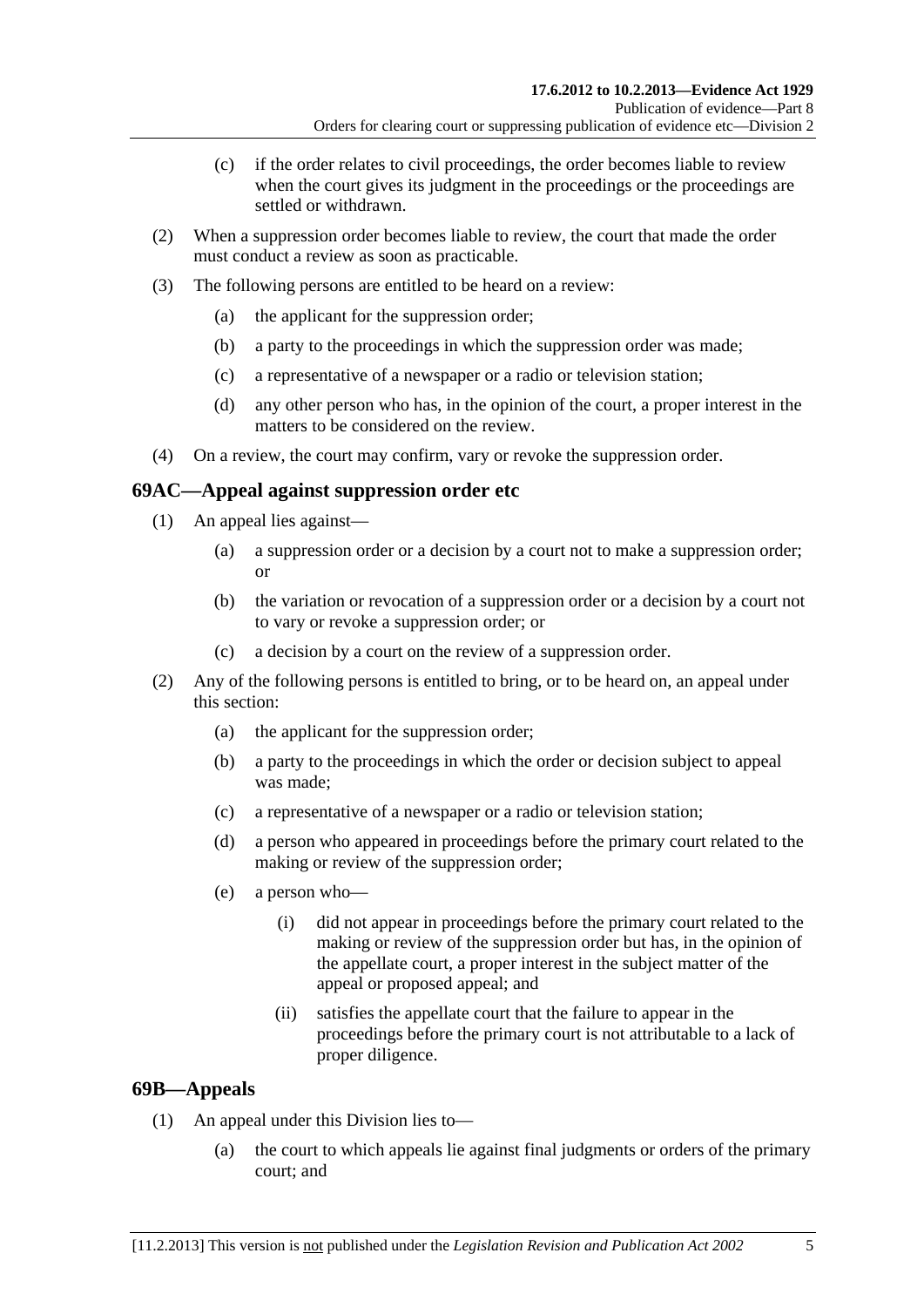(b) where there is no such court—the Supreme Court constituted of a single judge,

and where the appeal lies in accordance with the above principles to some court other than the Full Court, a further appeal lies to the Full Court from a judgment or order of the primary appellate court.

- (2) An appeal under this Division shall be heard and determined as expeditiously as possible.
- (3) Upon an appeal under this Division, the appellate court—
	- (a) may confirm, vary or revoke the order or decision subject to the appeal; and
	- (b) may make any order or decision under this Division that could have been made in the first instance; and
	- (c) may make orders for costs and orders dealing with any other incidental or ancillary matters.
- (4) Except as provided in this Division, no appeal lies against a decision or order of a court made under this Division.

## **70—Disobedience to orders under this Division**

- (1) If a person disobeys an order under this Division and the court by which the order was made has power to punish for contempt, the person is guilty of a contempt of the court.
- (1a) If a person disobeys an order under this Division, whether or not the court by which the order was made has power to punish for contempt, the person is guilty of an offence.

Maximum penalty:

- (a) in the case of a natural person—\$10 000 or imprisonment for 2 years;
- (b) in the case of a body corporate—\$120 000.
- (2) A person shall not, in respect of the same act or default, be proceeded against under this section both for a contempt of court and a summary offence.

# **71—Attorney-General to provide annual report**

- (1) The Attorney-General shall, on or before the thirty-first day of October in each year, prepare a report relating to the preceding financial year specifying—
	- (a) the total number of orders made under this Division or a corresponding previous enactment; and
	- (b) the number of such orders made by each of the various courts; and
	- (c) a summary of the reasons assigned by the courts for making such orders.
- (2) The Attorney-General shall, as soon as practicable after the report is prepared, cause a copy of the report to be laid before each House of Parliament.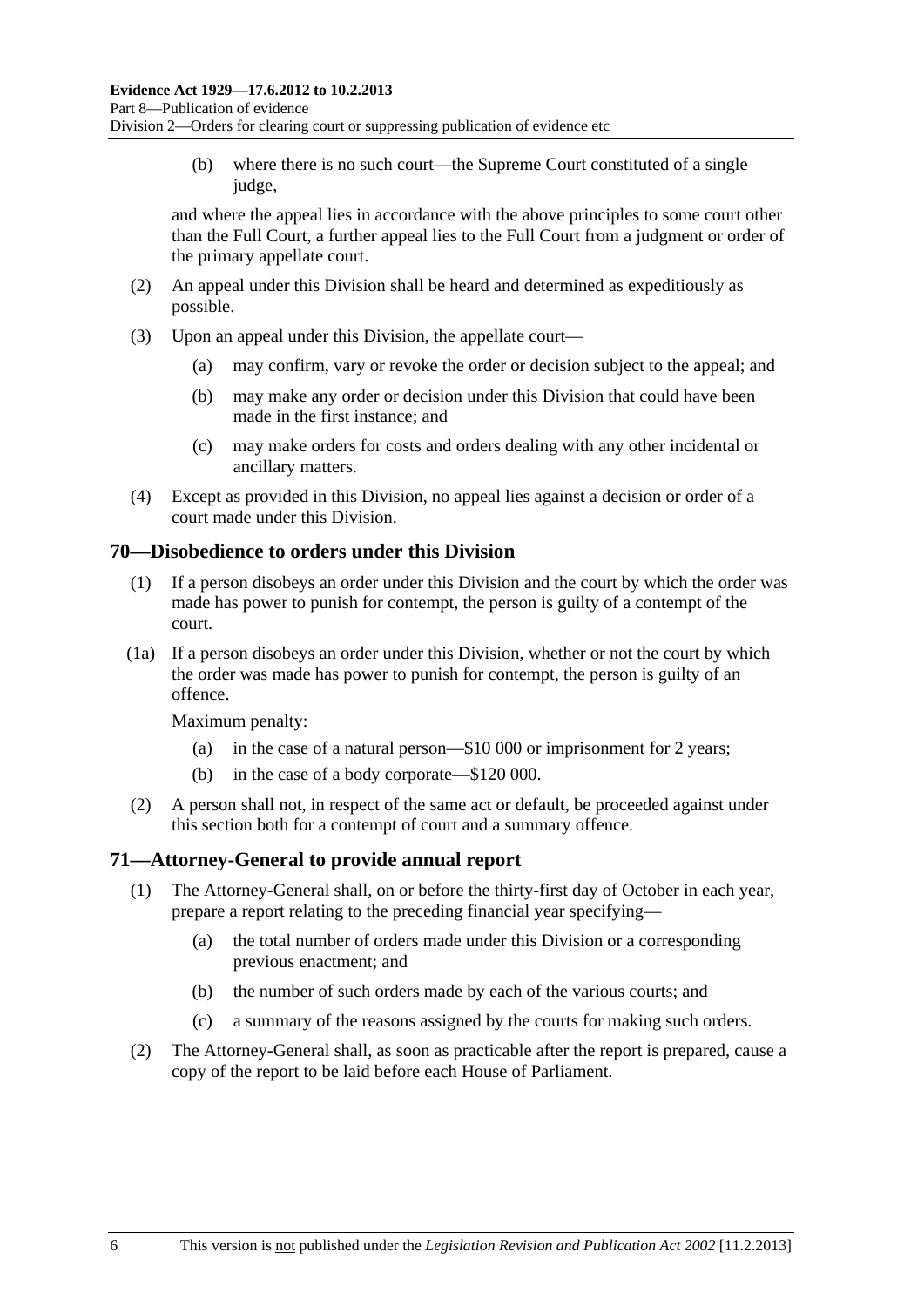# **Division 3—Sexual cases**

# **71A—Restriction on reporting proceedings relating to sexual offences**

- (1) A person shall not, before the relevant date, publish—
	- (a) any evidence given before a Magistrate or Justice in proceedings against a person charged with a sexual offence (whether the evidence is given in the course of proceedings for a summary or minor indictable offence or in a preliminary examination of an indictable offence); or
	- (b) any report on such proceedings; or
	- (c) any evidence given in, or report of, related proceedings in which the accused person is involved after the accused person is charged but before the relevant date,

unless the accused person consents to the publication.

Maximum penalty:

- (a) in the case of a natural person—\$10 000;
- (b) in the case of a body corporate—\$120 000.
- (2) A person shall not, before the relevant date, publish any statement or representation—
	- (a) by which the identity of a person who has been, or is about to be, charged with a sexual offence is revealed; or
	- (b) from which the identity of a person who has been, or is about to be, charged with a sexual offence, might reasonably be inferred,

unless the accused person consents to the publication.

Maximum penalty:

- (a) in the case of a natural person—\$10 000;
- (b) in the case of a body corporate—\$120 000.
- (4) A person shall not publish any statement or representation—
	- (a) by which the identity of a person alleged in any legal proceedings to be the victim of a sexual offence is revealed; or
	- (b) from which the identity of a person alleged in any legal proceedings to be the victim of a sexual offence might reasonably be inferred,

unless the judge authorises, or the alleged victim consents to, the publication (but no such authorisation or consent can be given where the alleged victim is a child).

Maximum penalty:

- (a) in the case of a natural person—\$10 000;
- (b) in the case of a body corporate—\$120 000.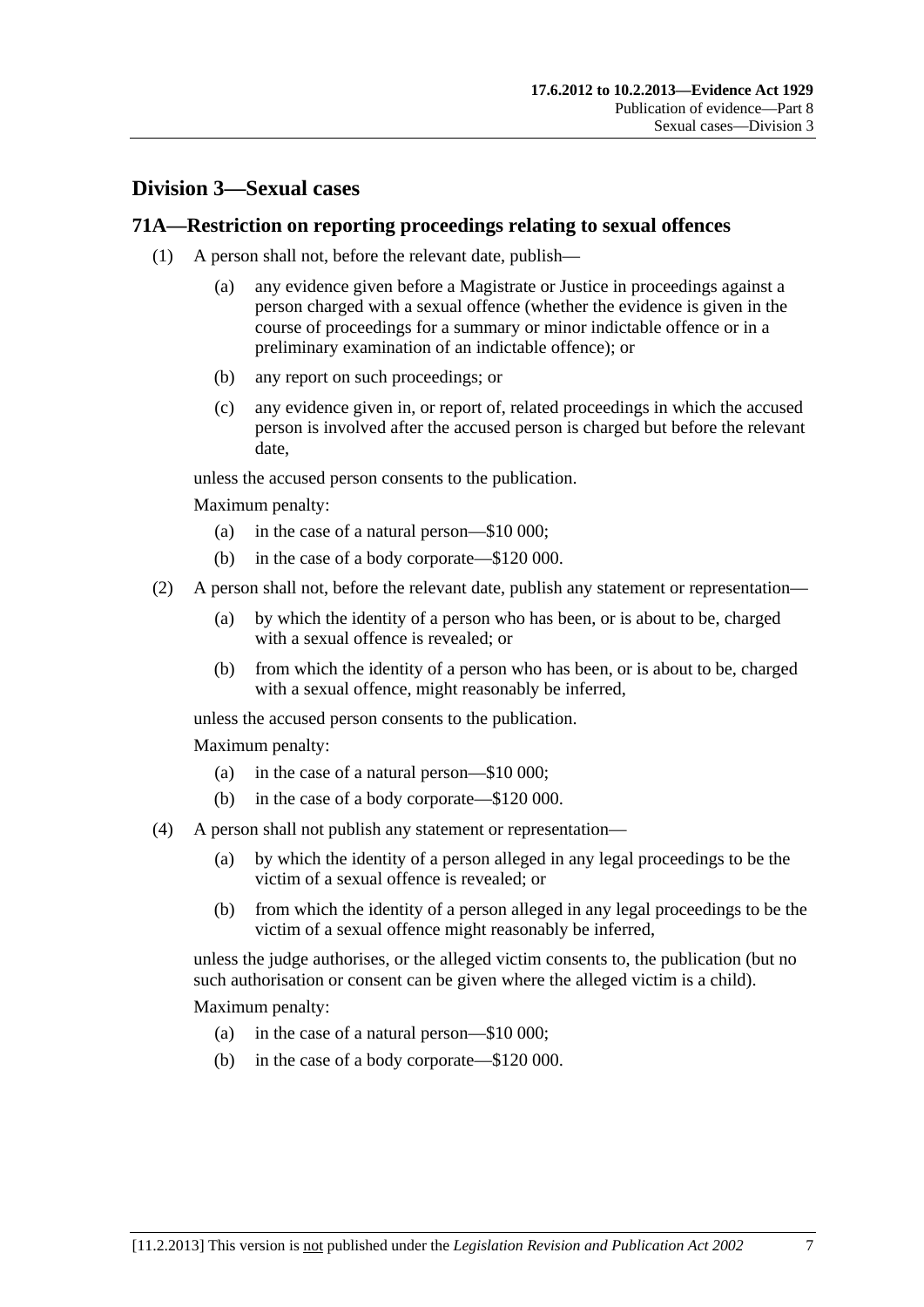<span id="page-87-0"></span>(5) In this section—

#### *relevant date* means—

- (a) in relation to a charge of a major indictable offence or a charge of a minor indictable offence for which the accused person has elected to be tried by a superior court—the date on which the accused person is committed for trial or sentence; or
- (b) in relation to a charge of any other minor indictable offence or a charge of a summary offence—the date on which a plea of guilty is entered by the accused person or the date on which the accused person is found guilty following a trial; or
- (c) in any case—the date on which the charge is dismissed or the proceedings lapse by reason of the death of the accused person, for want of prosecution, or for any other reason.

# **Division 4—Cases generally**

### **71B—Publishers required to report result of certain proceedings**

- (1) Where—
	- (a) a report of proceedings taken against a person for an offence is published;
	- (b) the report identifies the person against whom the proceedings have been taken or contains information tending to identify that person;
	- (c) the report is published before the result of the proceedings is known;
	- (d) those proceedings do not result in conviction of the person to whom the report relates of the offence with which he was charged,

the person by whom the publication is made shall, as soon as practicable after the determination of the proceedings, publish a fair and accurate report of the result of the proceedings with reasonable prominence having regard to the prominence given to the earlier report.

Maximum penalty:

- (a) in the case of a natural person—\$10 000;
- (b) in the case of a body corporate—\$120 000.
- (2) A person required under [subsection \(1\)](#page-87-0) to publish a report of the result of proceedings may apply to the Supreme Court for directions in relation to the manner in which he should comply with that subsection.
- (3) Where—
	- (a) a report of proceedings taken against a person for an offence is published;
	- (b) the report identifies the person against whom the proceedings have been taken or contains information tending to identify that person;
	- (c) the report is published after the result of the proceedings is known;
	- (d) those proceedings did not result in conviction of the person to whom the report relates of the offence with which he was charged,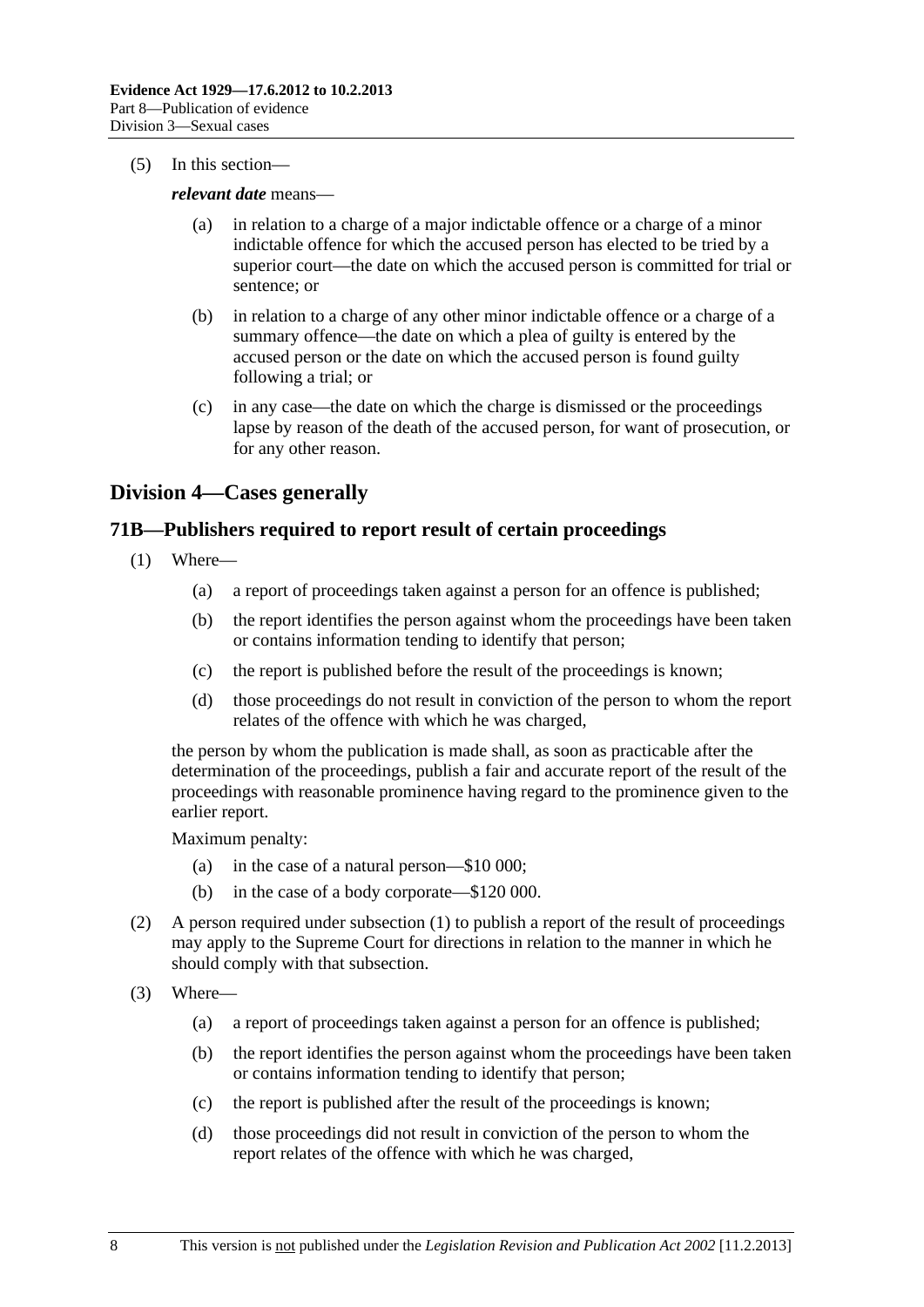the person by whom the publication is made shall include prominently in the report a statement of the result of the proceedings.

Maximum penalty:

- (a) in the case of a natural person—\$10 000;
- (b) in the case of a body corporate—\$120 000.
- (4) In this section—

*proceedings* includes, in relation to an offence, the laying of a charge of the offence.

### **71C—Restriction on reporting of proceedings following acquittals**

- (1) Where an application has been made for the reservation of a question of law arising at the trial of a person who was tried on information and acquitted, a person must not publish any report, statement or representation in relation to the application or any consequent proceedings—
	- (a) by which the identity of the acquitted person is revealed; or
	- (b) from which the identity of the acquitted person might reasonably be inferred,

unless the acquitted person consents to the publication.

Maximum penalty:

- (a) in the case of a natural person—\$10 000;
- (b) in the case of a body corporate—\$120 000.
- (2) This section does not apply to the publication in printed or electronic form of material that—
	- (a) consists solely or primarily of the reported judgements or decisions of a court or courts; or
	- (b) is of a technical nature designed primarily for use by legal practitioners.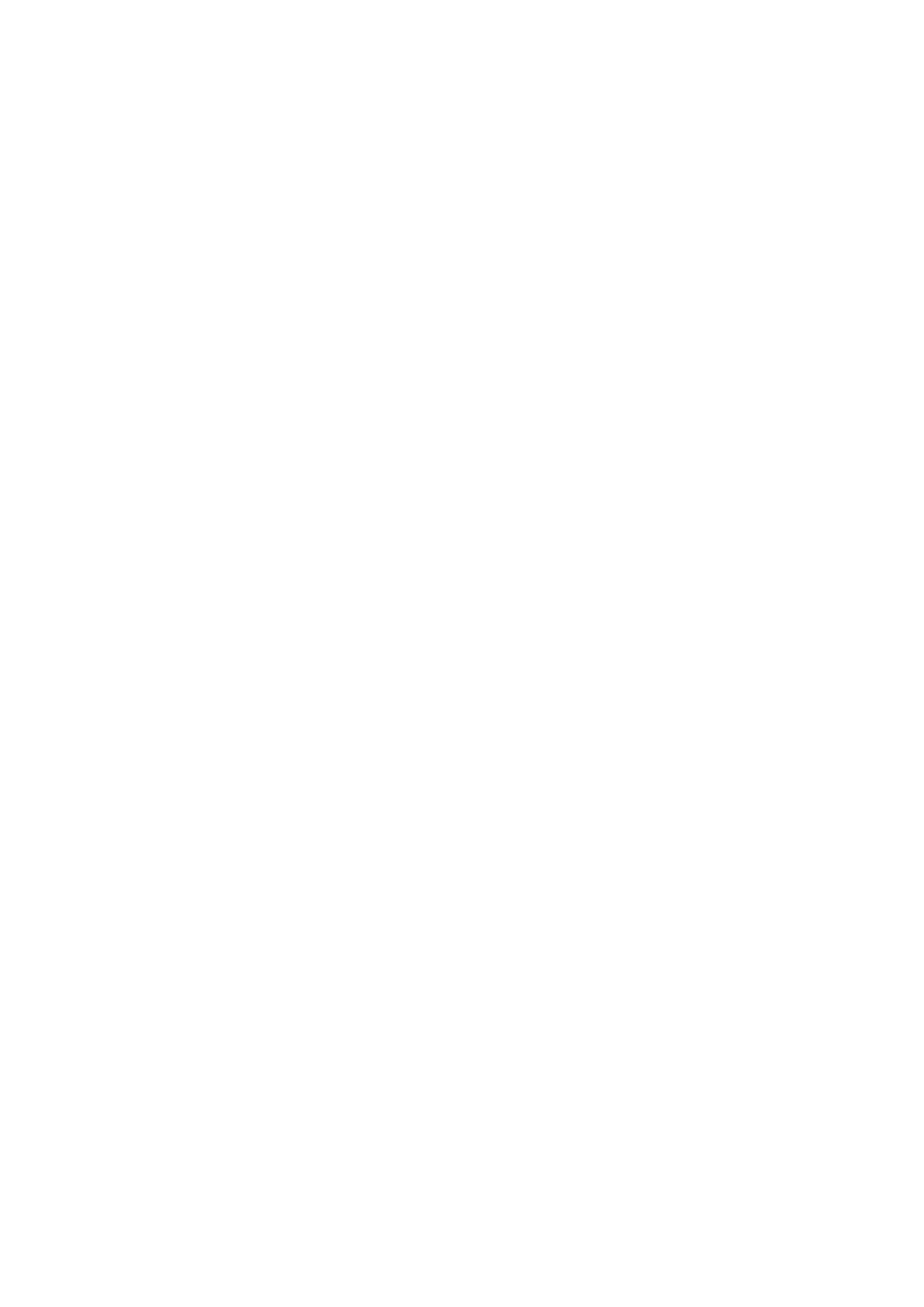# **Part 9—Miscellaneous**

# **73—Regulations**

The Governor may make such regulations as are necessary or expedient for the purposes of, or as are contemplated by, this Act.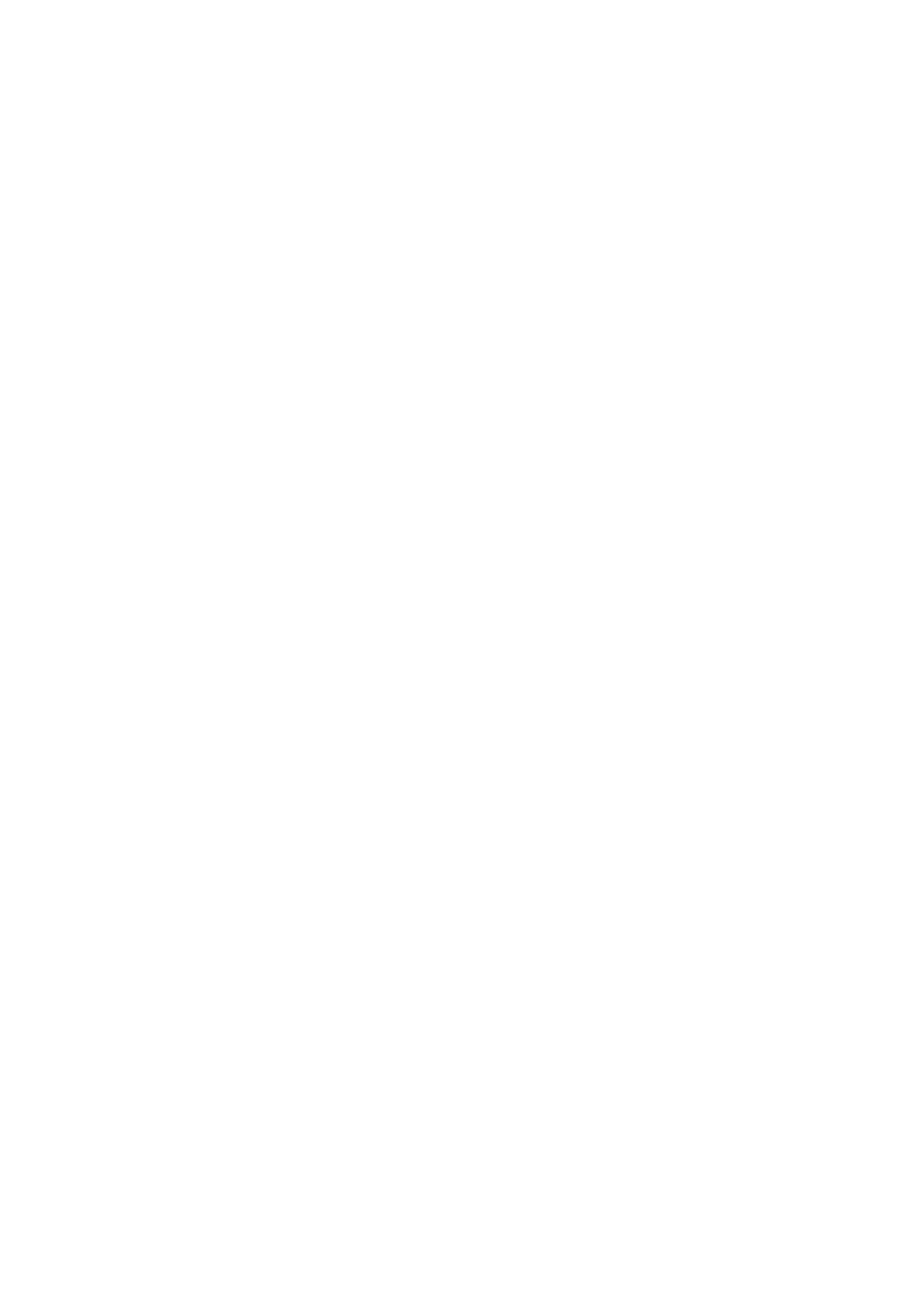| Number and year                                                   | <b>Title of Act</b>                                                                                                                          | <b>Extent of repeal</b>                                                                    |
|-------------------------------------------------------------------|----------------------------------------------------------------------------------------------------------------------------------------------|--------------------------------------------------------------------------------------------|
| Imperial 6 & 7 Vic.<br>c. 85 (adopted by<br>Ordinance 17 of 1846) | An Act for Improving the Law of Evidence                                                                                                     | The whole as the same<br>is adopted and<br>subsisting pursuant to<br>Ordinance 17 of 1846. |
| 3 of 1848                                                         | Ordinance to Facilitate the Admission of the unsworn<br>Testimony of the Aboriginal Inhabitants of South<br>Australia and the parts adjacent | The whole.                                                                                 |
| 4 of 1849                                                         | Ordinance to amend Ordinance 3 of 1848                                                                                                       | The whole.                                                                                 |
| 2 of 1852                                                         | An Act to amend the Law of Evidence                                                                                                          | The whole.                                                                                 |
| 24 of 1855–6                                                      | The Supreme Court Procedure Act 1855                                                                                                         | Sections 16 to 21<br>inclusive.                                                            |
| 13 of 1866–7                                                      | An Act for amending the Law of Evidence and<br>Practice on Criminal trials                                                                   | Sections 3 to 8<br>inclusive.                                                              |
| 3 of 1867                                                         | <b>Matrimonial Causes Act 1867</b>                                                                                                           | Section 57.                                                                                |
| 10 of 1869-70                                                     | Evidence Further Amendment Act 1869                                                                                                          | The whole.                                                                                 |
| 9 of 1872                                                         | An Act for Shortening and Explaining the Language<br>used in Acts of Parliament, and for other purposes                                      | The whole as unrepealed<br>by 1215 of 1915.                                                |
| 3 of 1873                                                         | The Telegraphic Messages Act 1873                                                                                                            | The whole.                                                                                 |
| 38 of 1876                                                        | The Criminal Law Consolidation Act 1876                                                                                                      | Sections 377 and 378.                                                                      |
| 162 of 1879                                                       | The Bankers Books Evidence Act 1879                                                                                                          | The whole.                                                                                 |
| 435 of 1888                                                       | <b>Evidence Further Amendment Act 1888</b>                                                                                                   | The whole.                                                                                 |
| 1056 of 1911                                                      | The Oaths and Affirmations Act 1911                                                                                                          | The whole.                                                                                 |
| 1287 of 1917                                                      | <b>Evidence Publication Act 1917</b>                                                                                                         | The whole.                                                                                 |
| 1669 of 1925                                                      | Evidence Amendment Act 1925                                                                                                                  | The whole.                                                                                 |

# **Schedule 1—Acts repealed or amended**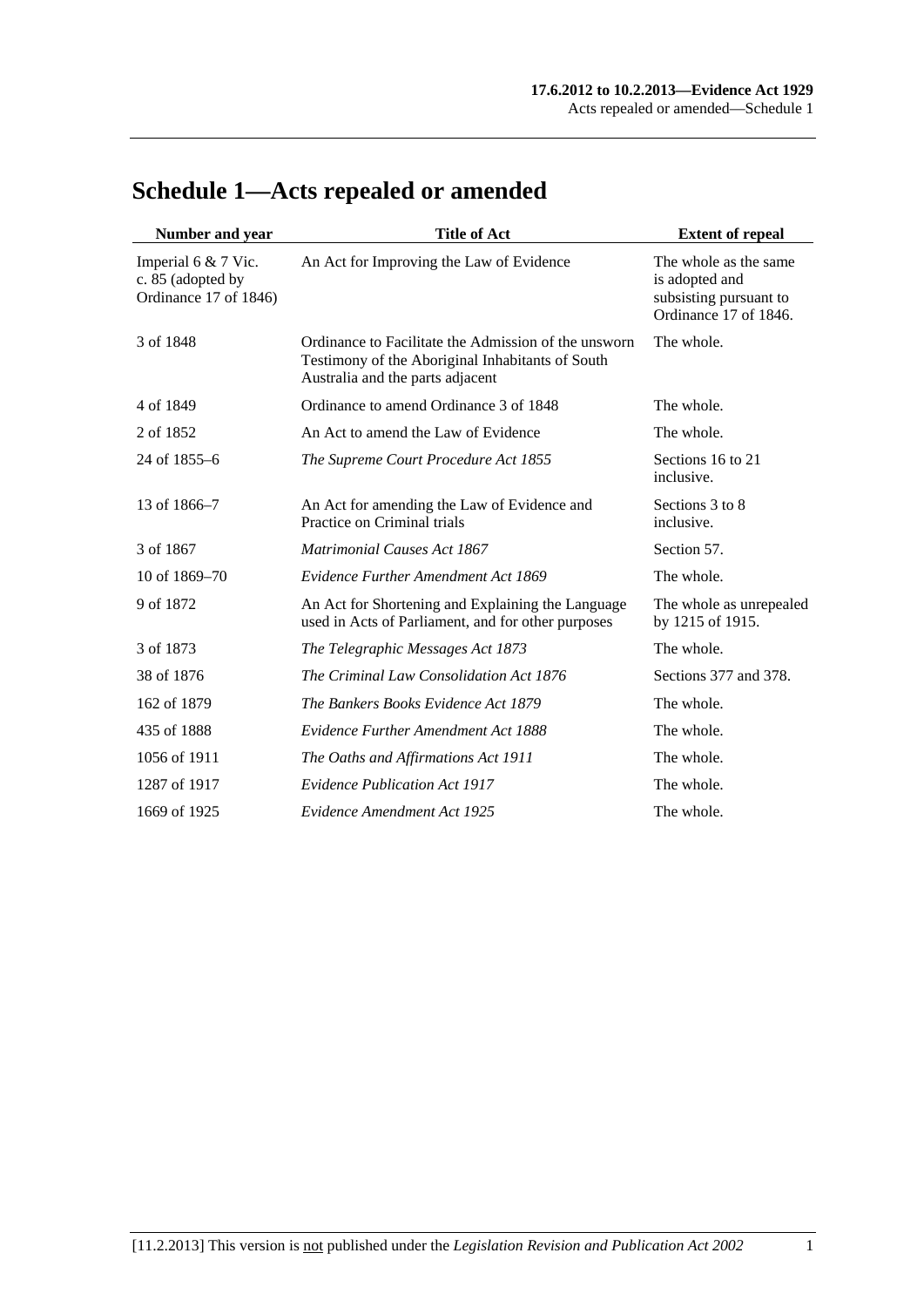#### **Evidence Act 1929—17.6.2012 to 10.2.2013**

Schedule 4—Affidavit about proof of identity of person convicted in another State or Territory

# **Schedule 4—Affidavit about proof of identity of person convicted in another State or Territory**

South Australia

|                | [In the]<br>Court]                     |                                                                                                                                                                                                                                                                               |
|----------------|----------------------------------------|-------------------------------------------------------------------------------------------------------------------------------------------------------------------------------------------------------------------------------------------------------------------------------|
|                | or as the case may be]                 |                                                                                                                                                                                                                                                                               |
|                |                                        | a fingerprint expert attached to the Police Department of the State [or Territory] of                                                                                                                                                                                         |
| $\mathbf{1}$   |                                        | I have examined the fingerprint card now produced and shown to me marked "A". The<br>fingerprints on the said card are identical with those on a fingerprint card portion of the                                                                                              |
| $\overline{2}$ | of the offences set out below, namely: |                                                                                                                                                                                                                                                                               |
|                | the dates of the convictions]          | [Here insert description of offences, the Courts in which the convictions took place and                                                                                                                                                                                      |
| 3              |                                        | From an examination of the said records I believe that the person referred to as having<br>been convicted, in the document(s) now shown to me and marked respectively "B" ["C",<br>"D" etc], is identical with the person whose fingerprints are on the said card marked "A". |
|                |                                        |                                                                                                                                                                                                                                                                               |
|                |                                        |                                                                                                                                                                                                                                                                               |
|                |                                        |                                                                                                                                                                                                                                                                               |
| Before me      |                                        |                                                                                                                                                                                                                                                                               |

A person having authority to take affidavits in the State [or Territory] in which the affidavit is sworn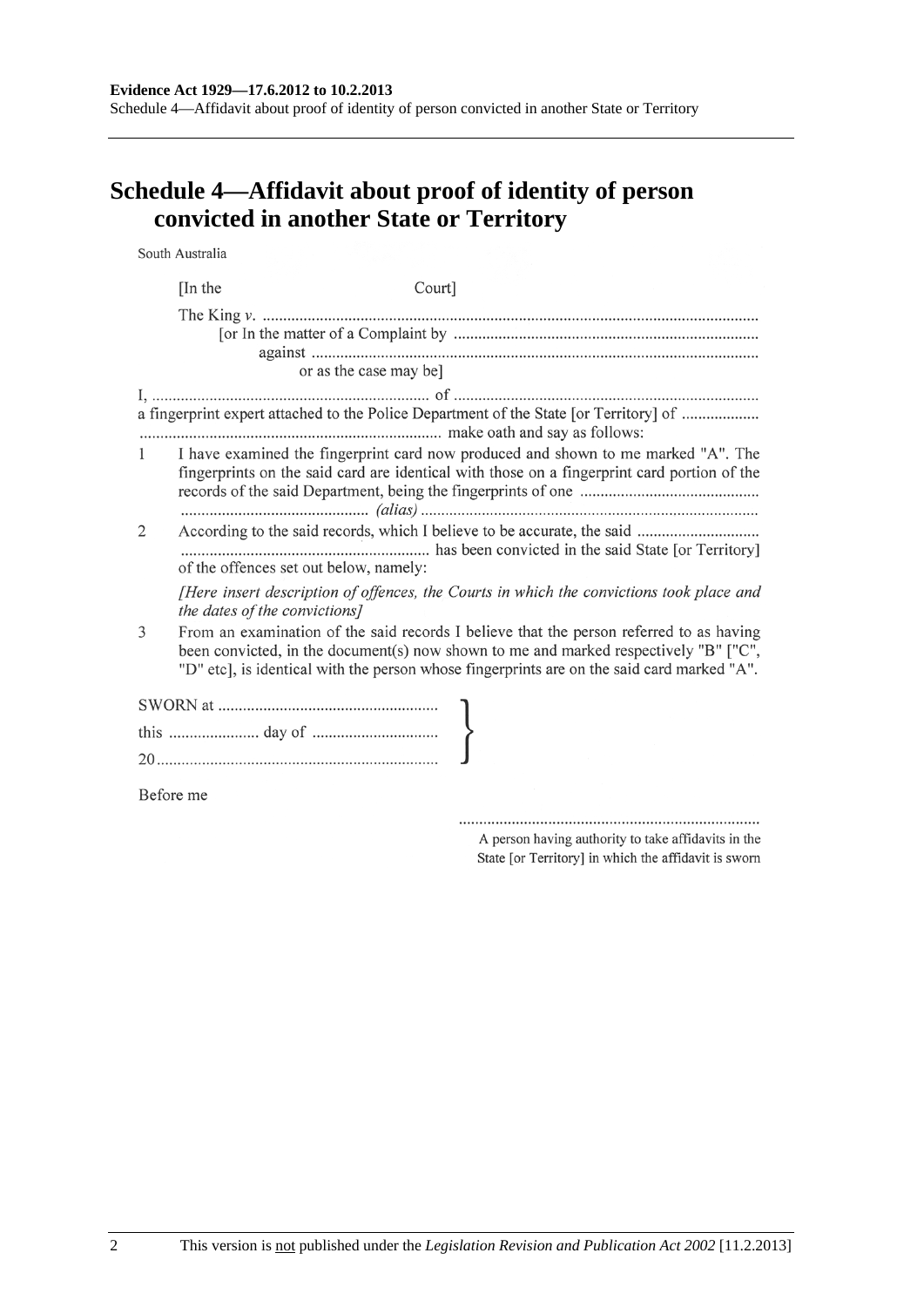# **Legislative history**

# **Notes**

• This version is comprised of the following:

| Part 1    | 17.6.2012                  |
|-----------|----------------------------|
| Part 2    | 9.12.2011                  |
| Part 3    | 17.6.2012                  |
| Part 4    | 18.1.2007                  |
| Part 5    | 1.1.2003 (Reprint No 13)   |
| Part 6    | 24.11.2003 (Reprint No 15) |
| Part 6A   | 1.1.2003 (Reprint No 13)   |
| Part 6B   | 1.1.2003 (Reprint No 13)   |
| Part 6C   | 23.11.2008                 |
| Part 7    | 23.11.2008                 |
| Part 8    | 23.11.2008                 |
| Part 9    | 1.1.2003 (Reprint No 13)   |
| Schedules | 24.11.2003 (Reprint No 15) |
|           |                            |

- Amendments of this version that are uncommenced are not incorporated into the text.
- Please note—References in the legislation to other legislation or instruments or to titles of bodies or offices are not automatically updated as part of the program for the revision and publication of legislation and therefore may be obsolete.
- Earlier versions of this Act (historical versions) are listed at the end of the legislative history.
- For further information relating to the Act and subordinate legislation made under the Act see the Index of South Australian Statutes or www.legislation.sa.gov.au.

# **Principal Act and amendments**

New entries appear in bold.

| Year    | N <sub>0</sub> | Title                                | Assent     | Commencement |
|---------|----------------|--------------------------------------|------------|--------------|
| 1929    | 1907           | Evidence Act 1929                    | 30.10.1929 | 30.10.1929   |
| 1933    | 2110           | Evidence Act Amendment Act 1933      | 31.8.1933  | 31.8.1933    |
| 1940    | 40             | Evidence Act Amendment Act 1940      | 28.11.1940 | 28.11.1940   |
| 1941 27 |                | Evidence Act Amendment Act 1941      | 13.11.1941 | 13.11.1941   |
| 1945 29 |                | Evidence Act Amendment Act 1945      | 3.1.1946   | 3.1.1946     |
| 1947 5  |                | Evidence Act Amendment Act 1947      | 2.10.1947  | 2.10.1947    |
| 1949    | 36             | Evidence Act Amendment Act 1949      | 24.11.1949 | 24.11.1949   |
| 1952 42 |                | <i>Statute Law Revision Act 1952</i> | 4.12.1952  | 4.12.1952    |
| 1955    | 26             | Evidence Act Amendment Act 1955      | 1.12.1955  | 1.12.1955    |
| 1957    | 36             | Evidence Act Amendment Act 1957      | 14.11.1957 | 14.11.1957   |
| 1960    | 25             | Evidence Act Amendment Act 1960      | 27.10.1960 | 27.10.1960   |
| 1968    | 46             | Evidence Act Amendment Act 1968      | 19.12.1968 | 19.12.1968   |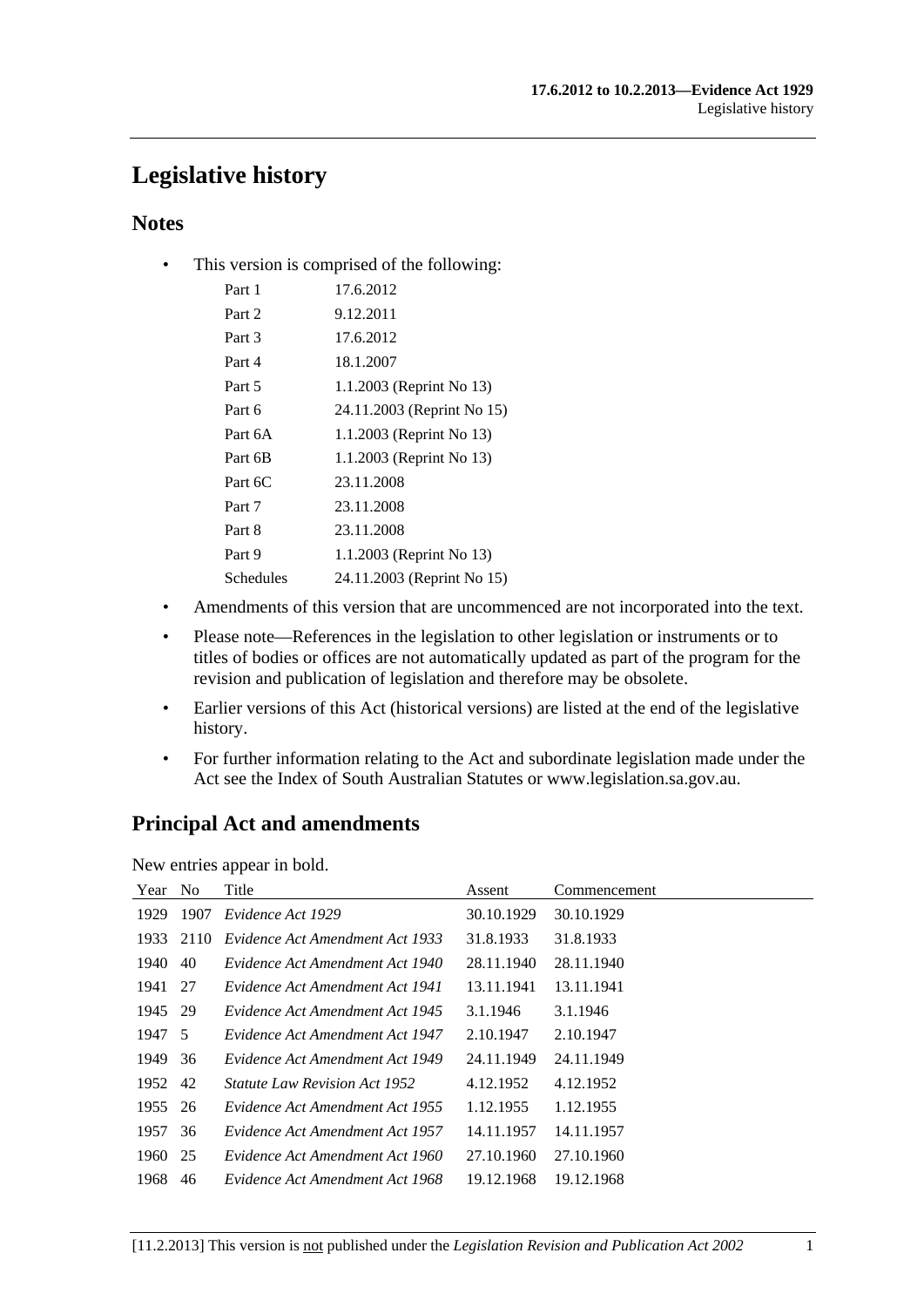| 1969    | 72  | Evidence Act Amendment Act 1969                                                  | 11.12.1969 | 31.8.1970 (Gazette 20.8.1970 p701)                  |
|---------|-----|----------------------------------------------------------------------------------|------------|-----------------------------------------------------|
| 1972    | 53  | Evidence Act Amendment Act 1972                                                  | 27.4.1972  | 1.2.1973 (Gazette 1.2.1973 p377)                    |
| 1972    | 54  | <b>Local and District Criminal Courts</b><br><b>Act Amendment Act 1972</b>       | 27.4.1972  | 9.11.1972 (Gazette 9.11.1972 p2252)                 |
| 1974    | 71  | Evidence Act Amendment Act 1974                                                  | 17.10.1974 | 28.11.1974 (Gazette 28.11.1974 p3372)               |
| 1976    | 84  | Evidence Act Amendment Act 1976                                                  | 9.12.1976  | 9.12.1976                                           |
| 1978    | 65  | Evidence Act Amendment Act 1978                                                  | 28.9.1978  | 28.9.1978                                           |
| 1979    | 9   | Evidence Act Amendment Act 1979                                                  | 1.3.1979   | 1.3.1979                                            |
| 1982    | 40  | Evidence Act Amendment Act 1982                                                  | 22.4.1982  | 6.5.1982 (Gazette 6.5.1982 p1438)                   |
| 1983    | 47  | Evidence Act Amendment Act 1983                                                  | 16.6.1983  | 16.6.1983                                           |
| 1983    | 55  | Evidence Act Amendment Act<br>$(No. 2)$ 1983                                     | 16.6.1983  | 1.8.1983 (Gazette 7.7.1983 p5)                      |
| 1984    | 24  | Evidence Act Amendment Act 1984                                                  | 10.5.1984  | 10.5.1984                                           |
| 1984    | 56  | Statutes Amendment (Oaths and<br>Affirmations) Act 1984                          | 24.5.1984  | 1.7.1984 (Gazette 28.6.1984 p1897)                  |
| 1984    | 90  | Evidence Act Amendment Act<br>$(No. 2)$ 1984                                     | 29.11.1984 | 1.1.1985 (Gazette 13.12.1984 p1811)                 |
| 1984    | 107 | Evidence Act Amendment Act<br>$(No. 3)$ 1984                                     | 20.12.1984 | 20.12.1984                                          |
| 1985    | 96  | Evidence Act Amendment Act 1985                                                  | 1.11.1985  | 1.12.1985 (Gazette 7.11.1985 p1361)                 |
| 1986    | 107 | Evidence Act Amendment Act 1986                                                  | 18.12.1986 | 5.4.1987 (Gazette 26.2.1987 p434)                   |
| 1988    | 32  | Evidence Act Amendment Act 1988                                                  | 21.4.1988  | 1.5.1988 (Gazette 28.4.1988 p1066)                  |
| 1988    | 45  | Evidence Act Amendment Act<br>$(No. 2)$ 1988                                     | 5.5.1988   | 5.5.1988                                            |
| 1989    | 43  | Evidence Act Amendment Act 1989                                                  | 4.5.1989   | 15.5.1989 (Gazette 11.5.1989 p1250)                 |
| 1990    | 72  | Evidence Act Amendment Act 1990                                                  | 20.12.1990 | 20.12.1990                                          |
| 1991    | 41  | Evidence Amendment Act 1991                                                      | 31.10.1991 | 16.7.1992 (Gazette 16.7.1992 p622)                  |
| 1991    | 49  | <b>Director of Public Prosecutions</b><br>Act 1991                               | 21.11.1991 | 6.7.1992 (Gazette 25.6.1992 p1869)                  |
| 1992    | 26  | <b>Statutes Amendment (Attorney-</b><br>General's Portfolio) Act 1992            | 14.5.1992  | 6.7.1992 (Gazette 2.7.1992 p209)                    |
| 1992 76 |     | <b>Statutes Amendment (Right of Reply)</b><br>Act 1992                           | 26.11.1992 | s 5-1.1.1993 (Gazette 10.12.1992<br><i>p1752</i> )  |
| 1993    | 37  | Evidence (Miscellaneous)<br>Amendment Act 1993                                   | 13.5.1993  | 15.7.1993 (Gazette 15.7.1993 p520)                  |
| 1993    | 53  | Evidence (Vulnerable Witnesses)<br>Amendment Act 1993                            | 27.5.1993  | 1.9.1993 (Gazette 15.7.1993 p520)                   |
| 1994    | 59  | Criminal Law Consolidation<br>(Felonies and Misdemeanours)<br>Amendment Act 1994 | 27.10.1994 | 1.1.1995 (Gazette 8.12.1994 p1942)                  |
| 1995    | 27  | <b>Statutes Amendment (Attorney-</b><br>General's Portfolio) Act 1995            | 27.4.1995  | s 13-10.7.1995 (Gazette 29.6.1995<br><i>p</i> 2973) |
| 1996    | 26  | Evidence (Settlement Negotiations)<br>Amendment Act 1996                         | 2.5.1996   | 2.5.1996                                            |
| 1997    | 59  | <b>Statutes Amendment (Attorney-</b><br>General's Portfolio) Act 1997            | 31.7.1997  | Pt 4 (s 6)-14.9.1997 (Gazette<br>11.9.1997 p704)    |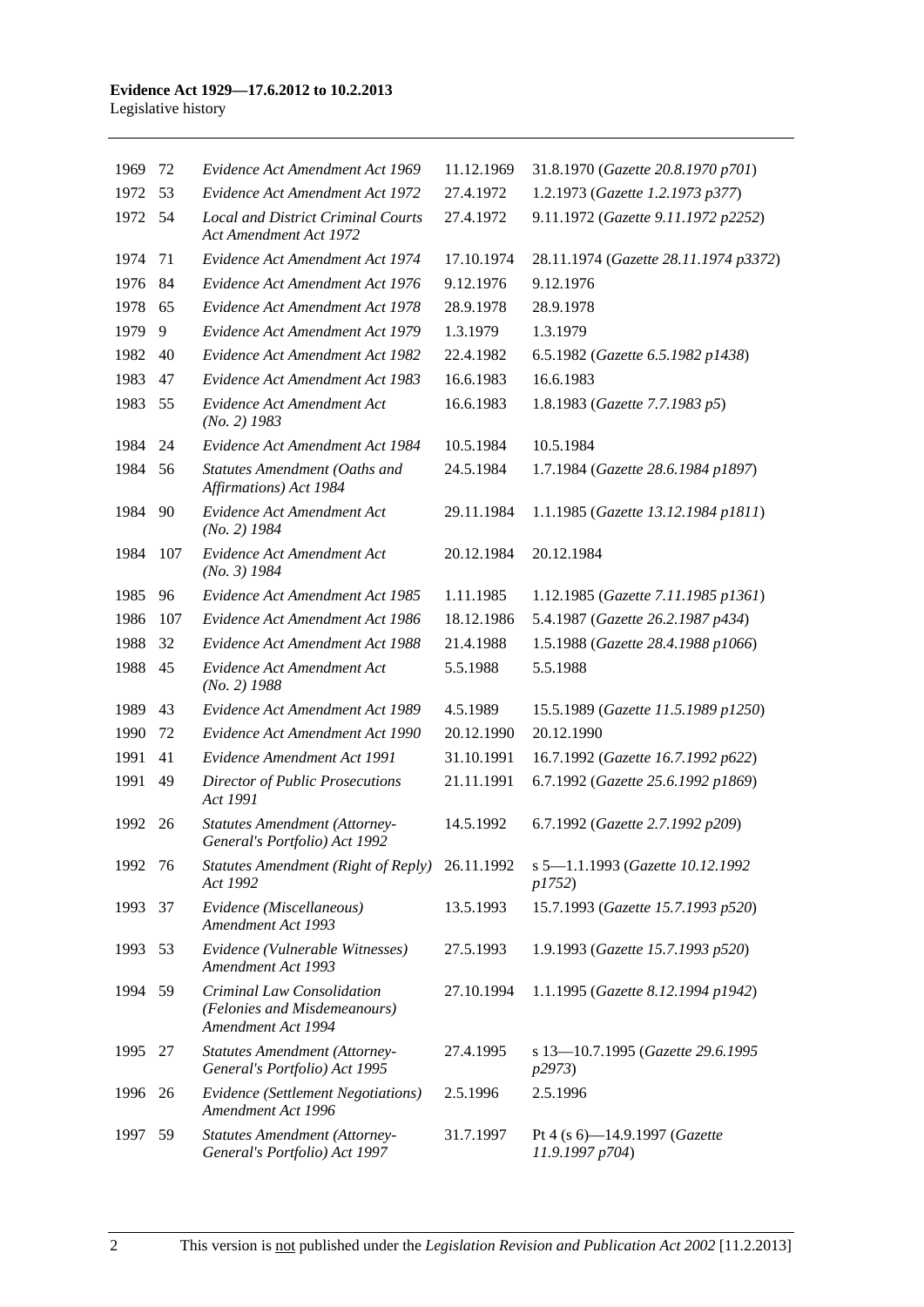| 1998    | - 9 | Evidence (Use of Audio and Audio<br>Visual Links) Amendment Act 1998               | 2.4.1998   | 27.6.1999 (Gazette 17.6.1999 p3090)                                                                                                                                                                                                                       |
|---------|-----|------------------------------------------------------------------------------------|------------|-----------------------------------------------------------------------------------------------------------------------------------------------------------------------------------------------------------------------------------------------------------|
| 1999    | 17  | Evidence (Confidential<br>Communications) Amendment<br>Act 1999                    | 1.4.1999   | 27.6.1999 (Gazette 17.6.1999 p3090)                                                                                                                                                                                                                       |
| 1999    | 18  | Evidence (Miscellaneous)<br>Amendment Act 1999                                     | 1.4.1999   | 27.6.1999 (Gazette 17.6.1999 p3090)                                                                                                                                                                                                                       |
| 1999    | 33  | <b>Financial Sector Reform (South</b><br>Australia) Act 1999                       | 17.6.1999  | Sch (item $21$ )—1.7.1999 being the date<br>specified under s 3(16) of the Financial<br>Sector Reform (Amendments and<br>Transitional Provisions) Act (No. 1)<br>1999 of the Commonwealth as the<br>transfer date for the purposes of that<br>Act: $s(2)$ |
| 2000 57 |     | <b>Statutes Amendment and Repeal</b><br>(Attorney-General's Portfolio)<br>Act 2000 | 20.7.2000  | Pt 11 (s 25)-14.8.2000 (Gazette<br>10.8.2000 p444)                                                                                                                                                                                                        |
| 2002    | 32  | Legislation Revision and Publication 28.11.2002<br>Act 2002                        |            | Sch (cl 2)-1.1.2003 (Gazette<br>19.12.2002 p4735)                                                                                                                                                                                                         |
| 2002    | 33  | <b>Statutes Amendment (Attorney-</b><br>General's Portfolio) Act 2002              | 28.11.2002 | Pt 6 (ss 8 & 9)-3.3.2003 (Gazette<br>27.2.2003 p807)                                                                                                                                                                                                      |
| 2003    | 33  | Coroners Act 2003                                                                  | 31.7.2003  | Sch (cll 10-12)-1.7.2005 (Gazette<br>23.6.2005 p1899)                                                                                                                                                                                                     |
| 2003    | 44  | <b>Statute Law Revision Act 2003</b>                                               | 23.10.2003 | Sch 1-24.11.2003 (Gazette 13.11.2003)<br>p4048)                                                                                                                                                                                                           |
| 2005    | 50  | Defamation Act 2005                                                                | 27.10.2005 | Sch 1 (cl 5)-1.1.2006: s 2                                                                                                                                                                                                                                |
| 2006    | 17  | <b>Statutes Amendment (New Rules of</b><br>Civil Procedure) Act 2006               | 6.7.2006   | Pt 31 (ss 113-118)-4.9.2006 (Gazette<br>17.8.2006 p2831)                                                                                                                                                                                                  |
| 2006    | 30  | Evidence (Suppression Orders)<br>Amendment Act 2006                                | 23.11.2006 | 1.4.2007 (Gazette 29.3.2007 p929)                                                                                                                                                                                                                         |
| 2006    | 33  | Evidence (Use of Audio and Audio<br>Visual Links) Amendment Act 2006               | 30.11.2006 | 1.4.2007 (Gazette 22.3.2007 p864)                                                                                                                                                                                                                         |
| 2006    | 43  | <b>Statutes Amendment (Domestic</b><br>Partners) Act 2006                          | 14.12.2006 | Pt 33 (s 97)-1.6.2007 (Gazette<br>26.4.2007 p1352)                                                                                                                                                                                                        |
| 2006    | 44  | <b>Statutes Amendment (Justice</b><br>Portfolio) Act 2006                          | 14.12.2006 | Pt 13 (s 21)-18.1.2007 (Gazette<br>18.1.2007 p234)                                                                                                                                                                                                        |
| 2007    | 48  | <b>Statutes Amendment (Victims of</b><br>Crime) Act 2007                           | 8.11.2007  | Pt 4 (s 6)-17.7.2008 (Gazette<br>17.7.2008 p3372)                                                                                                                                                                                                         |
| 2008    | 7   | Statutes Amendment (Evidence and<br>Procedure) Act 2008                            | 17.4.2008  | Pt 4 (ss 10-22)-23.11.2008 (Gazette<br>20.11.2008 p5171) except new ss 13A,<br>13C & 13D (as inserted by s 12)—<br>4.10.2009 (Gazette 1.10.2009 p4764)                                                                                                    |
| 2008    | 10  | Criminal Law Consolidation (Rape<br>and Sexual Offences) Amendment<br>Act 2008     | 17.4.2008  | Sch 1 (cl 5)-23.11.2008 (Gazette<br>20.11.2008 p5171)                                                                                                                                                                                                     |
| 2009    | 85  | Intervention Orders (Prevention of<br>Abuse) Act 2009                              | 10.12.2009 | Sch 1 (cl 14)-9.12.2011 (Gazette<br>20.10.2011 p4269)                                                                                                                                                                                                     |
| 2011    | 34  | Evidence (Discreditable Conduct)<br>Amendment Act 2011                             | 22.9.2011  | Pt 2 (s 4) & Sch 1-1.6.2012 (Gazette<br>31.5.2012 p2637)                                                                                                                                                                                                  |
| 2012 12 |     | <b>Statutes Amendment (Serious and</b><br><b>Organised Crime) Act 2012</b>         | 10.5.2012  | Pt 8 (ss 40-42)-17.6.2012 (Gazette<br>14.6.2012 p2756)                                                                                                                                                                                                    |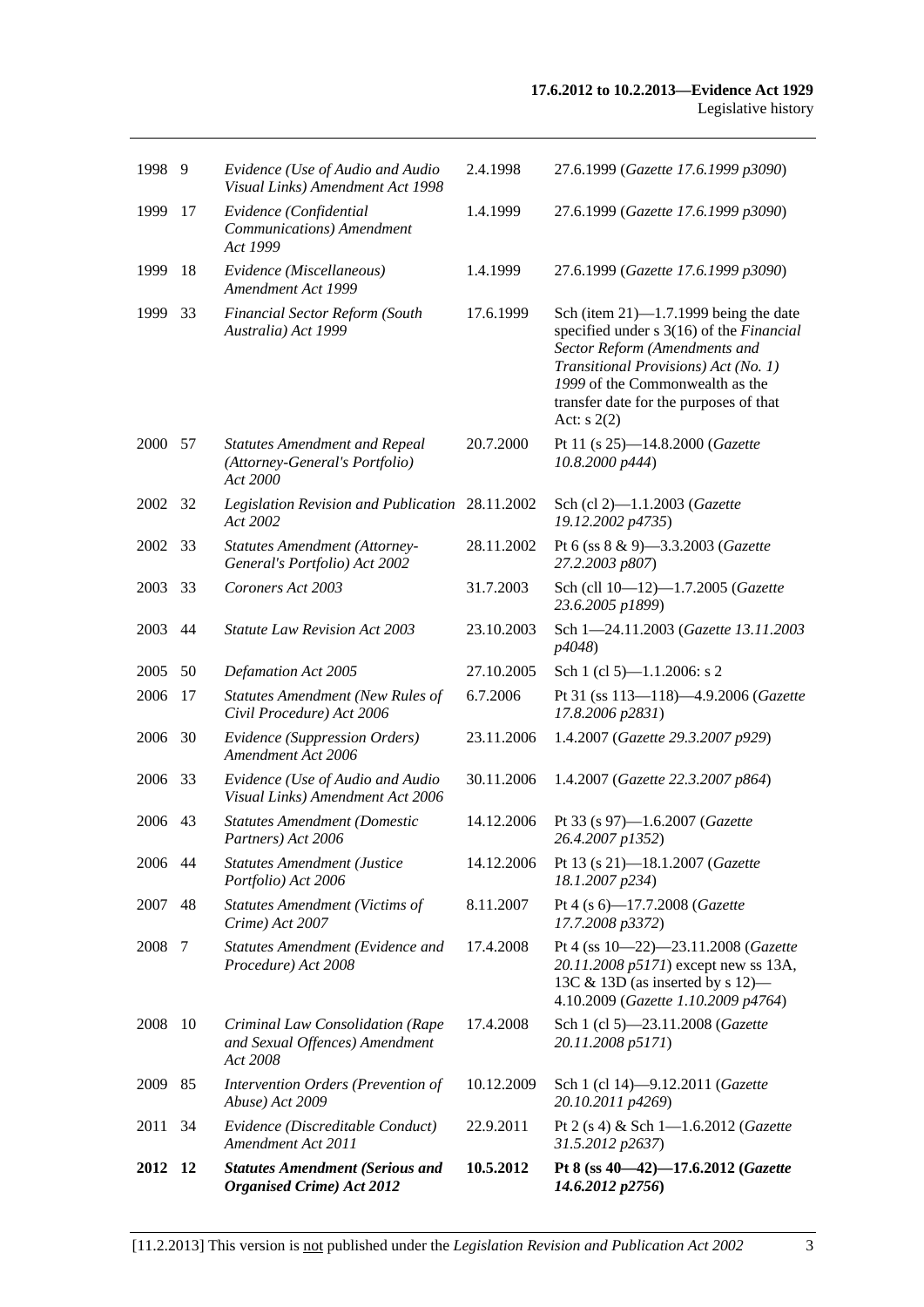| 2012 44 | Evidence (Reporting on Sexual | 22.11.2012 11.2.2013 ( <i>Gazette 7.2.2013 p262</i> ) |
|---------|-------------------------------|-------------------------------------------------------|
|         | Offences) Amendment Act 2012  |                                                       |

# **Provisions amended since 3 February 1976**

 • Legislative history prior to 3 February 1976 appears in marginal notes and footnotes included in the consolidation of this Act contained in Volume 3 of The Public General Acts of South Australia 1837-1975 at page 790.

New entries appear in bold.

Entries that relate to provisions that have been deleted appear in italics.

| Provision                             | How varied                                                            | Commencement |
|---------------------------------------|-----------------------------------------------------------------------|--------------|
| Pt1                                   |                                                                       |              |
| s <sub>2</sub>                        | amended by $40/1982 s3$                                               | 6.5.1982     |
|                                       | omitted under Legislation Revision and<br><b>Publication Act 2002</b> | 1.1.2003     |
| s <sub>4</sub>                        |                                                                       |              |
| bank                                  | deleted by $40/1982$ s 4                                              | 6.5.1982     |
| banker                                | deleted by $40/1982$ s 4                                              | 6.5.1982     |
| banker's book                         | deleted by $40/1982 s 4$                                              | 6.5.1982     |
| child                                 | inserted by $32/1988$ s $3(a)$                                        | 1.5.1988     |
| court                                 | substituted by $56/1984$ s $3(a)$                                     | 1.7.1984     |
| domestic partner                      | inserted by $7/2008$ s $10(1)$                                        | 23.11.2008   |
| electric telegraph                    | amended by 9/1979 s 2                                                 | 1.3.1979     |
| mental disability                     | inserted by $7/2008$ s $10(2)$                                        | 23.11.2008   |
| serious offence<br>against the person | inserted by $7/2008$ s $10(2)$                                        | 23.11.2008   |
| sexual offence                        | inserted by 84/1976 s 2                                               | 9.12.1976    |
|                                       | amended by 26/1992 s 7                                                | 6.7.1992     |
|                                       | amended by 10/2008 Sch 1 cl 5                                         | 23.11.2008   |
| spouse                                | inserted by $7/2008$ s $10(3)$                                        | 23.11.2008   |
| statement                             | inserted by $12/2012$ s $40(1)$                                       | 17.6.2012    |
| sworn evidence                        | inserted by 18/1999 s 3                                               | 27.6.1999    |
| telegraph station                     | amended by 9/1979 s 2                                                 | 1.3.1979     |
| vulnerable witness                    | inserted by $7/2008$ s $10(4)$                                        | 23.11.2008   |
|                                       | amended by 12/2012 s 40(2)                                            | 17.6.2012    |
| young child                           | inserted by $32/1988$ s $3(b)$                                        | 1.5.1988     |
| Pt 2                                  |                                                                       |              |
| s <sub>6</sub>                        | substituted by $56/1984$ s $3(b)$                                     | 1.7.1984     |
| s(6(3))                               | substituted by 18/1999 s 4                                            | 27.6.1999    |
| s 6(4)                                | substituted by 33/2002 s 8                                            | 3.3.2003     |
| s 7                                   | substituted by $56/1984$ s 3(b)                                       | 1.7.1984     |
| $s\,\delta$                           | deleted by $56/1984 s 3(b)$                                           | 1.7.1984     |
| s 9                                   | amended by 32/1988 s 4                                                | 1.5.1988     |
|                                       | substituted by 18/1999 s 5                                            | 27.6.1999    |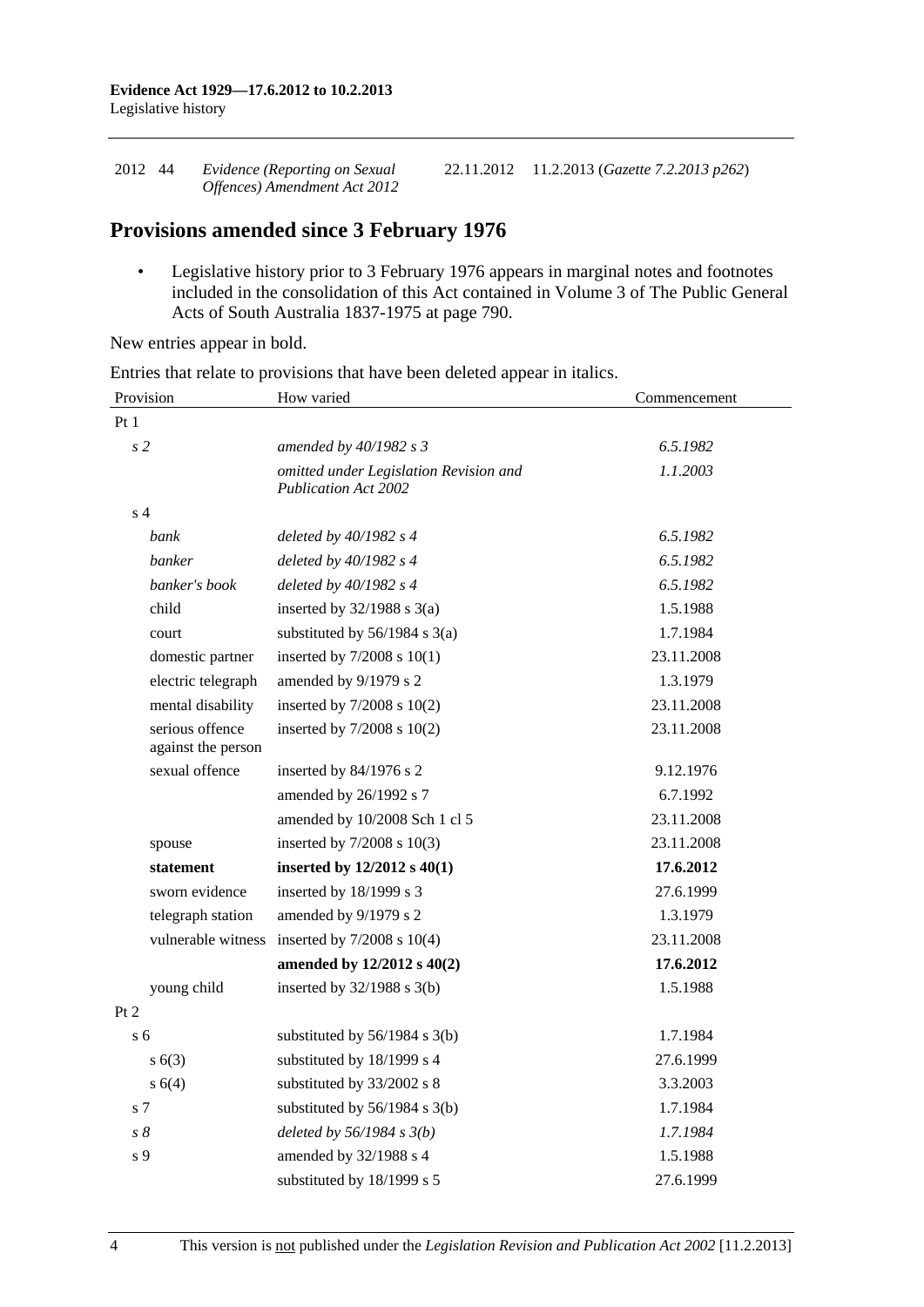| $s\,9(4)$                                | amended by 7/2008 s 11                               | 23.11.2008 |
|------------------------------------------|------------------------------------------------------|------------|
| s 12                                     | substituted by 32/1988 s 5                           | 1.5.1988   |
| s $12(1)$ —(3)                           | deleted by 18/1999 s 6                               | 27.6.1999  |
| s 12A                                    | inserted by 37/1993 s 3                              | 15.7.1993  |
|                                          | substituted by 18/1999 s 7                           | 27.6.1999  |
|                                          | substituted by 7/2008 s 12                           | 23.11.2008 |
| s 13 before<br>substitution by<br>7/2008 | deleted by 32/1988 s 5                               | 1.5.1988   |
|                                          | inserted by $53/1993$ s 3                            | 1.9.1993   |
| s 13(4)                                  | amended by 18/1999 s 8                               | 27.6.1999  |
| s 13                                     | substituted by 7/2008 s 12                           | 23.11.2008 |
| s 13A                                    | inserted by 7/2008 s 12                              | 4.10.2009  |
| s 13B                                    | inserted by 7/2008 s 12                              | 23.11.2008 |
| s 13B(1)                                 | amended by 85/2009 Sch 1 cl 14(1)                    | 9.12.2011  |
| $s$ 13B(2)                               | deleted by 85/2009 Sch 1 cl 14(2)                    | 9.12.2011  |
| s 13B(5)                                 |                                                      |            |
| offence to which<br>this section applies | amended by 85/2009 Sch 1 cl 14(3)                    | 9.12.2011  |
| ss 13C and 13D                           | inserted by 7/2008 s 12                              | 4.10.2009  |
| s 14                                     | inserted by 107/1986 s 3                             | 5.4.1987   |
| s 14(1a)                                 | inserted by 18/1999 s 9                              | 27.6.1999  |
| s 18                                     |                                                      |            |
| s 18(1)                                  | s 18 amended by 47/1983 s 2(a)–(d)                   | 16.6.1983  |
|                                          | s 18 redesignated as s $18(1)$ by $47/1983$ s $2(e)$ | 16.6.1983  |
|                                          | amended by $55/1983$ s $3(a)$ , (b)                  | 1.8.1983   |
|                                          | III and IV deleted by $55/1983$ s $3(c)$             | 1.8.1983   |
|                                          | amended by 44/2003 s 3(1) (Sch 1)                    | 24.11.2003 |
| s $18(2)$ and $(3)$                      | inserted by $47/1983$ s $2(e)$                       | 16.6.1983  |
|                                          | amended by 44/2003 s 3(1) (Sch 1)                    | 24.11.2003 |
| s 18A                                    | inserted by 47/1983 s 3                              | 16.6.1983  |
|                                          | substituted by 96/1985 s 3                           | 1.12.1985  |
|                                          | substituted by 18/1999 s 10                          | 27.6.1999  |
| ss 19 and 20                             | deleted by 76/1992 s 5                               | 1.1.1993   |
| s 21                                     | substituted by 55/1983 s 4                           | 1.8.1983   |
| $s\ 21(3a)$                              | inserted by 37/1993 s 4                              | 15.7.1993  |
| $s \, 21(5)$                             | substituted by 27/1995 s 13                          | 10.7.1995  |
| $s\,21(7)$                               |                                                      |            |
| close relative                           | amended by 43/2006 s 97(1)                           | 1.6.2007   |
| domestic partner                         | inserted by $43/2006$ s $97(2)$                      | 1.6.2007   |
|                                          | deleted by 7/2008 s 13                               | 23.11.2008 |
| spouse                                   | substituted by $43/2006$ s $97(2)$                   | 1.6.2007   |
|                                          | deleted by 7/2008 s 13                               | 23.11.2008 |
| s 23                                     | amended by 44/2003 s 3(1) (Sch 1)                    | 24.11.2003 |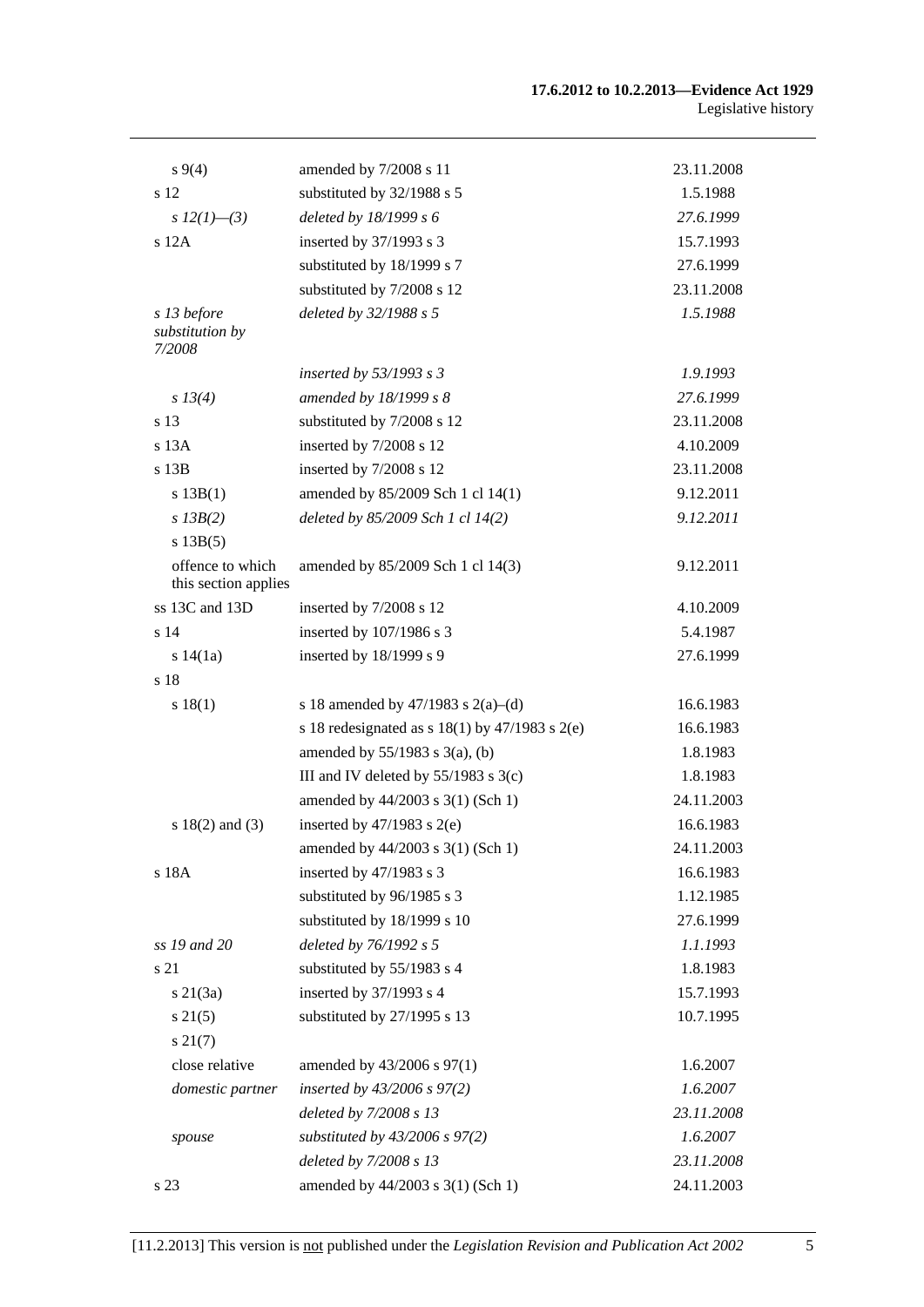#### **Evidence Act 1929—17.6.2012 to 10.2.2013**  Legislative history

| 23.11.2008 |
|------------|
|            |
| 1.1.1995   |
| 4.9.2006   |
| 17.7.2008  |
|            |
|            |
| 23.11.2008 |
| 1.3.1979   |
| 1.1.2006   |
| 3.3.2003   |
| 27.6.1999  |
|            |
| 24.11.2003 |
| 24.11.2003 |
| 1.5.1988   |
| 23.11.2008 |
| 23.11.2008 |
| 9.12.1976  |
| 16.6.1983  |
| 1.1.1985   |
| 4.9.2006   |
| 4.9.2006   |
| 4.9.2006   |
| 4.9.2006   |
| 27.6.1999  |
| 23.11.2008 |
| 16.7.1992  |
| 27.6.1999  |
| 16.7.1992  |
| 4.9.2006   |
| 4.9.2006   |
| 17.6.2012  |
| 23.11.2008 |
| 1.6.2012   |
|            |
| 20.12.1990 |
|            |
| 1.1.2003   |
| 1.3.1979   |
| 20.12.1990 |
|            |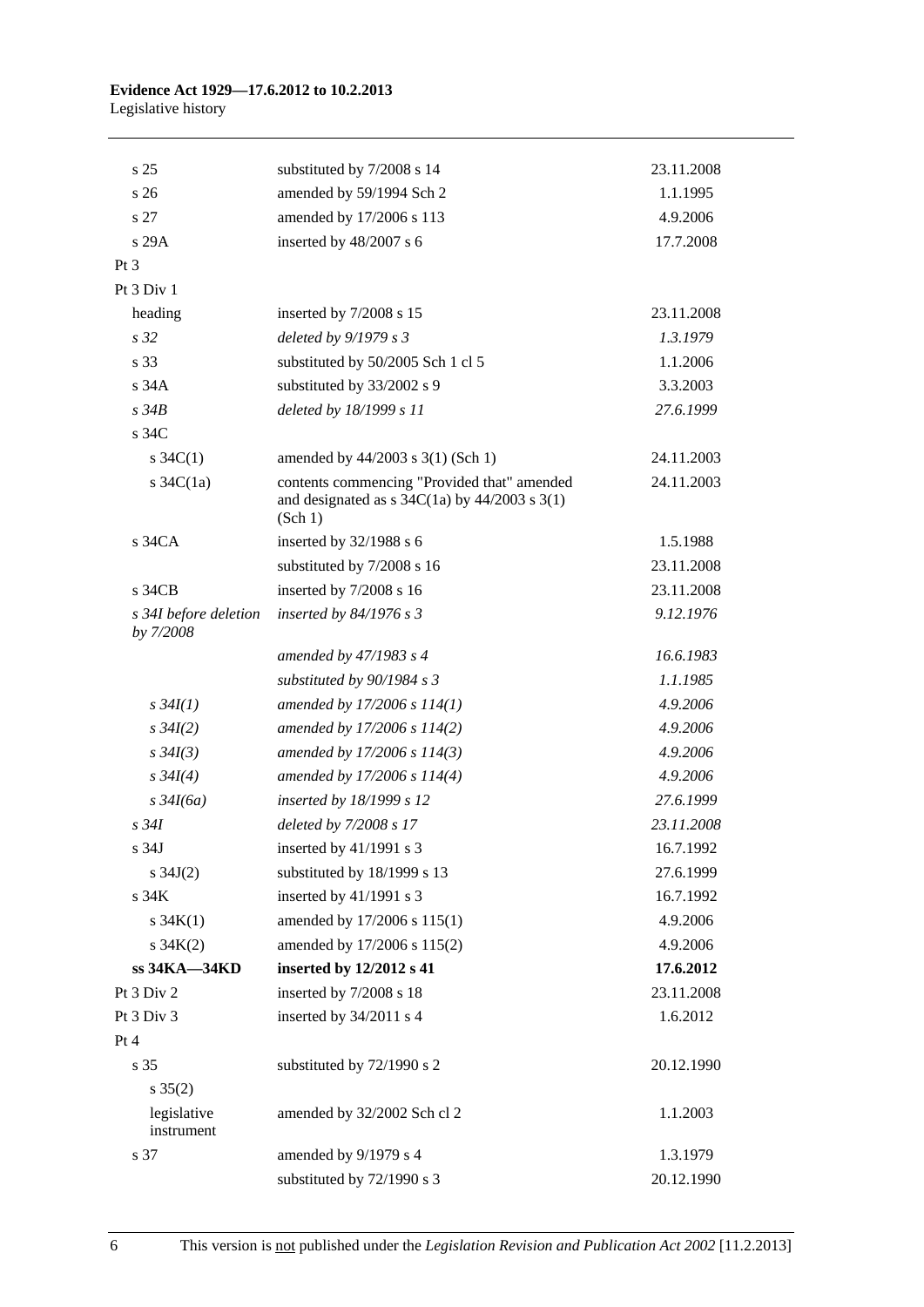#### **17.6.2012 to 10.2.2013—Evidence Act 1929**  Legislative history

| s 37C                                | inserted by 9/1979 s 5                         | 1.3.1979   |
|--------------------------------------|------------------------------------------------|------------|
| s 41                                 | amended by 59/1994 Sch 2                       | 1.1.1995   |
|                                      | amended by 44/2006 s 21                        | 18.1.2007  |
| s 42                                 |                                                |            |
| $s\ 42(1)$                           | amended by 33/2002 s 10                        | 3.3.2003   |
| s 45A                                |                                                |            |
| $s\,45A(2)$                          | amended by 9/1979 s 6                          | 1.3.1979   |
| s 45B                                |                                                |            |
| $s\,45B(3)$                          | amended by 9/1979 s 7                          | 1.3.1979   |
| s 45C                                | inserted by 24/1984 s 2                        | 10.5.1984  |
|                                      | substituted by 72/1990 s 4                     | 20.12.1990 |
| $Pt\,5$                              | heading amended by 40/1982 s 5                 | 6.5.1982   |
| s 46                                 | substituted by 40/1982 s 6                     | 6.5.1982   |
| bank                                 | (b) and (c) deleted by $33/1999$ Sch (item 21) | 1.7.1999   |
| ss 47 and 48                         | substituted by 40/1982 s 6                     | 6.5.1982   |
| ss 48A and 48B                       | deleted by 40/1982 s 6                         | 6.5.1982   |
| s 49                                 |                                                |            |
| $s\,49(1)$                           | amended by $40/1982$ s $7(a)$                  | 6.5.1982   |
| $s\,49(1a)$                          | inserted by $40/1982$ s $7(b)$                 | 6.5.1982   |
|                                      | amended by 37/1993 s 5                         | 15.7.1993  |
| $s\,49(2)$                           | amended by $40/1982$ s $7(c)$                  | 6.5.1982   |
| $s\,49(3)$ —(9)                      | inserted by $40/1982$ s $7(d)$                 | 6.5.1982   |
| s 50                                 | amended by 40/1982 s 8                         | 6.5.1982   |
| s 51                                 |                                                |            |
| s 51(1)                              | substituted by 40/1982 s 9                     | 6.5.1982   |
| s <sub>52</sub>                      | deleted by 40/1982 s 10                        | 6.5.1982   |
| Pt $6$                               |                                                |            |
| s 55                                 | amended by 18/1999 s 14                        | 27.6.1999  |
| s <sub>56</sub>                      |                                                |            |
| s 56(1)                              | amended by 44/2003 s 3(1) (Sch 1)              | 24.11.2003 |
| s 56(2)                              | amended by 49/1991 Sch 2                       | 6.7.1992   |
| s 59                                 | amended by 59/1994 Sch 2                       | 1.1.1995   |
| Pt <sub>6</sub> A                    |                                                |            |
| s 59B                                |                                                |            |
| s 59B(1)                             | amended by 9/1979 s 8                          | 1.3.1979   |
| Pt 6B                                | heading substituted by 45/1988 s 2             | 5.5.1988   |
| s 59D                                | substituted by 45/1988 s 3                     | 5.5.1988   |
| $s$ 59D(1)                           |                                                |            |
| authorised South<br>Australian court | amended by $37/1993$ s $6(a)$                  | 15.7.1993  |
|                                      | (d) deleted by $37/1993$ s $6(a)$              | 15.7.1993  |
| foreign court                        | amended by 37/1993 s 6(b)                      | 15.7.1993  |
| s 59D(2)                             | substituted by 72/1990 s 5                     | 20.12.1990 |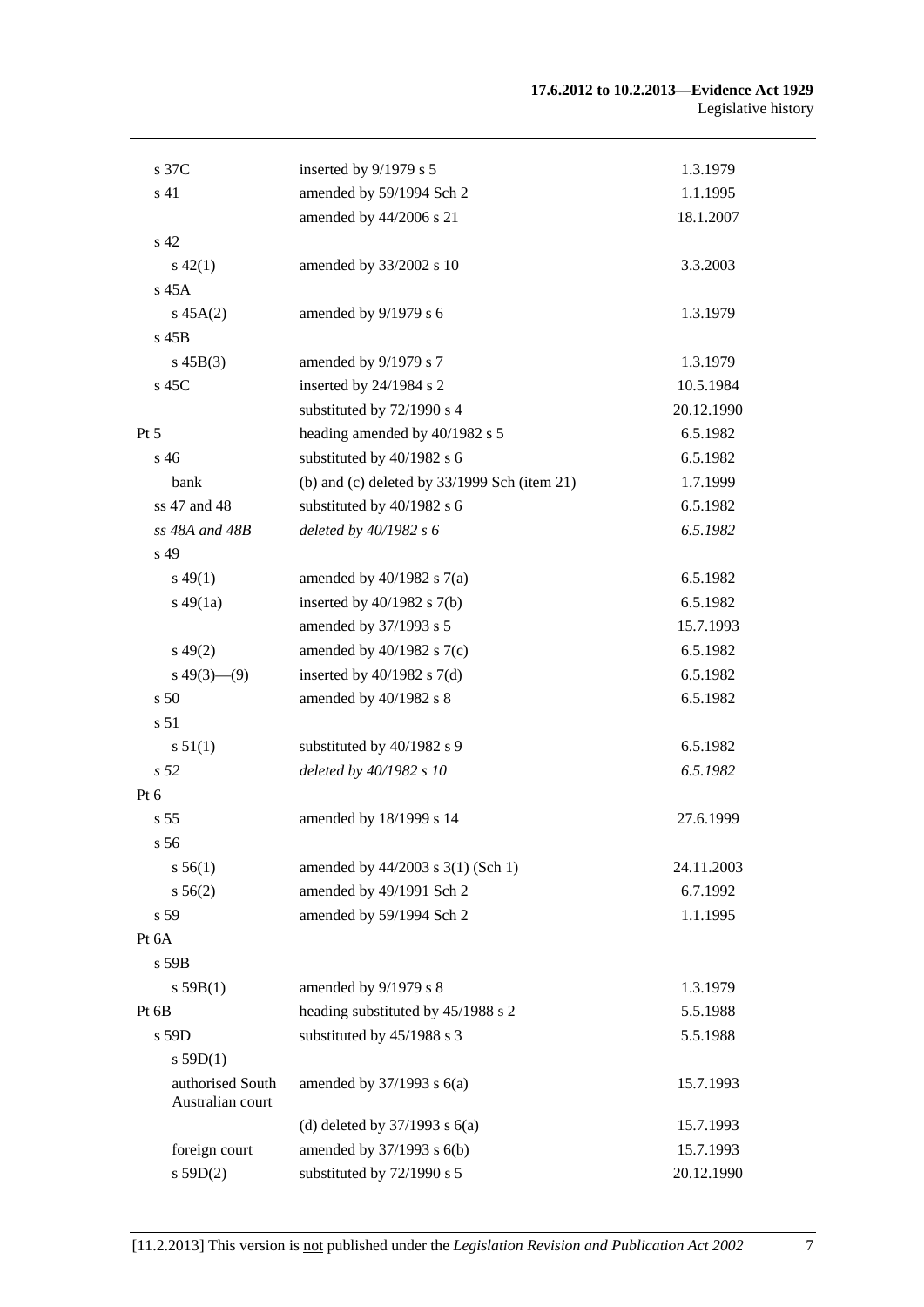#### **Evidence Act 1929—17.6.2012 to 10.2.2013**  Legislative history

| s 59E                     | substituted by 45/1988 s 4                                                | 5.5.1988   |
|---------------------------|---------------------------------------------------------------------------|------------|
| s 59E(4)                  | inserted by 37/1993 s 7                                                   | 15.7.1993  |
| $s$ 59 $F$                |                                                                           |            |
| s 59F(1)                  | amended by 45/1988 s 5                                                    | 5.5.1988   |
| s 59F(5)                  | amended by 45/1988 s 5                                                    | 5.5.1988   |
|                           | amended by $72/1990$ s $6(a)$                                             | 20.12.1990 |
| s 59F(7)                  | inserted by $72/1990$ s $6(b)$                                            | 20.12.1990 |
| s 59H                     | amended by 45/1988 s 6                                                    | 5.5.1988   |
| Pt 6C                     | inserted by 9/1998 s 3                                                    | 27.6.1999  |
| Pt 6C Div 1               |                                                                           |            |
| $s$ 59IA                  |                                                                           |            |
| South Australian<br>court | amended by 33/2003 Sch (cl 10)                                            | 1.7.2005   |
| Pt 6C Div 4               | inserted by 33/2006 s 4                                                   | 1.4.2007   |
| s 59IQ                    |                                                                           |            |
| s $59IQ(8)$               |                                                                           |            |
| immediate family          | amended by 7/2008 s 19                                                    | 23.11.2008 |
| Pt 7                      |                                                                           |            |
| Pt 7 Div 1                | heading inserted by $17/1999$ s $3(a)$                                    | 27.6.1999  |
| $s$ 59J                   | inserted by 26/1992 s 8                                                   | 6.7.1992   |
| Pt 7 Div 2                | heading inserted by 17/1999 s 3(b)                                        | 27.6.1999  |
| s 60                      | amended by 17/2006 s 116                                                  | 4.9.2006   |
| s 61                      | deleted by 9/1979 s 9                                                     | 1.3.1979   |
| Pt 7 Div 3                | heading inserted by $17/1999$ s $3(c)$                                    | 27.6.1999  |
| s <sub>65</sub>           |                                                                           |            |
| s 65(1)                   | s 65 amended by 9/1979 s 10                                               | 1.3.1979   |
|                           | s 65 amended and redesignated as $s$ 65(1) by<br>$44/2003$ s 3(1) (Sch 1) | 24.11.2003 |
| s 65(2)                   | s 65 amended and redesignated as s 65(2) by<br>$44/2003$ s 3(1) (Sch 1)   | 24.11.2003 |
| $s$ 65A                   | inserted by 32/1988 s 7                                                   | 1.5.1988   |
| Pt 7 Div 4                | heading inserted by $17/1999$ s $3(d)$                                    | 27.6.1999  |
| s 66                      |                                                                           |            |
| s 66(1)                   | amended by 57/2000 s 25                                                   | 14.8.2000  |
|                           | amended by 44/2003 s 3(1) (Sch 1)                                         | 24.11.2003 |
| $s\,66(3)$                | amended by 44/2003 s 3(1) (Sch 1)                                         | 24.11.2003 |
| s 67                      |                                                                           |            |
| s 67(1)                   | amended by 18/1999 s 15                                                   | 27.6.1999  |
| Pt 7 Div 5                | heading inserted by $17/1999$ s $3(e)$                                    | 27.6.1999  |
| Pt 7 Div 6                | heading inserted by 17/1999 s 3(f)                                        | 27.6.1999  |
| s 67AB                    | inserted by 9/1979 s 11                                                   | 1.3.1979   |
| $s$ 67AB $(1)$            | amended by 18/1999 s 16(a)                                                | 27.6.1999  |
| $s$ 67AB $(2)$            | amended by 18/1999 s 16(b)                                                | 27.6.1999  |
| Pt 7 Div 7                | heading inserted by $17/1999$ s $3(g)$                                    | 27.6.1999  |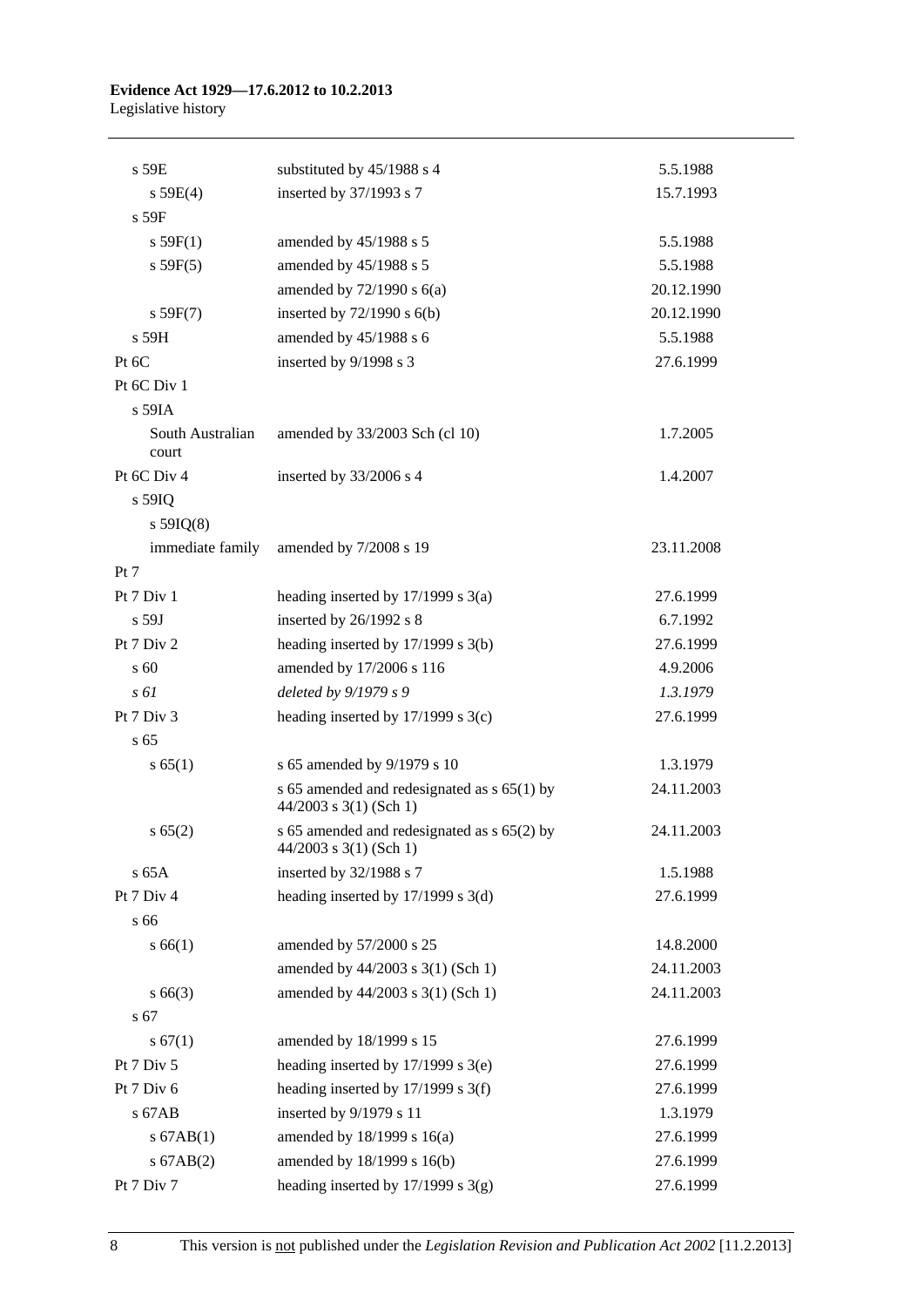| s 67B                            | inserted by $65/1978$ s 2              | 28.9.1978  |
|----------------------------------|----------------------------------------|------------|
| Pt 7 Div 8                       | heading inserted by $17/1999$ s $3(h)$ | 27.6.1999  |
| s 67C                            | inserted by 37/1993 s 8                | 15.7.1993  |
| s 67C(2)                         | amended by 26/1996 s 2                 | 2.5.1996   |
| Pt 7 Div 9                       | inserted by 17/1999 s 4                | 27.6.1999  |
| $s$ 67 $F$                       |                                        |            |
| s 67F(1)                         | amended by 17/2006 s 117(1)            | 4.9.2006   |
| s 67F(2)                         | amended by 17/2006 s 117(2)            | 4.9.2006   |
| $s$ 67F(5)                       | amended by 17/2006 s 117(3)            | 4.9.2006   |
| s 67F(7)                         | amended by 17/2006 s 117(4)            | 4.9.2006   |
| $s$ 67F(8)                       | amended by 17/2006 s 117(5)            | 4.9.2006   |
| Pt 7 Div 10                      | inserted by 7/2008 s 20                | 23.11.2008 |
| Pt 8                             |                                        |            |
| Pt 8 Div 1                       | heading inserted by 107/1984 s 2       | 20.12.1984 |
| s 68                             | substituted by 47/1983 s 5             | 16.6.1983  |
| court                            | substituted by 33/2003 Sch (cl 11)     | 1.7.2005   |
| court of summary<br>jurisdiction | inserted by $107/1984$ s $3(a)$        | 20.12.1984 |
|                                  | deleted by 33/2003 Sch (cl 11)         | 1.7.2005   |
| interim<br>suppression order     | inserted by $107/1984$ s $3(b)$        | 20.12.1984 |
| news media                       | inserted by $43/1989$ s $3(a)$         | 15.5.1989  |
|                                  | substituted by $18/1999$ s $17(a)$     | 27.6.1999  |
| newspaper                        | inserted by $18/1999$ s $17(a)$        | 27.6.1999  |
| primary court                    | inserted by $107/1984$ s $3(b)$        | 20.12.1984 |
| publish                          | inserted by 18/1999 s 17(b)            | 27.6.1999  |
| suppression order                | inserted by $107/1984$ s $3(b)$        | 20.12.1984 |
|                                  | substituted by $43/1989$ s $3(b)$      | 15.5.1989  |
| Pt 8 Div 2                       | heading inserted by 107/1984 s 4       | 20.12.1984 |
| s 69                             | substituted by 9/1979 s 12             | 1.3.1979   |
|                                  | substituted by 107/1984 s 4            | 20.12.1984 |
| s 69(1a)                         | inserted by 32/1988 s 8                | 1.5.1988   |
| s 69A                            | inserted by 107/1984 s 4               | 20.12.1984 |
|                                  | substituted by 43/1989 s 4             | 15.5.1989  |
| s 69A(1)                         | amended by 72/1990 s 7                 | 20.12.1990 |
|                                  | amended by 18/1999 s 18                | 27.6.1999  |
| s 69A(2)                         | substituted by $30/2006$ s 4(1)        | 1.4.2007   |
| s 69A(5)                         | amended by 17/2006 s 118(1)            | 4.9.2006   |
| s 69A(8)                         | substituted by $30/2006$ s $4(2)$      | 1.4.2007   |
| s 69A(9)                         | amended by 17/2006 s 118(2)            | 4.9.2006   |
|                                  | substituted by $30/2006$ s $4(2)$      | 1.4.2007   |
| s $69A(10)$ (13)                 | substituted by $30/2006$ s $4(2)$      | 1.4.2007   |
| $s\,69A(14)$                     | deleted by $30/2006 s 4(2)$            | 1.4.2007   |
|                                  |                                        |            |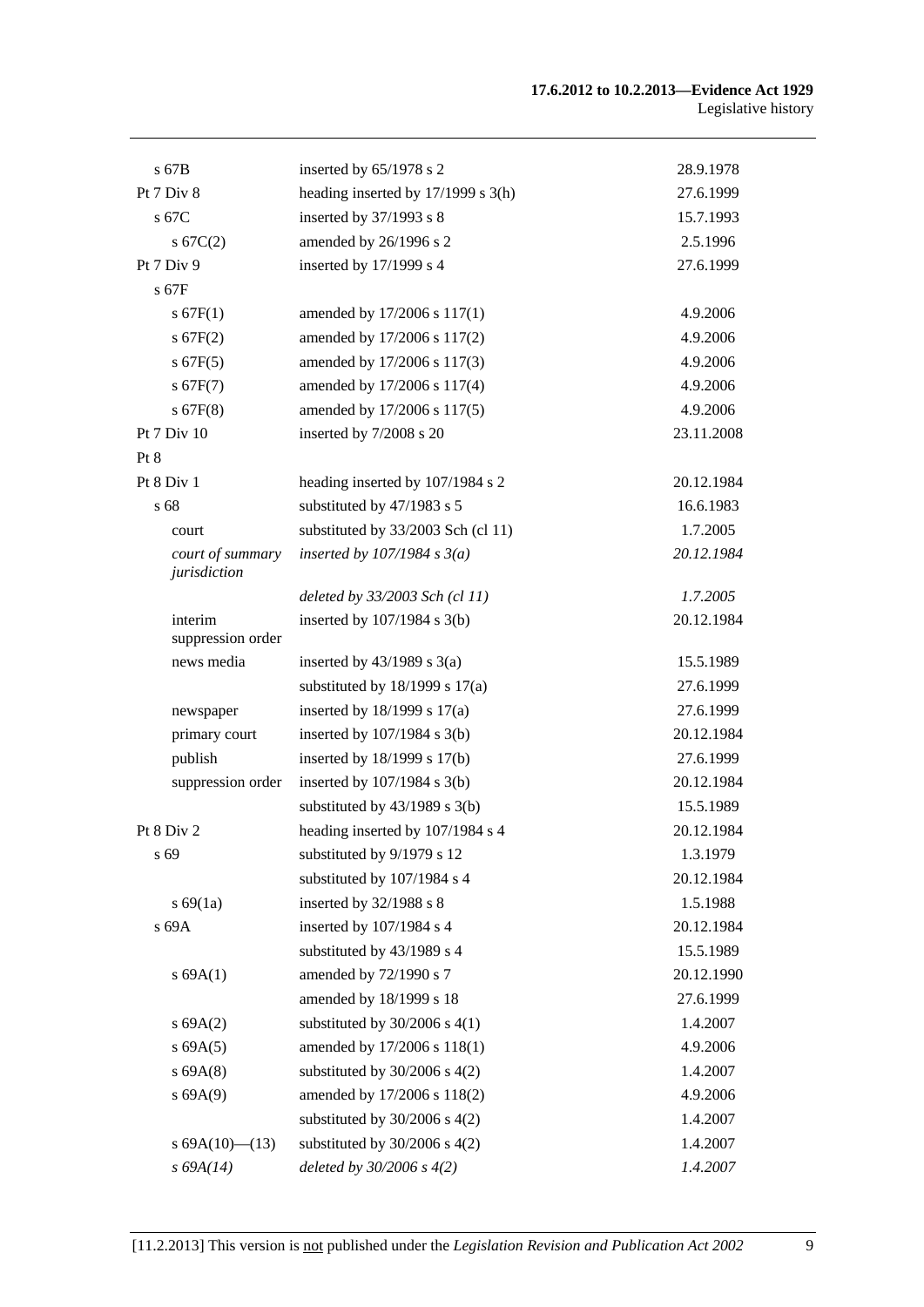#### **Evidence Act 1929—17.6.2012 to 10.2.2013**  Legislative history

| ss 69AB and 69AC | inserted by 30/2006 s 5            | 1.4.2007   |
|------------------|------------------------------------|------------|
| s 69B            | inserted by 107/1984 s 4           | 20.12.1984 |
| $s$ 69B(1)       | amended by $43/1989$ s $5(a)$      | 15.5.1989  |
| $s$ 69B(3)       | amended by 43/1989 s 5(b), (c)     | 15.5.1989  |
| s 70             | substituted by 107/1984 s 4        | 20.12.1984 |
| 570(1)           | substituted by 30/2006 s 6         | 1.4.2007   |
| 570(1a)          | inserted by 30/2006 s 6            | 1.4.2007   |
| $s \, 70(3)$     | deleted by 33/2003 Sch (cl 12)     | 1.7.2005   |
| s 71             | amended by 9/1979 s 13             | 1.3.1979   |
|                  | amended by 40/1982 s 11            | 6.5.1982   |
|                  | substituted by 107/1984 s 4        | 20.12.1984 |
| Pt 8 Div 3       | heading inserted by 107/1984 s 5   | 20.12.1984 |
| s 71A            | inserted by 84/1976 s 4            | 9.12.1976  |
| s 71A(1)         | amended by 40/1982 s 12            | 6.5.1982   |
|                  | amended by 37/1993 s 9             | 15.7.1993  |
|                  | amended by $59/1997$ s $6(a)$      | 14.9.1997  |
|                  | amended by 18/1999 s 19(a)         | 27.6.1999  |
|                  | amended by $30/2006$ s $7(1)$      | 1.4.2007   |
| s 71A(2)         | amended by 40/1982 s 12            | 6.5.1982   |
|                  | amended by 18/1999 s 19(b)         | 27.6.1999  |
|                  | amended by 30/2006 s 7(2)          | 1.4.2007   |
| $s$ 71A(3)       | amended by 40/1982 s 12            | 6.5.1982   |
|                  | deleted by $107/1984 s 6(a)$       | 20.12.1984 |
| s 71A(4)         | amended by 40/1982 s 12            | 6.5.1982   |
|                  | amended by 32/1988 s 9             | 1.5.1988   |
|                  | amended by 18/1999 s 19(c)         | 27.6.1999  |
|                  | amended by 30/2006 s 7(3)          | 1.4.2007   |
| s 71A(5)         |                                    |            |
| acquittal        | deleted by $107/1984 s 6(b)$       | 20.12.1984 |
| newspaper        | deleted by $18/1999 s 19(d)$       | 27.6.1999  |
| relevant date    | substituted by $59/1997$ s $6(b)$  | 14.9.1997  |
| Pt 8 Div 4       | heading inserted by 107/1984 s 7   | 20.12.1984 |
| s 71B            | inserted by 107/1984 s 7           | 20.12.1984 |
| s 71B(1)         | amended by $18/1999$ s $20(a)$     | 27.6.1999  |
|                  | amended by $7/2008$ s $21(1)$      | 23.11.2008 |
| $s$ 71B(2)       | amended by 30/2006 s 8(1)          | 1.4.2007   |
|                  | amended by $7/2008$ s $21(2)$      | 23.11.2008 |
| $s$ 71B(3)       | amended by 18/1999 s 20(b)         | 27.6.1999  |
|                  | amended by $30/2006$ s $8(2)$      | 1.4.2007   |
| s 71C            | inserted by 37/1993 s 10           | 15.7.1993  |
| $s \, 71C(1)$    | amended by 18/1999 s 21(a)         | 27.6.1999  |
|                  | amended by 30/2006 s 9             | 1.4.2007   |
| $s \, 71C(2)$    | substituted by $18/1999$ s $21(b)$ | 27.6.1999  |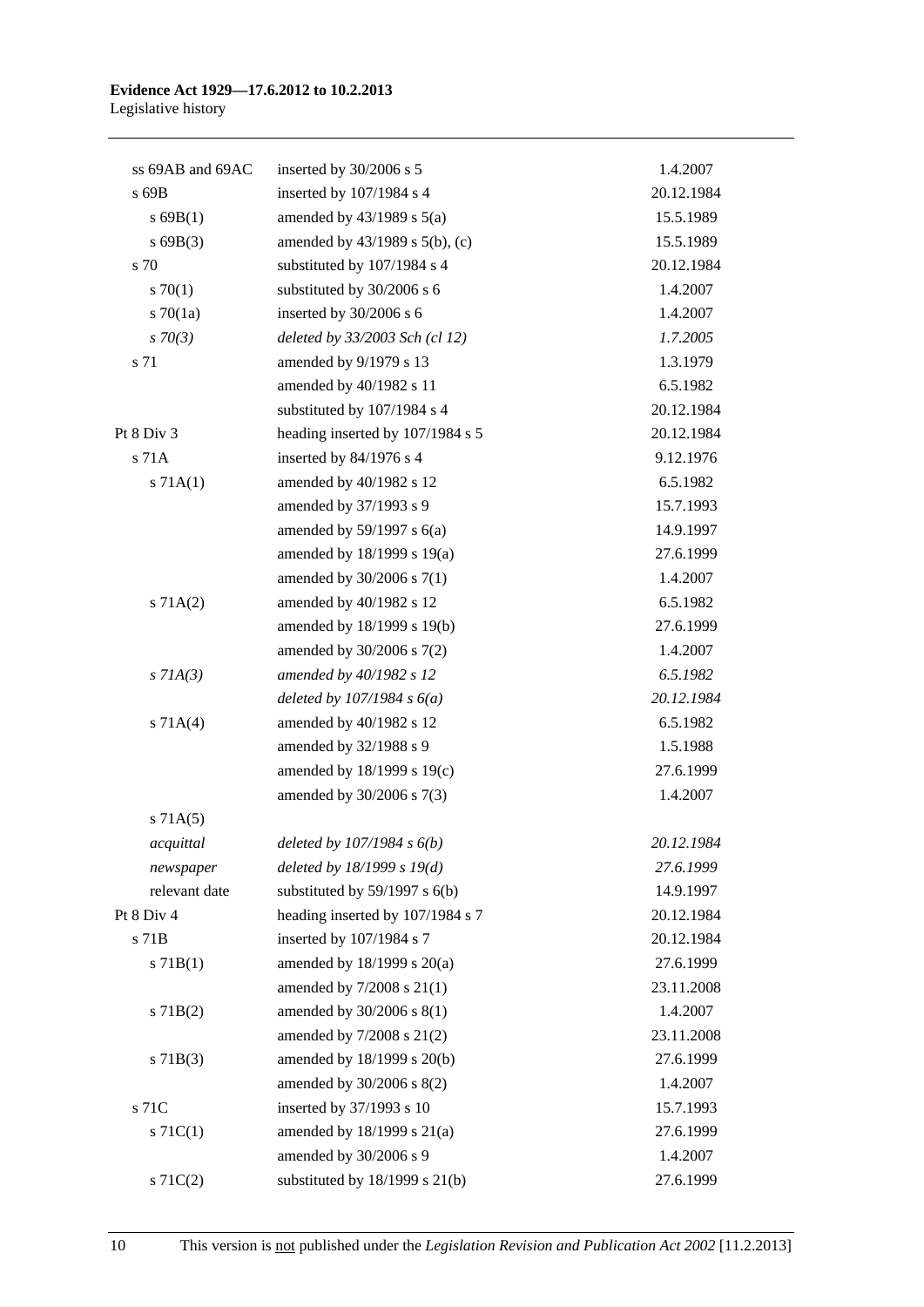| Pt 8 Div 5       | amended by $107/1984 s 8$                       | 20.12.1984 |
|------------------|-------------------------------------------------|------------|
|                  | deleted by $44/2003$ s $3(1)$ (Sch 1)           | 24.11.2003 |
| Pt <sub>9</sub>  | inserted by $72/1990$ s 8                       | 20.12.1990 |
| Sch 1            | heading substituted by $44/2003$ s 3(1) (Sch 1) | 24.11.2003 |
| Sch <sub>3</sub> | deleted by $55/1983$ s 5                        | 1.8.1983   |
| Sch 4            | heading substituted by $44/2003$ s 3(1) (Sch 1) | 24.11.2003 |

# **Transitional etc provisions associated with Act or amendments**

### *Evidence (Settlement Negotiations) Amendment Act 1996*

### **3—Application of amendment**

The amendment made by this Act applies to proceedings commenced before or after the commencement of this Act, but does not affect any order made before the commencement of this Act.

### *Statutes Amendment (Evidence and Procedure) Act 2008*

### **22—Transitional provision**

The amendments made by [Part 4](#page-0-0) of this Act to the *[Evidence Act 1929](http://www.legislation.sa.gov.au/index.aspx?action=legref&type=act&legtitle=Evidence%20Act%201929)* apply to proceedings commenced after the commencement of that Part.

### *Evidence (Discreditable Conduct) Amendment Act 2011, Sch 1*

### **1—Transitional provision**

- (1) The amendments made by [Part 2](#page-0-0) of this Act to the *[Evidence Act 1929](http://www.legislation.sa.gov.au/index.aspx?action=legref&type=act&legtitle=Evidence%20Act%201929)* are intended to apply in respect of—
	- (a) proceedings for an offence commenced but not determined before the commencement of this clause; and
	- (b) proceedings for an offence commenced after the commencement of this clause.
- (2) An order made by a court under the *[Evidence Act 1929](http://www.legislation.sa.gov.au/index.aspx?action=legref&type=act&legtitle=Evidence%20Act%201929)* as in force immediately before the commencement of this clause will remain in force according to its terms.

### *Statutes Amendment (Serious and Organised Crime) Act 2012*

### **42—Transitional provision**

Sections 34KA, 34KB, 34KC and 34KD of the *[Evidence Act 1929](http://www.legislation.sa.gov.au/index.aspx?action=legref&type=act&legtitle=Evidence%20Act%201929)* as inserted by [section 41](#page-0-0) of this Act only apply in relation to proceedings commenced after the commencement of [section 41.](#page-0-0)

# **Historical versions**

Reprint No 1—1.7.1991 Reprint No 2—16.7.1992 Reprint No 3—1.1.1993 Reprint No 4—15.7.1993 Reprint No 5—1.9.1993